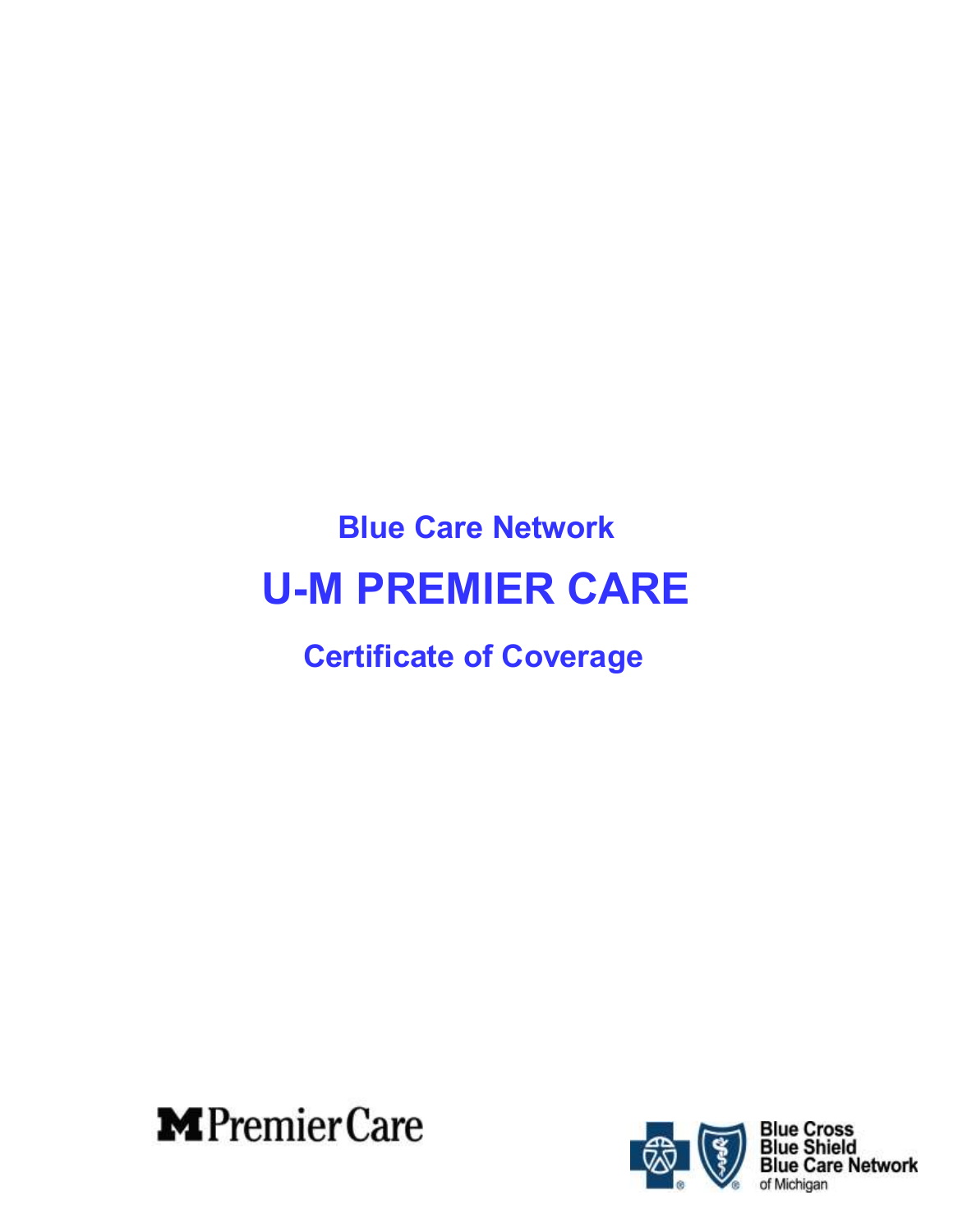# **UNIVERSITY OF MICHIGAN Premier Care CERTIFICATE OF COVERAGE**

# **Blue Care Network**

This Certificate of Coverage describes the benefits provided under your Coverage. It is made up of two chapters: **General Provisions,** and **Your Benefits** and may be amended at any time, upon mutual agreement between the University of Michigan, Group Health Plan and Blue Care Network (BCN).

This Certificate is a product of BCN, an independent corporation operating under a license from the Blue Cross® and Blue Shield® Association. This Association is made up of independent Blue Cross® Blue Shield® plans. It permits BCN to use the Blue Cross® Blue Shield® Service Marks in Michigan.

BCN administers the benefit plan for your employer and provides administrative claims payment services only. BCN does not insure the coverage nor do we assume any financial risk or obligation with respect to claims.

This Certificate of Coverage describes the benefits provided under your Coverage in accordance with the Administrative Services Contract ("ASC").

By choosing to enroll as a BCN Member, you, the Member, agree to abide by the rules as stated in the General Provisions and Your Benefits chapters. You also recognize that, except for emergency health services, only those health care services provided by your Primary Care Physician or arranged or approved by BCN are covered.

The Group Health Plan is self-funded, which means that the benefits are paid from the University's funds and are not provided through an insurance contract. This document, along with any booklets and/or guidelines provided by the University of Michigan Benefits Office, or eligibility and enrollment policies maintained by the University of Michigan Benefits Office, serve as the Group Health Plan document.

Please read these documents carefully and keep them with your personal records for future reference. Policies, booklets and/or guidelines may be accessed at the University of Michigan Benefits Office website at [http://www.benefits.umich.edu.](http://www.benefits.umich.edu./) The University of Michigan Benefits Office reserves the right to interpret and resolve conflicts between any statements in this U-M Premier Care Certificate of Coverage that conflict with University of Michigan Benefits Office policies, booklets, summaries or other benefit related documents.

The University of Michigan has delegated the responsibility and discretionary authority to provide a full and fair review of Members' benefit claims to BCN, however, neither BCN nor its subcontractors, are responsible for insuring coverage for your benefits under the U-M Premier Care Plan.

If you have questions about this Coverage, contact University of Michigan Benefits Office or BCN Customer Service Department.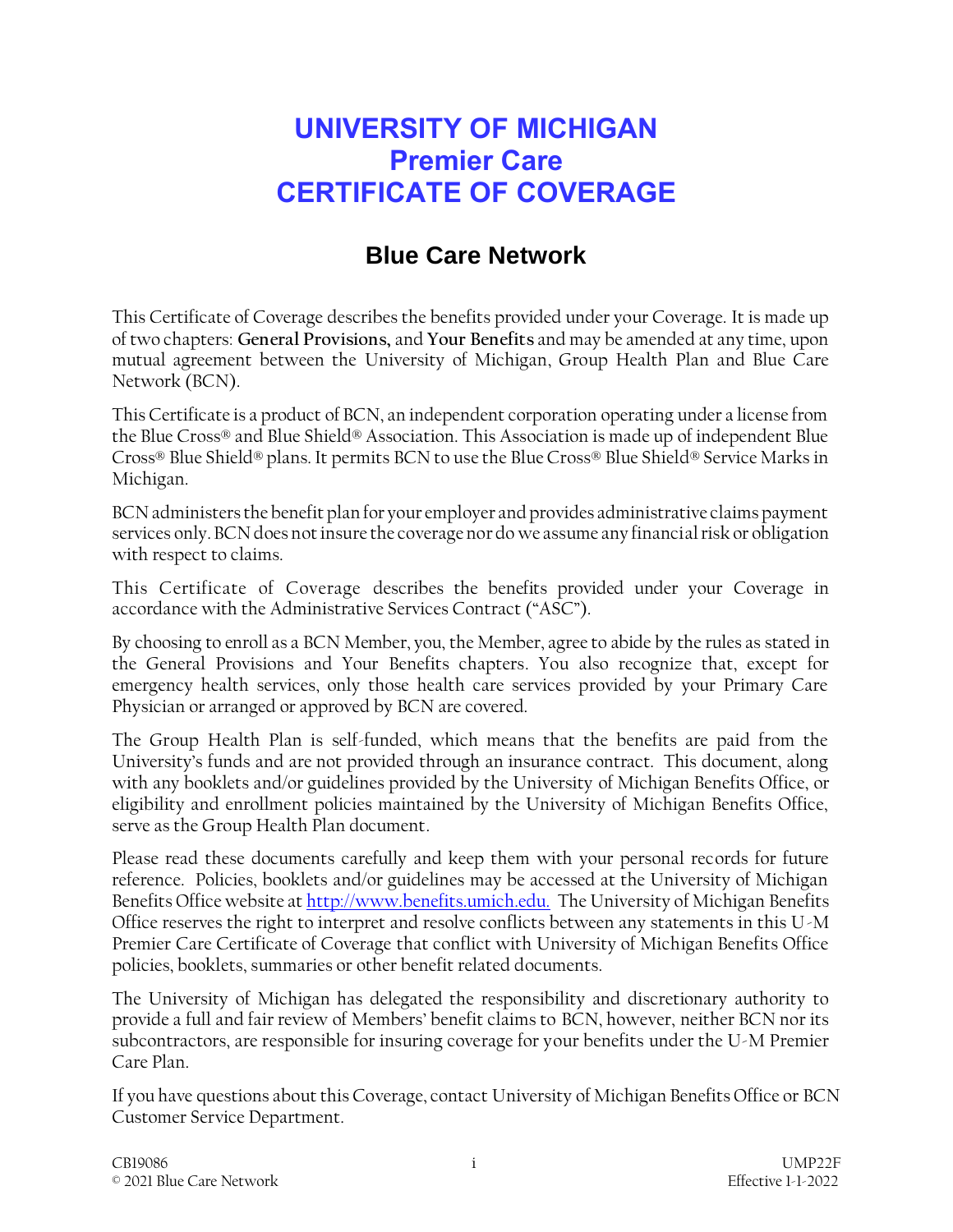Blue Care Network 20500 Civic Center Drive Southfield, MI 48076 800-662-6667 bcbsm.com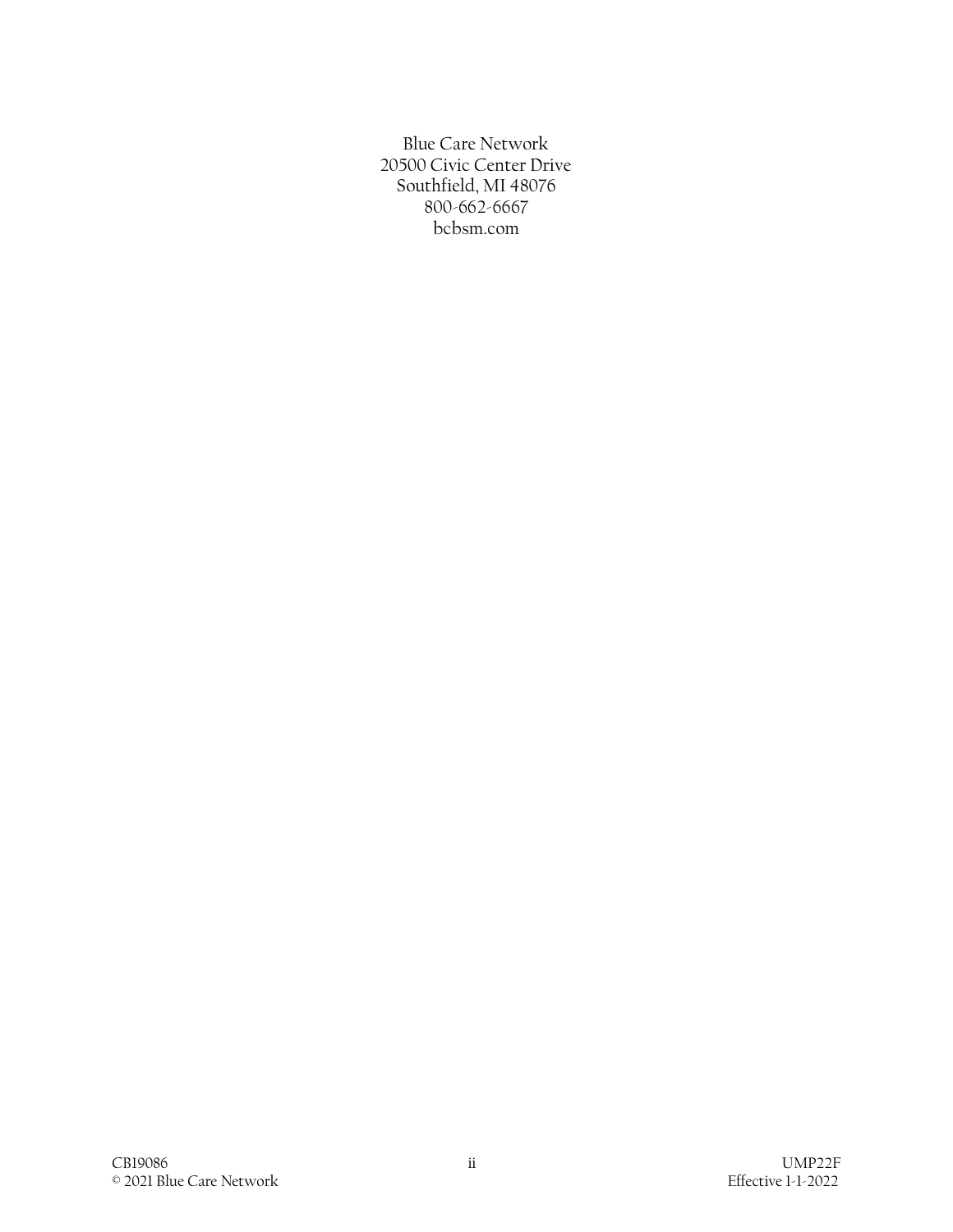#### *Definitions*

These definitions will help you understand the terms used in this Certificate of Coverage and are of general applicability to the entire document. Additional terms may be defined in subsequent sections of this document as necessary. In addition to these terms, "we", "us" and "our" refer to BCN or another entity or person BCN authorizes to act on its behalf. The terms "you" or "your" refer to the Member, which may be enrolled as either a Subscriber or family dependent.

**Acute Care or Service** is medical care that requires a wide range of medical, surgical, obstetrical and or pediatric services. It generally requires a hospital stay of less than 30 days.

**Acute Illness or Injury** is one that is characterized by sudden onset (e.g. following an injury) or presents an exacerbation of disease and is expected to last a short period of time after treatment by medical and surgical intervention.

**Approved Amount also known as the Allowed Amount** is the lower of the billed charge or the maximum payment level BCN will pay for the Covered Services. Copayments, which may be required of you, are subtracted from the Approved Amount before we make our payment.

**Assertive Community Treatment** is a service-delivery model that provides intensive, locally based treatment to people with serious persistent mental illnesses.

**Balance Billing sometimes also called extra billing** is when a provider bills you for the difference between the provider's charge and the Approved Amount. A Participating Provider may not balance bill you for Covered Services.

**Benefit** is a covered health care service available to you as described in this Certificate of Coverage.

**Blue Care Network** (BCN) is a Michigan health maintenance organization in which you are enrolled. The reference to Blue Care Network may include another entity or person Blue Care Network authorizes to act on its behalf.

**Calendar Year** is a period of time beginning January 1 and ending December 31 of the same year.

Certificate of Coverage **is this booklet that describes the Coverage available to you.**

**Chronic** is a disease or ailment that lasts a long time or recurs frequently. Arthritis, heart disease, major depression and schizophrenia are examples of Chronic diseases.

**Coinsurance** is your share of the costs of a Covered Service calculated as a percentage of the Approved Amount that you owe after you pay any Deductible. This amount is determined based on the Approved Amount at the time the claims are processed or reprocessed. Your Coinsurance is not altered by an audit or recovery. The Coinsurance applies to the Out-of-Pocket Maximum.

**Continuity of Care** refers to a Member's right to choose, in certain circumstances, to continue receiving services from a physician or Facility that ends its participation with BCN. (See Section 8)

**Coordination of Benefits (COB)** means a process of determining which Certificate of Coverage or policy is responsible for paying benefits for Covered Services first (primary plan). When you have dual coverage, this allows the secondary plan to reduce its benefits, so that the combined benefits of all plans do not exceed the total allowable fees. Benefit payments are coordinated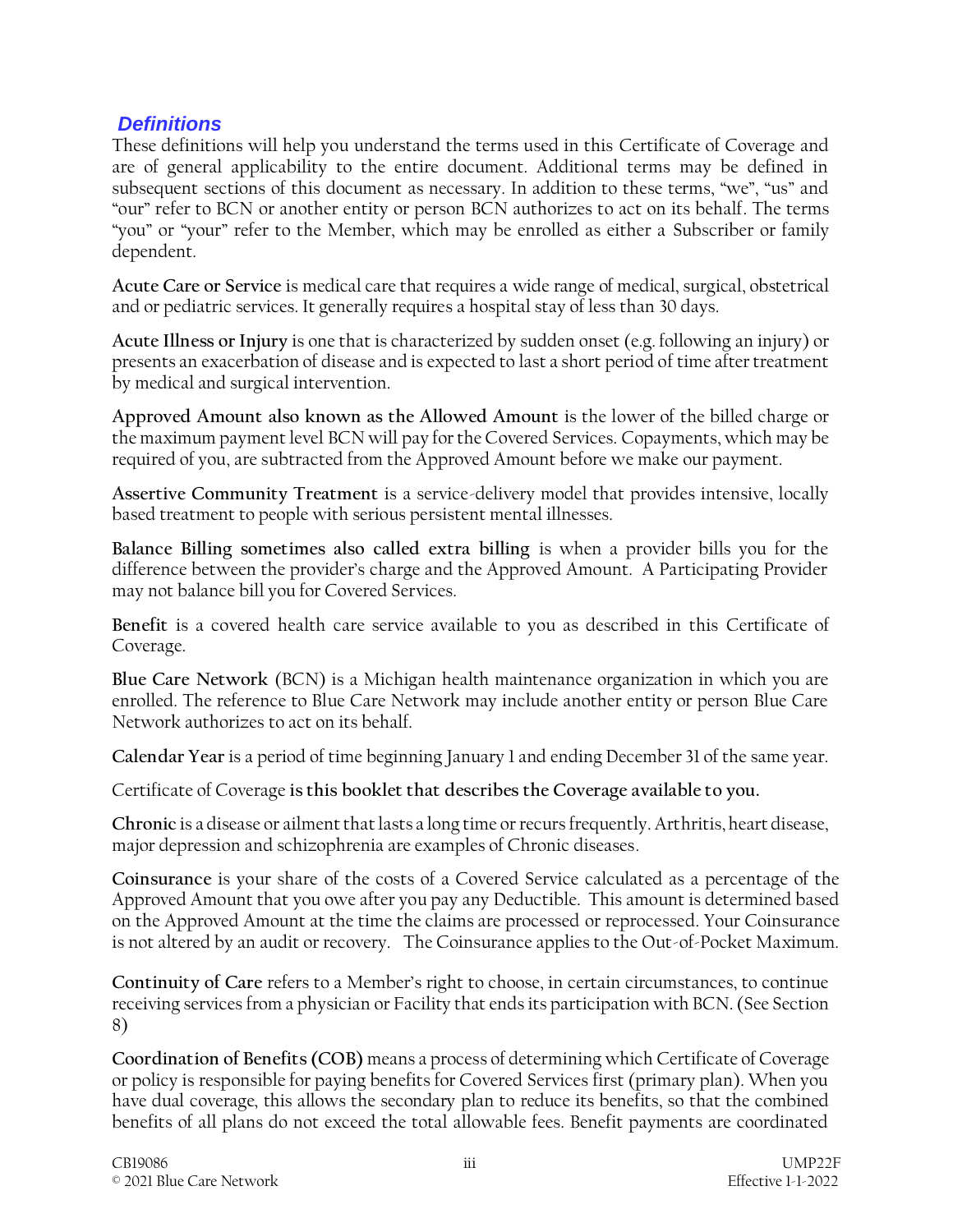between the two carriers to provide 100% coverage whenever possible for services covered in whole or in part under either plan, but not to pay in excess of the 100% of the total allowable amount to which you, as the Member, or the provider is entitled.

**Copayment or Copay** is a fixed dollar amount you must pay for certainCovered Services usually when you receive the service. Your Copay is revised when a Rider is attached. Copay amounts might be different for different health care services. For example, your Emergency room Copay might be higher than your office visit Copay.

**Cost Sharing** (Deductible, Copayment and/or Coinsurance) is the portion of the health care costs you may owe as defined in this Certificate of Coverage and any attached Riders. BCN pays the balance of the Allowed Amount for Covered Services.

**Covered Services or Coverage** refers to those Medically Necessary services, drugs or supplies provided in accordance with and identified as payable under the terms of the Certificate. . The services must be ordered or performed by a Provider that is legally authorized or licensed to order or perform the service.

**Custodial Care** is care primarily used to help the patient with activities of daily living or meeting personal needs. Such care includes help with walking, getting in and out of bed, bathing, cooking, cleaning, dressing and taking medicine. Custodial Care is not a covered benefit.

**Deductible** is the amount that you must pay before BCN will pay for Covered Services. Payments made toward your Deductible are based on the Approved Amount at the time the claims are processed or reprocessed. Your Deductible is not altered by an audit or recovery. The Deductible does not apply to all services. The Deductible applies to the Out-of-Pocket Maximum.

**Emergency Medical Condition** is an illness, injury or symptom that requires immediate medical attention to avoid permanent damage, severe harm or loss of life. (See Emergency and Urgent Care section)

**Enrollment** is the process of you giving your information to your employer and the employer sending it to BCN.

**Facility** is a hospital, clinic, freestanding center, urgent care center, dialysis center, etc., that provides specialized treatments devoted primarily to the diagnosis, treatment care and/or rehabilitation due to illness or injury.

**General Provisions** is Chapter 1 of this Certificate of Coverage that describes the rules of your health care Coverage.

**Grievance** is a written dispute about coverage determination that you submit to BCN**.**

**Group** is the University of Michigan.

**Group Health Plan** means the medical benefits plan provided by the University of Michigan.

**Hospital** is a state-licensed, Acute Care Facility that provides continuous, 24-hour inpatient medical, surgical or obstetrical care. The term "Hospital" does not include a Facility that is primarily a nursing care Facility, rest home, home for the aged or a Facility to treat Substance Use Disorder, psychiatric disorders or pulmonary tuberculosis.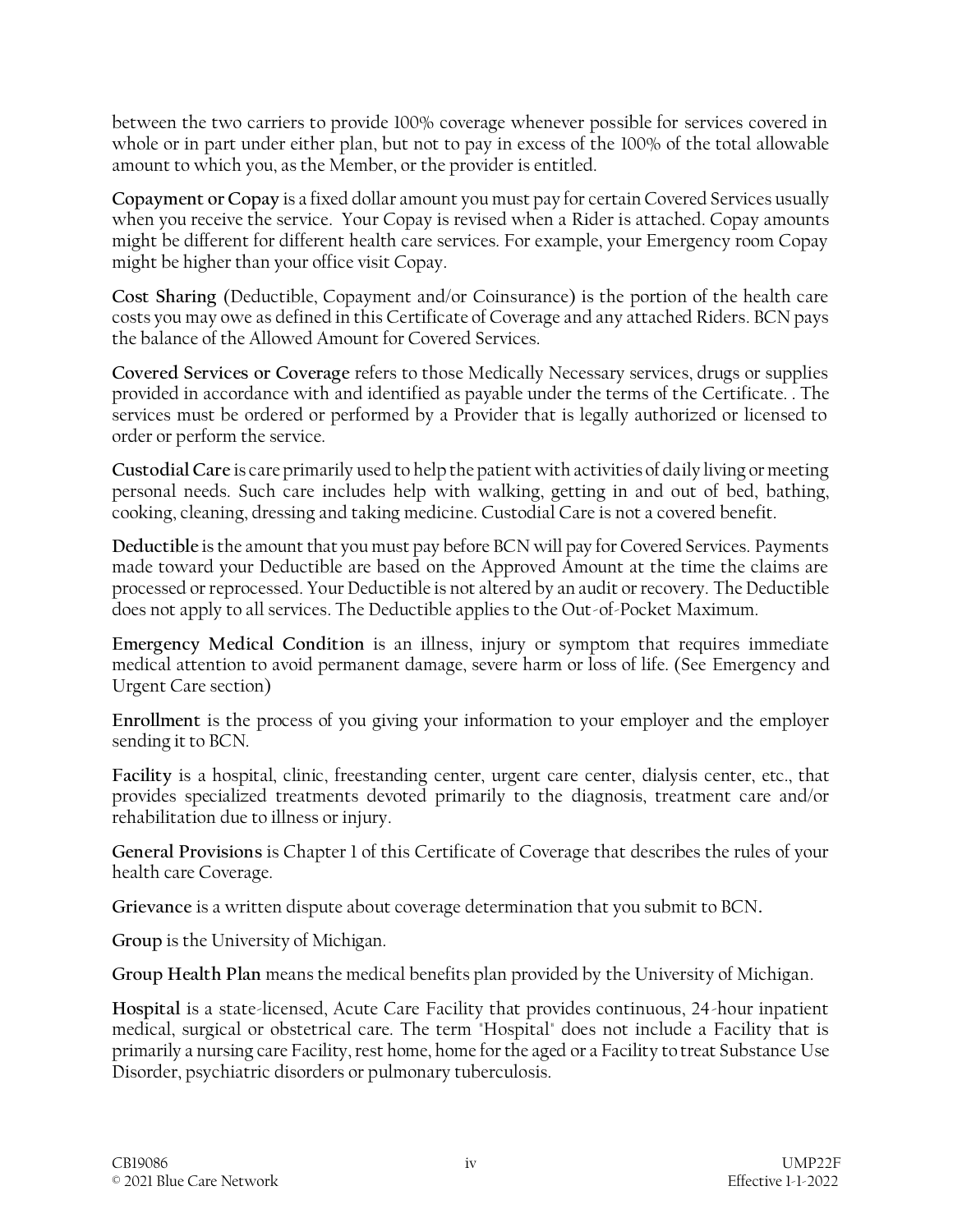**Inpatient** is a hospital admission when you occupy a hospital bed while receiving hospital care including room and board and general nursing care and may occur after a period of Observation Care.

**Medical Director** (when used in this document) means BCN's Chief Medical Officer ("CMO") or a designated representative.

**Medical Episode** is an acute incidence of illness or symptoms, which is distinct from the patient's usual state of health and has a defined beginning and end. It may be related to an illness but is distinctly separate. (Example: A Member may have Chronic arthritis of the knee but may have an acute flare-up which makes the Member unable to walk at all. The acute flare-up would have a distinct beginning and would run a distinct length of time, finally reverting to the Chronic state.)

**Medical Necessity or Medically Necessary** services are health care services provided to a patient for the purpose of preventing, evaluating, diagnosing or treating an illness, injury, disease or its symptoms, and that are:

- Rendered in accordance with generally accepted standard of medical practice;
- Clinically appropriate, in terms of type, frequency, extent, site and duration, and also considered effective for the member's illness, injury or disease or its symptoms;
- Not primarily for the convenience of the member or health care provider, and not more costly than an alternative service or sequence of services at least as likely to produce equivalent therapeutic or diagnostic results as to the diagnosis or treatment of that Member's illness, injury or disease;
- Not regarded as experimental by BCN; and
- Rendered in accordance with BCN Utilization Management Criteria

**Member** (or you) means the eligible individual entitled, under the terms of the Group Health Plan, to receive Coverage.

**Mental Health Provider** is duly licensed and qualified to provide Mental Health Services in a Hospital or other Facility in the state where treatment is received.

**Non-Participating or Non-Participating Provider is** an individual Provider, Facility, or other health care entity, not under contract with BCN. Unless the specific service is Preauthorized as required under this Certificate , the service will not be payable by BCN. You may be billed directly by the Non-Participating Provider and will be responsible for the entire cost of the service.

**Observation Care** consists of clinically appropriate services that include testing and/or treatment, assessment, and reassessment provided before a decision can be made whether you will require further services in the hospital or may be safely discharged from the hospital setting. Your care may be considered Observation Care even if you spend the night in the Hospital.

**Online Visit** is a structured real-time online health consultation using secure audio-visual technology to connect a BCN Participating Provider in one location to a Member in another location. The Member initiates the medical or behavioral health evaluation. The Online Visit is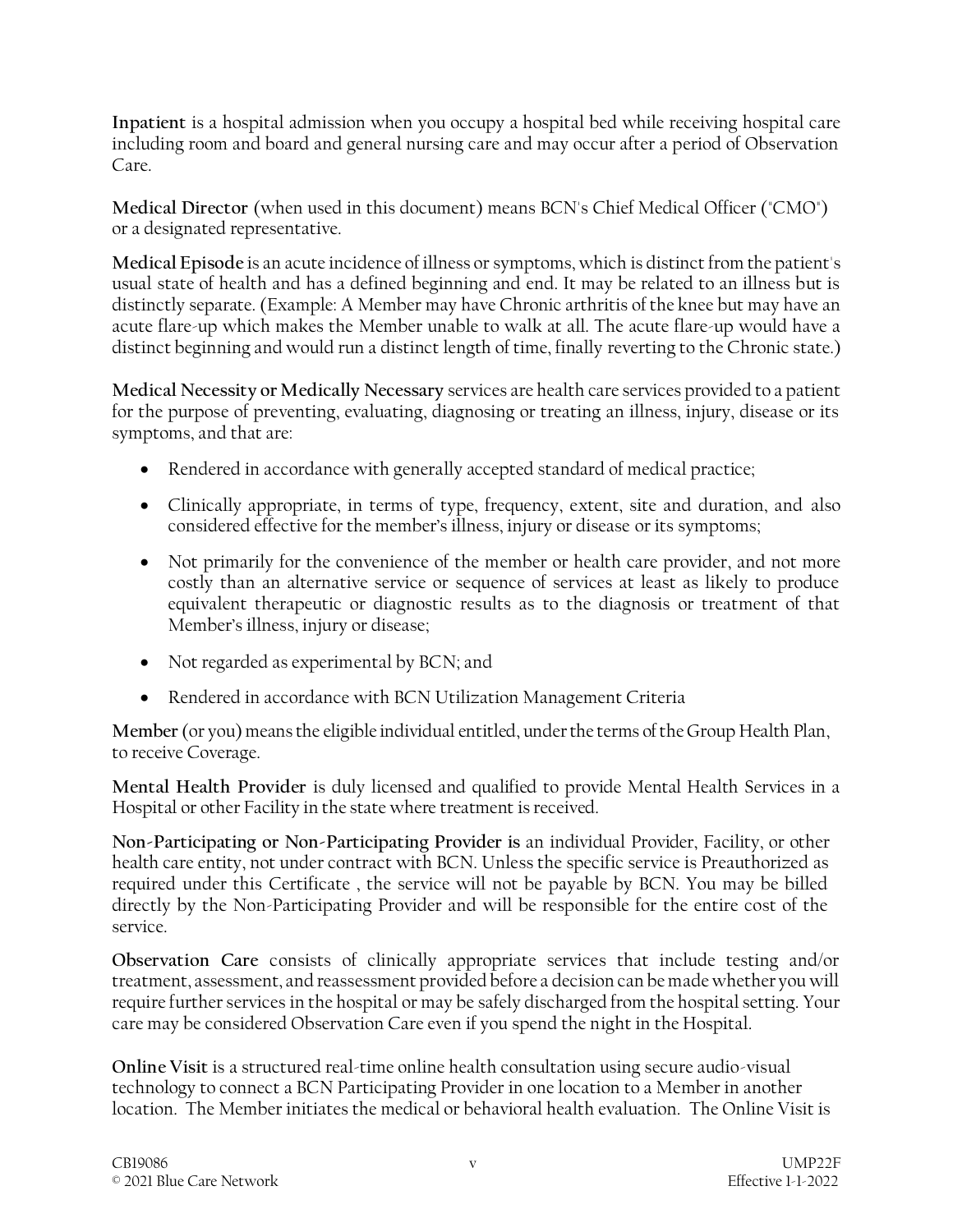for the purpose of diagnosing and providing medical or behavioral health treatment for lowcomplexity non-emergent conditions within the provider's scope of practice**.**

**Open Enrollment Period** is a period of time set each year by the Group Health Plan when you may enroll in or disenroll from the Group's sponsored Coverage options.

**Out-of-Pocket Maximum** is the most you have to pay for Covered Services during a Calendar Year*.* The Out-of-Pocket Maximum includes your medical Deductible, Copayment and Coinsurance. This limit never includes your premium, Balance Billed charges or health care services that BCN does not cover. (See Section 8.1)

**Participating or Participating Provider** is an individual Provider, Facility or other health care entity, that is contracted and credentialed with BCN to provide you with Covered Services. The Participating Provider agreed not to seek payment from you for Covered Services except for permissible Cost Sharing.

**Patient Protection Affordable Care Act ("PPACA")** also known as the Affordable Care Act, is the landmark health reform legislation passed by the 111th Congress and signed into law by President Barack Obama in March 2010**.**

**PCP Referral** is the process by which the Primary Care Physician directs you to a Referral Physician prior to a specified service or treatment plan. The PCP coordinates the Referral and any necessary BCN authorization. For example, in order to receive a Covered Service from a Network 1 specialist or Network 2 provider, a Referral is required from your PCP.

**Preauthorization, Prior Authorization or Preauthorized Service** is health care Coverage described in this Certificate of Coverage and authorized or approved by your Primary Care Physician (PCP) and/or BCN prior to obtaining the care or service except in an Emergency. Preauthorization is not a guarantee of payment.

**Premium** is the amount that must be paid for health care Coverage. Your employer usually pays it monthly based on its contract with BCN. This amount may include employee contributions.

**Preventive Care** is care designed to maintain health and prevent disease. Examples of Preventive Care include immunizations, health screenings, mammograms and colonoscopies.

**Primary Care Physician (PCP)** is a Participating Provider in the U-M Premier Care Provider Network 1 who you choose to provide or coordinate all of your medical health care, including specialty and Hospital care. The Primary Care Physician is licensed in the State of Michigan in one of the following medical fields:

- Family Practice
- General Practice
- Internal Medicine
- Pediatrics

**Professional Services** are Services performed by licensed practitioners for Covered Services based on their scope of practice. Types of practioners include but are not limited to:

- Doctor of Medicine (MD)
- Doctor of Osteopathic Medicine (DO)
- Doctor of Podiatric Medicine (DPM)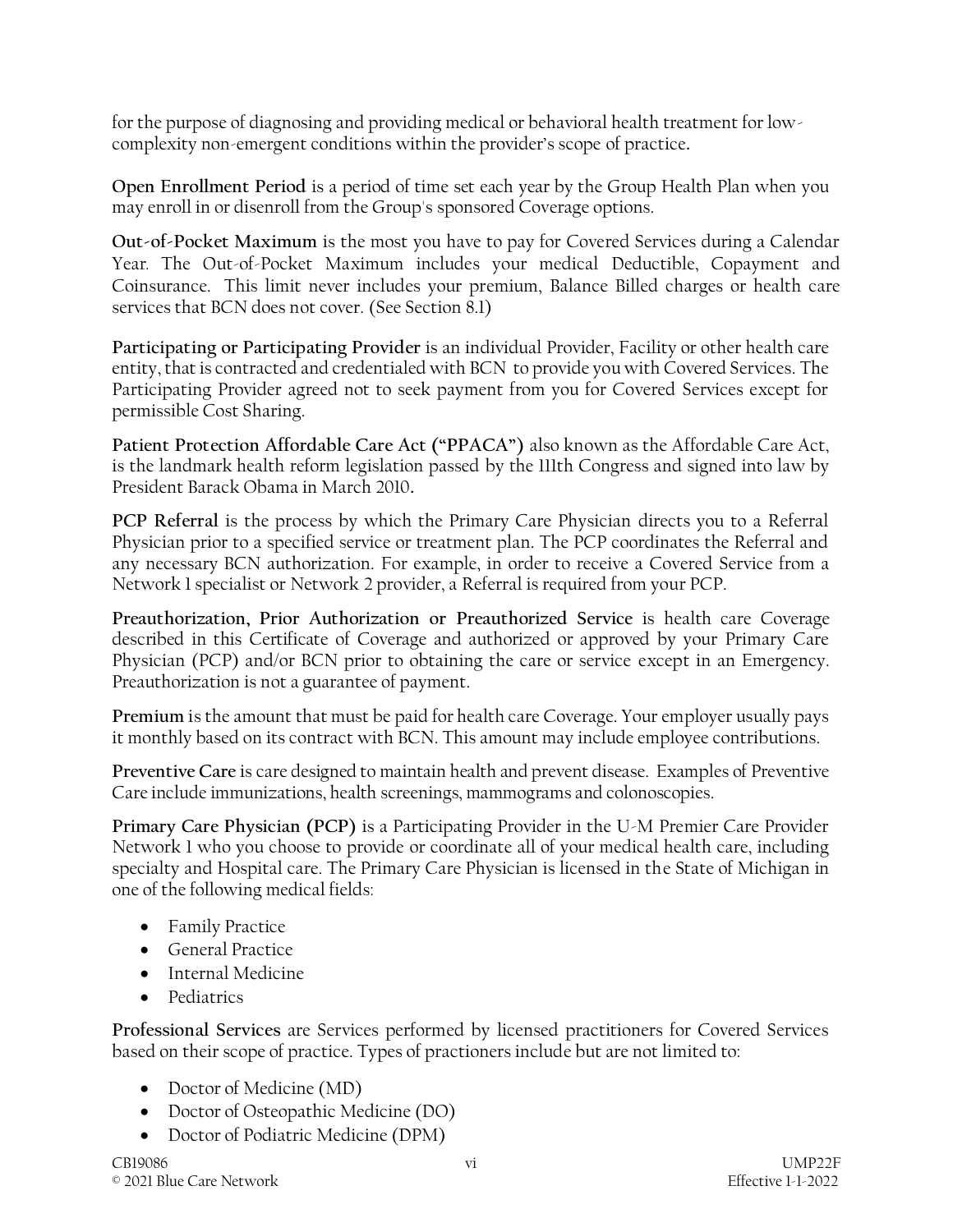- Doctor of Chiropractic (DC)
- Physician Assistant (PA)
- Certified Nurse Practitioner (CNP)
- Licensed Behavior Analyst (LBA)
- Certified Nurse Midwife (CNW)
- Licensed Psychologist (LP)
- Limited License Psychologist (LLP)
- Licensed Professional Counselor (LPC)
- Licensed Master Social Worker (LMSW)
- Licensed Marriage and Family Therapist (LMFT)
- Clinical Nurse Specialist-Certified (CNS-C)
- Board Certified Athletic Trainers (BCAT)
- Genetic Counselors (LGC)
- Other providers as identified by BCN

**Referral Physician** is a provider to whom you are referred by a Primary Care Physician.

**Rehabilitation Services** are health care Services that help a person keep, get back or improve skills and functions for daily living that have been lost or impaired because a person was sick, hurt or disabled.

**Rescission** is the retroactive termination of a contract due to fraud or intentional misrepresentation of material fact.

**Respite Care** is temporary care provided to you in a nursing home, hospice Inpatient Facility, or Hospital so that your family member, friend or care giver can rest or take some time off from caring for you.

**Rider** describes any changes (additions, modifications, deletions, or revisions) to the Certificate of Coverage that is requested by the Group and Group Health Plan. A Rider may apply a Copay, Deductible, Coinsurance or Out-of-Pocket Maximum to select Covered Services. When there is a conflict between the Certificate of Coverage and the Rider, the Rider takes precedence.

**Routine** means non-urgent, non-emergent, non-symptomatic medical care provided for the purpose of disease prevention**.**

**Service** is any surgery, care, treatment, supplies, devices, drugs or equipment given by a healthcare provider to diagnose or treat disease, injury or condition of pregnancy.

**Service Area** is the geographic area, made up counties or parts of counties, where we have been authorized by the state of Michigan to market and sell our health plans and where the majority of our Participating Providers are located.

**Skilled Care** means services that:

• Require the skills of qualified technical or professional health personnel such as registered nurses, physical therapists, occupational therapists, and speech pathologists, and/or must be provided directly by or under the general supervision of these skilled nursing or skilled rehabilitation personnel to assure the safety of the Member and to achieve the medically desired result; and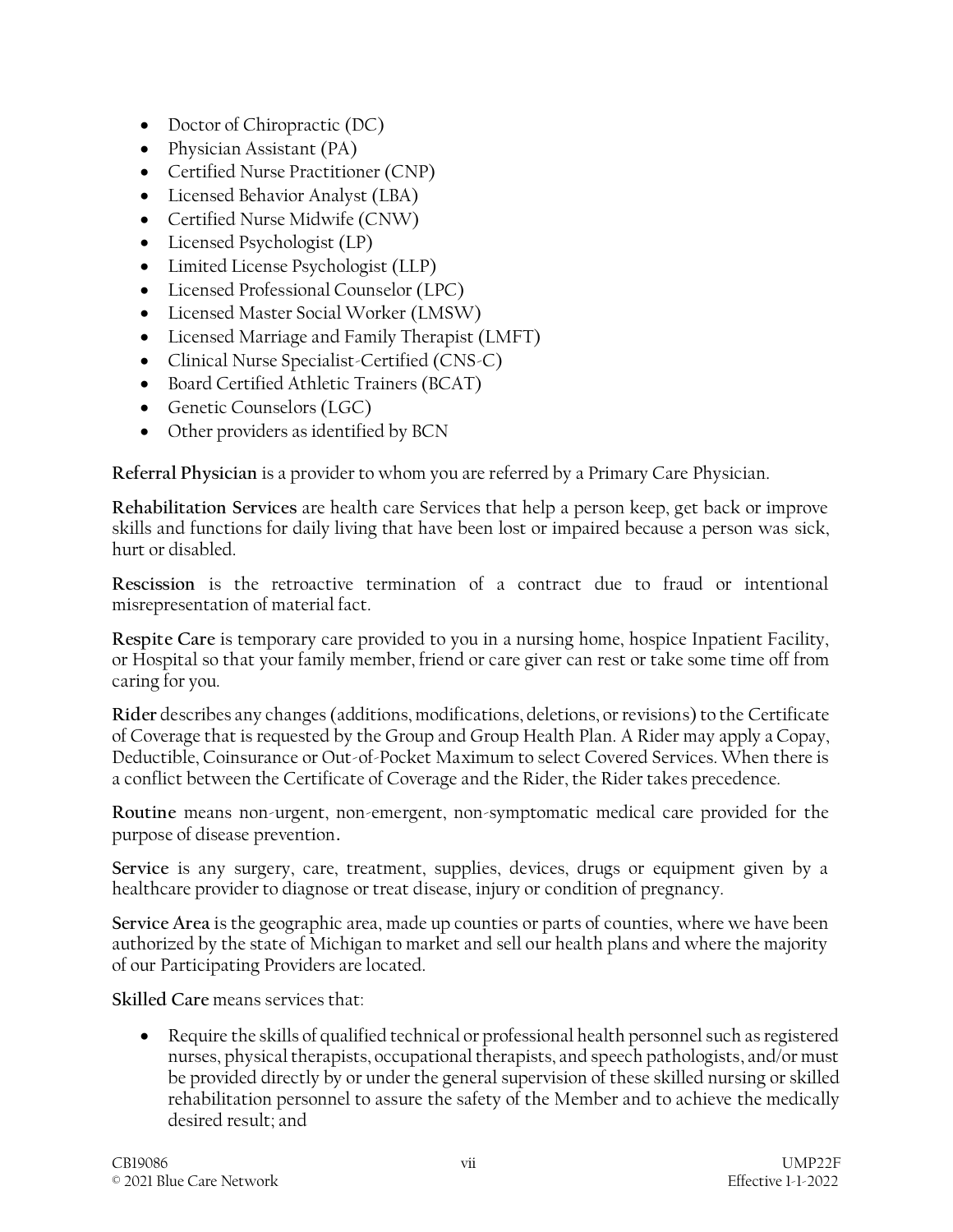- Are ordered by the attending physician; and
- Are Medically Necessary according to generally accepted medical standards.
- Examples include, but are not limited to, intravenous medication, administration, complex wound care, and rehabilitation services. Skilled care does not include private duty or hourly nursing, respite care, or other supportive or personal care services such as administration of routine medications, eye drops and ointments.

**Skilled Nursing Facility** is a state-licensed and certified nursing home that provides continuous skilled nursing and other health care services by or under the supervision of a physician and a registered nurse.

**Subscriber** is the eligible person who has enrolled for health care Coverage with BCN. This person's employment is the basis for Coverage eligibility. This person is also referred to as the "Member".

**Surprise Billing** is an instance where a Member unknowingly receives care from a Non-Participating Provider or receives care from a Non-Participating Provider because a Participating Provider is unavailable and later receives an unexpected bill for the difference between what the provider charges and what we pay. See Surprise Billing section under Chapter 1.

**Telemedicine** is a secure real-time health care service, delivered via telephone, internet, or other electronic technology when you're not in your provider's presence. Telemedicine visits are for the purpose of treating an ongoing condition that is expected to result in multiple visits before the condition is resolved or stabilized. Contact for these services must be initiated by you or your provider and must be within your provider's scope of practice for both medical and behavioral health services.

**U-M Premier Care Provider Network 1** is the preferred network of individuals, facilities, or other health care entities, as defined by the University of Michigan where you will receive the highest level of benefit.

**U-M Premier Care Provider Network 2** is the BCN statewide participating provider network made up of individuals, facilities, and other health care entities that are not part of the U-M Premier Care Provider Network 1. In order to access a covered service from Provider Network 2, a referral is necessary from your Primary Care Physician. These services are subject to Deductible. (Deductible does not apply to Preventive Services. Please refer to Preventive and Early Detection Service section for additional information.)

**Urgent Care Center** is a Facility that provides services that are a result of an unforeseen sickness, illness, injury, or the onset of Acute or severe symptoms. Urgent Care Centers are not same as a Hospital Emergency department or doctor's offices.

**Your Benefits** is Chapter 2 that provides a detailed description of Coverage, including exclusions and limitations.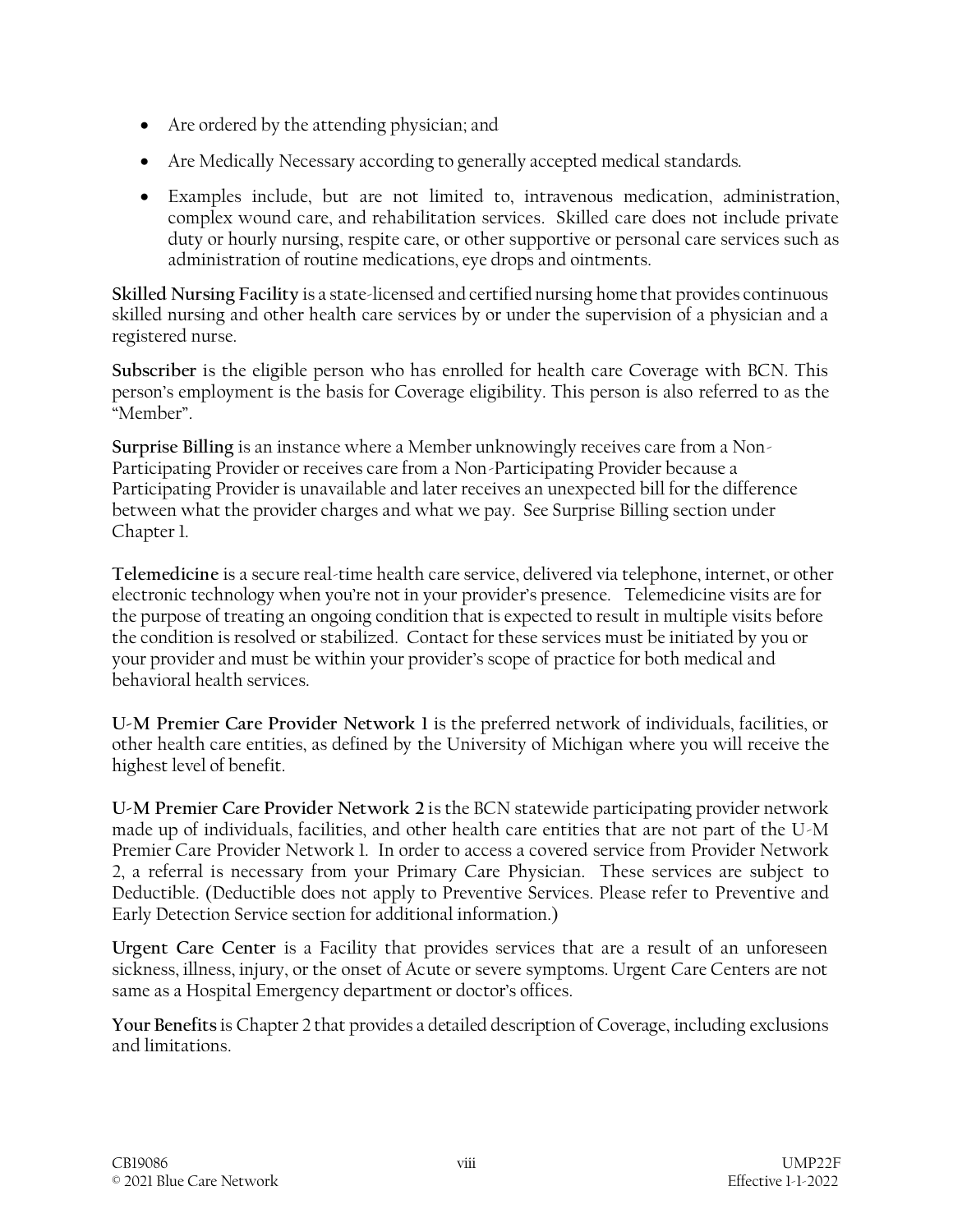# **Table of Contents**

| <b>TOPIC</b>       | <b>PAGE</b> |
|--------------------|-------------|
| <b>Definitions</b> |             |
|                    |             |
|                    |             |
| 1.1                |             |
| 1.2                |             |
|                    |             |
| 2.1                |             |
| 2.2                |             |
| 2.3                |             |
| 2.4                |             |
|                    |             |
| 3.1                |             |
| 3.2                |             |
| 3.3                |             |
| 3.4                |             |
| 3.5                |             |
|                    |             |
| 4.1                |             |
| 4.2                |             |
| 4.3<br>4.4         |             |
| 4.5                |             |
| 4.6                |             |
|                    |             |
|                    |             |
| 5.1                |             |
| 5.2                |             |
| 5.3                |             |
| 5.4                |             |
|                    |             |
| 6.1                |             |
| 6.2                |             |
|                    |             |
| 7.1                |             |
| 7.2                |             |
| 7.3                |             |
| 7.4                |             |
| 7.5                |             |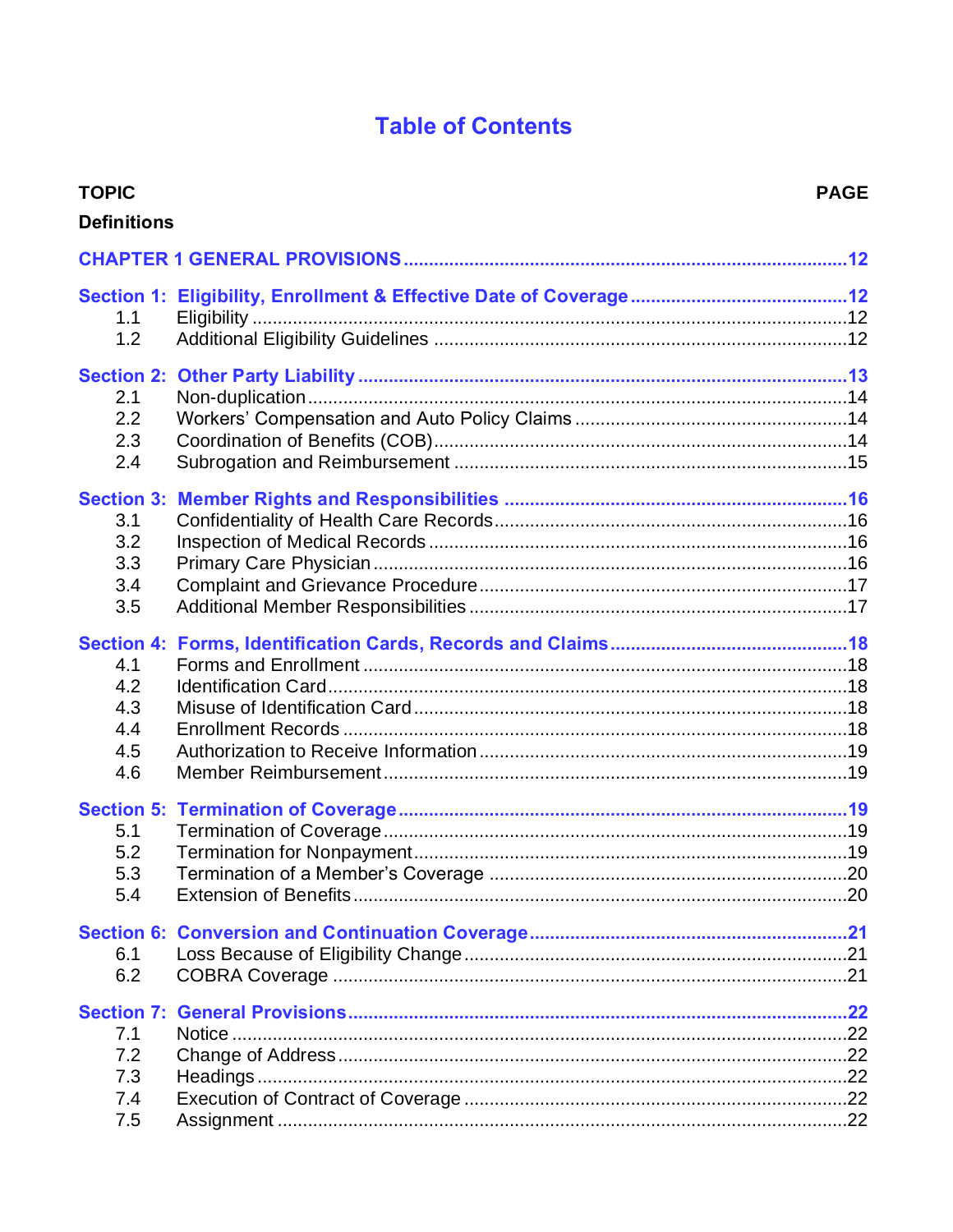| 7.6          |                                                                     |  |
|--------------|---------------------------------------------------------------------|--|
| 7.7          |                                                                     |  |
| 7.8          |                                                                     |  |
| 7.9          |                                                                     |  |
| 7.10         |                                                                     |  |
| 7.11         |                                                                     |  |
| 7.12<br>7.13 |                                                                     |  |
| 7.14         |                                                                     |  |
| 7.15         |                                                                     |  |
| 7.16         |                                                                     |  |
|              |                                                                     |  |
|              |                                                                     |  |
|              |                                                                     |  |
| 8.1          | U-M Premier Care Provider Network 1 and Network 2 Cost Sharing31    |  |
| 8.2          |                                                                     |  |
| 8.3          |                                                                     |  |
| 8.4          |                                                                     |  |
| 8.5          |                                                                     |  |
| 8.6          |                                                                     |  |
| 8.7          |                                                                     |  |
| 8.8          |                                                                     |  |
| 8.9          |                                                                     |  |
| 8.10         |                                                                     |  |
| 8.11         |                                                                     |  |
| 8.12         |                                                                     |  |
| 8.13         |                                                                     |  |
| 8.14         | Behavioral Health (Mental Health Care and Substance Use Disorder)52 |  |
| 8.15         |                                                                     |  |
| 8.16         |                                                                     |  |
| 8.17         |                                                                     |  |
| 8.18         |                                                                     |  |
| 8.19         |                                                                     |  |
| 8.20         |                                                                     |  |
| 8.21         |                                                                     |  |
| 8.22         |                                                                     |  |
| 8.23<br>8.24 |                                                                     |  |
| 8.25         |                                                                     |  |
| 8.26         |                                                                     |  |
| 8.27         |                                                                     |  |
| 8.28         |                                                                     |  |
|              |                                                                     |  |
| 9.1          |                                                                     |  |
| 9.2          |                                                                     |  |
| 9.3          |                                                                     |  |
| 9.4          |                                                                     |  |
|              |                                                                     |  |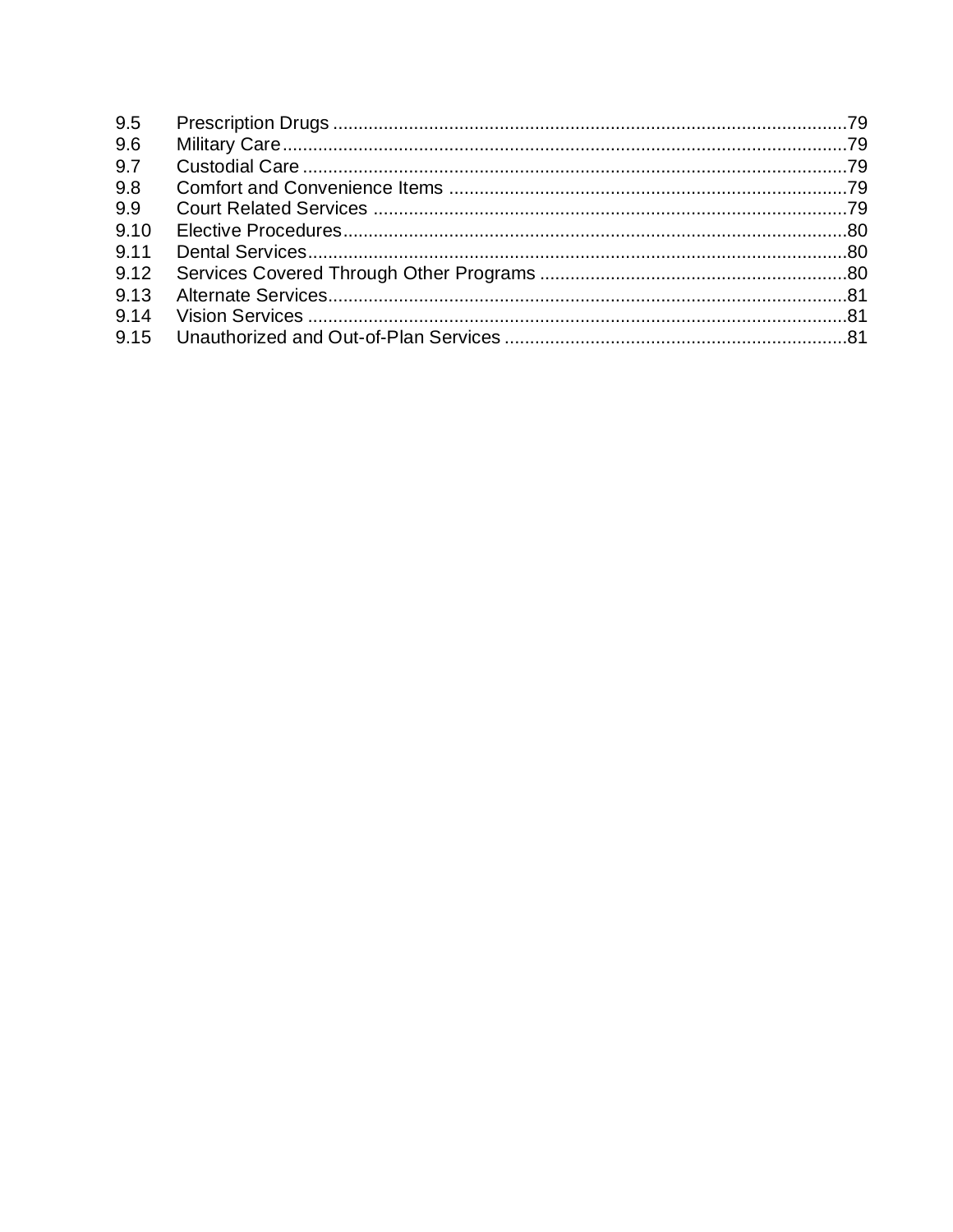# <span id="page-12-0"></span>**CHAPTER 1 GENERAL PROVISIONS**

# <span id="page-12-1"></span>**Section 1: Eligibility, Enrollment & Effective Date of Coverage**

All Subscribers must meet eligibility requirements set by BCN and the University of Michigan.

All Members must live in the Service Area unless stated otherwise in this chapter.

# <span id="page-12-2"></span>*1.1 Eligibility*

University of Michigan is responsible for determining eligibility. BCN does not make eligibility determinations but updates its files to record eligibility information provided by the University of Michigan. Please contact the University of Michigan Benefits Office for eligibility information.

# <span id="page-12-3"></span>*1.2 Additional Eligibility Guidelines*

The following guidelines apply to all U-M Premier Care Members:

- **Medicare:** If you are not an active employee and become eligible to enroll in Medicare, you are eligible to enroll in only the amended U-M Premier Care Plan that coordinates coverage with Medicare. If you are not an active employee, you or your Family Dependent must enroll in and maintain both Medicare Part A and Medicare Part B when eligible. Except as otherwise provided by applicable law, benefits for individuals eligible for Medicare coverage are not duplicated. If Medicare is the primary payor or would be the primary payor if you or your family dependent enrolled in Medicare, U-M Premier Care Plan benefits will be reduced accordingly.
- **Out of Service Area:** A family dependent choosing to register for out of service area coverage must reside outside of the following counties for at least three consecutive months: Genesee, Ingham, Jackson, Lapeer, Livingston, Macomb, Monroe, Oakland, St. Clair, Washtenaw or Wayne. In addition, for coverage, family dependents are required to receive services within 50 miles of the out of service area address registered with BCN. For additional information on registration procedures, please call Customer Service at number listed in the Member Handbook or on the ID Card.

This does not change any other conditions of Coverage described in the Certificate of Coverage. For example, health care services are Covered Services only if and to the extent, they are:

- Medically Necessary, as determined by BCN; and
- Listed in Section 8 (Your Benefits) of the Certificate of Coverage; and
- Not limited or excluded under Section 9 (Exclusions and Limitations).

Certain services are Covered Services only if they are Preauthorized by BCN. Family dependents may receive information about which services require authorization by contacting BCN Customer Service at the number listed in the Member Handbook or on the BCN ID Card.

A family dependent must notify BCN before receiving any services from a non-Contracted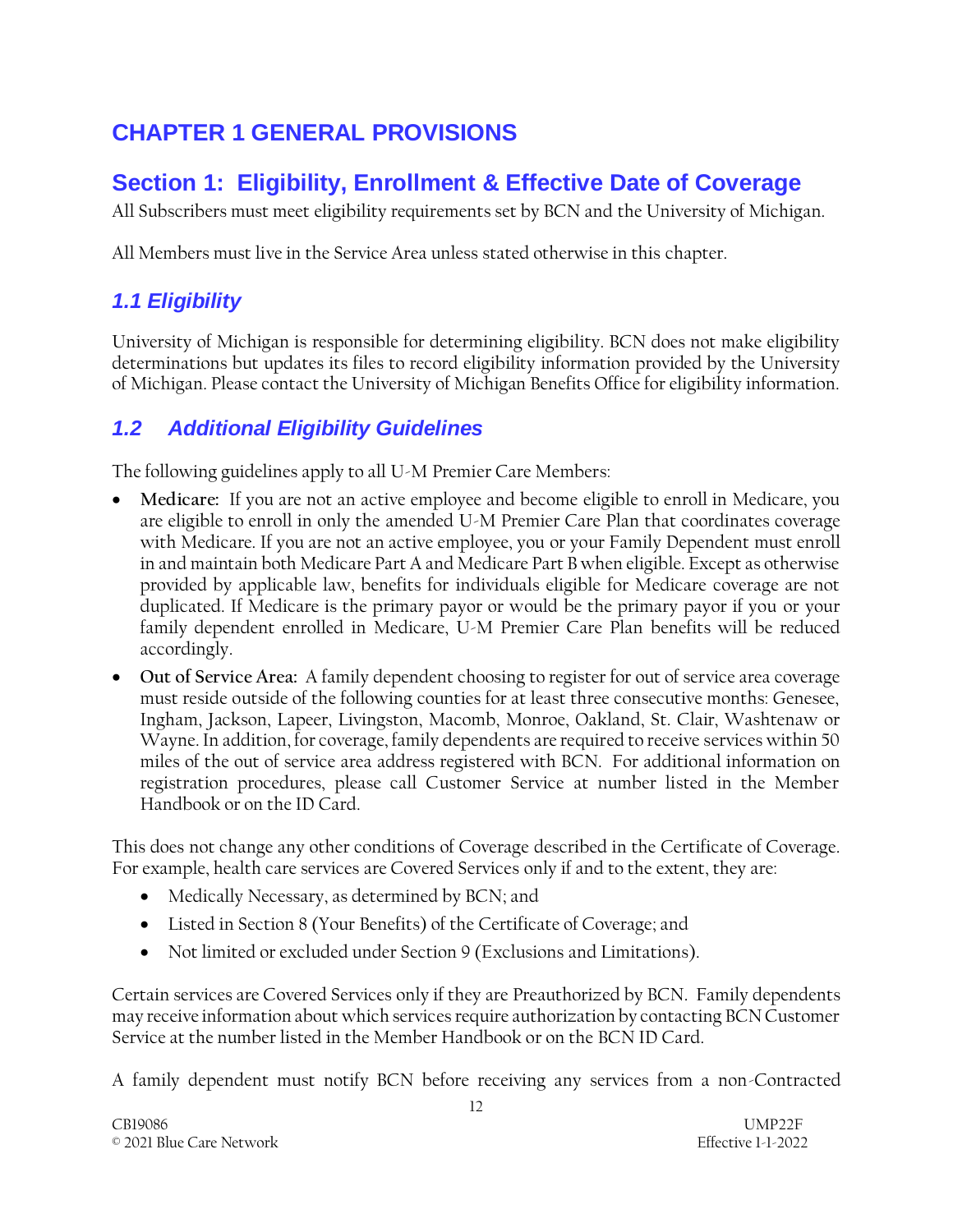provider that require Preauthorization. A family dependent who does not receive prior authorization from BCN when required under this Certificate of Coverage will be responsible for payment in full (100%) of the cost of those services.

The following family dependents are not covered:

- − Family dependents who are outside of the service area for vacation
- − Family dependents who reside outside the service area to attend school for less than one semester, or less than three (3) months
- − Family dependents who are not students and reside outside the Premier Care Provider Network 1 area for less than three (3) months
- − Individuals who misrepresent that they are residing outside of the Premier Care Provider Network 1 area
- − Family dependents who are not residents of the United States (or the portion of Canada within 50 miles of the Premier Care Network 1 area)
- **Change of Status**: You agree to notify Group Health Plan within 30 days of any change in eligibility status of you or any family dependents. When you are no longer eligible for Coverage, you are responsible for payment for any services or benefits unless the services are covered under other health benefit plan or insurance.
- **If you were admitted to a hospital or skilled nursing facility** prior to the effective date of this Certificate of Coverage you will be covered for inpatient care on the effective date of Coverage only if:
	- o You have no continuing coverage under any other health benefits contract, program or insurance;
	- o BCN authorizes inpatient care as Medically Necessary upon notification of admission; and
	- o Your medical management is transferred to your BCN Primary Care Physician before or on the effective date.
- **We will only pay for Covered Services you receive while** you are a Member and covered under this Certificate and attached Riders. Once your Coverage under this Certificate ends, any attached Riders to this Certificate will automatically end without further action or notice by BCN.

# <span id="page-13-0"></span>**Section 2: Other Party Liability**

BCN does not pay claims or coordinate benefits for services that:

- Are not provided or Preauthorized by BCN and a Primary Care Physician; or
- Are not Covered Services under this Certificate of Coverage.

It is your responsibility to provide complete and accurate information requested by us in order to administer Section 2. Failure to provide requested information, including information about other Coverage, may result in denial of claims.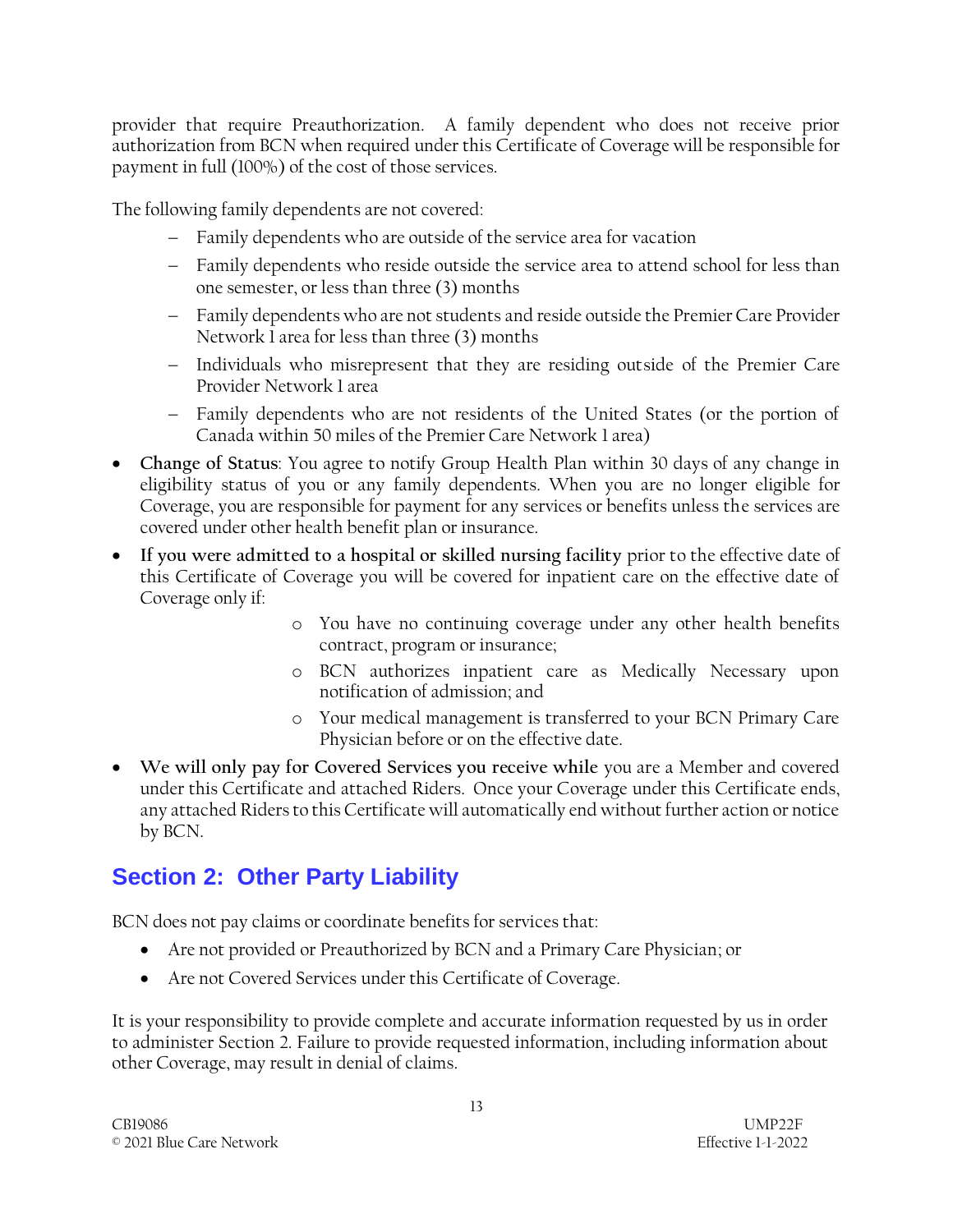### <span id="page-14-0"></span>*2.1 Non-duplication*

- BCN Coverage provides you with benefits for health care services as described in this Certificate of Coverage.
- BCN does not duplicate benefits or pay more for Covered Services than the actual fees. This includes no duplicate benefits paid for no-fault auto related claims.
- Coverage described in this Certificate of Coverage will be reduced to the extent that the services are available or payable by other health plans or policies under which you may be covered, whether or not you make a claim for the payment under such health plan or policy.

# <span id="page-14-1"></span>*2.2 Workers' Compensation and Auto Policy Claims*

Benefits under this Certificate of Coverage exclude services and treatment for any work-related injury to the extent that benefits are paid or payable under any worker's compensation program or other similar program. Where services are provided by Group Health Plan, Group Health Plan is assigned the Member's right to seek reimbursement from the other program or insurer.

Benefits under this Certificate of Coverage will not be reduced for automobile claims because of the existence of coverage under a Member's non-coordinated no-fault automobile policy; the health plan will assume primary liability to provide benefits available under this Certificate of Coverage in accordance with this Certificate of Coverage's terms and conditions.

If a Member is injured while riding a motorcycle due to an accident with an automobile, then the automobile insurance for the involved automobile is primary for the Member's medical services. BCN would provide for Covered Services under this Certificate as the secondary plan.

If a Member is injured in a motorcycle accident that does not involve an automobile and if the motorcycle insurance plan provides medical coverage, then BCN plan would pay as primary is primary. The motorcycle insurance plan would pay as the secondary plan.

# <span id="page-14-2"></span>*2.3 Coordination of Benefits (COB)*

We coordinate Benefits payable under this Certificate of Coverage per the National Association of Insurance Commissioners (NAIC) guidelines.

When you have coverage under a benefit document or policy that does not contain a coordination of benefits provision, that policy will pay first as the Primary Plan. This means benefits under the other coverage will be determined before the benefits of your BCN Coverage.

After those benefits are determined, the University of Michigan's benefits and the benefits of the other plan will be coordinated to provide 100% coverage whenever possible for services covered partly or totally under either plan. In no case will payments be more than the amounts to which providers or you as a Member are entitled.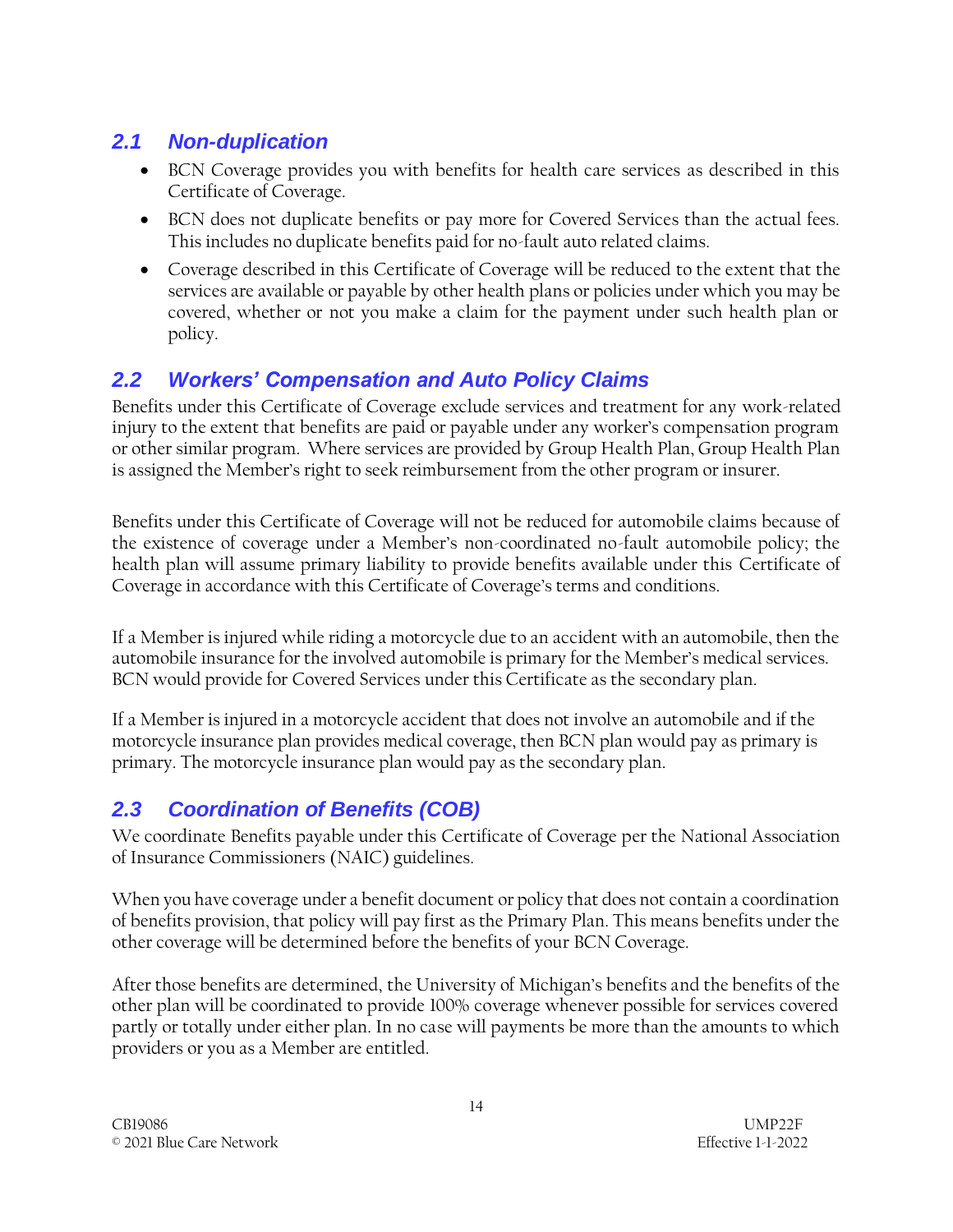#### <span id="page-15-0"></span>*2.4 Subrogation and Reimbursement*

Subrogation is the assertion by BCN of your right, or the rights of your dependents or representatives, to make a legal claim against or to receive money or other valuable consideration from another person, insurance company or organization.

Reimbursement is the right of BCN to make a claim against you, your dependents or representatives if you or they have received funds or other valuable consideration from another party responsible for benefits paid by BCN.

**Definitions:** The following terms are used in this section and have the following meanings:

**"Claim for Damages"** means a lawsuit or demand against another person or organization for compensation for an injury to a person when the injured party seeks recovery for the medical expenses.

**"Collateral Source Rule"** is a legal doctrine that requires the judge in a personal injury lawsuit to reduce the amount of payment awarded to the plaintiff by the amount of benefits BCN paid on behalf of the injured person.

**"Common Fund Doctrine"** is a legal doctrine that requires BCN to reduce the amount received through subrogation by a pro rata share of the plaintiff's court costs and attorney fees.

**"First Priority Security Interest"** means the right to be paid before any other person from any money or other valuable consideration recovered by:

- − Judgment or settlement of a legal action
- − Settlement not due to legal action
- − Undisputed payment

**"Lien"** means a first priority security interest in any money or other valuable consideration recovered by judgment, settlement or otherwise up to the amount of benefits, costs and legal fees BCN paid as a result of plaintiff's injuries.

**"Made Whole Doctrine"** is a legal doctrine that requires a plaintiff in a lawsuit to be fully compensated for his or her damages before any Subrogation Liens may be paid.

**"Other Equitable Distribution Principles"** means any legal or equitable doctrines, rules, laws or statutes that may reduce or eliminate all or part of BCN's claim of Subrogation.

**"Plaintiff"** means a person who brings the lawsuit or claim for damages. The plaintiff may be the injured party or a representative of the injured party.

#### *Your Responsibilities*

In certain cases, BCN may have paid for health care services for you or other Members on the Contract which should have been paid by another person, insurance company or organization. In these cases:

- − You assign to us your right to recover what BCN paid for your medical expenses for the purpose of subrogation. You grant BCN a Lien or Right of Recovery.
- − Reimbursement on any money or other valuable consideration you receive through a judgment, settlement or otherwise regardless of 1) who holds the money or other valuable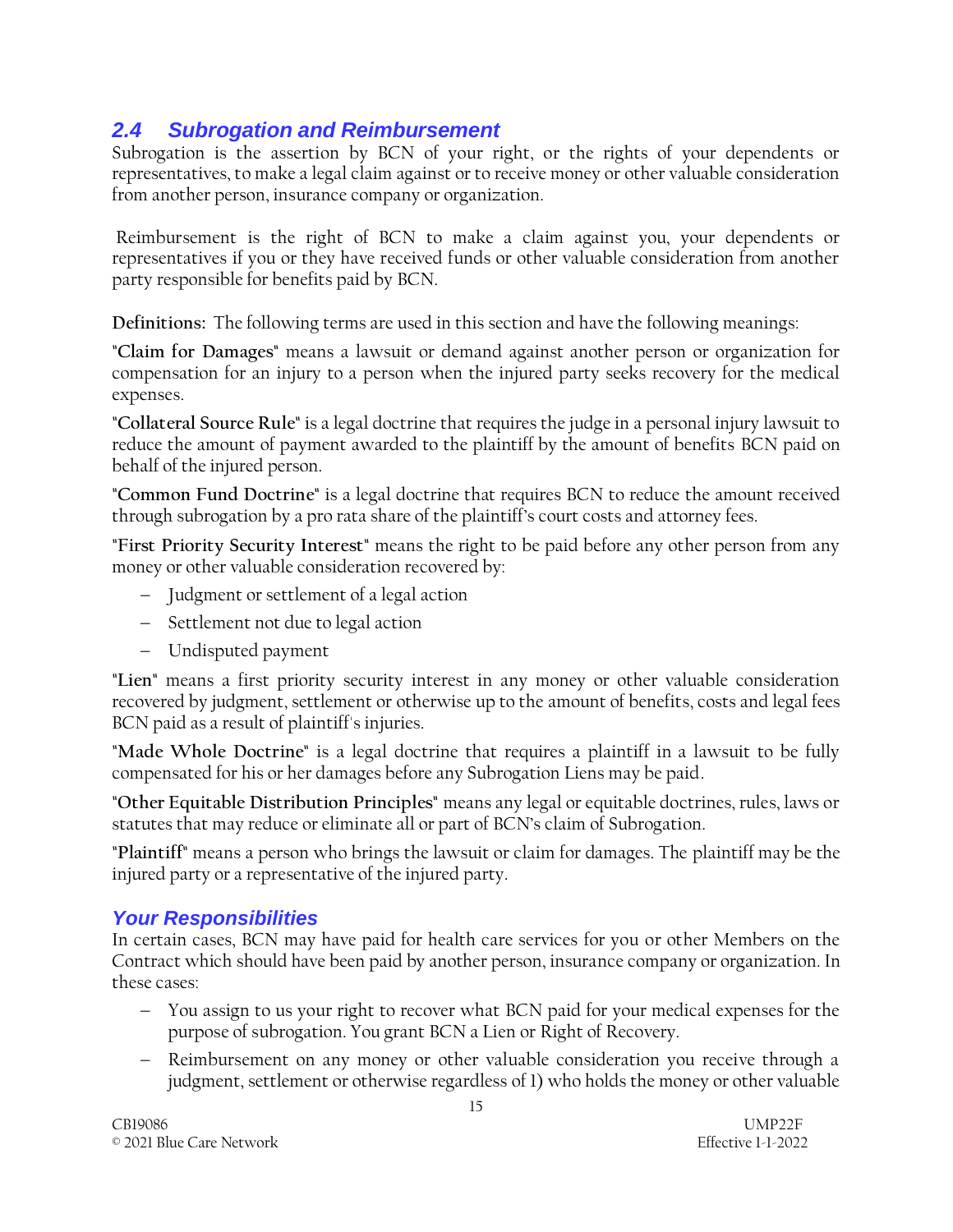consideration or where it is held, 2) whether the money or other valuable consideration is designated as economic or non-economic damages, and 3) whether the recovery is partial or complete.

- − You agree to inform BCN when your medical expenses should have been paid by another party but was not due to some act or omission.
- − You agree to inform BCN when you hire an attorney to represent you, and to inform your attorney of BCN's right and your obligations under this Certificate of Coverage.
- − You must do whatever is reasonably necessary to help BCN recover the money paid to treat the injury that caused you to claim damages for personal injury.
- − You must not settle a personal injury claim without first obtaining a written consent from BCN if payment was made for the treatment you received for that injury.
- − You agree to cooperate with BCN in the efforts to recover money paid on your behalf.
- − You acknowledge and agree that this Certificate of Coverage supersedes any Made Whole Doctrine, Collateral Source Rule, Common Fund Doctrine or other Equitable Distribution Principles.

# <span id="page-16-0"></span>**Section 3: Member Rights and Responsibilities**

# <span id="page-16-1"></span>*3.1 Confidentiality of Health Care Records*

Your health care records will be kept confidential by BCN, its agents and the providers who treat you. **You agree** to permit providers to release information to BCN. This can include medical records and claims information related to services you may receive or have received. **BCNSC agrees** to keep this information confidential, and to ensure that BCN also maintains the confidentiality. This information will be used and disclosed only as authorized or required by law.

It is your responsibility to cooperate with BCN by providing health history information and helping to obtain prior medical records at the request of BCN.

#### <span id="page-16-2"></span>*3.2 Inspection of Medical Records*

You have access to your own medical records or those of your minor children or wards at your provider's office during regular office hours. In some cases, access to records of a minor without the minor's consent may be limited by law or applicable policy.

# <span id="page-16-3"></span>*3.3 Primary Care Physician*

You may select a Primary Care Physician from the list of participating U-M Premier Care Provider Network 1 physicians who is available to accept you or your family members. If you do not choose a Primary Care Physician upon enrollment, we will choose a Primary Care Physician for you.

For children under the age of 18 ("Minors"), you may designate a Participating pediatrician as the Primary Care Physician if the Participating pediatrician is available to accept the child as a patient. Alternatively, the parent or guardian of a Minor may select a Participating family practitioner or general practitioner as the Minor's Primary Care Physician and may access a Participating pediatrician for general pediatric services for the Minor (hereinafter "Pediatric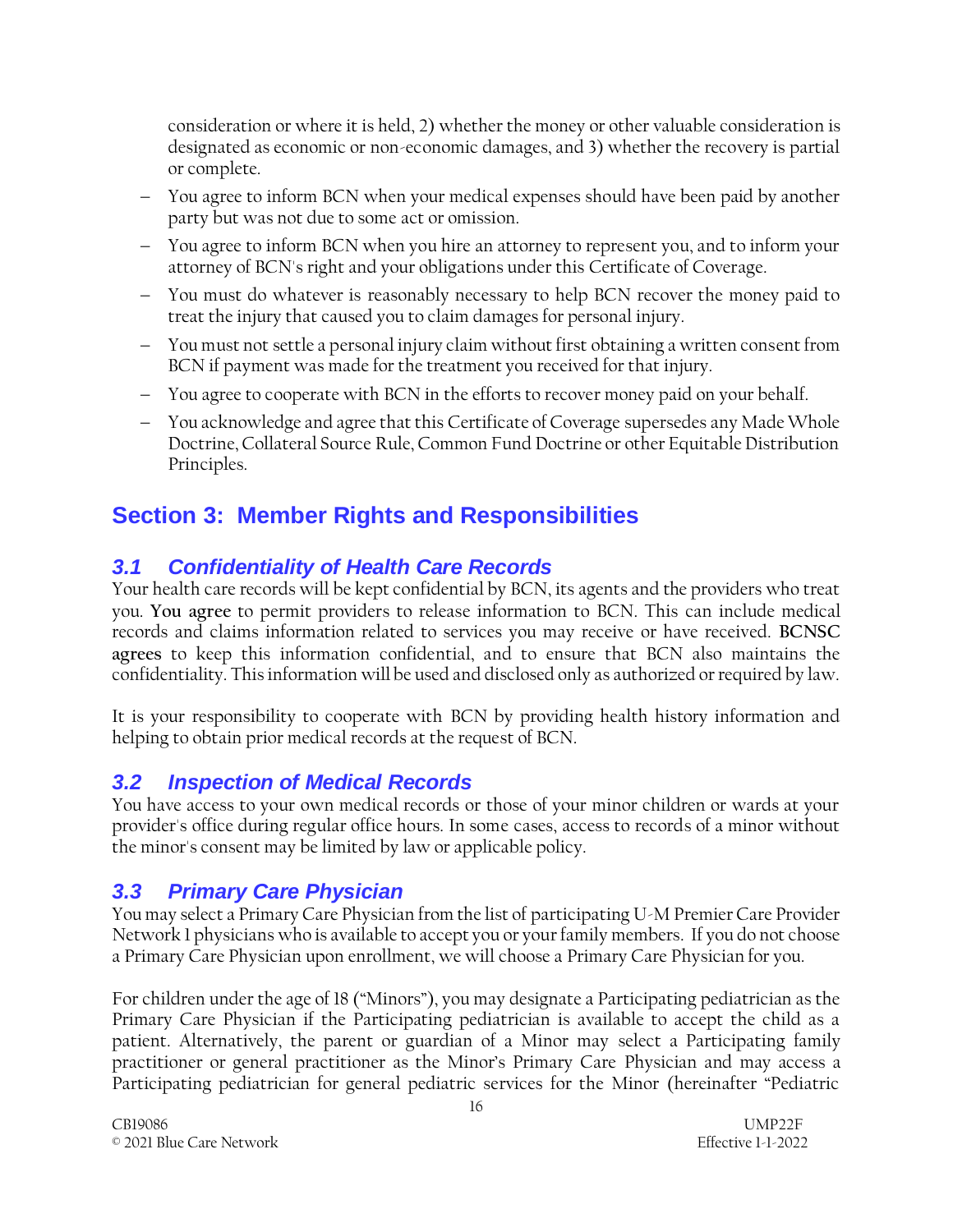Services"). No PCP referral is required for a Minor to receive pediatric services from the Participating pediatrician.

You do not need prior authorization from BCN or from any other person, including your Primary Care Physician, in order to obtain access to obstetrical or gynecological care from a Participating U-M Premier Care Network 1 Provider who specializes in obstetric and gynecologic care. The Participating specialist, however, may be required to comply with certain BCN procedures, including obtaining prior authorization for certain services, following a pre-approved treatment plan, or procedures for making referrals. The female Member retains the right to receive the obstetrical and/or gynecological services directly from her U-M Premier Care Provider Network 1 Primary Care Physician.

For information on how to select a Primary Care Physician, and for a list of U-M Premier Care Provider Network 1 Participating Primary Care Physicians, Participating pediatricians and Participating health care professionals who specialize in obstetrics and gynecology contact Customer Service at 1-800-658-8878 or on-line at <https://www.bcbsm.com/>

If after reasonable efforts, you and the Primary Care Physician are unable to establish and maintain a satisfactory physician-patient relationship, you may be transferred to another Primary Care Physician. If a satisfactory physician-patient relationship cannot be established and maintained, you may be asked to disenroll upon 30 days written advance notice; all Dependent Family Members will also be required to disenroll from Coverage. (See Section 5.3)

#### <span id="page-17-0"></span>*3.4 Complaint and Grievance Procedure*

If you have a complaint or grievance regarding any aspect of the services received, you must follow the Group Health Plan grievance procedure. You receive a copy of this procedure when you become a Member. You also may obtain a copy at any time by contacting BCN at the number provided on your ID card.

#### <span id="page-17-1"></span>*3.5 Additional Member Responsibilities*

You have the responsibility to:

- Read this Certificate of Coverage and all Group Health Plan documents
- Call Customer Service for any questions
- Comply with the plans and instructions for care that you have agreed on with your practitioners.
- Provide, to the extent possible, complete and accurate information that BCN and Participating Providers need in order to provide you with care.
- Make and keep appointments for non-emergent medical care. You must call the doctor's office if you need to cancel an appointment.
- Participate in the medical decisions regarding your health.
- Participate in understanding your health problems and developing mutually agreed upon treatment goals.
- Comply with the terms and conditions of the Coverage provided by Group Health Plan.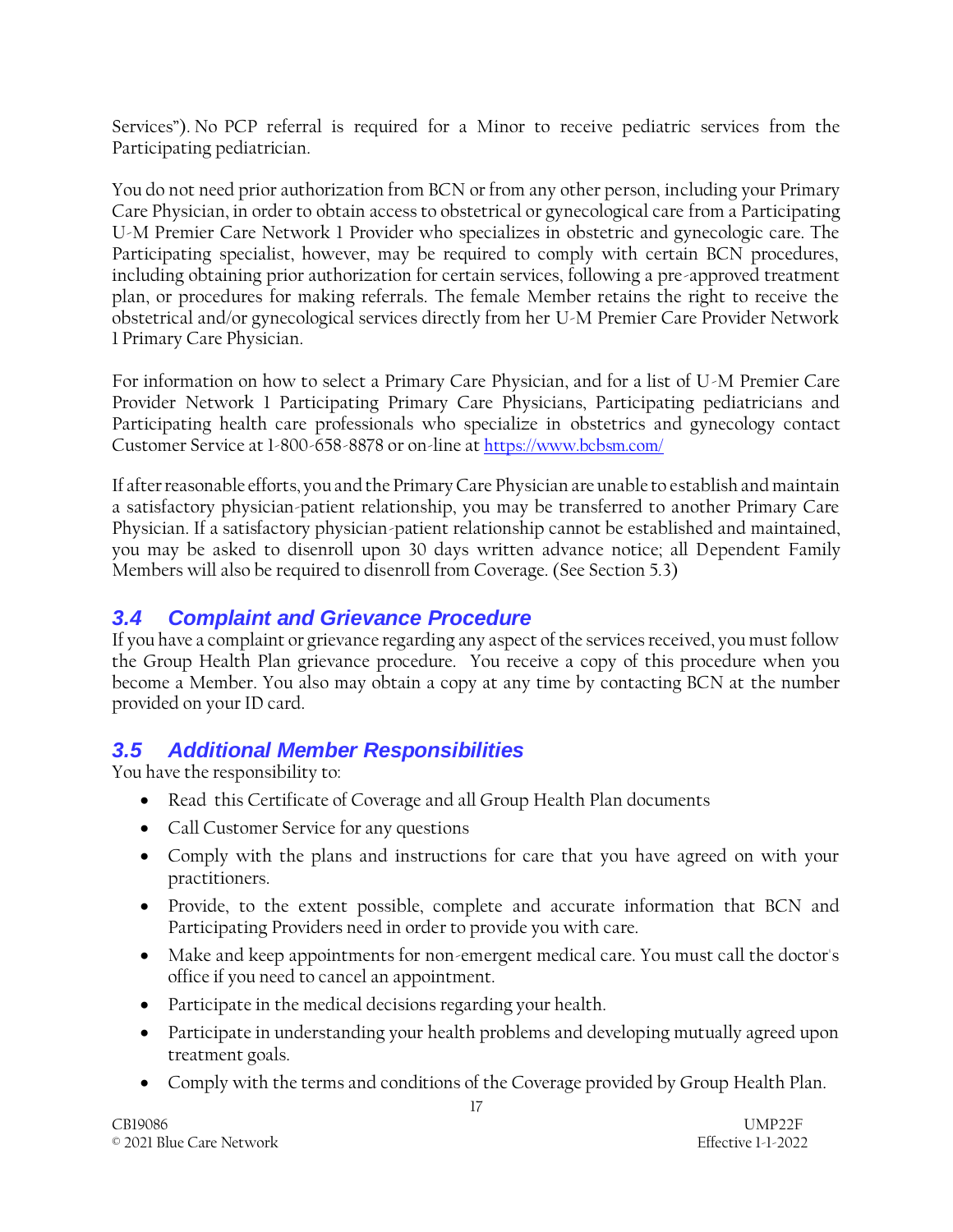• Determine whether a provider is a U-M Premier Care Network 1 Participating Provider before obtaining services.

# <span id="page-18-0"></span>**Section 4: Forms, Identification Cards, Records and Claims**

#### <span id="page-18-1"></span>*4.1 Forms and Enrollment*

You must complete and submit any enrollment form, or other forms that Group Health Plan, or BCN requests. You warrant that any information you submit is true, correct and complete.

The submission of false or misleading information in connection with Coverage is cause for Rescission of your contract within 30 days written advance notice.

You have the right to appeal the decision to Rescind your Coverage by following the Complaint and Grievance procedure on our website at [https://www.bcbsm.com/importantinfo.](https://www.bcbsm.com/importantinfo) To obtain a copy, you can call Customer Service at the number shown on the back of your ID card.

### <span id="page-18-2"></span>*4.2 Identification Card*

You will receive a BCN identification card. You must present this card whenever you receive or seek services from a provider. This card is the property of BCN and its return may be requested at any time.

To be entitled to Coverage, the person using the card must be the Member on whose behalf Group or Group Health Plan have agreed to provide benefits. If a person is not entitled to receive services, the person must pay for the services received.

If you have not received your card or your card is lost or stolen, please contact Customer Service immediately by calling the number provided in the Member Handbook. Information regarding how to obtain a new ID card is also available at bcbsm.com.

#### <span id="page-18-3"></span>*4.3 Misuse of Identification Card*

BCN may confiscate your ID card and may terminate Coverage if you misuse your ID card by doing any of the following:

- Permit any other person to use your card;
- Attempt to or defraud BCN.

#### <span id="page-18-4"></span>*4.4 Enrollment Records*

- Enrollment records will be maintained by BCN as provided by Group Health Plan.
- Coverage will not be available unless information is submitted in a satisfactory format by the Group Health Plan and/or Member.
- You are responsible for correcting any inaccurate information provided to Group Health Plan, or BCN. If you intentionally fail to correct inaccurate information, you will be responsible to reimburse BCN for any service paid based on the incorrect information.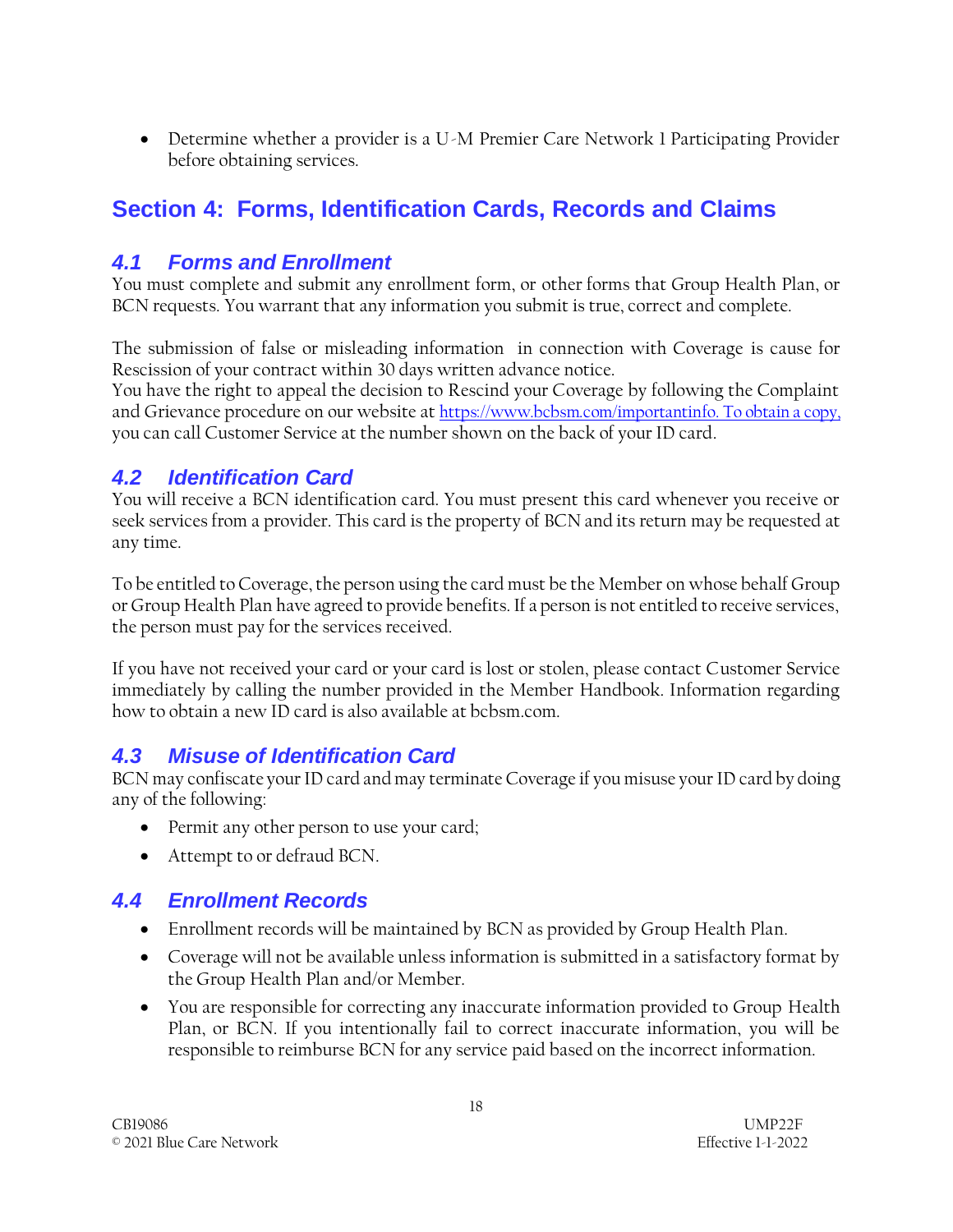# <span id="page-19-0"></span>*4.5 Authorization to Receive Information*

By accepting Coverage described under this Certificate of Coverage, you agree that:

- BCN may obtain any information from providers in connection with Coverage;
- BCN may disclose any of your medical information to your Primary Care Physician or other treating physicians as permitted by law; and
- BCN may copy records related to your care.

# <span id="page-19-1"></span>*4.6 Member Reimbursement*

Your Coverage is designed to avoid the requirement that you pay a provider for Covered Services other than Copayments and/or Deductible when applicable. If, however, circumstances require you to pay a provider, BCN will reimburse you for those Covered Services if you provide written proof of the payment within 12 months of the date of service. Additional information, regarding the process for submitting a claim for reimbursement and the Reimbursement Form, is available at bcbsm.com and included in the Member Handbook.

**NOTE:** Claims submitted more than 12 months after the date of service will not be reimbursed by BCN.

# <span id="page-19-2"></span>**Section 5: Termination of Coverage**

# <span id="page-19-3"></span>*5.1 Termination of Coverage*

Coverage described in this Certificate of Coverage will continue in effect for the period of time the ASC remains in effect. The ASC and Coverage continue from year to year, subject to the rights of Group, Group Health Plan and BCN to terminate the ASC as permitted by law.

# <span id="page-19-4"></span>*5.2 Termination for Nonpayment*

#### **Nonpayment by Group**

- If the Group fails to reimburse BCNSC according to the terms of the ASC, BCNSC may terminate the ASC.
- If the ASC is terminated for nonpayment, any services received by you after the date of termination and paid by BCN will be charged to you and to the Group as permitted by law.

#### **Nonpayment of Member Copayment, and Deductible**

BCNSC may terminate Coverage under the following conditions:

- If you fail to pay Copayments or other fees within 90 days of their due date; or
- If you do not make or comply with acceptable payment arrangements with BCN to correct the situation.

The termination will be effective upon 60 days' notice by BCN.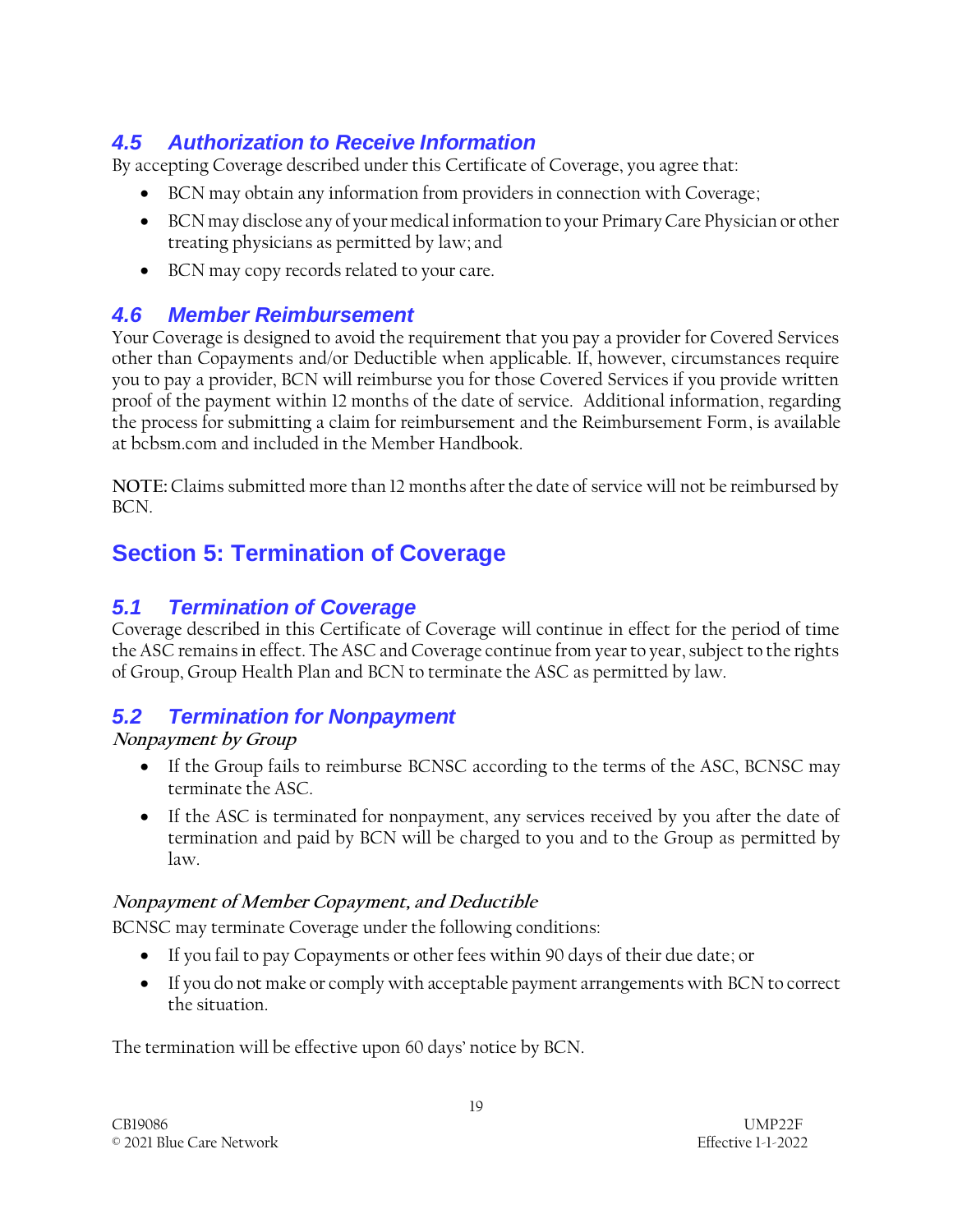# <span id="page-20-0"></span>*5.3 Termination of a Member's Coverage*

#### **Termination**

Coverage may also be terminated for any of the reasons listed below. Such termination is subject to notice and grievance rights required by law:

- You no longer meet eligibility requirements.
- Coverage is cancelled for nonpayment.
- You misuse your Coverage
	- Misuse includes illegal or improper use of your Coverage such as:
	- Allowing an ineligible person to use your Coverage
	- Requesting payment for services you did not receive
- You fail to repay the Group Health Plan for payments we made for services that were not a benefit under this Certificate, subject to your rights under the appeal process
- You are satisfying a civil judgment in a case involving BCN
- You are repaying the Group Health Plan funds you received illegally
- You are serving a criminal sentence for defrauding BCN
- Your group changes to a non-BCN health plan
- The Group Health Plan no longer offers this coverage

#### **Rescission**

If you commit fraud that in any way affects your Coverage or make an intentional misrepresentation of a material fact to obtain, maintain or that otherwise affects your Coverage, we will consider you in breach of contract and, upon 30 days written advance notice your membership may be Rescinded. Once we notify you that we are rescinding your Coverage, we may hold or reject claims during this 30-day period. In some circumstances, fraud or intentional misrepresentation of a material fact may include:

- Misuse of the BCN ID card (Section 4.3);
- Intentional misuse of the BCN system; or
- Knowingly providing inaccurate information regarding eligibility

You have the right to appeal our decision to Rescind your Coverage by following the BCN complaint and grievance procedure. You can find this procedure in your Certificate of Coverage, on our website at <https://www.bcbsm.com/> or you can contact Customer Service at 1-800-658- 8878 who will provide you with a copy.

# <span id="page-20-1"></span>*5.4 Extension of Benefits*

Your rights to BCN benefits end on the termination date **except**:

• Benefits will be extended for a Preauthorized Inpatient admission that began prior to the termination date. Coverage is limited to Facility charges; professional claims are not payable after the termination date.

As noted in Section 1, Benefits are only provided when Members are eligible and covered under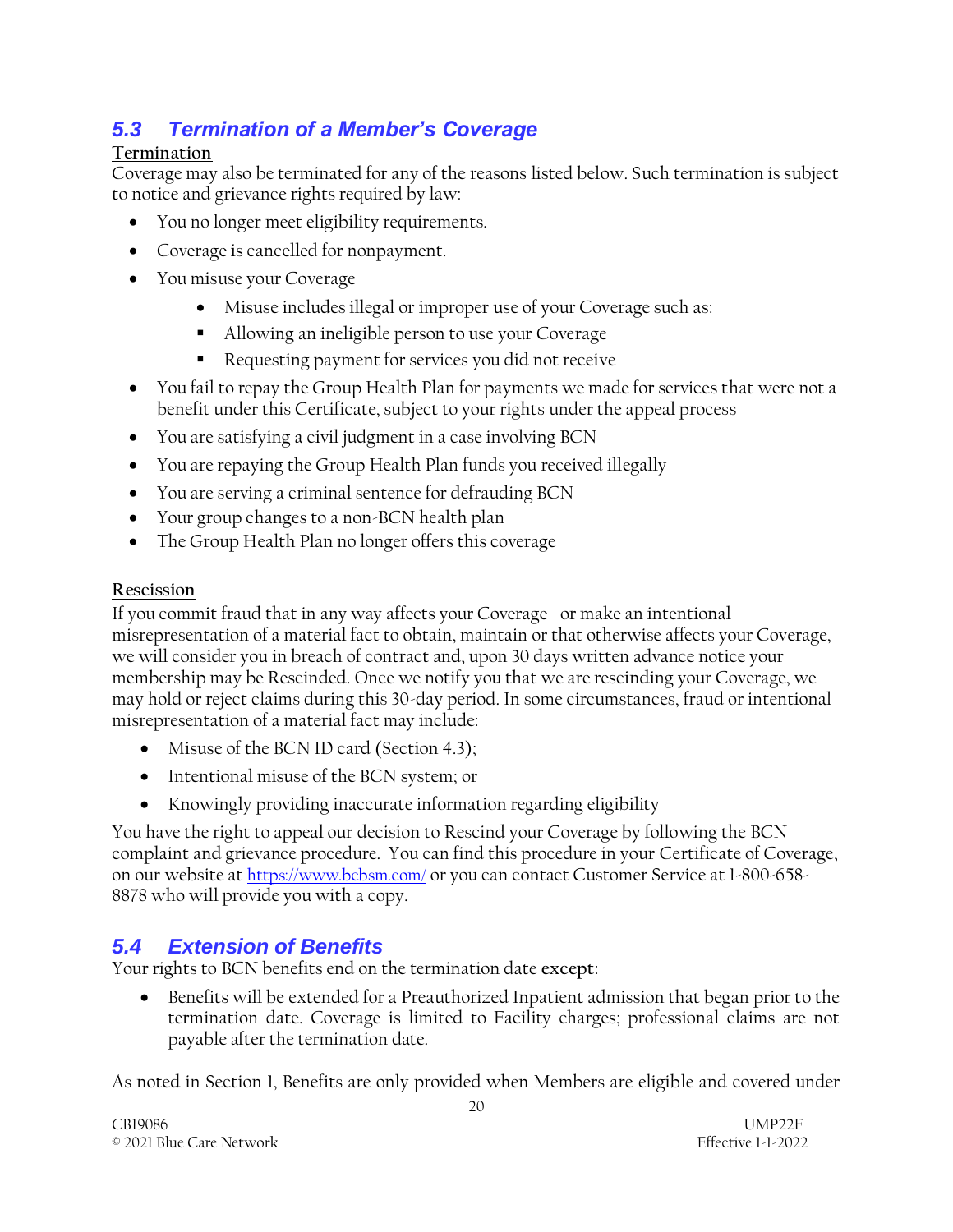this Certificate of Coverage. However, as permitted by law, this extension of Benefits will continue only for the condition being treated on the termination date, and only until any one of the following occurs:

- You are discharged;
- Your Benefits exhausted prior to the end of the contract; or
- You become eligible for other coverage.

NOTE: If Coverage is rescinded due to fraud or intentional misrepresentation of material fact, this extension shall not apply.

# <span id="page-21-0"></span>**Section 6: Conversion and Continuation Coverage**

#### <span id="page-21-1"></span>*6.1 Loss Because of Eligibility Change*

If you continue to be entitled to receive benefits under the Group Health Plan, but no longer meet BCN Coverage eligibility requirements as described in this Certificate of Coverage under Section 1, you must transfer to an alternate benefit program offered by Group Health Plan, if any. If no alternate benefit program is available, or if you are unable to meet any alternate benefit program eligibility requirements, you may apply for non-group coverage through BlueCross® Blue Shield® of Michigan or Blue Care Network of Michigan, Inc. To obtain information contact BCN Customer Service at the number on the back of your ID card or at: [https://www.bcbsm.com/.](https://www.bcbsm.com/)

### <span id="page-21-2"></span>*6.2 COBRA Coverage*

If you no longer meet the eligibility requirements as described under Section 1 of this Certificate of Coverage, you may be able to continue Coverage at your own expense under federal law known as COBRA (Consolidated Omnibus Budget Reconciliation Act). Most employers with 20 or more employees are required by federal law to offer this coverage (continuation coverage). The employer is the administrator of its COBRA plan. If you have questions, you should contact the University of Michigan Benefits Office.

**NOTE:** Employers under 20 employees, church-related groups and federal employee groups are exempt from COBRA.

If your employer is required by COBRA to offer you the option of purchasing continuation coverage, you will need to be aware of the following conditions:

- 1. You may apply and pay for group continuation coverage directly to your employer, but you must do so within the time limits allowed by law. You must also comply with other requirements of federal law.
- 2. This coverage may continue for up to 18, 29 or 36 months, depending on the reason for your initial ineligibility.
	- You are considered a Group Member for all purposes, including termination for cause; however, events that would otherwise result in loss of eligibility are waived to the extent that the federal law specifically allows continuation.
	- Continuation coverage and all benefits cease automatically under any of the following: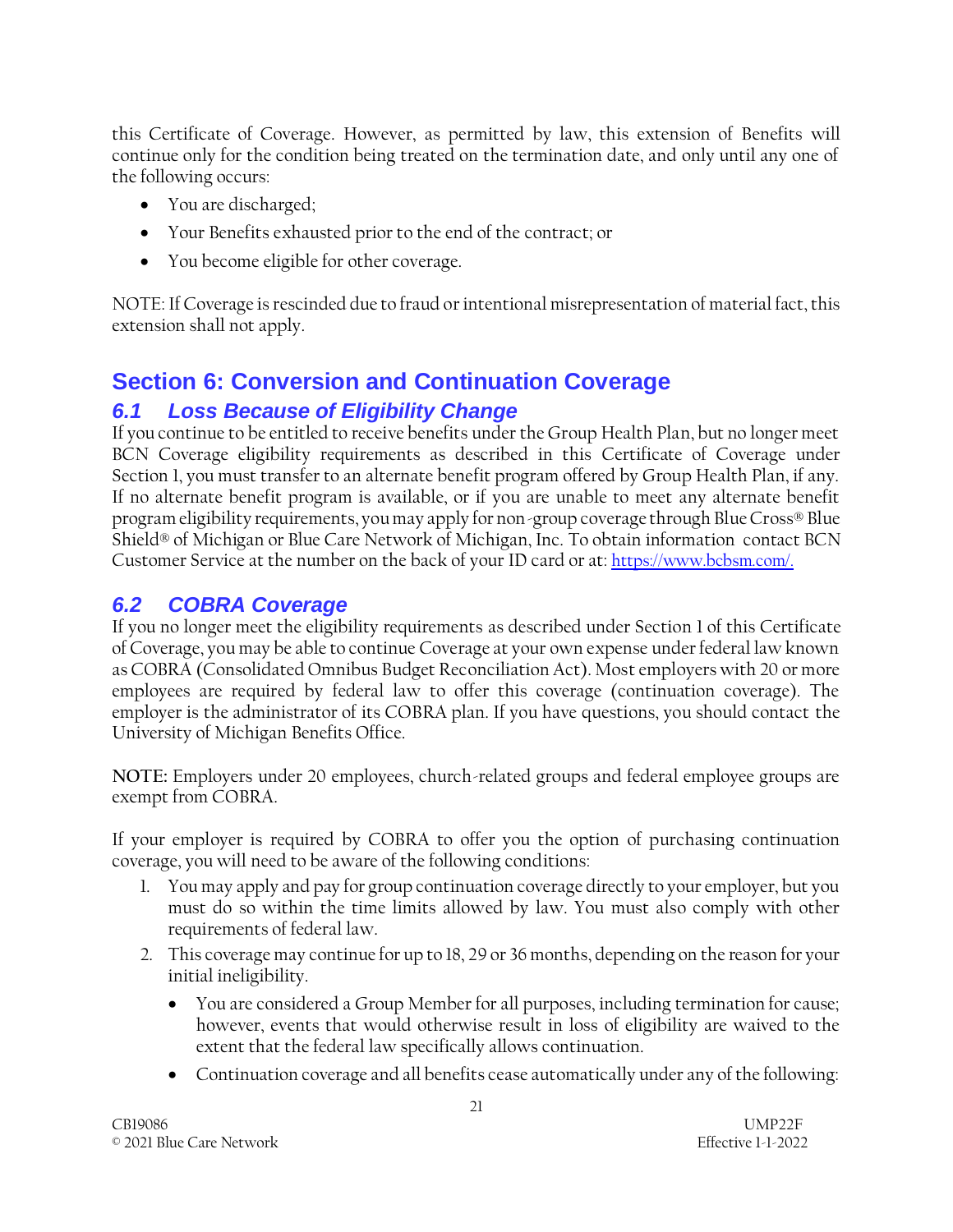- − The period allowed by law expires.
- − The employer no longer includes BCN Coverage as a part of its Group Health.
- − You begin coverage under any other benefit program or health coverage plan (with some exceptions).
- − After electing COBRA continuation coverage, you become eligible for Medicare.
- − You do not pay for Coverage fully and on time.

# <span id="page-22-0"></span>**Section 7: General Provisions**

# <span id="page-22-1"></span>*7.1 Notice*

Any notice that BCN is required to give to you will be:

- In writing
- Delivered personally or sent by U.S. Mail
- Addressed to your last address provided to BCN

# <span id="page-22-2"></span>*7.2 Change of Address*

You must notify the University of Michigan immediately if your address changes. You must live in the Service Area at least eight (8) months out of each Calendar Year. See Section 1.1.

# <span id="page-22-3"></span>*7.3 Headings*

The titles and headings in this Certificate of Coverage are not intended as the final description of your Coverage. They are intended to make your Certificate of Coverage easier to read and understand.

# <span id="page-22-4"></span>*7.4 Execution of Contract of Coverage*

By accepting any benefit under this Certificate of Coverage, you indicate your agreement to all terms, conditions, and provisions of Coverage as described in this Certificate of Coverage.

# <span id="page-22-5"></span>*7.5 Assignment*

The Coverage is for your personal benefit. Coverage cannot be transferred or assigned to another person.

If you try to assign Coverage to another person, all rights will be automatically terminated. BCN will pay providers only in accordance with provisions of this Certificate of Coverage.

# <span id="page-22-6"></span>*7.6 BCN*

BCN may adopt reasonable policies, procedures, rules and interpretations in order to administer this Certificate of Coverage.

# <span id="page-22-7"></span>*7.7 Litigation*

• You may not bring any action or lawsuit under this Certificate of Coverage unless you give BCN 30 days advance notice.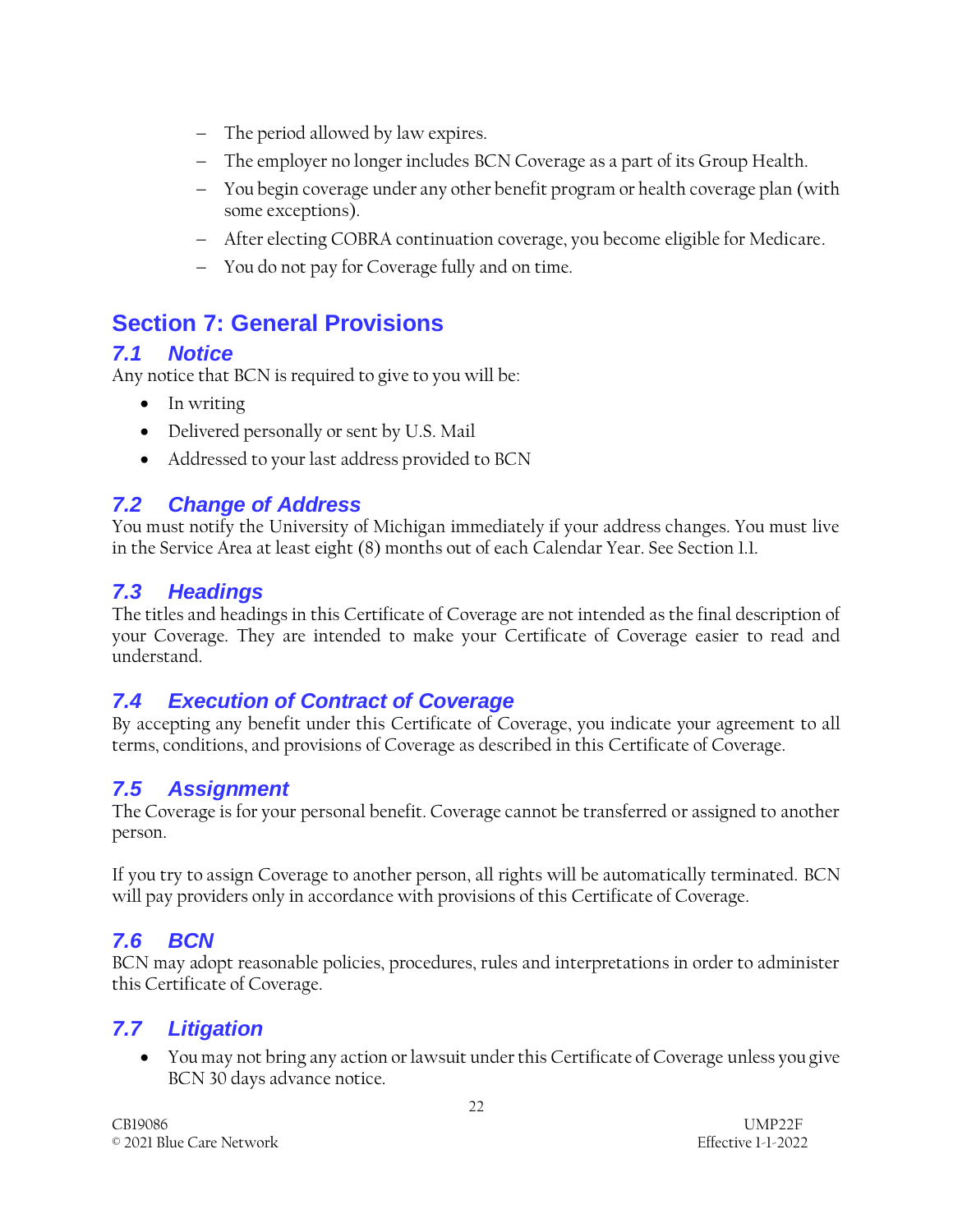- You may not bring any action or lawsuit against BCN under this Certificate of Coverage more than two years after a claim has arisen.
- Prior to bringing any action or lawsuit against BCN with respect to your Coverage, we encourage you to go through the Member grievance process.

### <span id="page-23-0"></span>*7.8 Reliance on Verbal Communications and Waiver by Agents*

Verbal verification of your eligibility for Coverage or availability of benefits is not a guarantee of payment of claims. All claims are subject to a review of the diagnosis reported, Medical Necessity verification, and the availability of Coverage at the time the claim is processed, as well as to the conditions, limitations, exclusions, maximums, Copayments, and Deductible under Coverage.

No agent or any other person, except individuals so designated by Group Health Plan, has the authority to do any of the following:

- Waive any conditions or restrictions of Coverage; and
- Extend the time for making payment.

No agent or any other person except a senior executive officer of BCNSC has the authority to bind BCNSC by making promises or representations, or by giving or receiving any information.

#### <span id="page-23-1"></span>*7.9 Riders*

- Coverage is subject to amendment, modification or termination in accordance with the terms of the Group Health Plan.
- Such changes must be made in accordance with the terms of the ASC or by mutual agreement between the Group, Group Health Plan and BCN.

#### <span id="page-23-2"></span>*7.10 Major Disasters*

In the event of major disaster, epidemic or other circumstances beyond the control of BCN, BCN will attempt to perform Covered Services insofar as it is practical, according to BCN's best judgment and within any limitations of facilities and personnel that exist.

If facilities and personnel are not available, causing delay or lack of services, BCN will be excused from performing services in support of Coverage so long as the circumstances continue.

Such circumstances include:

- Complete or partial disruption of facilities;
- Disability of a significant part of facility, or BCN personnel;
- War;
- Riot:
- Civil insurrection; or
- Labor disputes not within the control of BCN.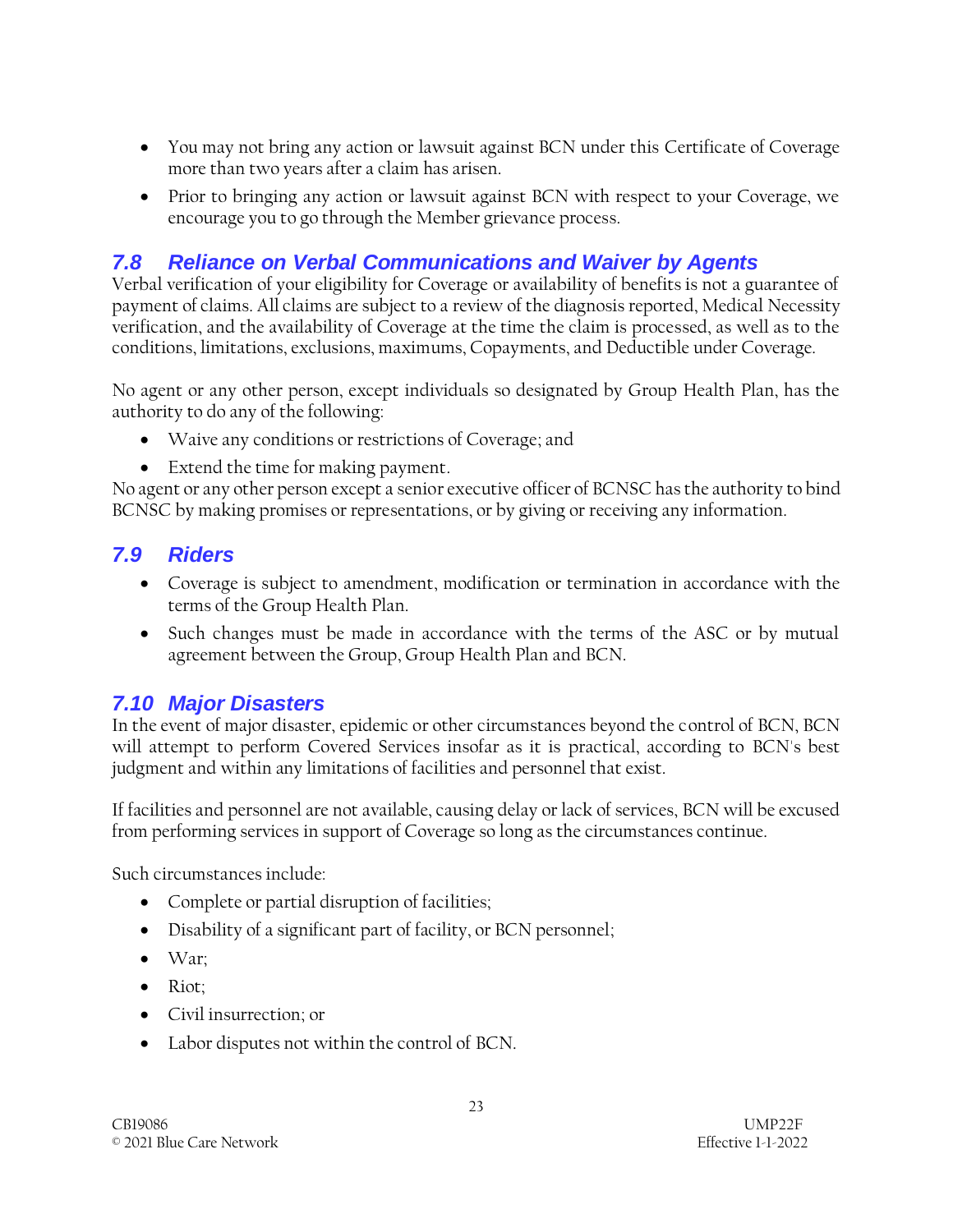# <span id="page-24-0"></span>*7.11 Obtaining Additional Information*

The following information is available:

- The current provider network in your Service Area;
- The professional credentials of the health care providers who are Participating Providers, including participating providers who are board certified in the specialty of pain medicine and the evaluation and treatment of intractable pain;
- The names of Participating Hospitals where individual participating physicians have privileges for treatment;
- How to contact the appropriate Michigan agency to obtain information about complaints or disciplinary actions against a health care provider; and
- Information about the financial relationships between BCN and a Participating Provider
	- Preauthorization requirements and any limitations, restrictions or exclusions on services, Benefits or Providers

You can obtain the information through these sources:

- Online at [https://www.bcbsm.com/;](https://www.bcbsm.com/)
- By writing BCN Customer Service at P.O. Box 68767, Grand Rapids, MI 49516- 8767;
- By calling our Customer Service Department at the number shown on the back of your BCN ID card; or
- By checking your BCN Welcome book

**NOTE:** Some of this information may be found in your member account at [https://www.bcbsm.com/.](https://www.bcbsm.com/)

#### <span id="page-24-1"></span>*7.12 Right to Interpret Contract*

During claims processing and internal grievances, BCN reserves the right to interpret and administer the terms of this Certificate of Coverage and any Riders to this Document. BCN's final adverse decisions regarding claims processing and grievances are subject to your right to appeal.

#### <span id="page-24-2"></span>*7.13 Out of Area Services*

Services under this Certificate of Coverage are covered only in the state of Michigan except for emergency or BCN authorized services. Services received outside of Michigan are administered through BlueCard®, a Blue Cross® and Blue Shield® Association Program. It does not expand your Coverage to include out-of-state providers. It defines the payment method used should an incidental out-of-state claim be incurred.

#### **Overview**

Blue Care Network ("BCN") has a variety of relationships with other Blue Cross and/or Blue Shield Licensees referred to generally as "Inter-Plan Arrangements." These Inter-Plan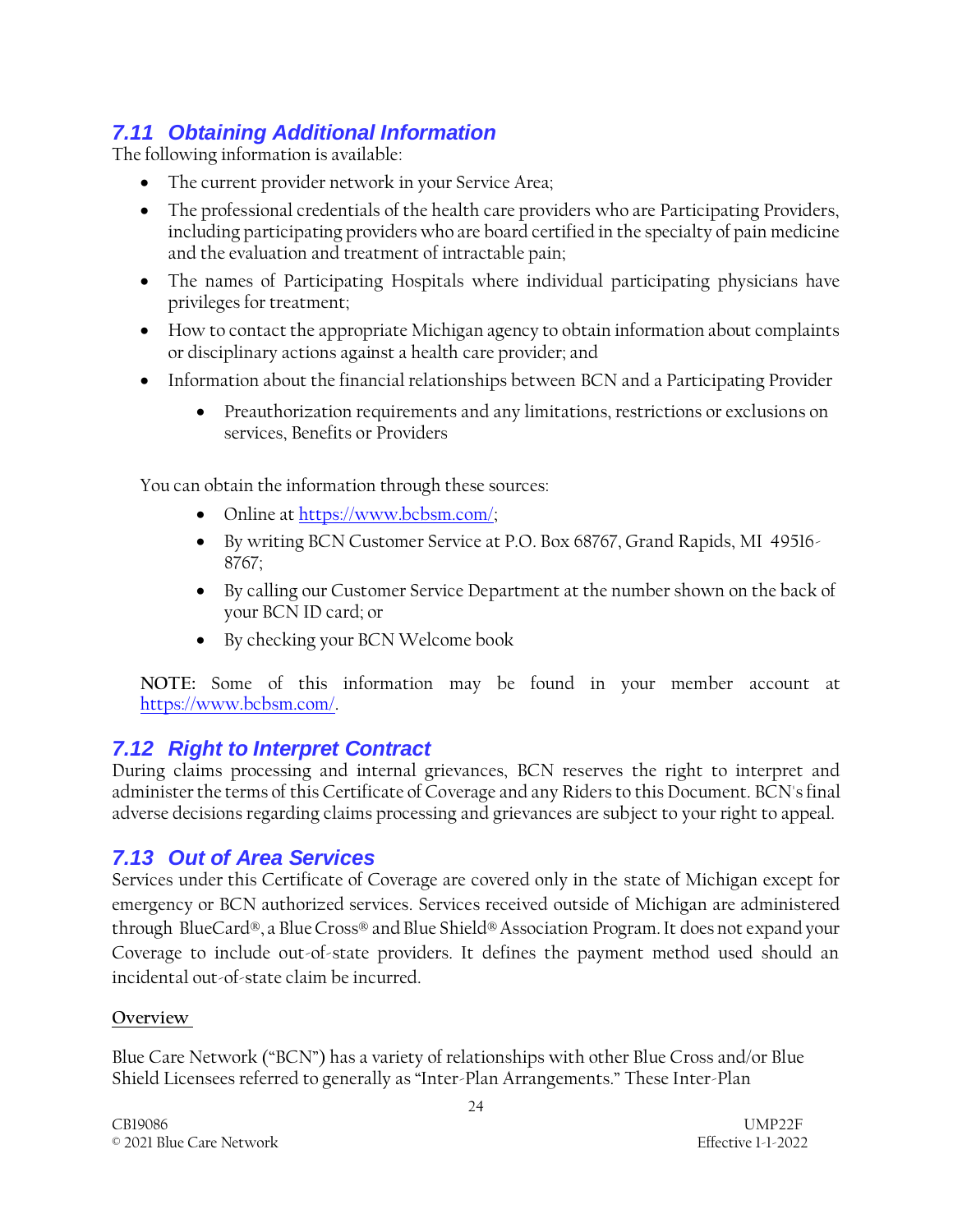Arrangements operate under rules and procedures issued by the Blue Cross Blue Shield Association ("Association"). Whenever you, the Member, access healthcare services outside the geographic area we serve, the claim for those services may be processed through one of these Inter-Plan Arrangements. The Inter-Plan Arrangements are described generally below.

Typically, when accessing care outside the geographic area BCN serves, you obtain care from healthcare providers that have a contractual agreement ("participating providers") with the local Blue Cross and/or Blue Shield Licensee in that other geographic area ("Host Blue"). In some instances, you may obtain care from providers in the Host Blue geographic area that do not have a contractual agreement ("nonparticipating providers") with the Host Blue. BCN remains responsible for fulfilling our contractual obligations to you. Our payment practices in both instances are described below.

BCN covers only limited healthcare services received outside of our Service Area. As used in this section "Out-of-Area Covered Healthcare Services" include, emergency care, urgent care, routine care and/or follow-up care obtained outside the geographic area we serve, subject to BCN coverage and authorization rules. Any other services will not be covered when processed through any Inter-Plan Arrangements, unless Preauthorized by your Primary Care Physician ("PCP") or BCN.

#### Inter-Plan Arrangements Eligibility – Claim Types

All claim types are eligible to be processed through Inter-Plan Arrangements, as described above, except for all Dental Care Benefits except when paid as medical claims/benefits, and those Prescription Drug Benefits or Vision Care Benefits that may be administered by a third party contracted by BCN to provide the specific service or services.

#### **A. BlueCard® Program**

The BlueCard® Program is an Inter-Plan Arrangement. Under this Arrangement, when you access Out-of-Area Covered Healthcare Services outside the BCN Service Area, the Host Blue will be responsible for contracting and handling all interactions with its participating providers.

The financial terms of the BlueCard Program are described generally below.

#### **Liability Calculation Method Per Claim**

Unless subject to a fixed dollar Copayment, the calculation of the Member liability on claims for Out-of-Area Covered Healthcare Services processed through the BlueCard Program will be based on the lower of the providers billed charges for Out-of-Area Covered Healthcare Services or the negotiated price made available to us by the Host Blue.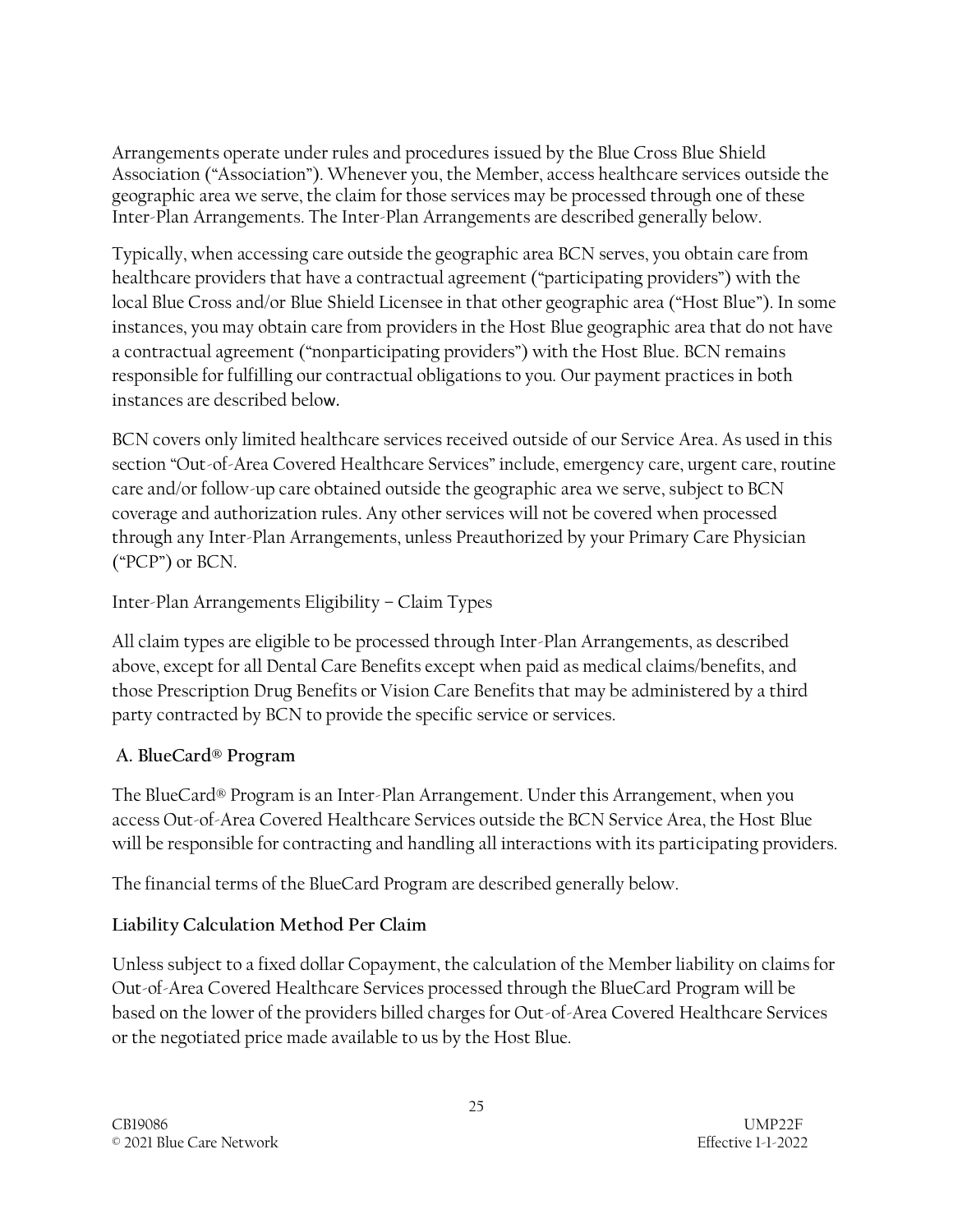Host Blues determine a negotiated price, which is reflected in the terms of each Host Blue's healthcare provider contracts. The negotiated price made available to BCN by the Host Blue may be represented by one of the following:

(i) An actual price. An actual price is a negotiated rate of payment in effect at the time a claim is processed without any other increases or decreases; or

(ii) An estimated price. An estimated price is a negotiated rate of payment in effect at the time a claim is processed, reduced or increased by a percentage to take into account certain payments negotiated with the provider and other claim- and non-claim-related transactions. Such transactions may include, but are not limited to, anti-fraud and abuse recoveries, provider refunds not applied on a claim-specific basis, retrospective settlements and performance-related bonuses or incentives; or

(iii) An average price. An average price is a percentage of billed charges for Out-of-Area Covered Healthcare Services in effect at the time a claim is processed representing the aggregate payments negotiated by the Host Blue with all of its providers or a similar classification of its providers and other claim- and non-claim-related transactions. Such transactions may include the same ones as noted above for an estimated price.

The Host Blue determines whether or not it will use an actual price, an estimated price or an average price. The use of estimated or average pricing may result in a difference (positive or negative) between the price you pay on a specific claim and the actual amount the Host Blue pays to the provider. However, the BlueCard Program requires that the amount paid by the Member is a final price; no future price adjustment will result in increases or decreases to the pricing of past claims.

#### **B. Nonparticipating Providers Outside of the BCN Service Area**

#### 1. Member Liability Calculation

When Out-of-Area Covered Healthcare Services are provided outside of the BCN Service Area by nonparticipating providers, the amount(s) you pay for such services will generally be based on either the Host Blue's nonparticipating provider local payment or the pricing arrangements required by applicable state law. In these situations, you may be responsible for the difference between the amount that the nonparticipating healthcare provider bills and the payment BCN will make for Out-of-Area Covered Healthcare Services as set forth in this paragraph. Payments for out-of-network emergency services will be governed by applicable federal and state law.

#### **2**. Exceptions

In some exception cases, BCN may pay claims from nonparticipating providers for Out-of-Area Covered Healthcare Services based on the provider's billed charge. This may occur in situations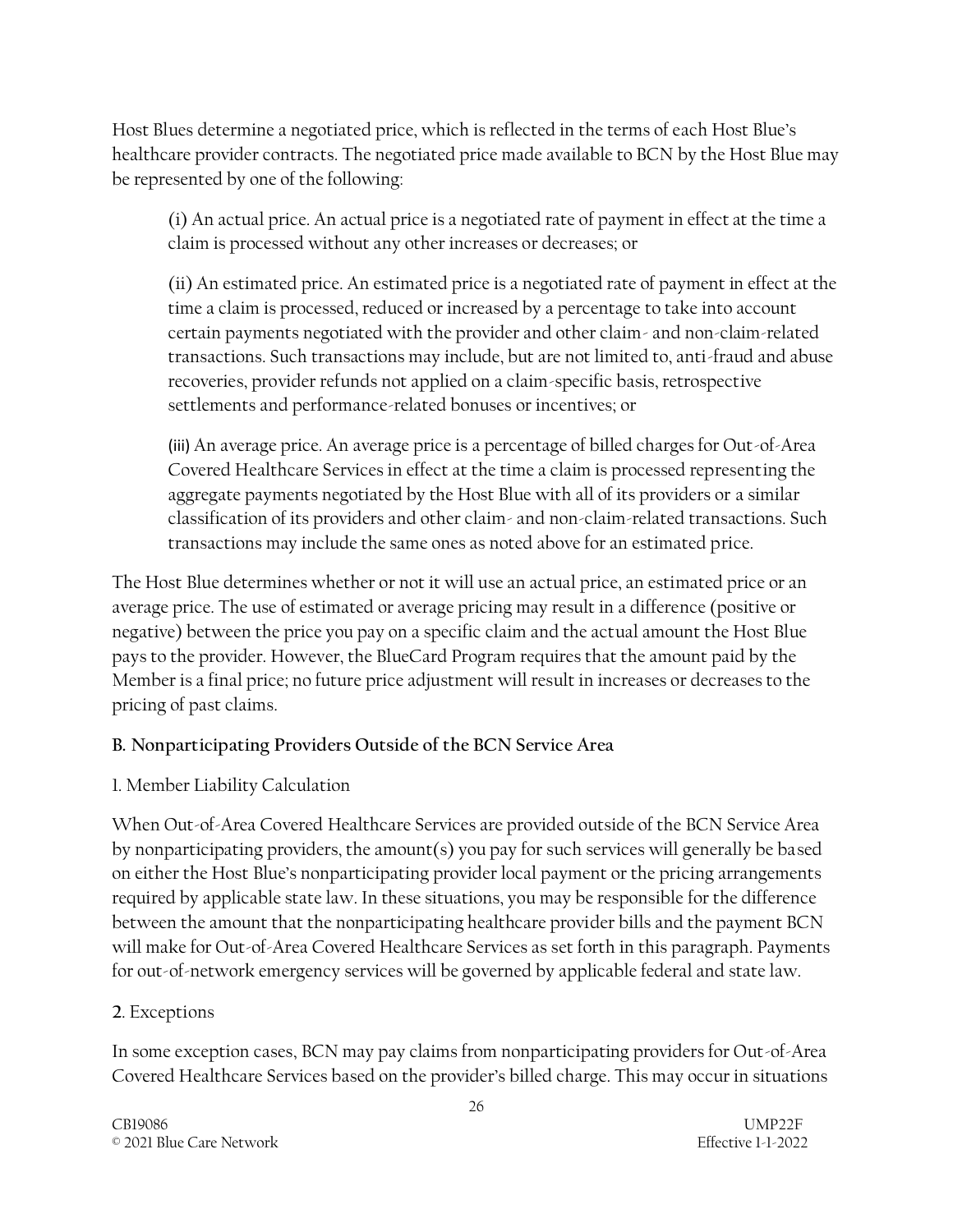where you did not have reasonable access to a participating provider, as determined by BCN and in accordance with applicable state law. In other exception cases, BCN may pay such a claim based on the payment BCN would make if BCN were paying a nonparticipating provider for the same Covered Healthcare Services inside of BCN Service Area, as described elsewhere in this contract. This may occur where the Host Blue's corresponding payment would be more than BCN in-Service Area nonparticipating provider payment. BCN may choose to negotiate a payment with such a provider on an exception basis.

Unless otherwise stated, in any of these exception situations, you may be responsible for the difference between the amount that the nonparticipating provider bills and the payment BCN will make for the covered services as set forth in this paragraph.

#### **C. Blue Cross Blue Shield Global**® **Core**

#### **General Information**

If you are outside the United States, the Commonwealth of Puerto Rico and the U.S. Virgin Islands (hereinafter: "BlueCard Service Area"), you may be able to take advantage of the Blue Cross Blue Shield Global® Core when accessing Covered Healthcare Services. The Blue Cross Blue Shield Global® Core is unlike the BlueCard Program available in the United States, the Commonwealth of Puerto Rico and the U.S. Virgin Islands in certain ways. For instance, although the Blue Cross Blue Shield Global® Core assists you with accessing a network of inpatient, outpatient and professional providers, the network is not served by a Host Blue. As such, when you receive care from providers outside the United States, the Commonwealth of Puerto Rico and the U.S. Virgin Islands, you will typically have to pay the providers and submit the claims yourself to obtain reimbursement for these services.

#### • **Inpatient Services**

In most cases, if you contact the service center for assistance, hospitals will not require you to pay for covered inpatient hospital services, except for any cost sharing you may owe. In such cases, the Blue Cross Blue Shield Global® Core contracting hospital will submit your claims to the service center to initiate claims processing. However, if you paid in full at the time of service, you must submit a claim to obtain reimbursement for Covered Services. **You must contact us to obtain Preauthorization for non-emergency inpatient services.** 

#### • **Outpatient Services**

Physicians, urgent care centers and other outpatient providers located outside the BlueCard Service Area will typically require you to pay in full at the time of service. You must submit a claim to obtain reimbursement for Covered Healthcare Services.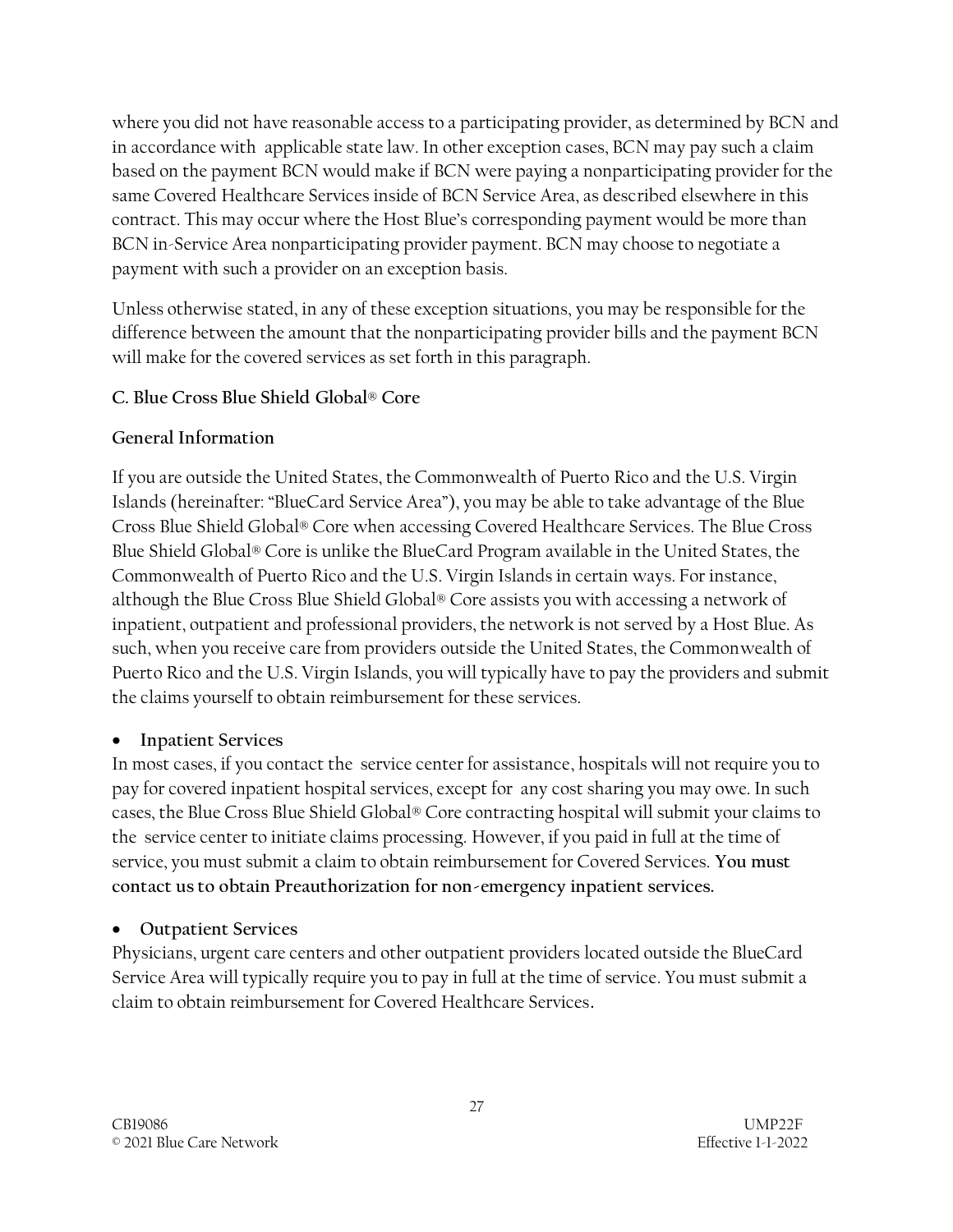#### • **Submitting a Blue Cross Blue Shield Global**® **Core Claim**

When you pay for Covered Services outside the BlueCard Service Area, you must submit a claim to obtain reimbursement. For institutional and professional claims, you should complete a Blue Cross Blue Shield Global® Core claim form and send the claim form with the provider's itemized bill(s) to the service center (the address is on the form) to initiate claims processing. The claim form is available from BCN, the service center or online at www.bcbsglobalcore.com. If you need assistance with the claim submissions, you should call the service center at 1.800.810.BLUE (2583) or call collect at 1.804.673.1177, 24 hours a day, seven days a week.

#### **D. Exclusions and Limitations**

This addendum will not apply if:

- − the services are not a benefit under your Certificate of Coverage;
- − the services are performed by a vendor or provider who has a contract with BCN for those services.

#### **E. General Information**

- If you are receiving services from a Host Blue Provider, you are responsible for the applicable Network 1 Cost Sharing.
- If you are receiving services from a non-participating Host Blue Provider and the service is authorized by BCN, you are responsible for the applicable Network 2 Cost Sharing

# *7.14 Unlicensed and Unauthorized Providers*

We do not pay for services provided by persons who are not:

- Appropriately credentialed or privileged (as determined by BCN), or
- Legally authorized or licensed to order or provide such services.

# *7.15 Special Programs*

BCN has special programs where you may receive enhanced benefits, wellness program incentives or financial assistance in meeting the Cost Share requirements of your Coverage based on your eligibility or compliance with select medical services and/or taking part in a case management program. These programs may be provided by a BCN approved vendor or directly through us. You may access information on these programs by contacting BCN Customer Service.

We may terminate any special program based on:

- Your nonparticipation in the program
- Termination or cancellation of your BCN coverage
- Other factors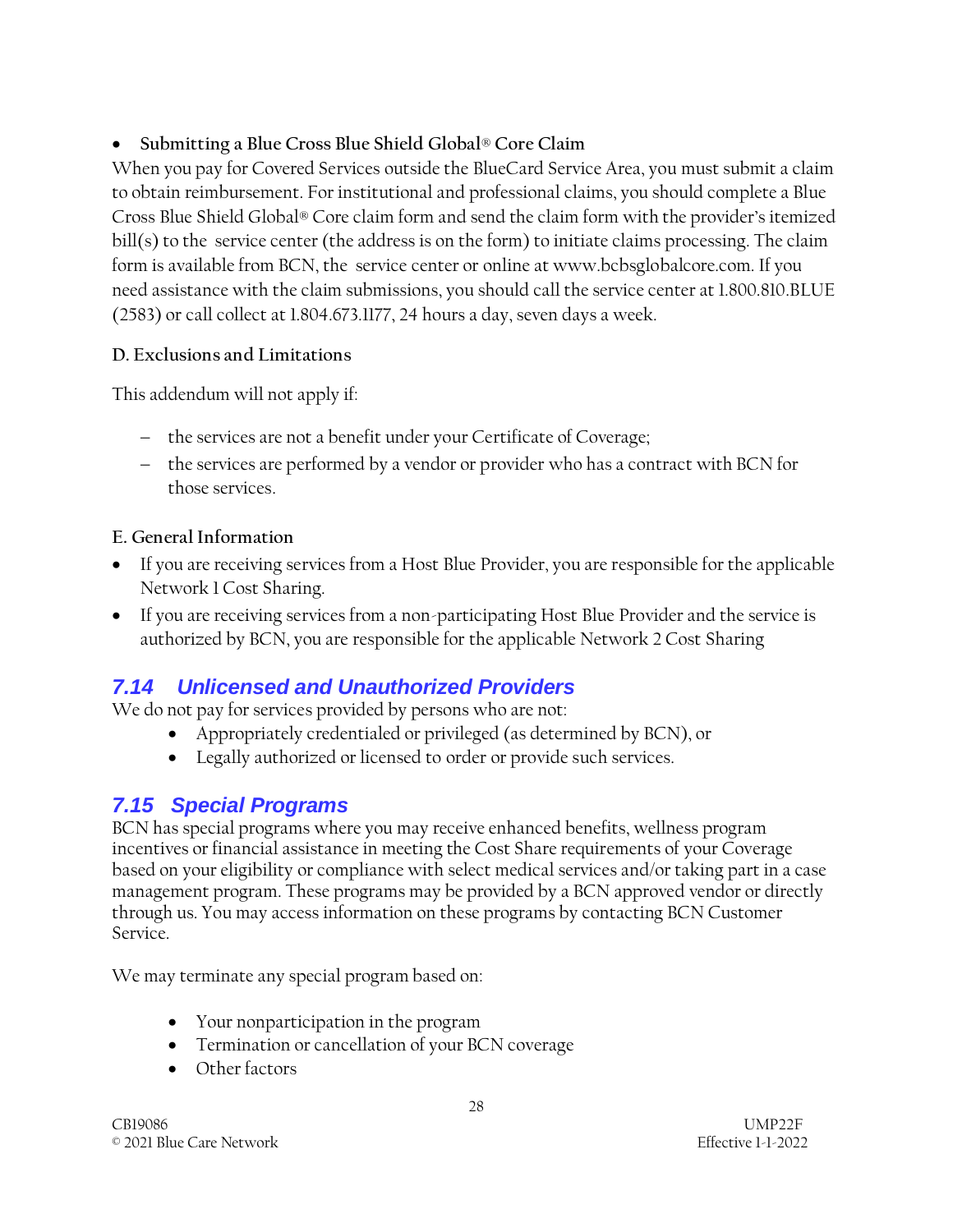# *7.16 SURPRISE BILLING*

Federal and Michigan state law require us to pay Non-Participating Providers certain rates for Covered Services and prohibit those providers from billing you the difference between what we pay and what the provider charges. When the surprise billing laws apply, you will only pay the Cost Share applicable to that service. The following situations are covered by the Surprise Billing laws:

- Covered Emergency Services at a Participating or a Non-Participating Facility
- Covered Services provided by Non-Participating Providers at a Participating Facility when you were admitted to the Facility within 72 hours after receiving a related Covered Emergency Service
- Covered non-emergency services rendered by a Non-Participating Provider at a Participating Facility when you did not have the ability or opportunity to choose a Participating Provider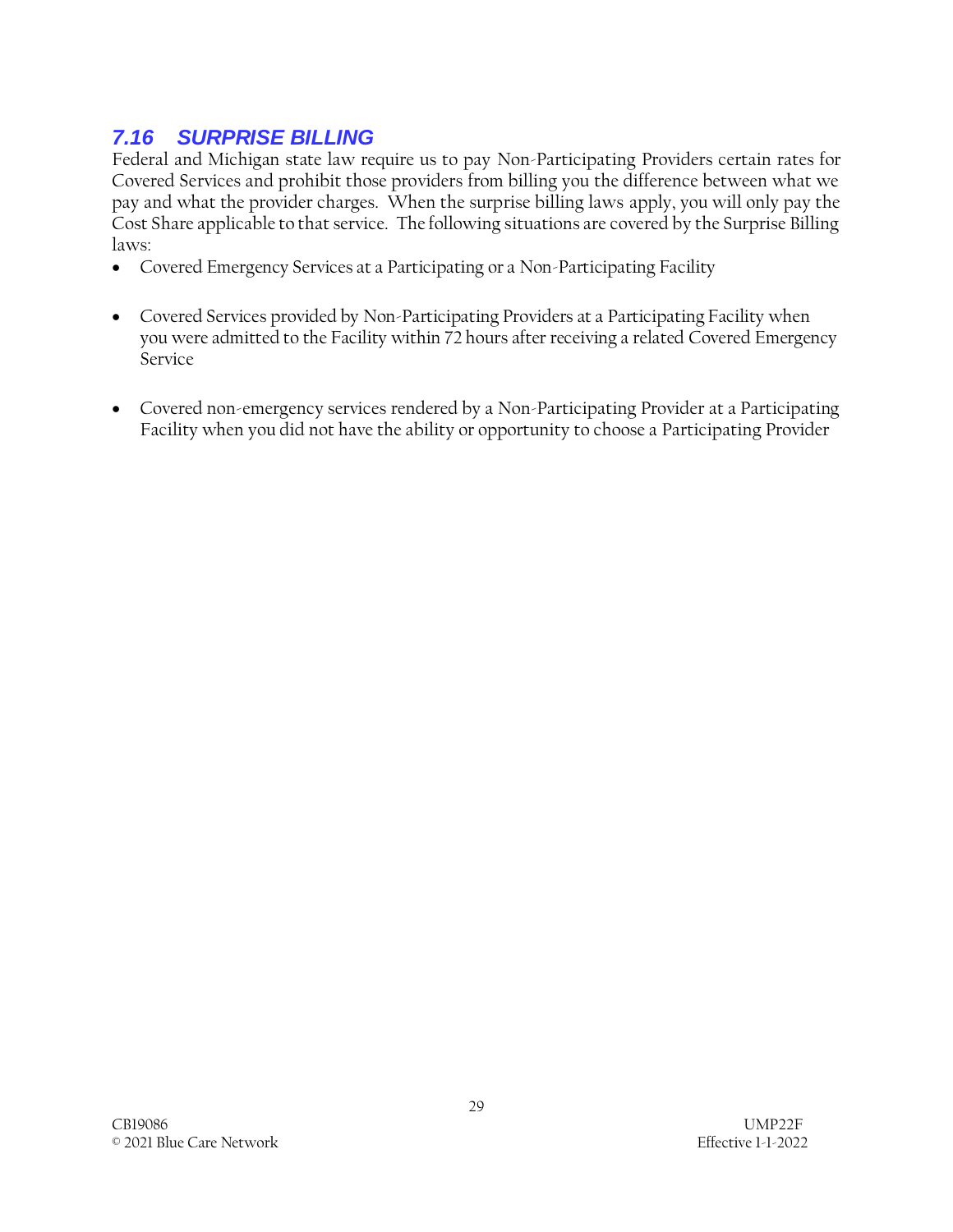# <span id="page-30-0"></span>**CHAPTER 2 YOUR BENEFITS**

# <span id="page-30-1"></span>**Section 8: Your Benefits**

#### *Important Information*

This Certificate of Coverage provides you with important information about your health care Benefits including Preauthorization requirements. Any attached Rider(s) provides you with additional information about your Cost Sharing and Benefit Maximums when you receive health care Services. Read the entire Certificate of Coverage and all attached Riders carefully.

- Your health care benefits are provided as a part of the Group Health Plan. BCN has contracted with the University of Michigan and Group Health Plan to administer the Coverage.
- The Services listed in this chapter are covered when Services are provided in accordance with Certificate requirements (including Referral from PCP or other Participating Provider) and, when required, are Preauthorized or approved by BCN except in an Emergency.
- Medical services defined in this Certificate are Covered Services only when they are Medically Necessary.
- Coverage is subject to the limitations and exclusions listed in this chapter.
- If you receive a service that we do not cover, you will be required to pay for that service.
- You are responsible to determine whether a provider participates in U-M Premier Care Provider Network 1 or U-M Provider Network 2 before obtaining services.
- You are responsible for Copayments for many of the benefits listed. You may also be responsible for a Deductible if you receive services from a Network 2 provider.
- If a deluxe item or equipment is requested when not Medically Necessary, the Approved Amount for the basic item may be applied toward the price of the deluxe item at the Member's option. You are responsible for any costs over the Approved Amount designated by BCN.
- A Referral or Preauthorization is not a guarantee of payment. All claims are subject to a review of the diagnosis reported, verification of Medical Necessity, the availability of Benefits at the time the claim is processed, as well as the conditions, limitations, exclusions, maximums, Coinsurance, Copayments and Deductible under your Certificate of Coverage and any Riders.
- Your PCP or other Participating Provider must coordinate Referrals and Preauthorizations. You cannot self-refer unless specified in this Certificate.
- If there is an insufficient number of Participating Providers for a specific provider specialty within the BCN Service Area, you may obtain care from a Non-Participating provider only when referred by your PCP and Preauthorized or approved by BCN.
- Additional programs and services, which include but are not limited to, disease management, prevention, wellness, and care management services defined in your Member account at<https://www.bcbsm.com/> are Benefits available to Members in addition to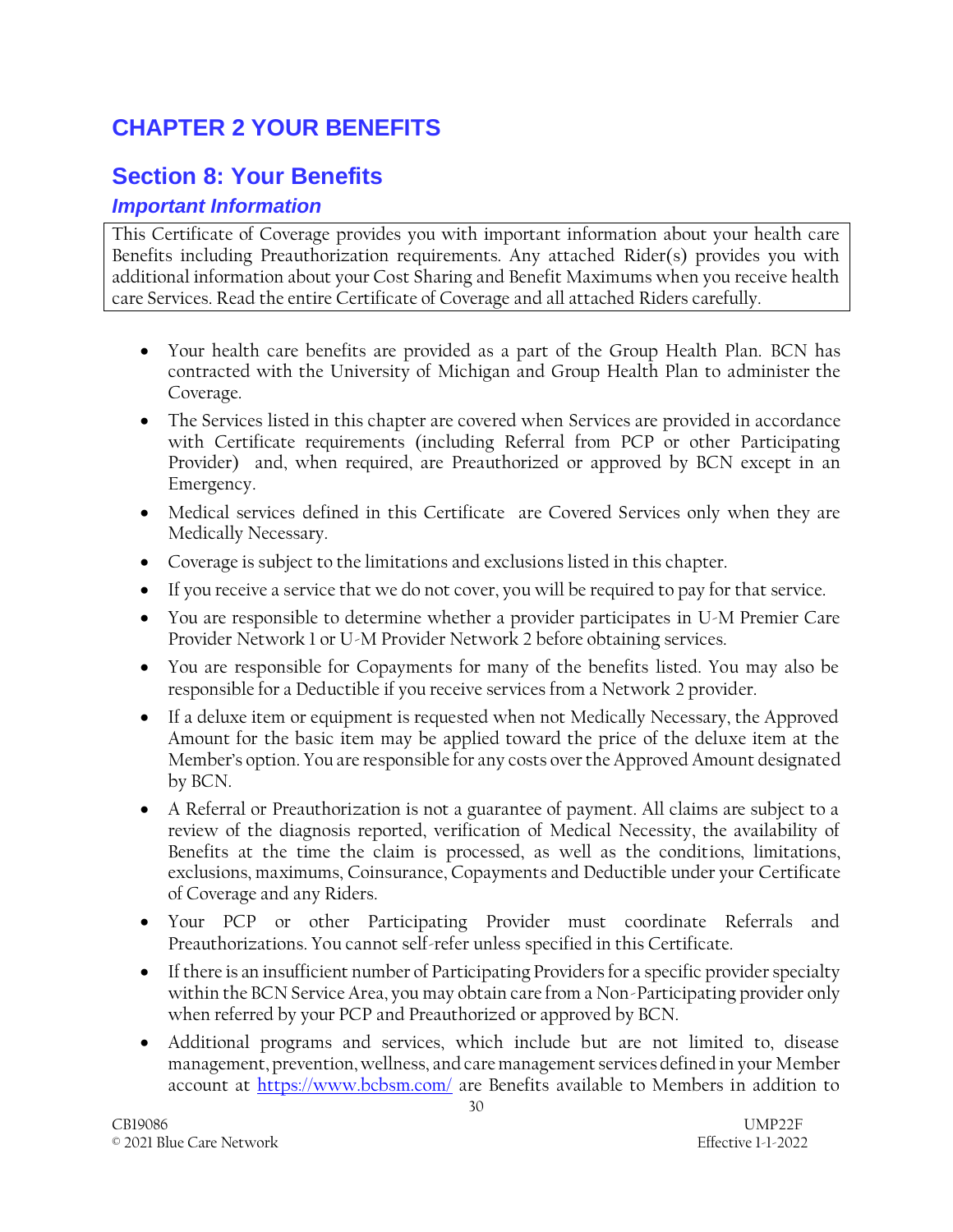those set forth in this Certificate of Coverage.

- For a list of Services that require Preauthorization, contact Customer Service at the number provided on the back of your BCN ID card or by visiting [https://www.bcbsm.com/importantinfo;](https://www.bcbsm.com/importantinfo) select *Approving Covered Services*.
- BCN will manage or may direct your care to a surgical or treatment setting for Select Services.

# <span id="page-31-0"></span>*8.1 U-M Premier Care Provider Network 1 and Network 2 Cost Sharing*

#### *U-M Premier Care Provider Network 1*

When you receive services in the U-M Premier Care Provider Network 1, you will be responsible for applicable Copayments, but you are not responsible for payment of Deductibles.

NOTE: You are responsible for determining whether a provider is a Participating Provider before obtaining services. This information can be found at bcbsm.com or by contacting Customer Service at the number provided on the back of your ID card. Unless otherwise specified in this Certificate of Coverage, Benefits will be paid based on the status of the provider as of the day the services are received.

#### *U-M Premier Care Provider Network 2*

When you receive services in the U-M Premier Care Provider Network 2, you will be responsible for payment of Deductibles as described below.

**NOTE:** Services received from U-M Premier Care Provider Network 2 must be referred by your Primary Care Physician and authorized by BCN.Your Network 2 benefits will apply.

#### *Copayment*

You are responsible for set dollar amount **Copayments** or ("Copays") for many of the benefits listed in this Certificate of Coverage. You will need to pay any Copayments at the time you receive the services.

#### *Deductible*

Deductible is the amount you pay before BCN will pay for Covered Services provided by a Network 2 provider. The Deductible renews each Calendar Year. Any Deductible paid during the last three months of the Calendar Year will be carried over into the new Calendar Year.

#### *Deductible for U-M Premier Care Provider Network 1:*

You pay no Deductible for the services you receive from this network.

# *Deductible for U-M Premier Care Provider Network 2***:**

Covered Services received from Network 2 providers are subject to a Deductible.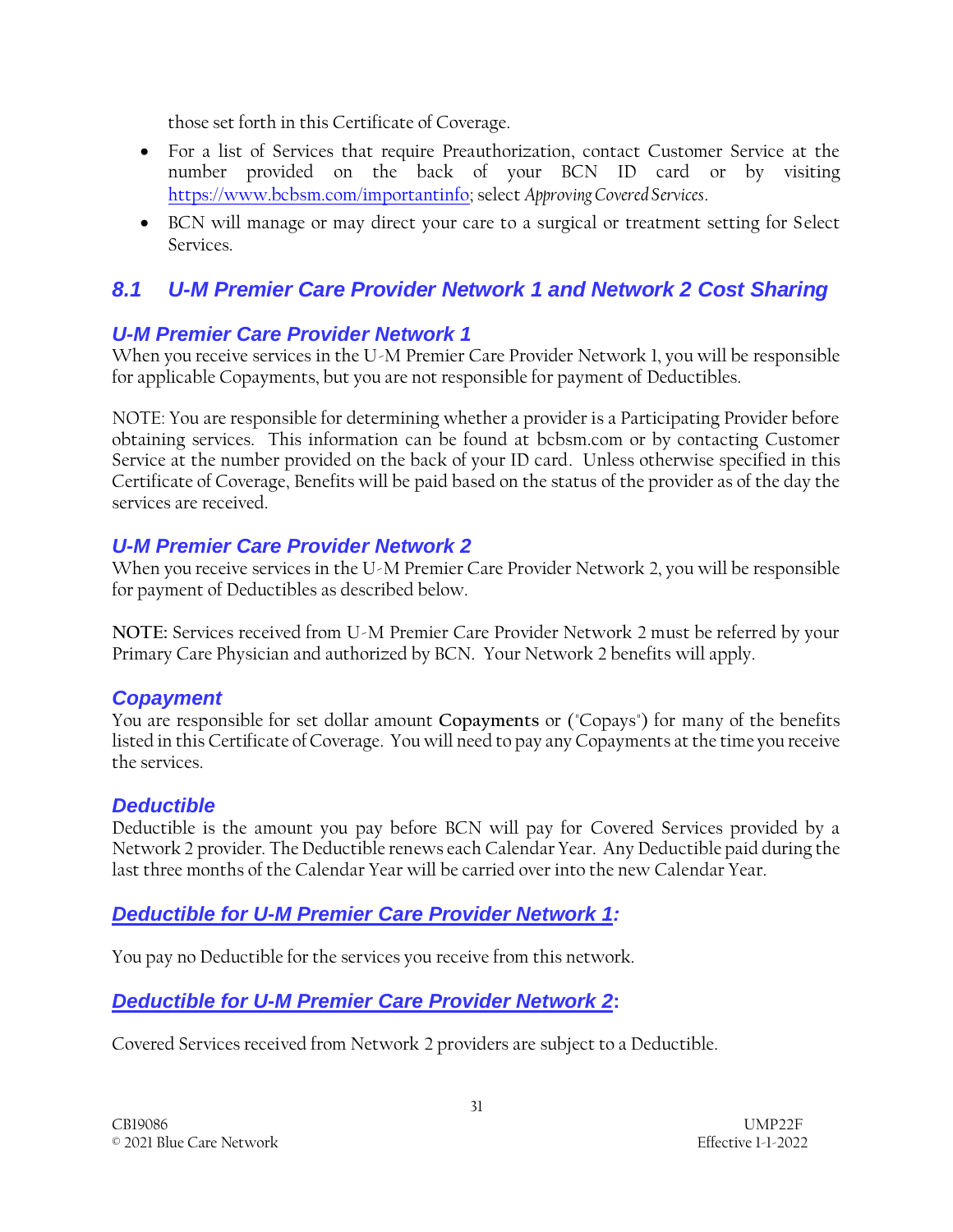Applicable Deductibles per Calendar Year are:

| DEDUCTIBLE<br>U-M Premier Care Provider Network 2 |                                                                        |  |
|---------------------------------------------------|------------------------------------------------------------------------|--|
| \$2,000 per Member                                | \$4,000 per family (when two or more are<br>covered under one contract |  |

In the case of two or more Members in a family contract, the Deductible paid by all Members will be combined to satisfy the family Deductible. However, one individual Member cannot contribute in excess of the per Member Deductible toward the Family Deductible. Once an individual Member meets the per Member Deductible, they will not be responsible for any additional Deductible for the remainder of the Calendar Year.

BCN Approved Amount will be applied to the Deductible for Covered Services. Charges paid by you in excess of the Approved Amount do not apply toward the Deductible.

#### *U-M Premier Care Provider Network 2 Deductible Exceptions*:

Some services are not subject to the Deductible. Those services are:

- − Preventive and early detection services:
- Emergency services;
- − Ambulance services;
- − Laboratory and pathology testing;
- − Routine vision exam;
- − Durable medical equipment;
- − Prosthetics and orthotics; and
- − Prescription drug therapy

#### *Cost Sharing = Deductible, Copayment and Coinsurance Calculation*

If you have a Coinsurance or Copayment for a particular Service as well as a Deductible, you will first be responsible for the payment of the Deductible. The Coinsurance or Copayment will be based on the remaining balance of the Approved Amount. BCN will be responsible to make payment to the provider only after the Deductible, Coinsurance, and Copayment have been paid.

#### *Out-of-Pocket Maximum*

The Out-of-Pocket Maximum is the most you will pay for Covered Services under this Certificate of Coverage per Calendar Year. The Out-of-Pocket Maximum includes your U-M Premier Care Provider Network 1 and U-M Premier Care Provider Network 2 medical Cost Sharing. Once you reach the Out-of-Pocket Maximum, you do not pay for these services for the remainder of the Calendar Year with the following exceptions:

- − Any Premium or contributions paid toward the Premium do not apply to the Out-of-Pocket Maximum.
- − Charges paid by you in excess of the Approved Amount do not apply toward the Out-of-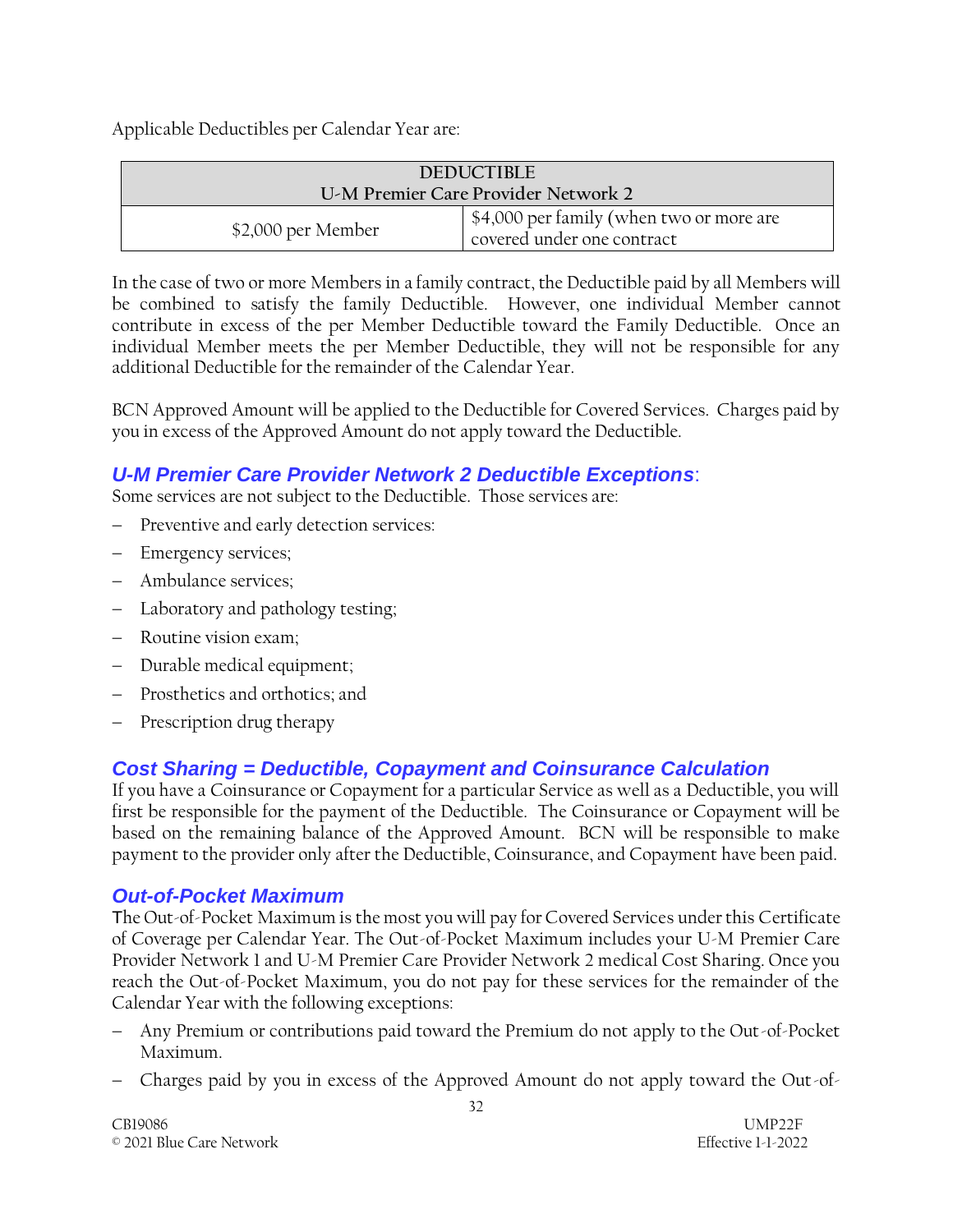Pocket Maximum.

− Services that are not a Benefit under this Certificate of Coverage do not apply to the Out-of-Pocket Maximum.

Out-of-Pocket Maximum renews each Calendar Year and does not carry over to the next Calendar Year.

NOTE: Your prescription drug coverage is administered through a separate pharmacy benefit manager not affiliated with BCN. As a result, the Out-of-Pocket Maximum amount defined above includes medical Cost Sharing only. It does not include prescription drug coverage Cost Sharing.

You have a separate Out-of-Pocket Maximum amount for prescription drug coverage Cost Sharing as defined by your Group. The medical and prescription drug coverage Out-of-Pocket Maximum does not exceed the maximum limit set annually by the Center for Medicare and Medicaid Services.

| OUT-OF-POCKET MAXIMUM PER CALENDAR YEAR |                    |  |
|-----------------------------------------|--------------------|--|
| \$3,000 per Member                      | \$6,000 per Family |  |

### <span id="page-33-0"></span>*8.2 Medical Professional Physician Services*

- **a) Office Visits** including outpatient office site, hospital locations or Online Visits
	- Primary Care Physician (PCP)
	- OB/GYN for female Members
	- Referral physician
	- Online Visit We cover Online Visits by a BCN Participating PCP, Referral physician or online visit vendor selected by BCN to:
		- − Diagnose a condition
		- − Make treatment and consultation recommendations
		- − Write a prescription, if appropriate
		- − Provide other medical or health treatment

The Online Visit must allow the Member to interact with a BCN Participating Provider or an Online Visit vendor in real time. Treatment and consultation recommendation made online, including issuing a prescription, are to be held to the same standards of appropriate practice as those in traditional settings.

Online Visits apply the Cost Sharing for the type of Provider being seen.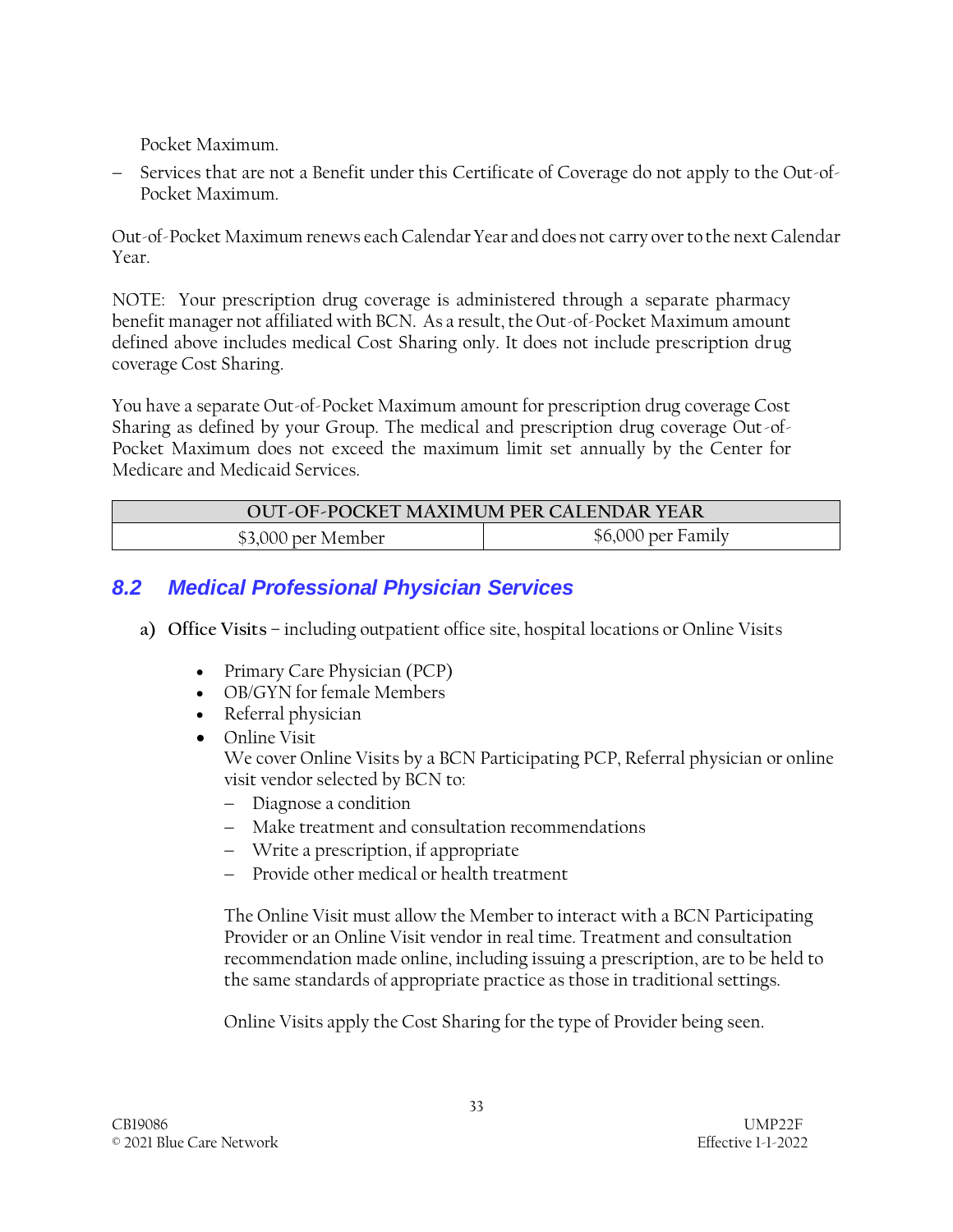NOTE: Not all virtual visit services are considered Online Visits, but maybe considered Telemedicine. Telemedicine services will be subject to the same Cost Sharing as services rendered in an office or other setting.

#### **Online Visit exclusions include but are not limited to**

- − Reporting of normal test results
- − Provision of educational materials
- − Handling of administration issues, such as registration, scheduling of appointments, or updating billing information
- − Visits with the BCN Online Visit Vendor
- Eye Care treatment of medical conditions and diseases of the eye may require Preauthorization by BCN

| Primary Care Physician and Pediatrics |                                                                                         |  |
|---------------------------------------|-----------------------------------------------------------------------------------------|--|
| U-M Premier Care Provider Network 1   | \$25 Copayment for each office visit; no<br>matter the location including Online Visits |  |
| U-M Premier Care Provider Network 2   | a) Not applicable                                                                       |  |

| Referral Physician                  |                                                                                         |  |
|-------------------------------------|-----------------------------------------------------------------------------------------|--|
| U-M Premier Care Provider Network 1 | \$30 Copayment for each office visit; no<br>matter the location including Online Visits |  |
| U-M Premier Care Provider Network 2 | Requires a Referral from Provider<br>Network 1                                          |  |
|                                     | Deductible applies                                                                      |  |

**b) Maternity Care** - including prenatal and postnatal visits provided by your Primary Care Physician or Participating OB/GYN or Participating Certified Nurse Midwife.

| <b>Maternity Care</b>               |                                                                                                                                                      |  |
|-------------------------------------|------------------------------------------------------------------------------------------------------------------------------------------------------|--|
| U-M Premier Care Provider Network 1 | Prenatal and postpartum visits are covered<br>in full                                                                                                |  |
| U-M Premier Care Provider Network 2 | Prenatal visits are covered in full.<br>Postpartum visits:<br>Require a Referral from Provider<br>$\bullet$<br>Network 1; and<br>Deductible applies. |  |

**c) Home Visits** - provided by a physician in the home or temporary residence. For additional home health care services, other than physician visit, please refer to the Home Health Care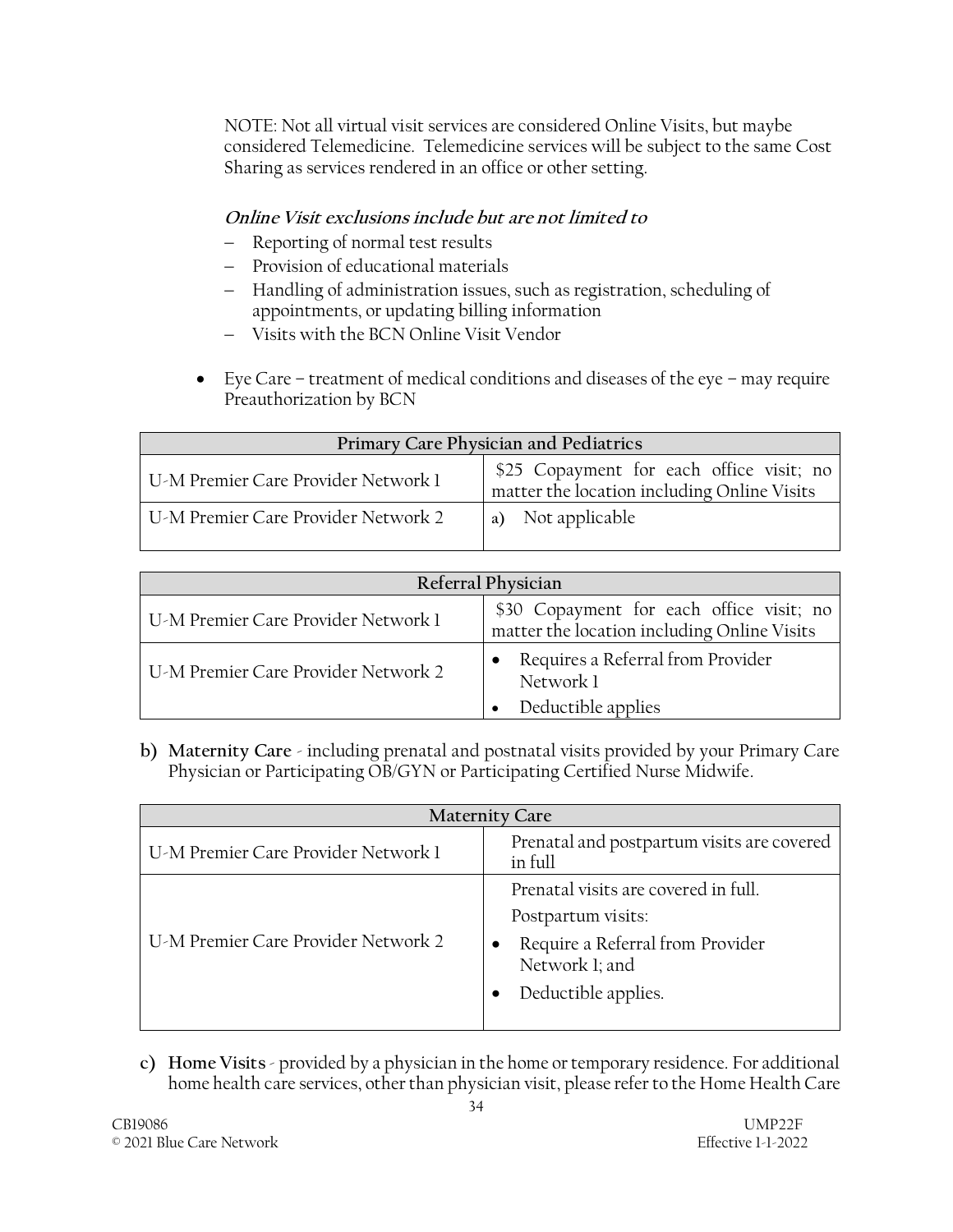Services section in this chapter.

| Home Visits                         |                                                |  |
|-------------------------------------|------------------------------------------------|--|
| U-M Premier Care Provider Network 1 | Covered in full                                |  |
| U-M Premier Care Provider Network 2 | Requires a Referral from Provider<br>Network 1 |  |
|                                     | Deductible applies                             |  |

**d) Inpatient Professional Services** - Physician services provided while the Member is in an Inpatient hospital or Skilled Nursing Facility are covered except for services listed in this Certificate of Coverage that have a specific Copayment.

| <b>Inpatient Professional Services</b> |                                                                      |  |
|----------------------------------------|----------------------------------------------------------------------|--|
| U-M Premier Care Provider Network 1    | Covered in full                                                      |  |
| U-M Premier Care Provider Network 2    | Requires a Referral from Provider<br>Network 1<br>Deductible applies |  |

#### **e) Allergy Care -** Allergy testing, evaluation, serum and injection of allergy serum

| <b>Allergy Care</b>                 |                                                                                     |  |
|-------------------------------------|-------------------------------------------------------------------------------------|--|
| U-M Premier Care Provider Network 1 | \$30 Copayment for each office visit may<br>apply<br>Injections are covered in full |  |
| U-M Premier Care Provider Network 2 | Requires a Referral from Provider<br>$\bullet$<br>Network 1<br>Deductible applies   |  |

# <span id="page-35-0"></span>*8.3 Continuity of Care for Professional and Facility Services*

#### **Continuity of Care for Existing Members**

When a contract terminates between BCN and Participating Provider (including your Primary Care Physician) who is actively treating you for conditions under the circumstances listed below and as required by law, the disaffiliated physician or Facility may continue treating you.

#### Physician and Facility Requirements

The Continuity of Care provisions apply only when your physician or Facility:

- Notifies BCN of their agreement to accept the BCN Approved Amount as payment in full for the services provided
- Continues to meet BCN's quality standards; and
- Agrees to adhere to the BCN medical and quality management policies and procedures.

#### Medical Conditions and Coverage Time Limits

• **Pregnancy Related**: If you are in your second or third trimester of pregnancy at the time of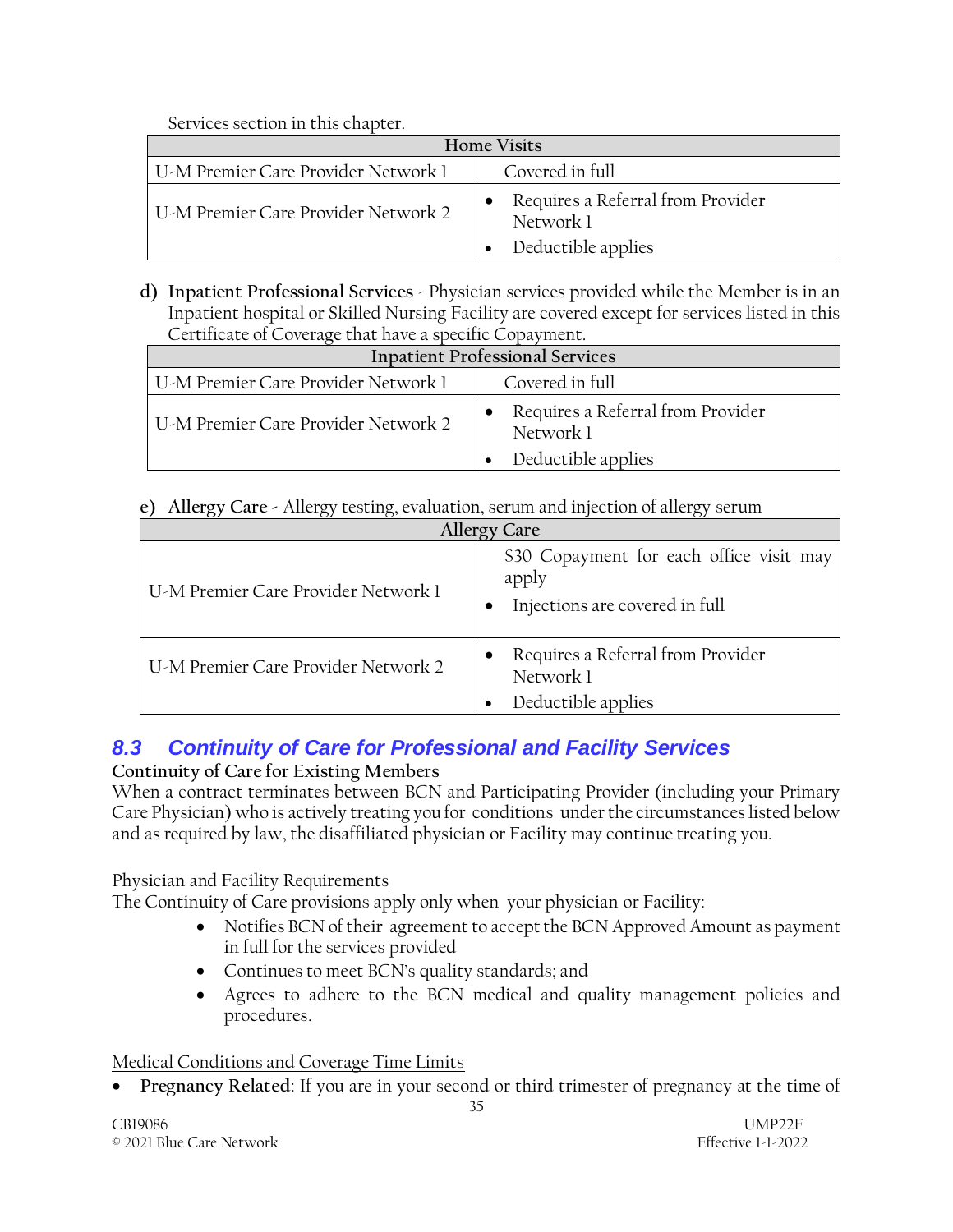the treating physician's disaffiliation, services provided by your physician may continue through post-partum care (typically six weeks) for Covered Services directly related to your pregnancy.

- **Terminal Illness:** If you were diagnosed as terminally ill (with a life expectancy of six months or less) and were receiving treatment from the disaffiliated provider related to your illness prior to the BCN contract end, Coverage for services provided by your provider may continue for the ongoing course of treatment through death.
- **Serious and Complex Medical Conditions**: For Chronic (on-going) life-threatening and Acute medical conditions (a disease or condition requiring complex on-going care such as chemotherapy, radiation therapy, surgical follow-up visits) when a course of treatment began prior to the treating provider's disaffiliation, Coverage for Services provided by the disaffiliated provider may continue through the current period of active treatment or 90 calendar days from the time the provider's contract with BCN ended, whichever comes first. The treating physician or health care provider must attest that your condition would worsen or interfere with anticipated outcomes if your care were discontinued. Your Participating Primary Care Physician must coordinate all other Services in order for them to be Covered Services.

#### **Coverage**

If the former Participating Provider (including your Primary Care Physician) provides notification to you and agrees to meet the "Physician and Facility Requirements" listed above, BCN will continue to provide coverage for the Covered Services when provided for an ongoing course of treatment, subject to Medical Conditions and Coverage Time Limits detailed above. In order for additional Covered Services to be paid, your Participating Primary Care Physician must provide or coordinate all such services.

#### **Continuity of Care for New Members**

If you are a new Member and want to continue an active course of treatment from your existing, Non-Participating Provider, you may request enrollment in BCN's Continuity of Care program. At the time of enrollment you must select a BCN Primary Care Physician who will coordinate your care with the Non-Participating Provider. You may participate in the Continuity of Care program only for the following conditions and only for the time periods described below:

- Coverage Time Limits and Qualification Criteria
	- − Pregnancy Related: If you are in your second or third trimester of pregnancy at the time of enrollment, coverage provided by your Non-Participating Provider will continue through post-partum care for Covered Services directly related to your pregnancy.
	- − Terminal Illness: If you were diagnosed as terminally ill (with a life expectancy of six months or less) and were receiving treatment from the Non-Participating Provider related to your illness prior to enrollment, coverage provided by your Non-Participating Provider will continue for the ongoing course of treatment through death.
		- Serious and Complex Medical Conditions: For Chronic and Acute medical conditions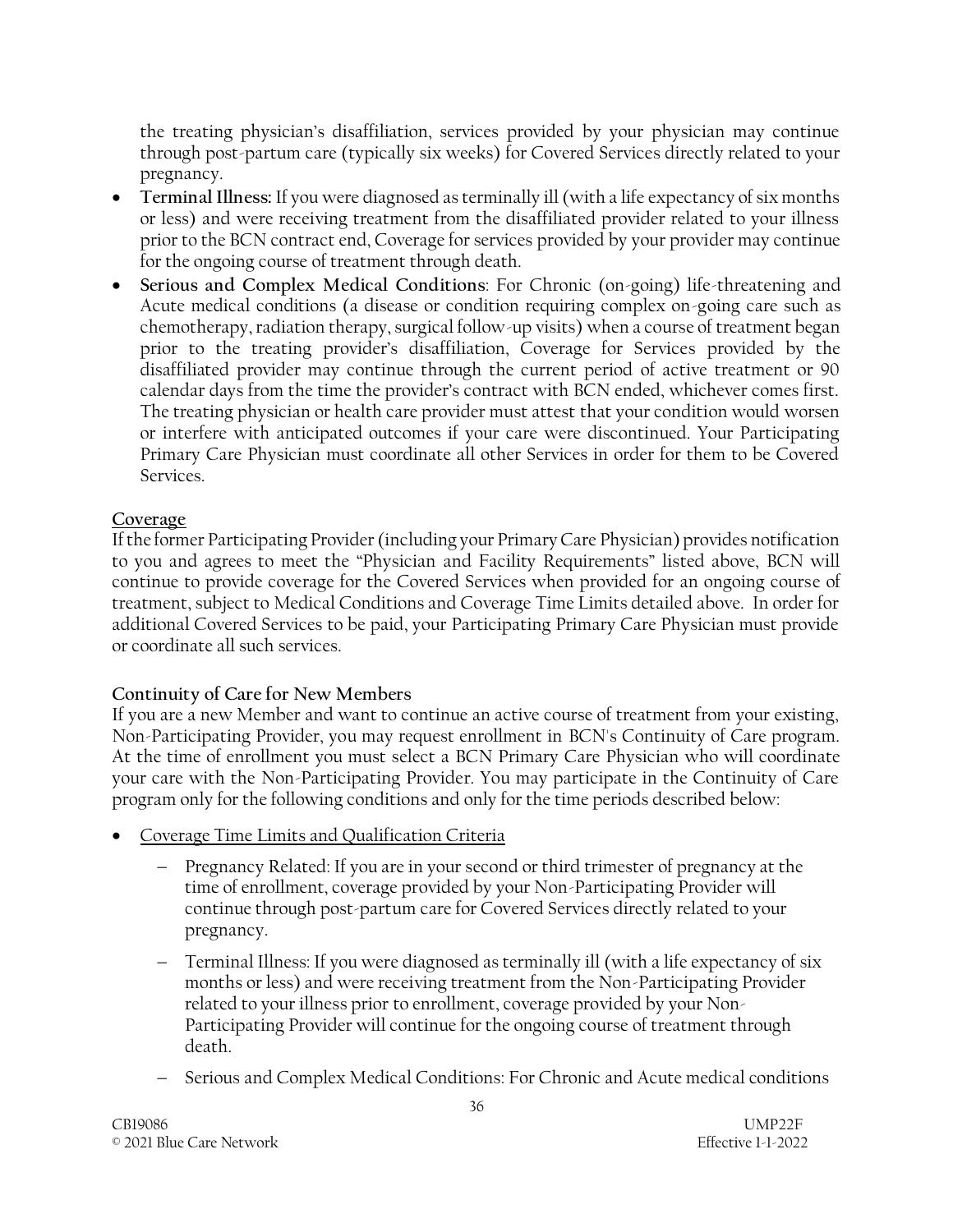when a course of treatment began prior to enrollment, coverage provided by the Non-Participating Provider will continue through the current period of active treatment or 90 calendar days from the time of enrollment, whichever comes first. To maintain coverage, your Participating Primary Care Physician must coordinate all other services.

• Coverage

Coverage will be provided for Covered Services for an ongoing course of treatment, subject to Coverage Time Limits and Qualification Criteria detailed above. In order for additional Covered Services to be paid, your Participating Primary Care Physician must provide or coordinate all such services.

**NOTE:** You will be responsible for payment for any charges of a Non-Participating Provider if the above criteria are not met.

# *8.4 Inpatient Hospital (Facility) Services*

The following Inpatient Hospital (facility) services are covered when Medically Necessary and Preauthorized by your PCP and BCN.(Benefits for Physician Services are described under Professional Physician Services section).

- Room and board, general nursing services and special diets
- Operating and other surgical treatment rooms, delivery room and special care units
- Anesthesia, laboratory, radiology and pathology services
- Chemotherapy, inhalation therapy and dialysis
- Physical, speech and occupational therapy
- Long-term Acute Care
- Other Inpatient Services and supplies necessary for the treatment
- Maternity care and all related services when provided by the participating attending physician or Participating Certified Nurse Midwife. The Participating Certified Nurse Midwife must be overseen by a Participating OB/GYN.

Under federal law, the mother is covered for no less than the following length of stay in a hospital in connection with childbirth except as excluded under Section 9.

- − 48 hours following a vaginal delivery
- − 96 hours following a delivery by cesarean section

 Hospital length of stay begins at the time of delivery if delivery occurs in a hospital and at time of admission in connection with childbirth if delivery occurs outside the hospital. BCN Preauthorization is not required for the minimum hospital stay.

#### **Newborn care**

Under federal law, the newborn child is covered for no less than the following length of stay in a hospital in connection with childbirth except as excluded under Section 9.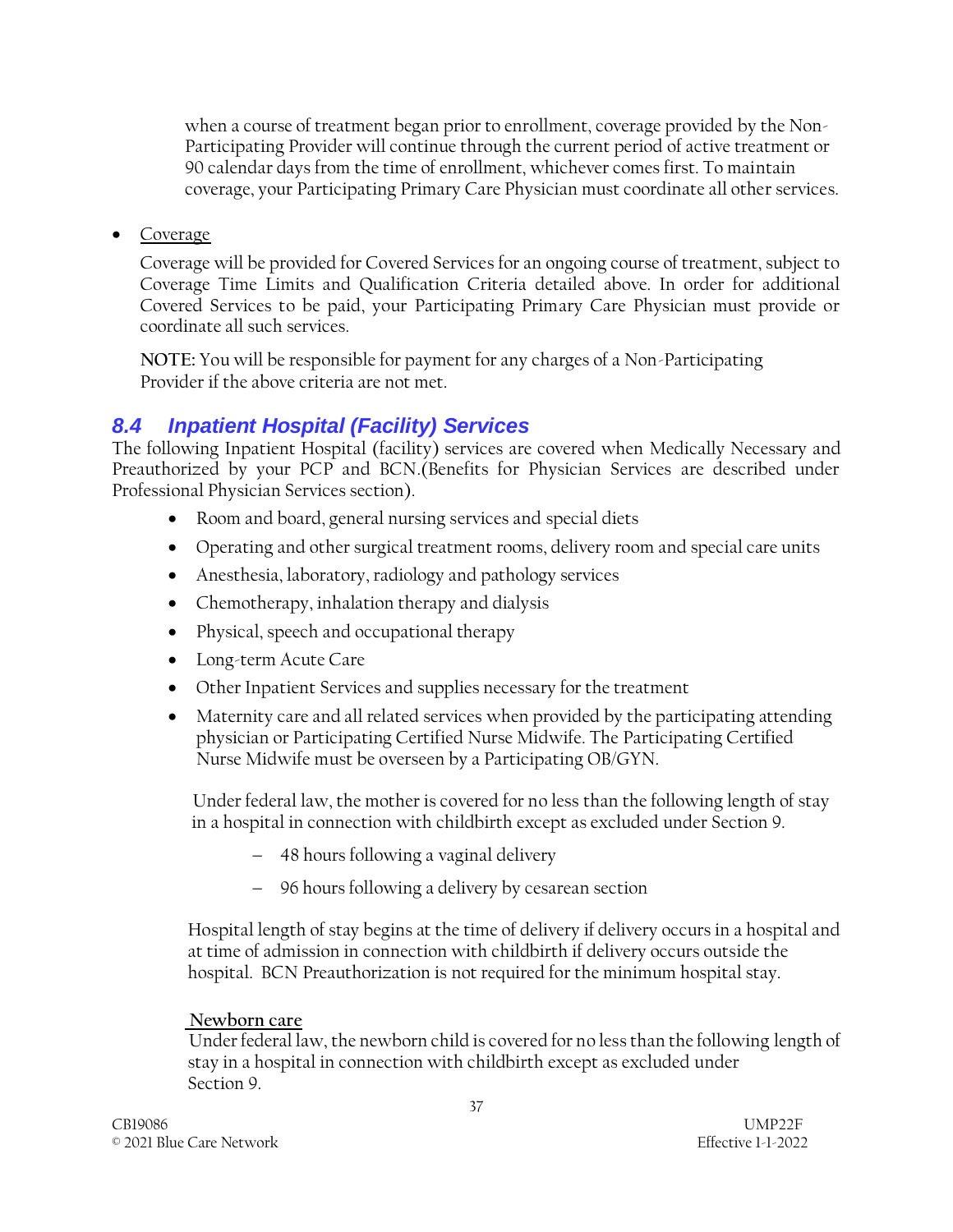- − 48 hours following a vaginal delivery
- − 96 hours following a delivery by cesarean section

Hospital length of stay begins at the time of delivery if delivery occurs in a hospital and at time of admission in connection with childbirth if delivery occurs outside the hospital. BCN Preauthorization is not required for the minimum hospital stay.

Newborn Care includes:

- − Newborn examination given by a physician other than the anesthesiologist or the mother's attending physician
- − Routine Care during the newborn's eligible hospital stay

**The baby must be eligible for Coverage and must be added to your contract within the eligibility timeframe set by the University of Michigan.** 

*Coverage*

| <b>Inpatient Hospital Services</b>  |                                                |
|-------------------------------------|------------------------------------------------|
| U-M Premier Care Provider Network 1 | Covered in full                                |
| U-M Premier Care Provider Network 2 | Requires a Referral from Provider<br>Network 1 |
|                                     | Deductible applies                             |

Certain hospital services have separate requirements and your Cost Sharing may be different. See for example coverage for Emergency room visits and urgent care visits.

See section 8.2 for Inpatient Professional Services Cost Sharing.

### *8.5 Outpatient Services*

We cover Outpatient Services when Medically Necessary and Preauthorized by your treating physician and BCN.

You receive Outpatient Services in the following places:

- Outpatient Hospital setting;
- Physician office;
- Free standing ambulatory setting
- Dialysis center

Outpatient Services include but are not limited to the following:

- − Facility and professional (physician) Services
- − Surgical treatment
- − Anesthesia, laboratory, radiology and pathology Services
- − Chemotherapy, inhalation therapy, radiation therapy and dialysis
- − Physical, speech and occupational therapy see Outpatient Therapy Services

CB19086 UMP22F © 2021 Blue Care Network Effective 1-1-2022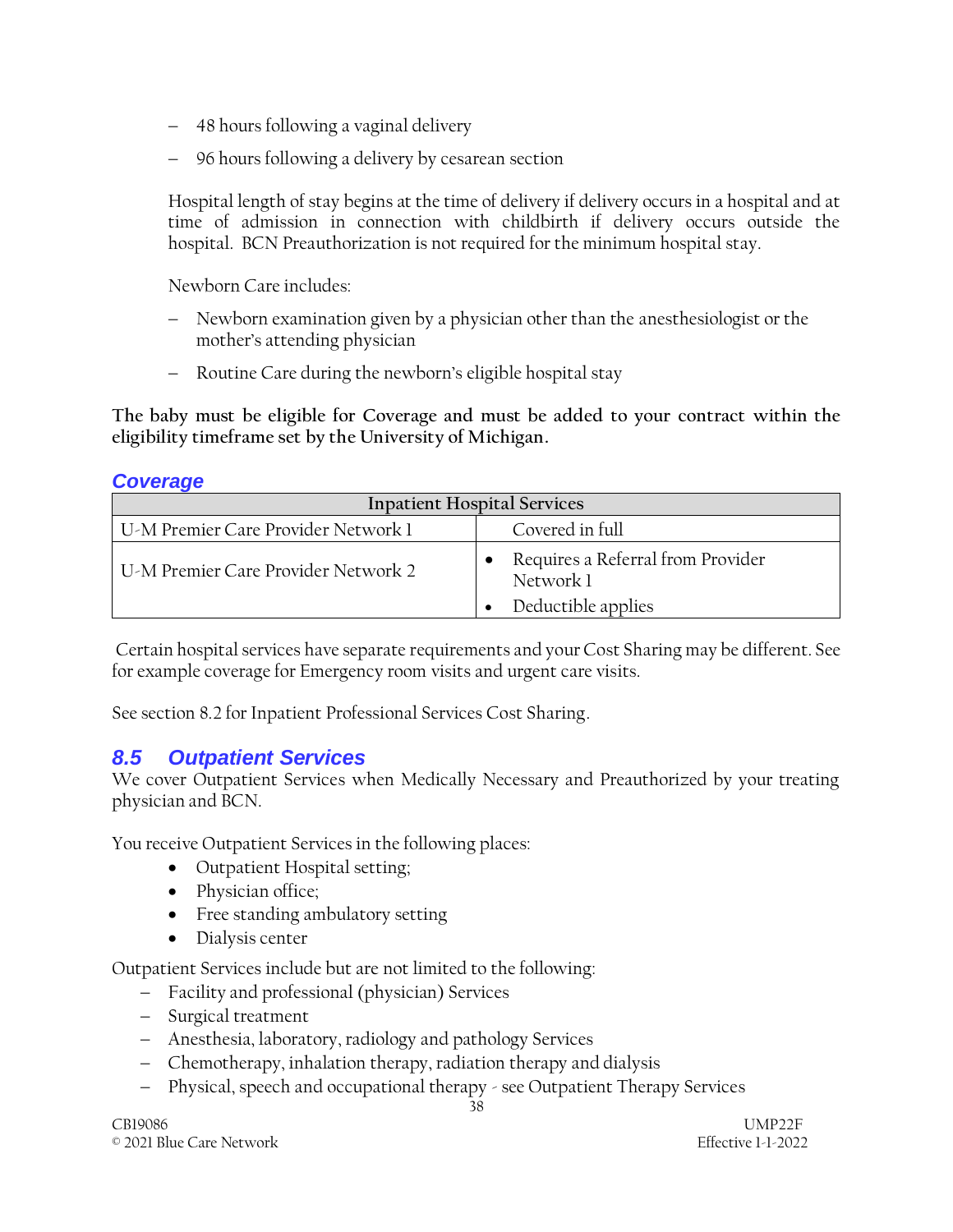- − Injections (for allergy) see Medical Professional Physician Services
- − Professional Services see Medical Professional Physician Services
- − Durable Medical Equipment and supplies see Durable Medical Equipment
- − Diabetic equipment and supplies see Durable Medical Equipment
- − Prosthetic and orthotic equipment and supplies see Prosthetic and Orthotics
- − Other Outpatient Services and supplies necessary for the treatment of the Member

#### *Coverage*

| <b>Outpatient Hospital Services</b>                                                                    |                                                                 |
|--------------------------------------------------------------------------------------------------------|-----------------------------------------------------------------|
| U-M Premier Care Provider Network 1                                                                    | Covered in full                                                 |
| U-M Premier Care Provider Network 2                                                                    | Requires a Referral from Provider Network<br>Deductible applies |
| U-M Premier Care Provider Network 2 Deductible does not apply to laboratory and pathology<br>services. |                                                                 |

Certain hospital services have separate requirements and your Cost Sharing may be different. See for example coverage for Emergency room visits and urgent care visits.

# *8.6 Emergency and Urgent Care*

### *Definitions*

**Accidental Injury** - a traumatic injury, which, if not immediately diagnosed and treated, could be expected to result in permanent damage to your health

**Emergency Services** - services to treat emergency conditions as described above

**Medical Emergency** - the sudden onset of a medical condition resulting from injury, sickness or behavioral health condition that manifests itself by signs and symptoms of sufficient severity, including severe pain, such that the absence of immediate medical attention could reasonably be expected to result in serious jeopardy to your health or to your pregnancy, in the case of a pregnant woman, serious impairment to bodily functions, or serious dysfunction of any bodily organ or part.

**Stabilization** - the point at which it is reasonably probable that no material deterioration of a condition is likely to result from or occur during your transfer

**Urgent Care Services** – services that appear to be required in order to prevent serious deterioration to your health resulting from an unexpected illness or injury that could be expected to seriously worsen if not treated within 24 hours. Examples include: flu, strep throat, or other infections; foreign material in the eye, sprain or pain following a fall; and a cut, sore or burn that does not heal.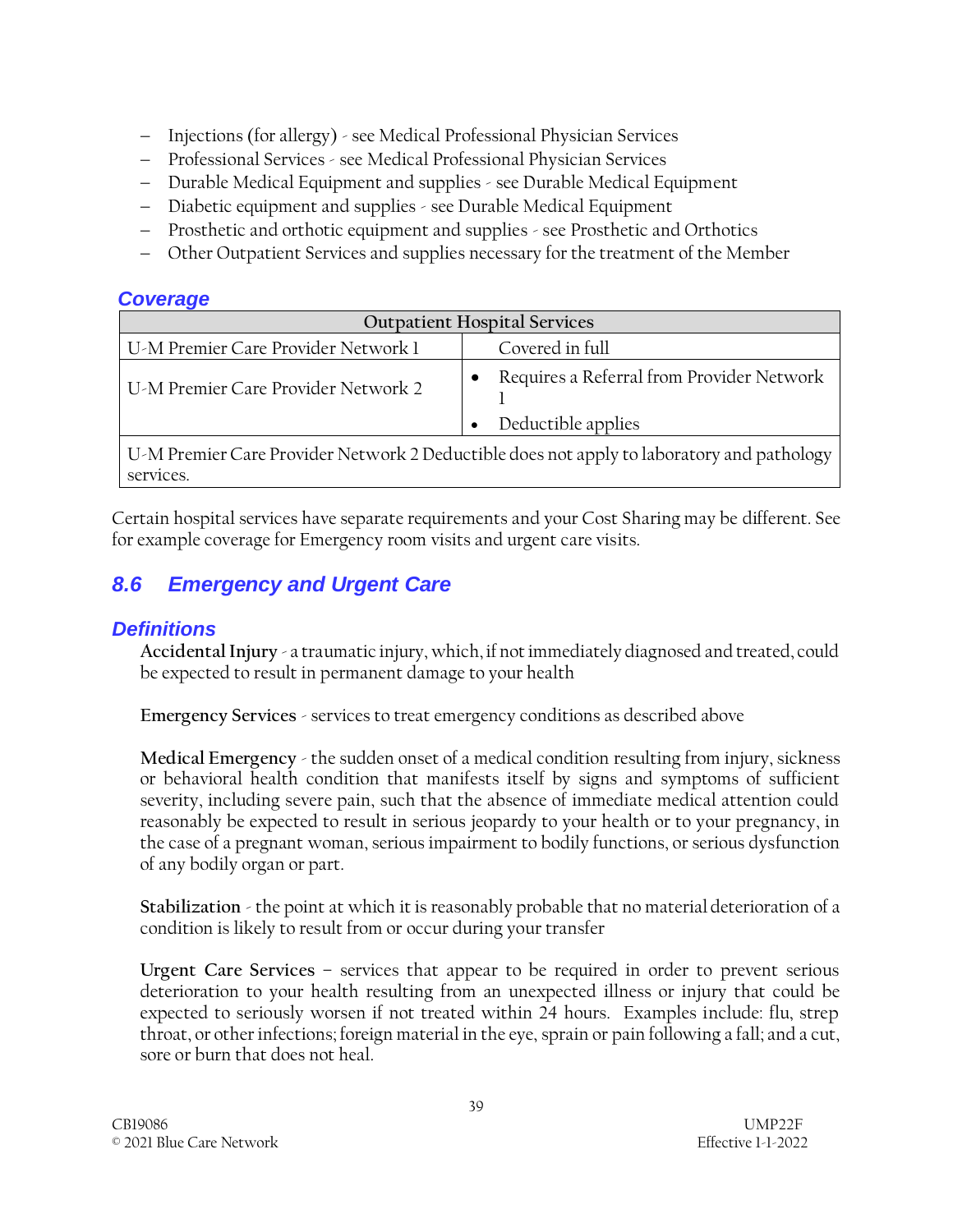#### *Coverage*

**Emergency and Urgent Care Services** are covered up to the point of Stabilization when they are Medically Necessary and needed either 1) for immediate treatment of a condition that is a Medical Emergency as described above; or 2) if the Primary Care Physician directs you to go to an emergency care Facility.

In case of such a Medical Emergency or Accidental Injury, you should seek treatment at once. We urge you, the hospital or someone acting on your behalf, to notify your Primary Care Physician or BCN within 24 hours, or as soon as medically reasonable.

Emergency Services include professional and related ancillary services and Emergency services provided in an Urgent Care Center or hospital Emergency room.

Emergency Services are no longer payable as an Emergency Service at the point of the Member's Stabilization as defined above.

If you are admitted as an Inpatient as a result of the Emergency, the Inpatient Hospital benefits as described in this Chapter will apply.

**NOTE:** Services and treatment provided while you are considered to be admitted for an Observation stay are subject to the Emergency Services Copayment.

**Follow-up care in an Emergency Care Center or Urgent Care Facility** - such as removal of stitches and dressings, is covered when Preauthorized by BCN. This applies even if the Hospital Emergency staff or physician instructed you to return for follow-up.

### *U-M Premier Care Provider Network 1 and U-M Premier Care Provider Network 2*

### *Coverage*

| Emergency Services provided in a Hospital Setting                                                        |                           |  |
|----------------------------------------------------------------------------------------------------------|---------------------------|--|
| U-M Premier Care Provider Network 1                                                                      | \$100 Copayment           |  |
| U-M Premier Care Provider Network 2                                                                      | \$100 Copayment           |  |
|                                                                                                          | Deductible does not apply |  |
| If you are admitted as an Inpatient as a result of the emergency, your emergency Copayment<br>is waived. |                           |  |
| Emergency Services provided in an Urgent Care Center                                                     |                           |  |
| U-M Premier Care Provider Network 1                                                                      | \$25 Copayment            |  |
| U-M Premier Care Provider Network 2                                                                      | \$25 Copayment            |  |
|                                                                                                          |                           |  |

# *Emergency Services at a Non-Participating Hospital*

If you are hospitalized in a Non-Participating Facility, we may require that you be transferred to an affiliated hospital as soon as you are stabilized.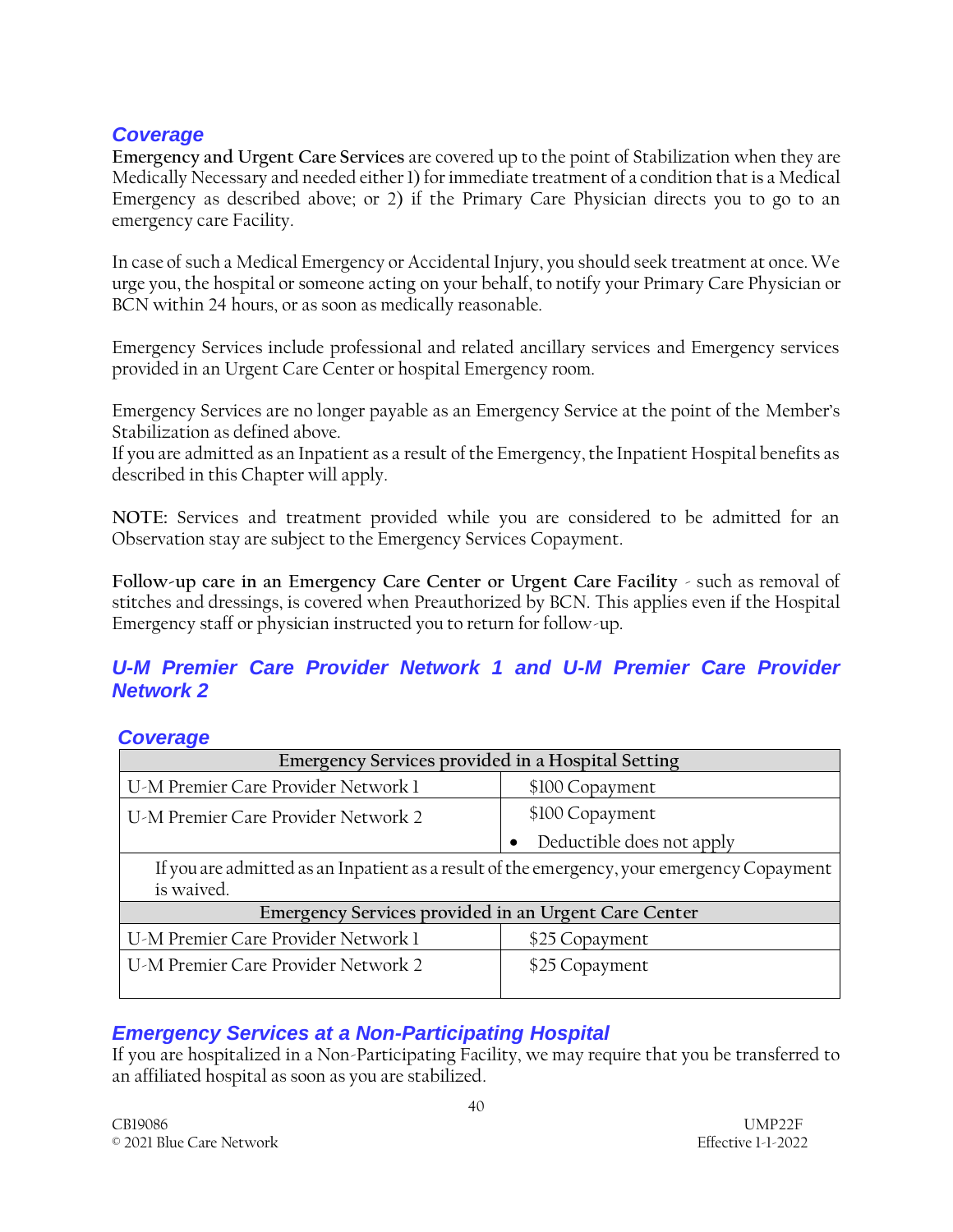# *Out-of-Area and Non-Participating Provider Coverage*

You are covered when traveling within or outside of the BCN Service Area for Emergency and Urgent Care Services that meet the conditions described above.

When Services are rendered by a Non-Participating Provider, we will pay the greater of the:

- Median in-network rate
- Rate we would pay a Participating Provider
- Medicare rate

You are responsible for any Cost Sharing required under your Certificate.

# *8.7 Ambulance*

An ambulance is a ground or air service that transports an injured or sick patient to a covered destination.

For ground ambulance, a covered destination may include:

- A hospital
- A Skilled Nursing Facility
- A Member's home
- A dialysis center

For air ambulance, a covered destination may include:

- A hospital
- Another facility when Preauthorized by BCN

We will pay for a Member to be taken to the nearest destination capable of providing necessary care to treat the Member's condition.

**NOTE:** Transfer of the Member between covered destinations must be prescribed by the attending physician.

#### **In every case, the following ambulance criteria must be met:**

- The service must be Medically Necessary. Any other means of transport would endanger the Member's health or life
- Coverage only includes the transportation of the Member and whatever care is required during transport. Other services that might be billed with the transportation is not covered
- The service must be provided in a licensed ground or air ambulance that is part of a licensed ambulance operation

### **Coverage also includes when:**

- The ambulance arrives at the scene, but transport is not needed or is refused
- The ambulance arrives at the scene, but the Member has expired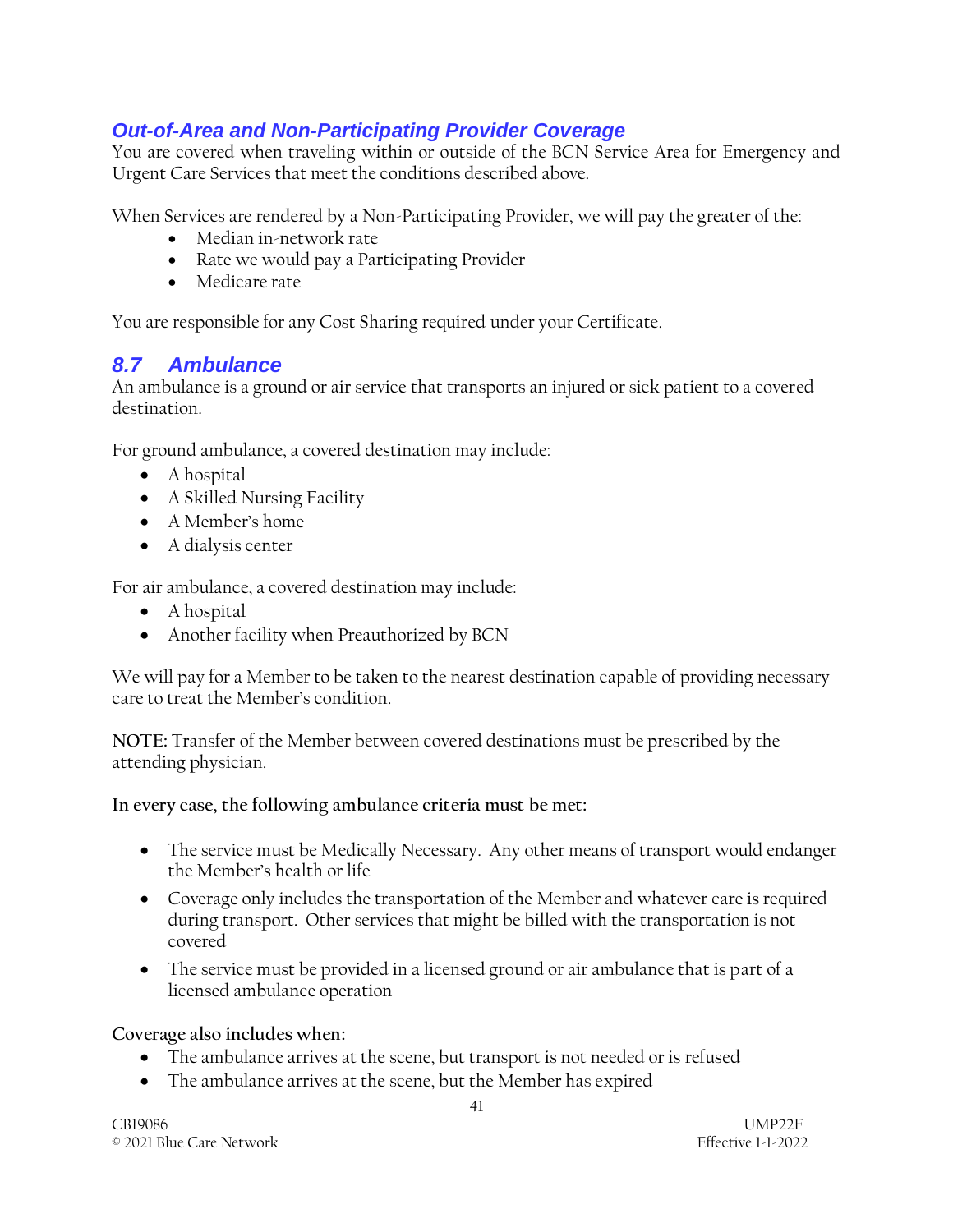**Non-emergency ground ambulance services** are covered when Preauthorized by your treating physician and BCN

#### **Air ambulance**

Air Ambulance services must also meet these requirements:

- No other means of transport are available
- The Member's condition requires transportation by air ambulance rather than ground ambulance
- − An air ambulance provider is licensed as an air ambulance service and is not a commercial airline.
- − The Member is transported to the nearest facility capable of treating the Member's condition.

NOTE: Air ambulance transportation that does not meet the requirements described above is eligible for review and possible approval by BCN. We may recommend coverage for transportation that positively impacts clinical outcomes, but not for the convenience of the Member or the family.

**NOTE**: U-M Premier Care Provider Network 2Deductibles do not apply to Ambulance Services.

### *Exclusions include but are not limited to*

- Transportation and medical Services provided by public first responders to accidents, injuries or emergency situations including fire or police departments costs, or any associated services provided as part of a response to an accident or emergency situation, like accident clean-up or 911 costs are not a covered benefit. This is because these services are part of public programs supported totally or in part by federal, state or local governmental funds.
- Services provided by fire departments, rescue squads or other emergency transport providers whose fees are in the form of donations.
- Air ambulance services when the Member's condition does not require air ambulance transport.
- Air ambulance services when a hospital or air ambulance provider is required to pay for the transport under the law.

# *8.8 Preventive and Early Detection Services*

**a) Preventive Services and Early Detection Services** received in U-M Premier Care Provider Network 1 and U-M Premier Care Provider Network 2

There is no Copayment, Coinsurance and/or Deductible (if applicable) for Preventive Services as that term is defined in the federal Patient Protection and Affordable Care Act (PPACA) and as may be modified by the federal government from time to time. All other requirements of Coverage, such as required referrals or Preauthorizations apply.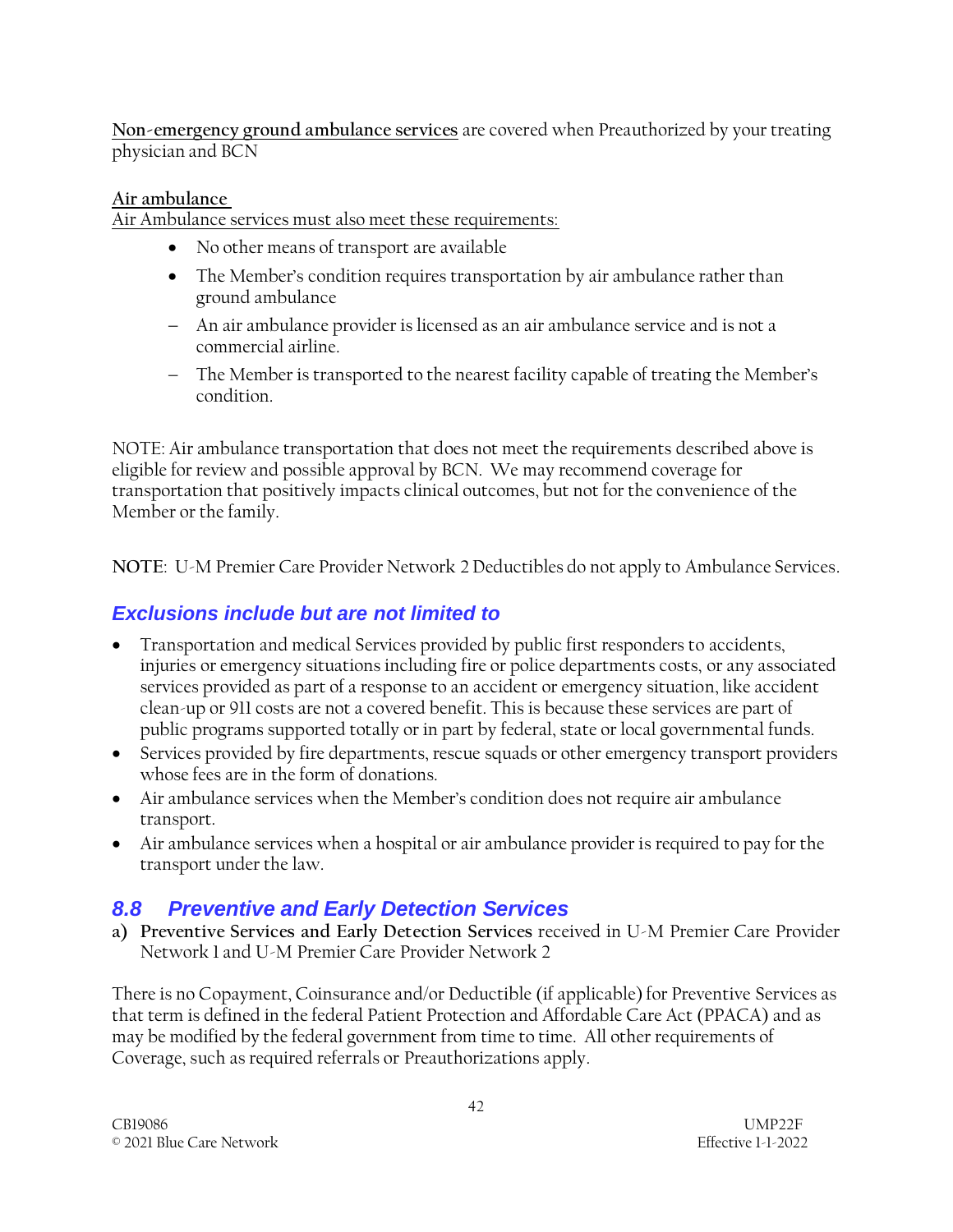Preventive Services include but are not limited to the following:

- **Health assessments, health screenings and adult physical examinations** set at intervals in relation to your age, sex and medical history. Health screenings include but are not limited to:
	- − Obesity screening;
	- − Vision and hearing screening;
	- − Glaucoma screening;
	- − EKG screening;
	- − Type 2 diabetes mellitus screening; and
	- − Abdominal aortic aneurysm (one-time ultrasonography screening for smokers)
- **Women's health and well being**
	- − Gynecological (well woman) examinations including routine pap smear and mammography screening;
	- − Screening for sexually transmitted diseases; HIV counseling and screening;
	- − Contraceptive counseling and methods; office administered contraceptive devices and appliances; such as intrauterine devices (IUDs); implantable and injected drugs such as Depo-Provera; and diaphragms including measurement, fittings, removal, administration and management of side effects;
	- − Maternity counseling for the promotion and support of breast-feeding and prenatal vitamin counseling;
	- − Breast pump and associated supplies needed to support breast-feeding covered only when Preauthorized and obtained from a Participating Durable Medical Equipment provider and as mandated by law. Convenience items such as storage containers, bags, bottles and nipples are not covered. (See Durable Medical Equipment section for limitations and exclusions)
	- − Maternity screening for iron deficiency anemia, Hepatitis B Virus infection (at first prenatal visit) and Rh(D) incompatibility screening;
	- − Screening for gestational diabetes;
	- − Bone density screening;
	- − Genetic counseling and BRCA testing, if appropriate, for women whose family history is associated with an increased risk for deleterious mutations in the BRCA1 or BRCA2 genes;
	- − Screening and counseling for interpersonal and domestic violence; and
	- − Female sterilization services
- **Newborn and well-child assessments and examinations;**
- **Immunizations** (pediatric and adult) as recommended by the Advisory Committee on Immunization Practices or other organizations recognized by BCN. Flu shots are covered in full.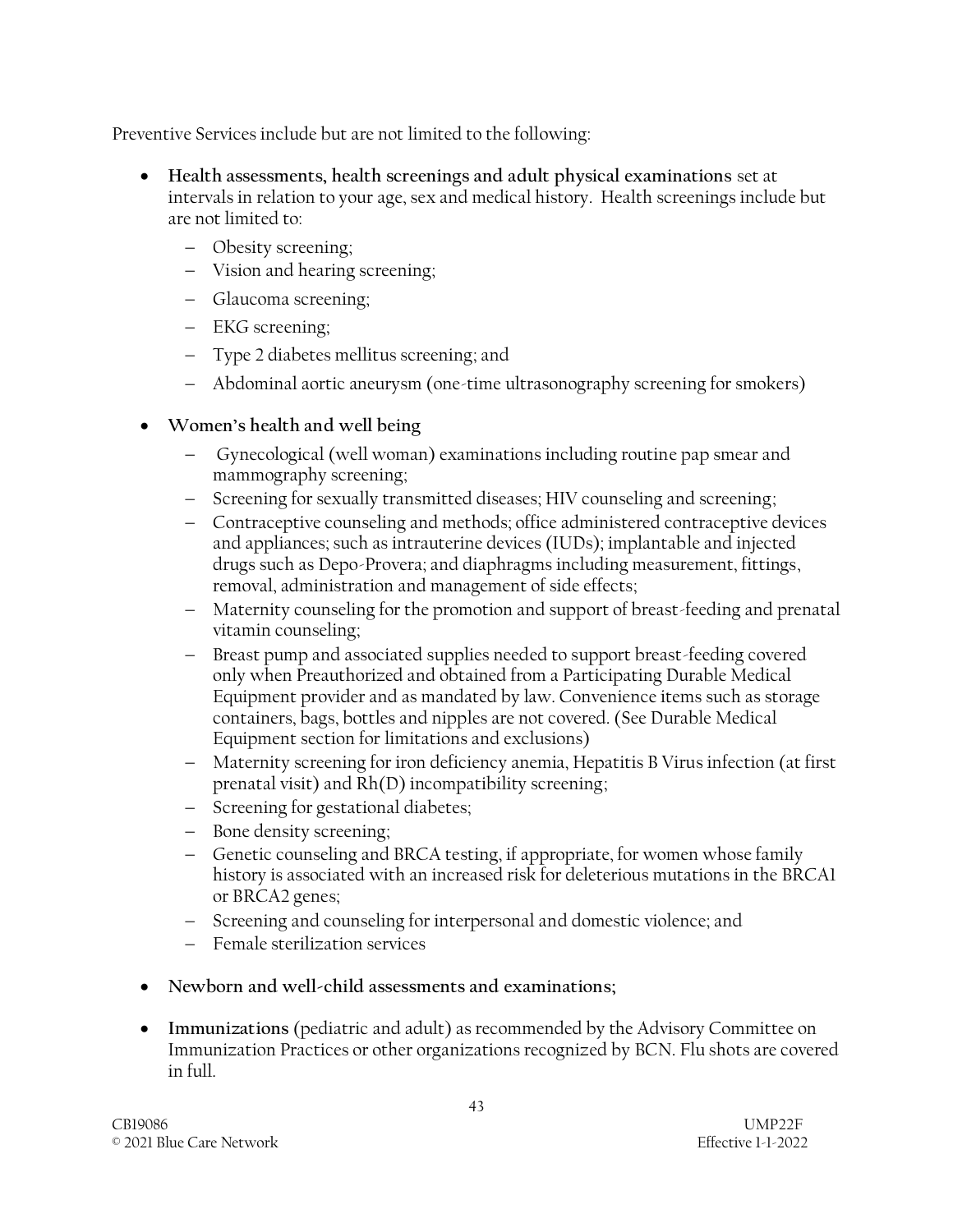- **Routine cancer screenings** including but not limited to colonoscopy, flexible sigmoidoscopy, and prostate (PSA/DRE) screenings (For the purposes of this document "Routine" means non-urgent, non-emergent, non-symptomatic medical care provided for the purpose of disease prevention.);
- **Depression screening** when performed by the Primary Care Physician;
- **Nutritional counseling** including Diabetes Self-Management and diet behavioral counseling;

NOTE: Certain health education and health counseling services may be arranged through your Primary Care Provider but are not payable under your Certificate of Coverage. Examples include but are not limited to: birthing classes, lactation classes not provided by your physician, weight loss programs, tobacco cessation programs (other than a BCN tobacco cessation program), and/or exercise programs.

- **Aspirin therapy counseling** for the prevention of cardiovascular disease; and
- **Tobacco use** and tobacco caused disease counseling.

**NOTE**: Cost Sharing will apply to non-routine diagnostic procedures. If this Benefit Document is amended by Deductible, Copay and/or Coinsurance Riders, the attached Riders will take precedence over this Certificate of Coverage for non- preventive services. Cost Sharing will still apply with the following restrictions:

- − If a recommended Preventive Service is billed separately from the office visit, then you will be responsible for the office visit Cost Sharing, but there will be no Cost Sharing for the Preventive Service.
- − If a recommended Preventive Service is not billed separately from the office visit and the primary purpose of the office visit is the delivery of the Preventive Service, you will have no Cost Sharing for the office visit.
- − If a recommended Preventive Service is not billed separately from an office visit and the primary purpose of the office visit is not the delivery of the Preventive Service, you will be responsible for payment of any Cost Sharing for the office visit. To see a list of the preventive benefits and immunizations that are mandated by PPACA, you may go to the following website: https:/[/www.healthcare.gov/coverage/preventive-care-benefits/](http://www.healthcare.gov/coverage/preventive-care-benefits/) You may also contact BCN Customer Service.
- **b) Routine Vision Exam** performed by a participating optometrist, ophthalmologist or other provider to determine refractive error and to issue a prescription for corrective lenses (eyeglasses or contact lenses)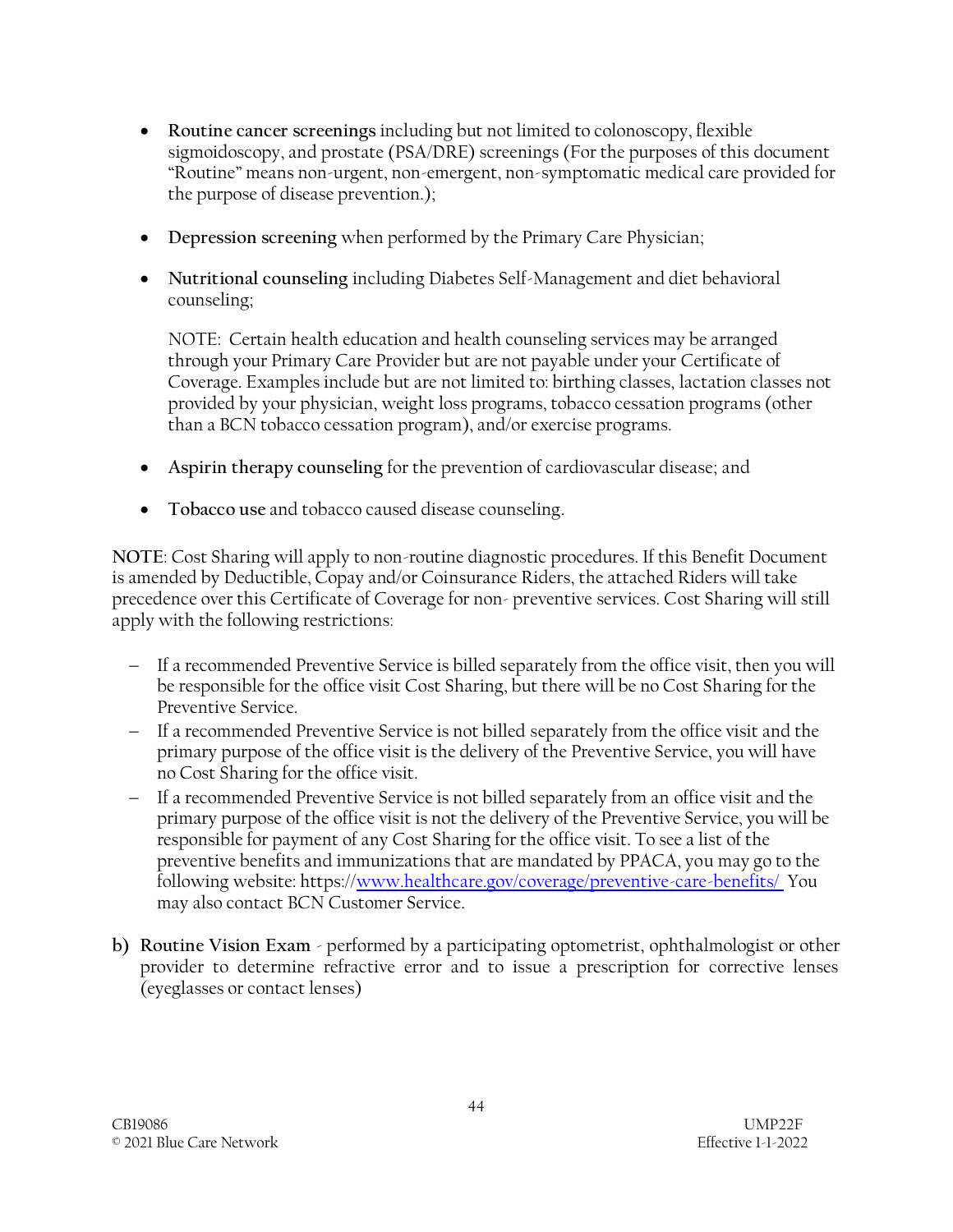### *Coverage*

| <b>Routine Vision Exam</b>                                      |                                                                                                               |
|-----------------------------------------------------------------|---------------------------------------------------------------------------------------------------------------|
| U-M Premier Care Provider Network 1                             | Covered in full                                                                                               |
| U-M Premier Care Provider Network 2                             | Covered in full                                                                                               |
| Non-Participating Optometry Providers                           | • Covered up to \$40 per Member per<br>Calendar Year;<br>Deductible does not apply to routine<br>vision exams |
| Limited to one routine vision exam per Member per Calendar Year |                                                                                                               |

# *Exclusions include but are not limited to*

Dilation, frames, lenses, contact lenses and fittings

# *8.9 Reproductive Care and Family Planning Services*

This benefit includes:

- o Infertility
- o Voluntary Sterilization
- o Termination of pregnancy
- o Genetic testing
- **a) Infertility**

Coverage of infertility includes **diagnostic evaluation, assessment, and counseling for infertility w**hen Medically Necessary and Preauthorized by your Primary Care Physician and BCN except as stated below and in Section 9. Following the initial sequence of diagnostic work-up, additional work-ups may begin only when BCN determines they are in accordance with generally accepted medical practice.

| Infertility                         |                                                |
|-------------------------------------|------------------------------------------------|
| U-M Premier Care Provider Network 1 | \$30 Copayment for each office visit           |
| U-M Premier Care Provider Network 2 | Requires a Referral from Provider<br>Network 1 |
|                                     | Deductible applies                             |

**In-vitro fertilization (IVF) procedures,** and all related services including drugs administered by the physician in the physician's office are covered asfollows:

- For females diagnosed with infertility when determined to meet the criteria defined by the University of Michigan and BCN;
- For male/female couples who are unable to conceive after engaging in regular unprotected intercourse for a defined period of time or the inability to sustain a pregnancy;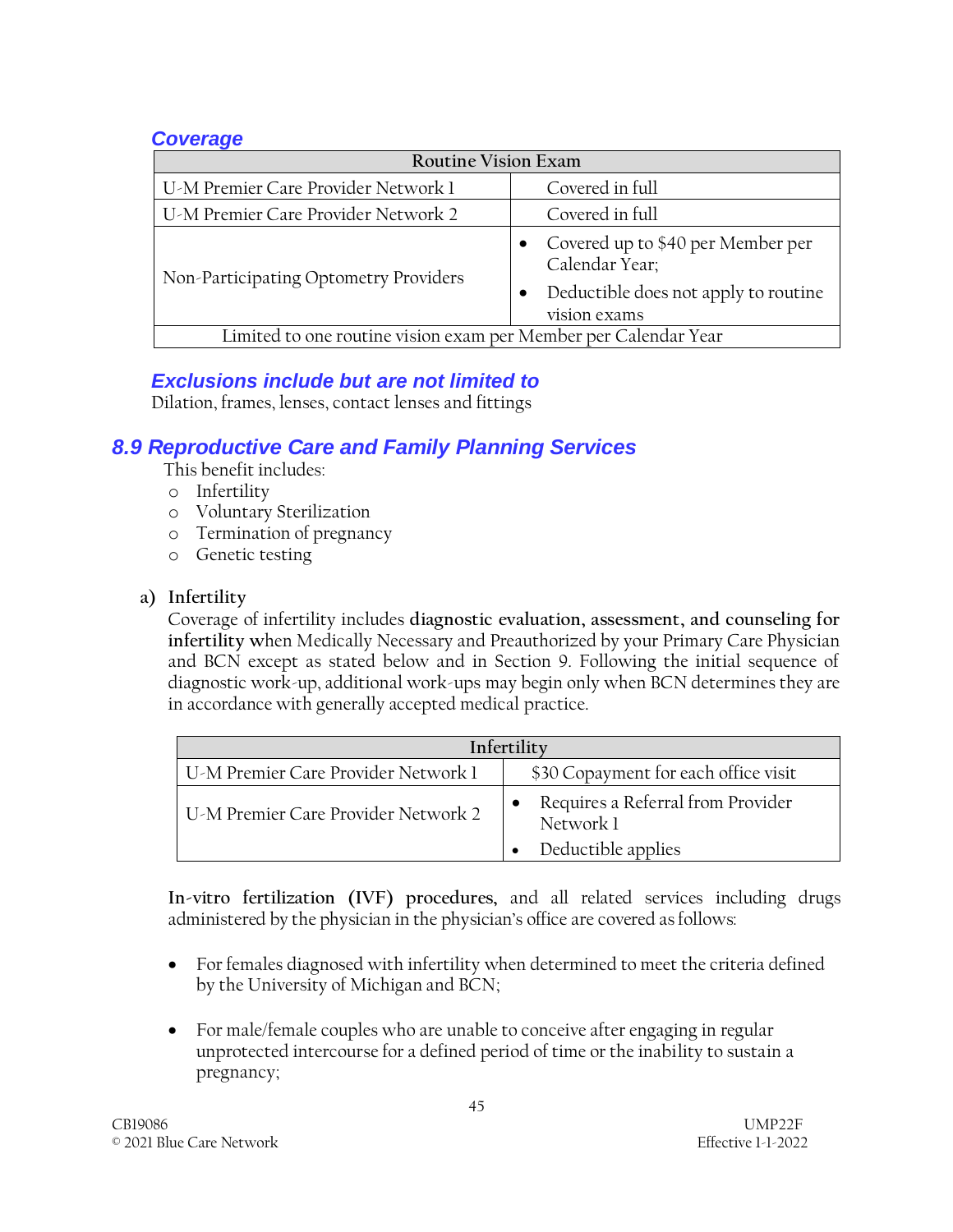- o For females under the age of 35, the time frame is 12 months of unprotected intercourse;
- o For females over age 35, the time frame is 6 months.

Note: Time frames may be altered based on clinical indication of diminished ovarian reserve identified by the provider.

• Coverage for females without documented infertility who do not have the exposure to sperm requires a minimum of 12 donor sperm intrauterine insemination (IUI) cycles for females under age 35; and 6 donor sperm cycles for females age 35 and older that do not result in live birth, The IUI cycles must be supervised by a physician or an appropriate licensed practitioner.

Note: Time frames may be altered based on clinical indication of diminished ovarian reserve identified by the provider.

**All IVF services must be provided through the University of Michigan Health System Center for Reproductive Medicine**.

# *Limitations*

In-vitro benefit limitations include:

- Single embryo transfer available for women through age 35<sup>\*</sup>;
- Double embryo transfer available for women 35 through the age of  $42^*$
- IVF service not covered for women over the age of 42;
- Embryo freezing and storage up to one year for each cycle for Members in active infertility treatment; and
- Non-office administered infertility drugs and delivery (such as pumps) covered only through University of Michigan pharmacy benefit manager.
- \* The number of transferred embryos allowed may be altered if specific clinical criteria are met based on prior failed IVF attempts or embryo quality, as determined by provider.

| -------                                                                            |                                                                                                       |
|------------------------------------------------------------------------------------|-------------------------------------------------------------------------------------------------------|
| In-Vitro Fertilization                                                             |                                                                                                       |
| U-M Premier Care Provider Network 1<br>Services must be rendered by the University | Covered 80%; 20% Coinsurance for all IVF<br>procedures, professional services and related<br>services |
| of Michigan Health System; Center for<br>Reproductive Medicine.                    | The 20% Coinsurance applies to the Out-of-<br>Pocket Maximum.                                         |
|                                                                                    | Covered IVF and Fertility Preservation<br>services are subject to a Lifetime Maximum of               |

#### *Coverage*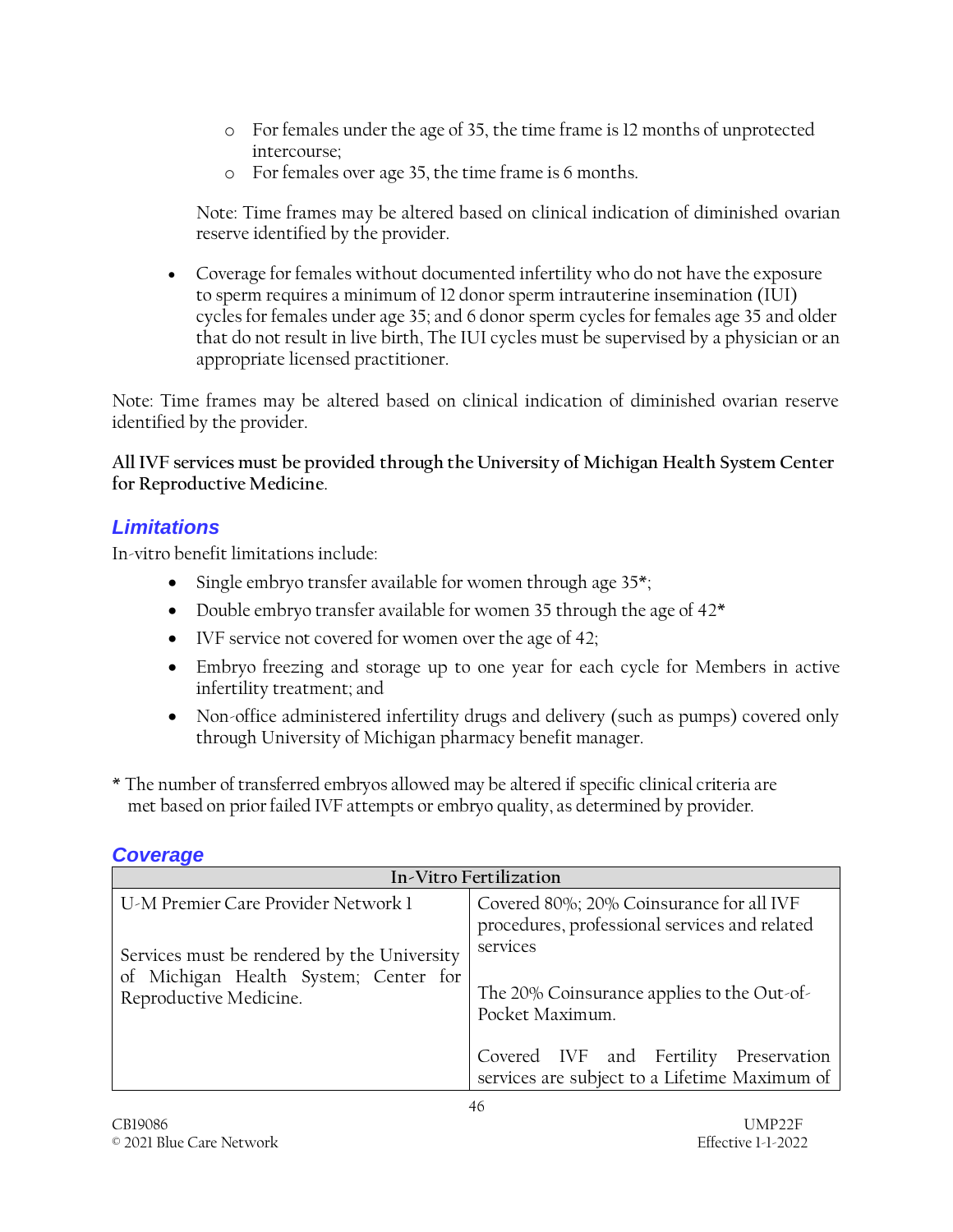|                           | \$20,000 per female Member. Once the Lifetime<br>Maximum has been reached, infertility services<br>are no longer covered under this Certificate of<br>Coverage.<br>NOTE: Diagnostic work-up, ultrasounds,<br>counseling and labs already covered are<br>excluded from the lifetime maximum. |
|---------------------------|---------------------------------------------------------------------------------------------------------------------------------------------------------------------------------------------------------------------------------------------------------------------------------------------|
| U-M Premier Care Provider | Not a covered benefit                                                                                                                                                                                                                                                                       |
| Network 2                 |                                                                                                                                                                                                                                                                                             |

#### *Exclusions include but are not limited to*

- Intrauterine insemination (IUI);
- Egg harvesting or other infertility treatment performed during an operation not related to an infertility diagnosis;
- Voluntary female sterilization ends coverage for IVF;
- Coverage for a Member who is not medically infertile;
- Storage or manipulation of eggs and sperm except as noted above;
- Services for the partner in a couple who is not enrolled with BCN and does not have coverage for infertility services or has other coverage;
- Donor eggs and donor sperm
- All services related to surrogate parenting arrangements, including but not limited to In-Vitro services and maternity and obstetrical care for non-Member surrogate parents.

#### **b) Fertility Preservation**

Standard fertility preservation services are covered when a medically necessary surgical or medical treatment may directly or indirectly result in iatrogenic infertility to a covered person. In addition, standard infertility services will be covered for members up to age 26 in cases where a genetic condition will result in early menopause or impaired sperm production and cause infertility in subsequent years.

#### **Definitions**

**Iatrogenic Infertility** is an impairment of fertility by surgery, radiation, chemotherapy or medical treatment affecting the ability to produce sperm or eggs.

 **Fertility Preservation** is the retrieval of mature eggs and/or sperm or the creation of embryos that are frozen for future use.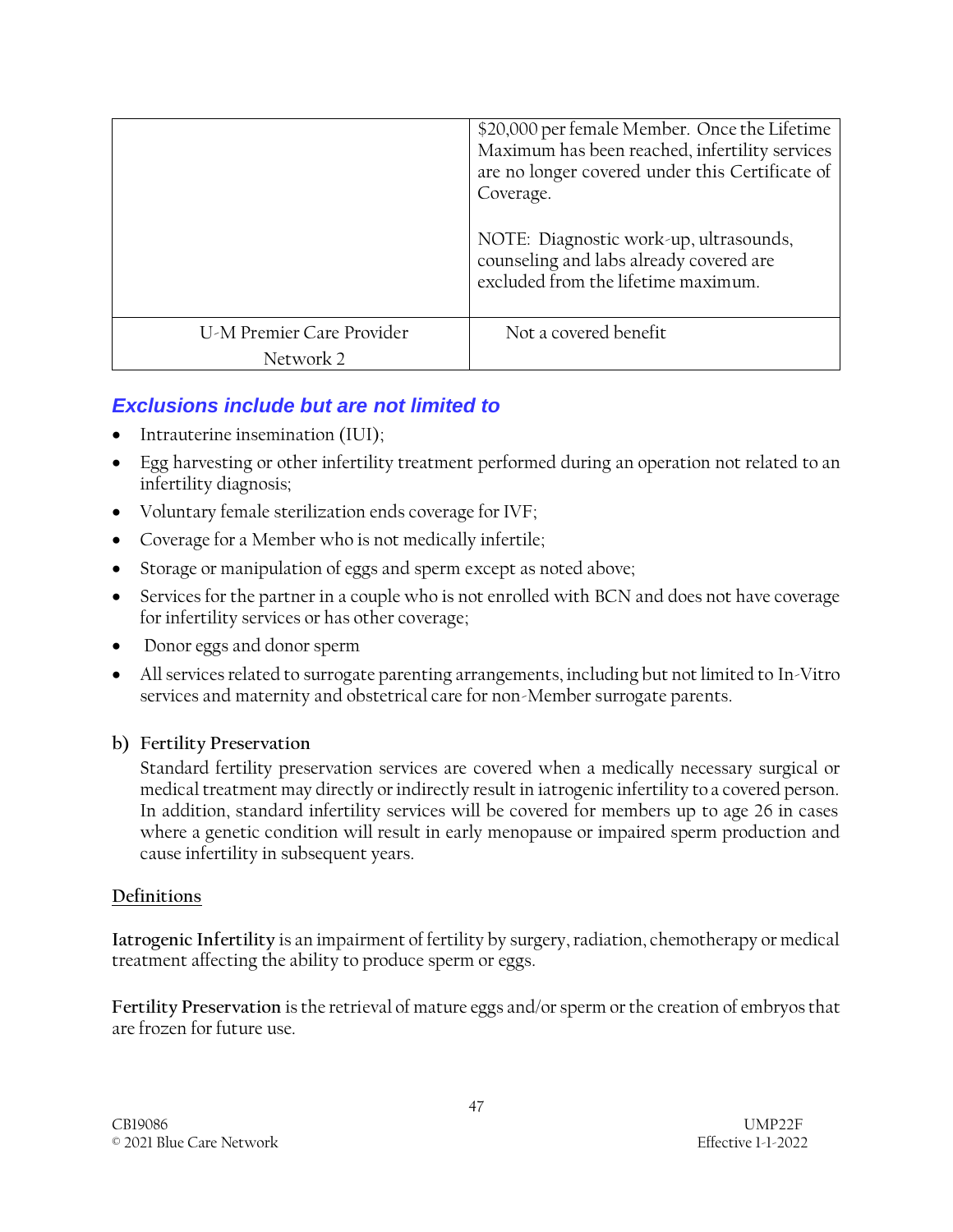#### **Covered procedures**:

Females:

- oocyte retrieval, cryopreservation and storage for one year or;
- oocyte retrieval, fertilization, embryo cryopreservation and storage for one year.

### Males:

- Semen cryopreservation and storage for one year
- Testicular aspiration to retrieve sperm when medically necessary

# *Limitations*

- Iatrogenic infertility covered for female members up to age 43.
- Members with a genetic condition that will result in early menopause or impaired sperm production in later years are covered up to age 26.

# *Exclusions include but are not limited to*

- Long-term oocyte or embryo storage is not covered.
- Long-term semen storage is not covered
- Fertility preservation prior to voluntary sterilization procedures

| <b>Fertility Preservation</b>                                                                                                                         |                                                                                                                                                                                                                                                                                                                                                      |  |
|-------------------------------------------------------------------------------------------------------------------------------------------------------|------------------------------------------------------------------------------------------------------------------------------------------------------------------------------------------------------------------------------------------------------------------------------------------------------------------------------------------------------|--|
| U-M Premier Care Provider Network 1<br>Services must be rendered by the University of<br>Michigan Health System; Center for Reproductive<br>Medicine. | Covered 80%; 20% Coinsurance; applies<br>to the Out of Pocket Maximum.<br>Covered Fertility Preservation and IVF<br>services are subject to a combined<br>Lifetime Maximum of \$20,000 per<br>Member. Once the Lifetime Maximum<br>has been reached, Fertility Preservation<br>services are no longer covered under<br>this Certificate of Coverage. |  |
| U-M Premier Care Provider Network 2                                                                                                                   | Not a covered benefit                                                                                                                                                                                                                                                                                                                                |  |

# **c) Voluntary Sterilization**

Coverage includes Inpatient, Outpatient, and office based adult sterilization services. **Female Sterilization** is covered in full as defined in the federal Patient Protection and Affordable Care Act for Women Preventive Services.

# *Coverage*

| Male Sterilization Services         |                                                                      |  |
|-------------------------------------|----------------------------------------------------------------------|--|
| U-M Premier Care Provider Network 1 | \$30 Copayment for each office visit                                 |  |
| U-M Premier Care Provider Network 2 | Requires a Referral from Provider<br>Network 1<br>Deductible applies |  |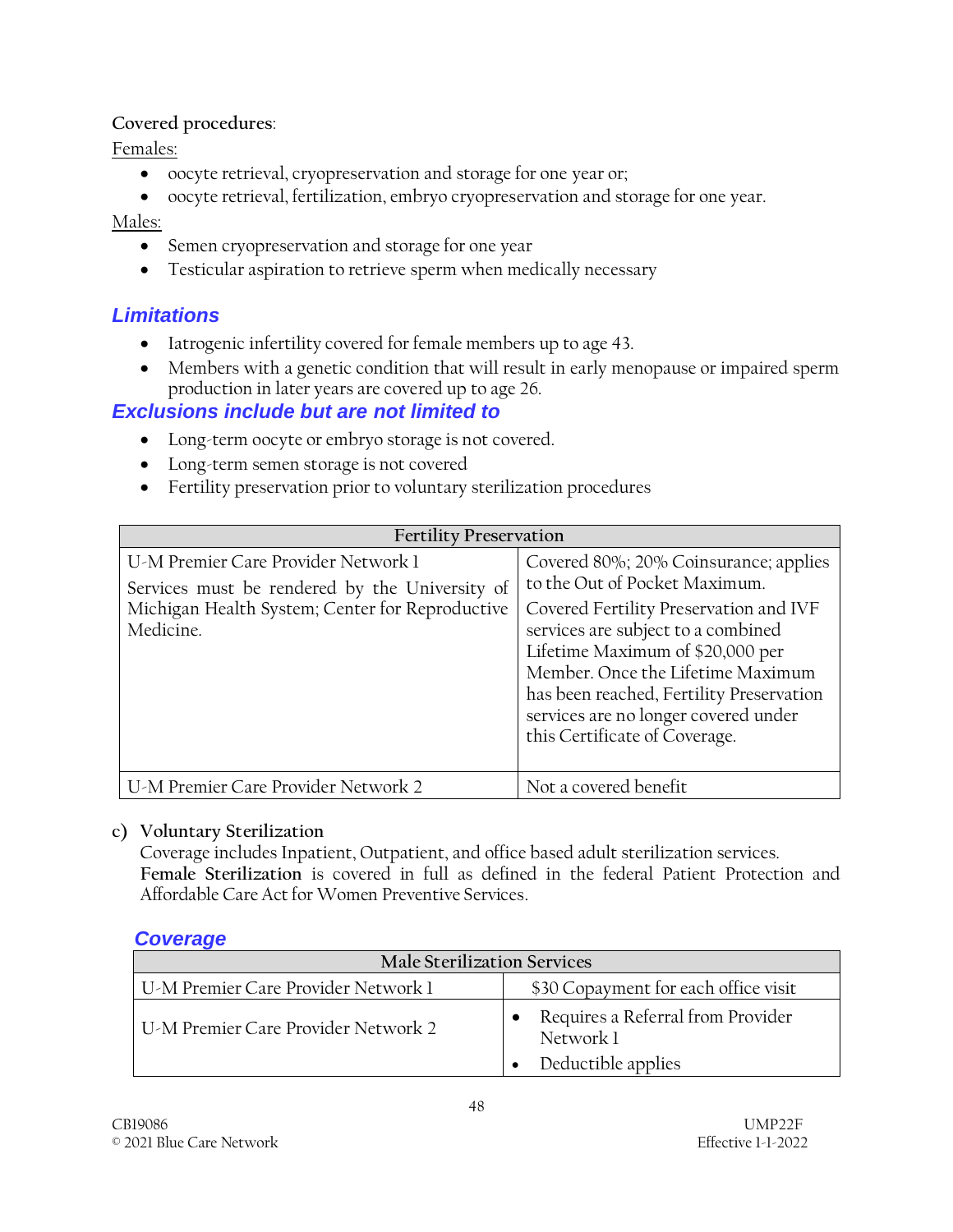### *Exclusions include but are not limited to*

Reversal of surgical sterilization for males and females

**c) Termination of Pregnancy -** Coverage includes first trimester elective termination of pregnancy and therapeutic termination in the 2nd or 3rd trimester in accordance with locally accepted medical practice.

#### *Coverage*

| <b>Termination of Pregnancy</b>     |                                                                        |
|-------------------------------------|------------------------------------------------------------------------|
| U-M Premier Care Provider Network 1 | \$30 Copayment for each office visit                                   |
| U-M Premier Care Provider Network 2 | Requires a Referral from Provider<br>Network 1<br>• Deductible applies |

**d) Genetic Testing - C**overage includes medically indicated genetic testing and counseling when they are Preauthorized by BCN and provided in accordance with generally accepted medical practice.

#### *Coverage*

| <b>Genetic Testing</b>              |                                                |
|-------------------------------------|------------------------------------------------|
| U-M Premier Care Provider Network 1 | \$30 Copayment for each office visit           |
| U-M Premier Care Provider Network 2 | Requires a Referral from Provider<br>Network 1 |
|                                     | Deductible applies                             |

**NOTE:** Genetic counseling and BRCA testing are covered with no Cost Sharing, if appropriate, for women whose family history is associated with an increased risk for deleterious mutations in the BRCA1 or BRCA2 genes. (See Preventive and Early Detection Services section.)

### *Exclusions include but are not limited to*

Genetic testing and counseling for non-Members

# *8.10 Skilled Nursing Facility Services*

Skilled Nursing Facility Services are covered when Medically Necessary for recovery from surgery, disease or injury. This Benefit includes hospice care in a Skilled Nursing Facility. The care must be Preauthorized by your Primary Care Physician and BCN.

#### *Coverage*

| <b>Skilled Nursing Facility Services</b> |                                                |
|------------------------------------------|------------------------------------------------|
| U-M Premier Care Provider Network 1      | Covered in full                                |
| U-M Premier Care Provider Network 2      | Requires a Referral from Provider<br>Network 1 |
|                                          | Deductible applies                             |
| $\Lambda$                                |                                                |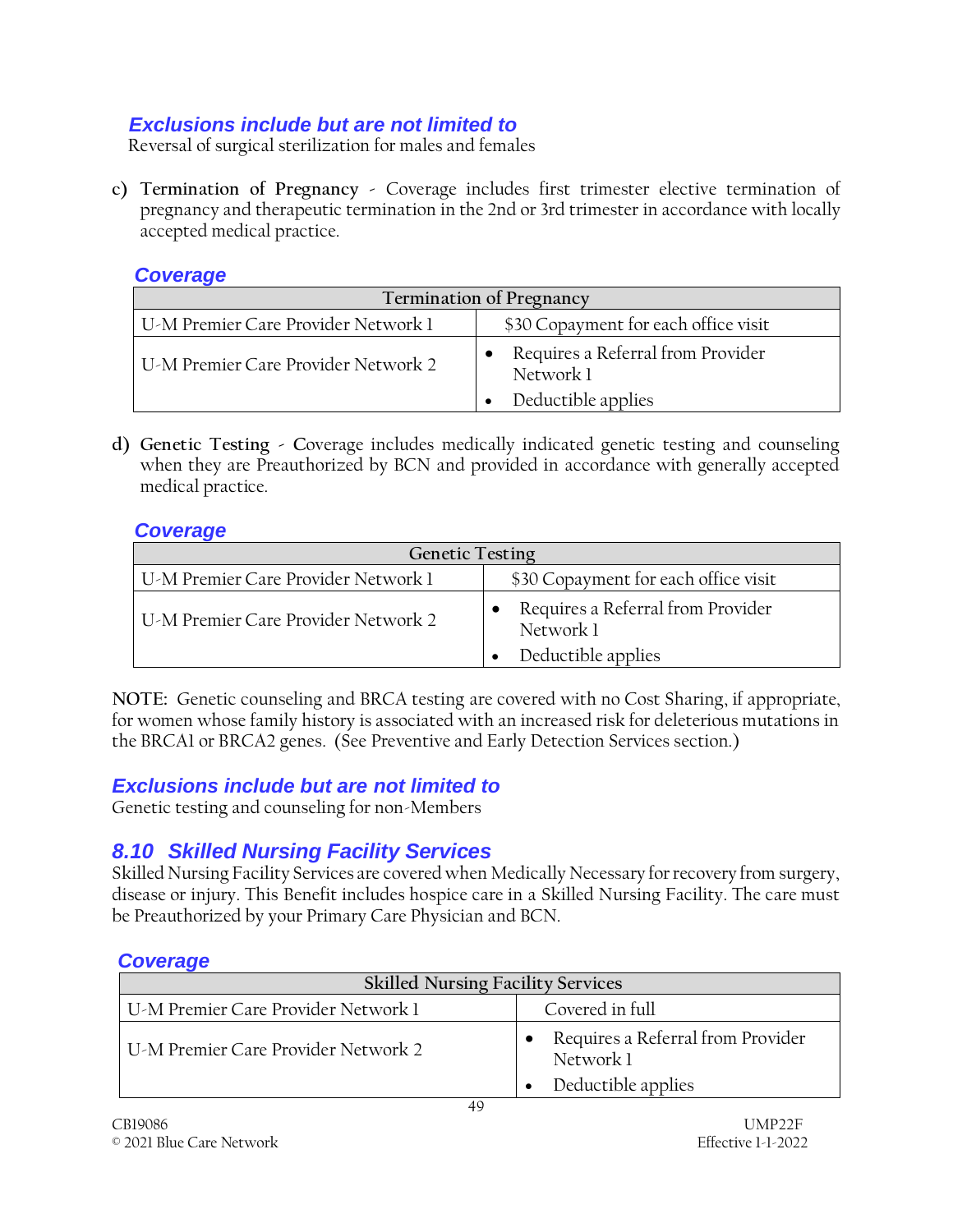Covered up to a total cumulative maximum of 120 benefit days per Calendar Year - The benefit days under U-M Premier Network 1 and U-M Premier Network 2 are cumulative. For example, use of a benefit day under U-M Premier Network 1 Coverage will reduce the benefit days available under both the U-M Premier Network 1 and U-M Premier Network 2 Coverage.

#### *Exclusions include but are not limited to*

- Bed-hold charges incurred when you are on an overnight or weekend pass during an Inpatient stay; and
- Custodial Care

### *8.11 Home Health Care Services*

Home Health Care services are provided for Members, who are confined to the home, by health care professionals employed by the home health care agency or providers who participate with the agency. Home Care services are covered when they are Medically Necessary. Home care services include:

- Skilled Nursing Care provided by or supervised by a registered nurse employed by the home health care agency
- Intermittent physical, speech or occupational therapy NOTE: Outpatient therapy limits as defined in the Outpatient Therapy Services section do not apply.
- Other health care services approved by BCN when they are performed in the Member's home

#### *Coverage*

| Home Health Care Services           |                                                                      |
|-------------------------------------|----------------------------------------------------------------------|
| U-M Premier Care Provider Network 1 | Covered in full                                                      |
| U-M Premier Care Provider Network 2 | Requires a Referral from Provider<br>Network 1<br>Deductible applies |

### *Exclusions include but are not limited to*

- Housekeeping services
- Custodial Care

# *8.12 Hospice Care*

#### *Definition*

Hospice Care is an alternative form of medical care for terminally ill Members with a life expectancy of 6 months or less. Hospice Care is designed to provide comfort and support to Members and their families when a life-limiting illness no longer responds to cure-oriented treatments.

Hospice Care in a licensed hospice Facility, in the home or in a Skilled Nursing Facility is covered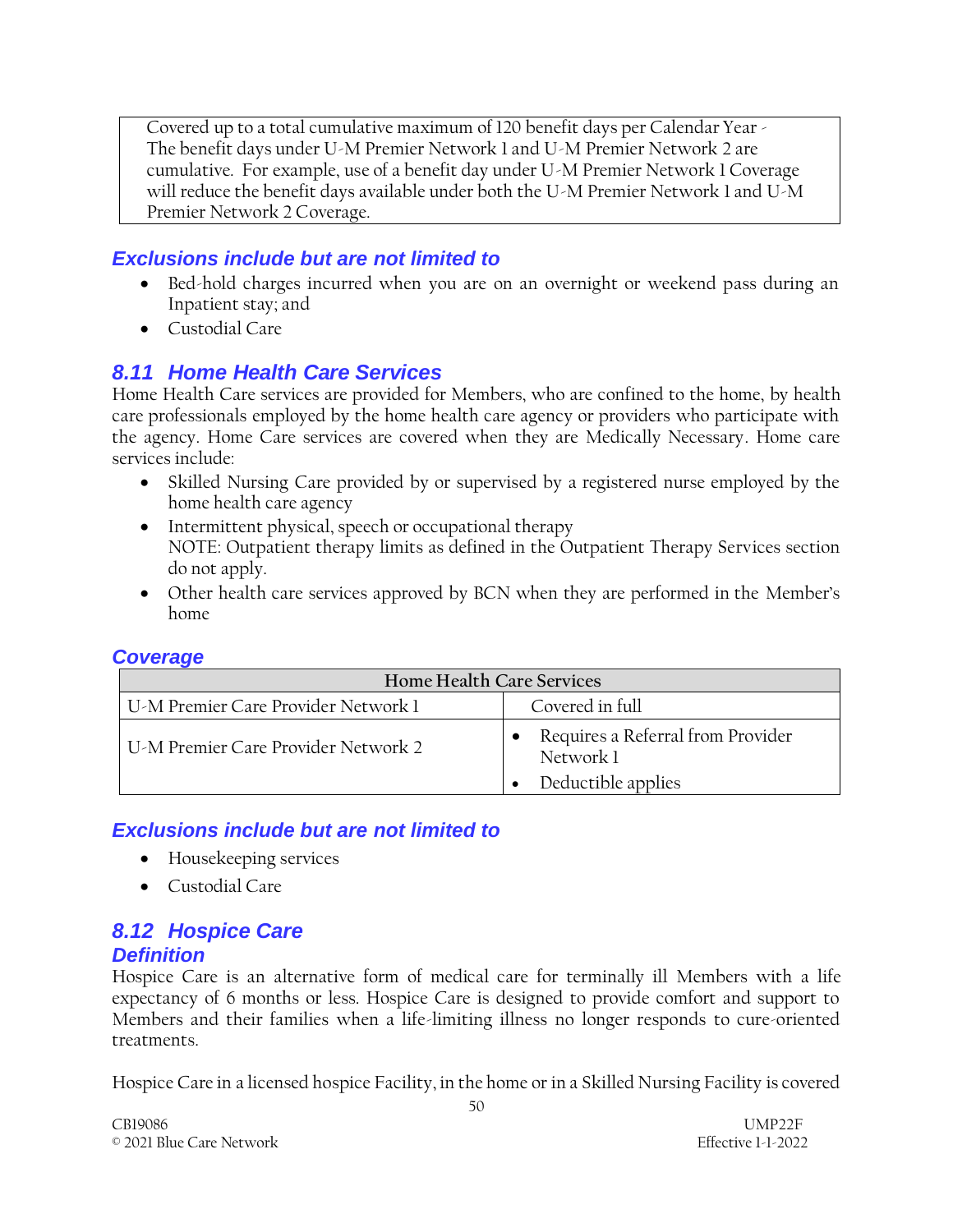for the following services when Medically Necessary and Preauthorized by BCN:

- Professional visits (such as physician, nursing, social work, home-health aide and physical therapy)
- Durable medical equipment (DME) related to terminal illness
- Medications related to the terminal illness (e.g., pain medications)
- Medical/surgical supplies related to the terminal illness
- Respite Care in a Facility setting

Short term Inpatient care in a licensed hospice Facility is covered when Skilled Nursing Services are required and cannot be provided in other settings. Preauthorization of Inpatient hospice care is required.

### *Coverage*

| Hospice Care                        |                                                |
|-------------------------------------|------------------------------------------------|
| U-M Premier Care Provider Network 1 | Covered in full                                |
| U-M Premier Care Provider Network 2 | Requires a Referral from Provider<br>Network 1 |
|                                     | Deductible applies                             |

# *Exclusions include but are not limited to*

- Housekeeping services
- Food, food supplements and home delivered meals
- Room and board at an extended care Facility or hospice Facility for purposes of delivering Custodial Care

# *8.13 Home Infusion Therapy Services*

Home infusion services provide the safe and effective administration of prescription medications and biologics (including antibiotics, total parenteral nutrition, blood components or other similar products) that are administered into a vein or tissue through an intravenous (IV) tube. These services are provided in the Member's home or temporary residence (such as a nursing home).

#### **Food Supplements**

Supplemental feedings administered *via tube:*

This type of nutrition therapy is also known as **enteral feeding**. Formulas intended for this type of feeding as well as supplies, equipment, and accessories needed to administer this type of nutrition therapy, are covered.

Supplemental feedings administered *via an IV:* 

This type of nutrition therapy is also known as **parenteral nutrition**. Nutrients, supplies, and equipment needed to administer this type of nutrition are covered.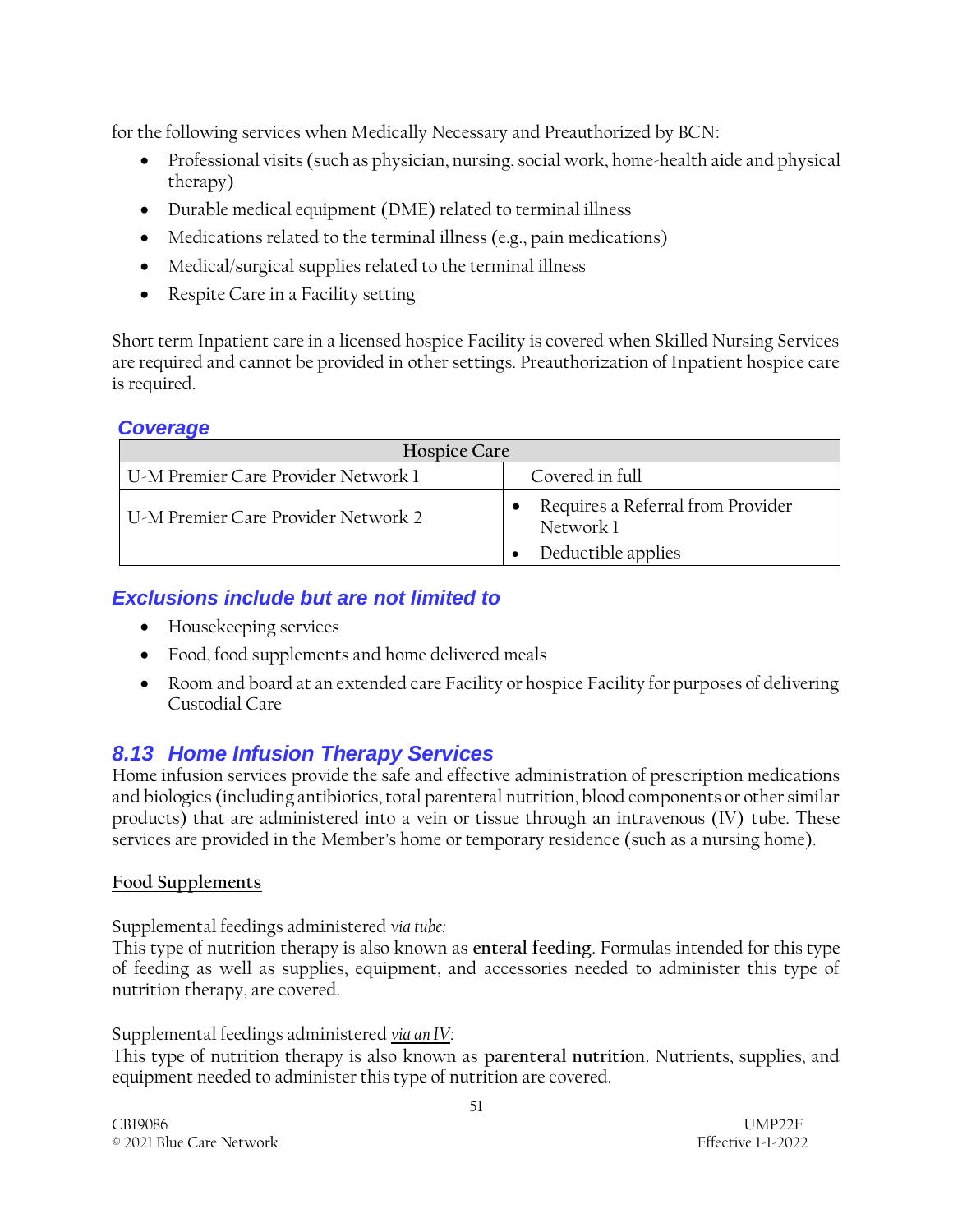Home infusion therapy services are covered when Medically Necessary and Preauthorized by BCN.

### *Coverage*

| Home Infusion Therapy Services      |                                                                      |
|-------------------------------------|----------------------------------------------------------------------|
| U-M Premier Care Provider Network 1 | Covered in full                                                      |
| U-M Premier Care Provider Network 2 | Requires a Referral from Provider<br>Network 1<br>Deductible applies |

# *8.14 Behavioral Health Services (Mental Health Care and Substance Use Disorder)*

### *A. Mental Health Care*

We cover evaluation, consultation and treatment necessary to determine a diagnosis and treatment plan for Mental Health conditions that are in accordance with generally accepted standard of practice. Non-Emergency Mental Health services must be Preauthorized as Medically Necessary by BCN with the **exception** of routine outpatient psychiatry and psychotherapy services. (Mental Health Emergency Services are covered pursuant to Emergency and Urgent Care Section 8.6)

Medical services required during a period of mental health admission must be Preauthorized separately by your Primary Care Physician and BCN.

# *Definitions:*

- **Inpatient Mental Health Service** is the service provided during the time you are admitted to a BCN approved acute care Facility that provides continuous 24-hour nursing care for comprehensive treatment.
- **Residential Mental Health Treatment** is treatment that takes place in a licensed domiciliary facility which has 24/7 supervision on a unit that is not locked. A nurse or psychiatrist is on site 24/7 or available afterhours with a response time of 60 minutes to the facility to assist with medical issues, administration of medication and crisis intervention as needed. The treatment team is multidisciplinary and led by board certified psychiatrists. Residential treatment is:
	- o Focused on improving functioning and not primarily for the purpose of maintenance of the long-term gains made in an earlier program;
	- o A structured environment that will allow the individual to reintegrate into the community - It cannot be considered a long-term substitute for lack of available supportive living environment(s) in the community or as long-term means of protecting others in the Member's usual living environment; and
	- o Not based on a preset number of days such as standardized program (i.e. "30- Day Treatment Program"), however, the benefit design will be the same as your medical inpatient benefit when Preauthorized by BCN.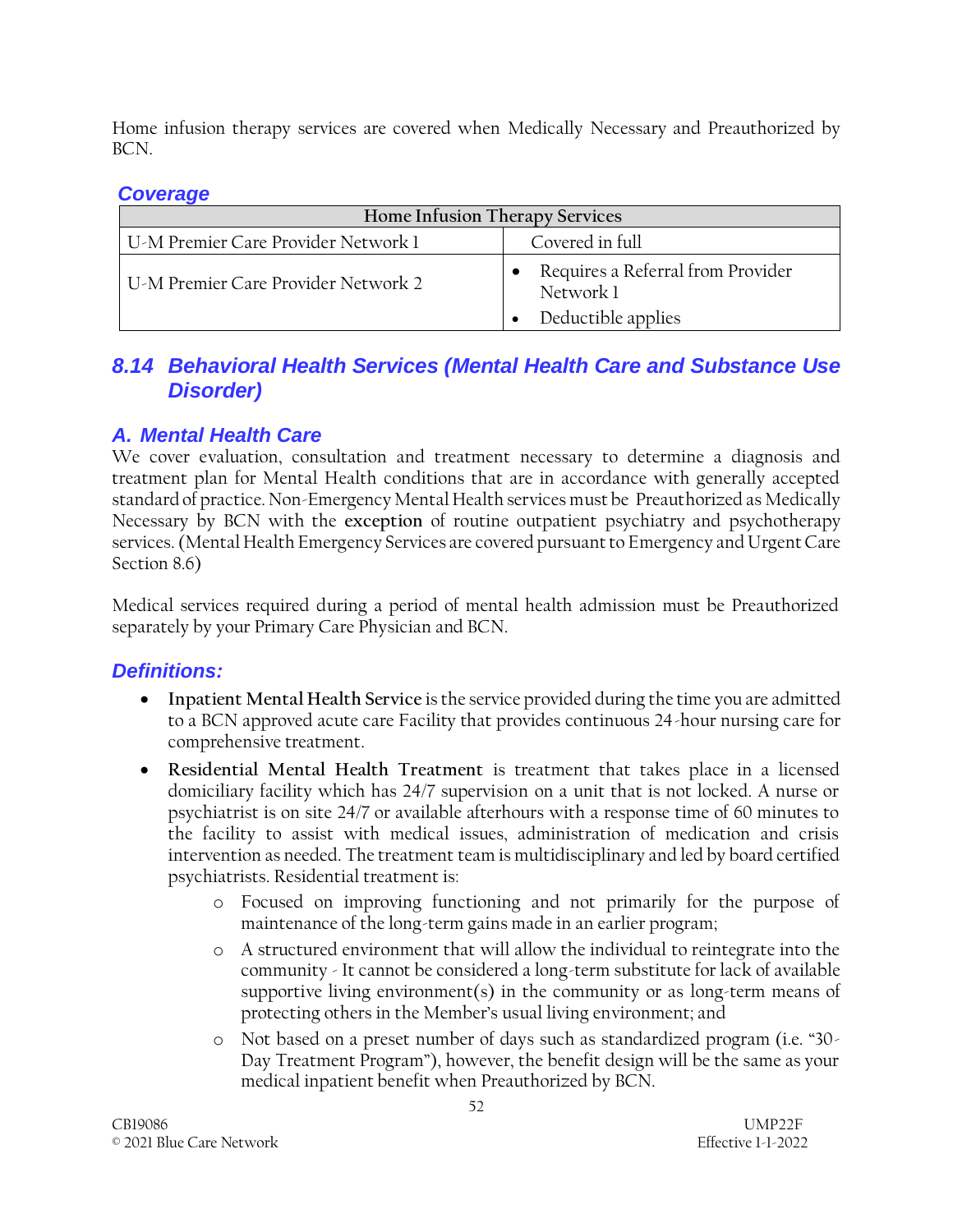- **Partial Hospitalization Mental Health** is a comprehensive, acute care program that consists of a minimum of 4 hours per day, 3 days a week. Treatment may include, but is not limited to psychiatric evaluation, counseling, medical testing, diagnostic evaluations and referral to other services in a treatment plan. Partial Hospitalization services are often provided in lieu of inpatient psychiatric hospitalization.
- **Intensive Outpatient Mental Health** services are acute care services provided on an Outpatient basis. They consist of a minimum of 3 hours per day, 3 days per week and may include but are not limited to individual, group and family counseling, medical testing, diagnostic evaluation and referral to other services in a treatment plan.
- **Outpatient Mental Health** services include individual, conjoint, family or group psychotherapy, psychiatric evaluation, counseling, medical testing and crisis intervention.

#### *Coverage*

Mental health care is covered in either an Inpatient or Outpatient setting. To obtain services call Behavioral Health Management at the number provided on the back of your BCN ID card. They are available 24 hours a day, 7 days a week. You do not need a Referral form your Primary Care Physician to get care.

| Outpatient Mental Health/Intensive Outpatient Mental Health           |                                                                             |
|-----------------------------------------------------------------------|-----------------------------------------------------------------------------|
| U-M Premier Care Provider Network 1                                   | \$25 Copayment per visit; no matter the<br>location including Online Visits |
| U-M Premier Care Provider Network 2                                   | Requires a Referral from Provider<br>Network 1                              |
|                                                                       | Deductible applies                                                          |
| Inpatient Mental Health/Residential Treatment/Partial Hospitalization |                                                                             |
| U-M Premier Care Provider Network 1                                   | Covered in full                                                             |
| U-M Premier Care Provider Network 2                                   | Requires a Referral from Provider<br>Network 1                              |
|                                                                       | Deductible applies                                                          |

Diagnostic testing, injections, therapeutic treatment and medical services are subject to the medical Outpatient Services Cost Sharing.

NOTE: See Section 9 for Exclusions and Limitations.

# *B. Substance Use Disorder*

**Substance Use Disorder Treatment** means treatment for physiological or psychological dependence on or abuse of alcohol, drugs or other substances. Diagnosis and treatment may include medication therapy, psychotherapy, counseling, detoxification services, medical testing, diagnostic evaluation and referral to other services in a treatment plan.

**Non-Emergency Substance Use Disorder treatments** must be Preauthorized as Medically Necessary by BCN with the exception of routine outpatient psychotherapy services. (Substance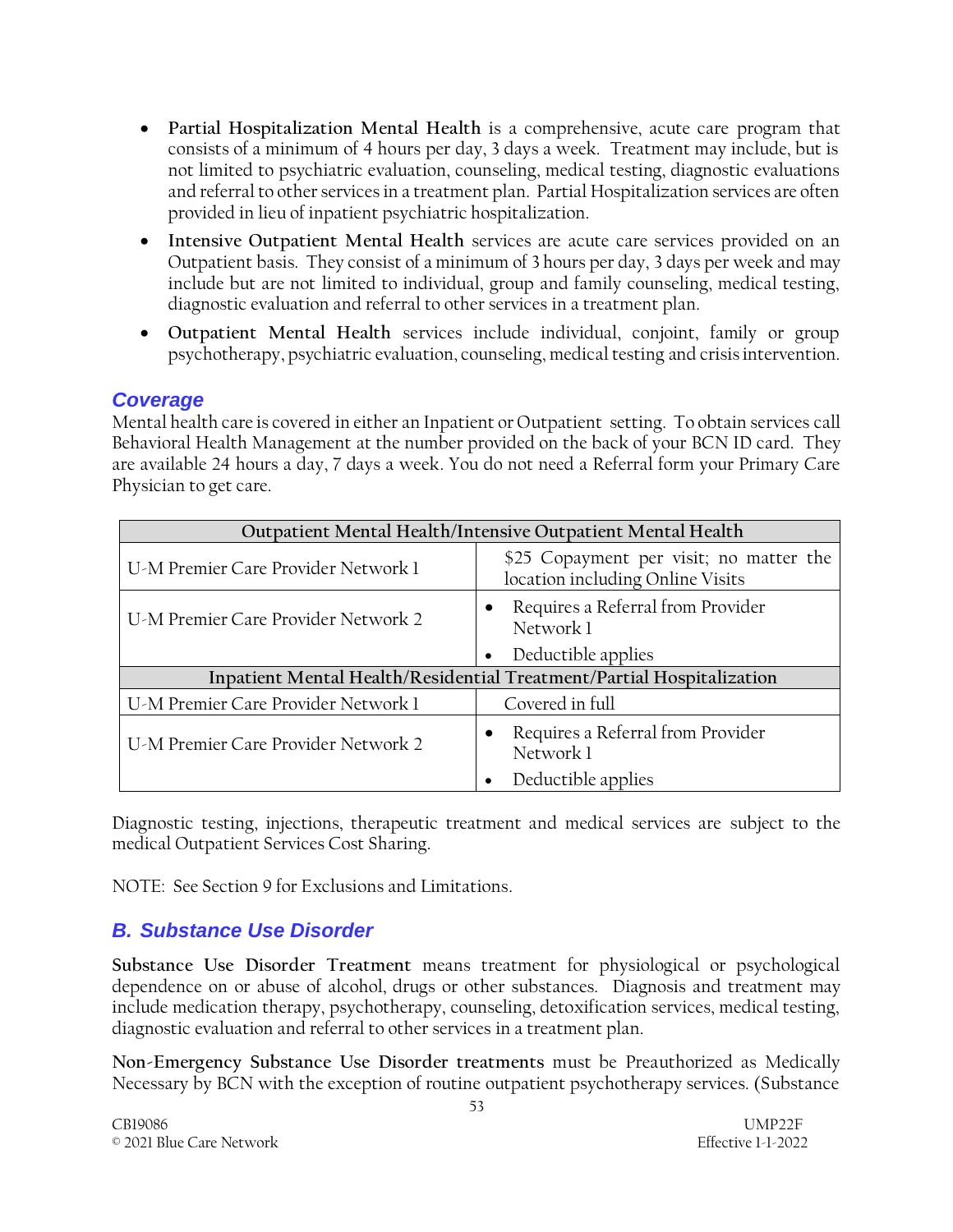Use Disorder Emergency Services are covered pursuant to Emergency and Urgent Care Services Section 8.6)

Medical Inpatient services required during a period of substance admission must be authorized separately by your Primary Care Physician and BCN.

#### *Definitions*

**Detoxification** (Detox) means medical treatment and management of a person during withdrawal from physiological dependence on alcohol or drugs or both. Detox can occur in an Inpatient and Outpatient or residential setting.

**Residential Substance Use Disorder Treatment** means Acute care services provided in a structured and secure full day (24 hour) setting to a Member who is ambulatory and does not require medical hospitalization. Residential services may include 24-hour professional supervision and may include counseling, Detoxification, medical testing, diagnostic and medication evaluation and referral or other services specified in a treatment plan. Residential Substance Use Disorder Treatment is sometimes referred to as Intermediate Care. Residential Substance Use Disorder is not considered inpatient-acute medical/surgical care in a hospital.

Intermediate Care refers to Substance Use Disorder Services that have a residential (overnight) component. Intermediate Care includes Detox, Domicilary Partial and residential (including "inpatient') Services.

**Partial Hospitalization** is a comprehensive, acute-care program that consists of a minimum of 4 hours per day, 3 days a week. Partial Hospitalization treatment may include, but is not necessarily limited to psychiatric evaluation and management, counseling, medical testing, diagnostic and medication evaluation and referral to other services in a treatment plan.

**Domiciliary Partial** refers to Partial Hospitalization combined with an unsupervised overnight stay component.

**Domiciliary Intensive Outpatient Substance Use Disorder Treatment** refers to Intensive Outpatient combined with an unsupervised overnight stay component.

**Intensive Outpatient Substance Use Treatment** means treatment that is provided on an Outpatient basis consisting of a minimum of 3 hours per day, 3 days per week and might include but are not limited to individual, group and family counseling, medical testing, diagnostic and medication evaluation and referral to other services specified in a treatment plan.

**Outpatient Substance Use Disorder Treatment** means outpatient visits (for example; individual, conjoint, family or group psychotherapy) for a Member who is dependent on or abusing alcohol or drugs (or both). The visit may include counseling, detoxification, medical testing, diagnostic evaluation and referral for other services.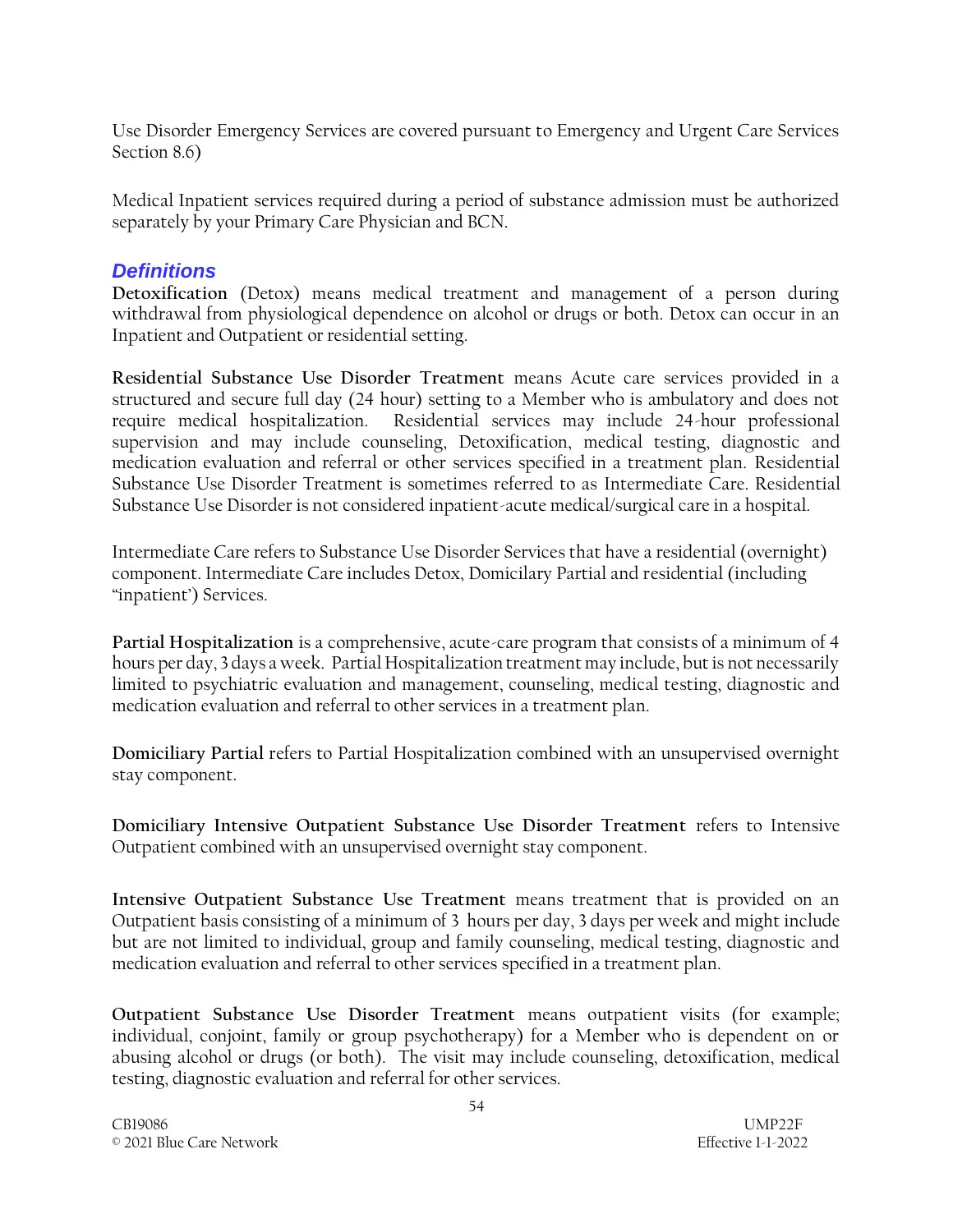### *Coverage*

Substance Use Disorder services including counseling, medical testing, diagnostic evaluation and Detox are covered in a variety of settings. You may be treated in an Inpatient or in an Outpatient setting.

To obtain services call BCN Behavioral Health Management at the number provided on the back of your ID card. They are available 24 hours a day, 7 days a week.

| Outpatient/Intensive Outpatient Substance Use Disorder Treatment     |  |
|----------------------------------------------------------------------|--|
| \$25 Copayment per visit                                             |  |
| Requires a Referral from Provider<br>Network 1<br>Deductible applies |  |
|                                                                      |  |

| Detoxification/Residential/Intermediate Care/Partial Hospitalization/Partial<br>Domiciliary Substance Use Disorder Treatment |                                                |
|------------------------------------------------------------------------------------------------------------------------------|------------------------------------------------|
| U-M Premier Care Provider Network 1                                                                                          | Covered in full                                |
| U-M Premier Care Provider Network 2                                                                                          | Requires a Referral from Provider<br>Network 1 |
|                                                                                                                              | Deductible applies                             |

Diagnostic testing, injections, therapeutic treatment and medical services are subject to the medical Outpatient Services Cost Sharing.

NOTE: See Section 9 for Exclusions and Limitations.

# *8.15 Autism Spectrum Disorders*

### *Definitions*

**Applied Behavioral Analysis, or ABA**, means the design, implementation, and evaluation of environmental modifications, using behavioral stimuli and consequences to produce significant improvement in human behavior, including the use of direct-observation, measurement, and functional analysis of the relationship between environment and behavior.

**Approved Autism Evaluation Center (AAEC)** is an academic and/or hospital-based, multidisciplinary center experienced in the assessment, work-up, evaluation and diagnosis of the Autism Spectrum Disorder. AAEC evaluation is necessary for ABA.

**Autism Spectrum Disorder** (ASD) is defined by the most recent edition of the Diagnostic and Statistical Manual published by the American Psychiatric Association.

**Evaluation** must include a review of the Member's clinical history and examination of the Member. Based on the Member's needs, as determined by the BCN approved treatment center, an evaluation may also include cognitive assessment, audiologic evaluation, a communication assessment, assessment by an occupational or physical therapist and lead screening.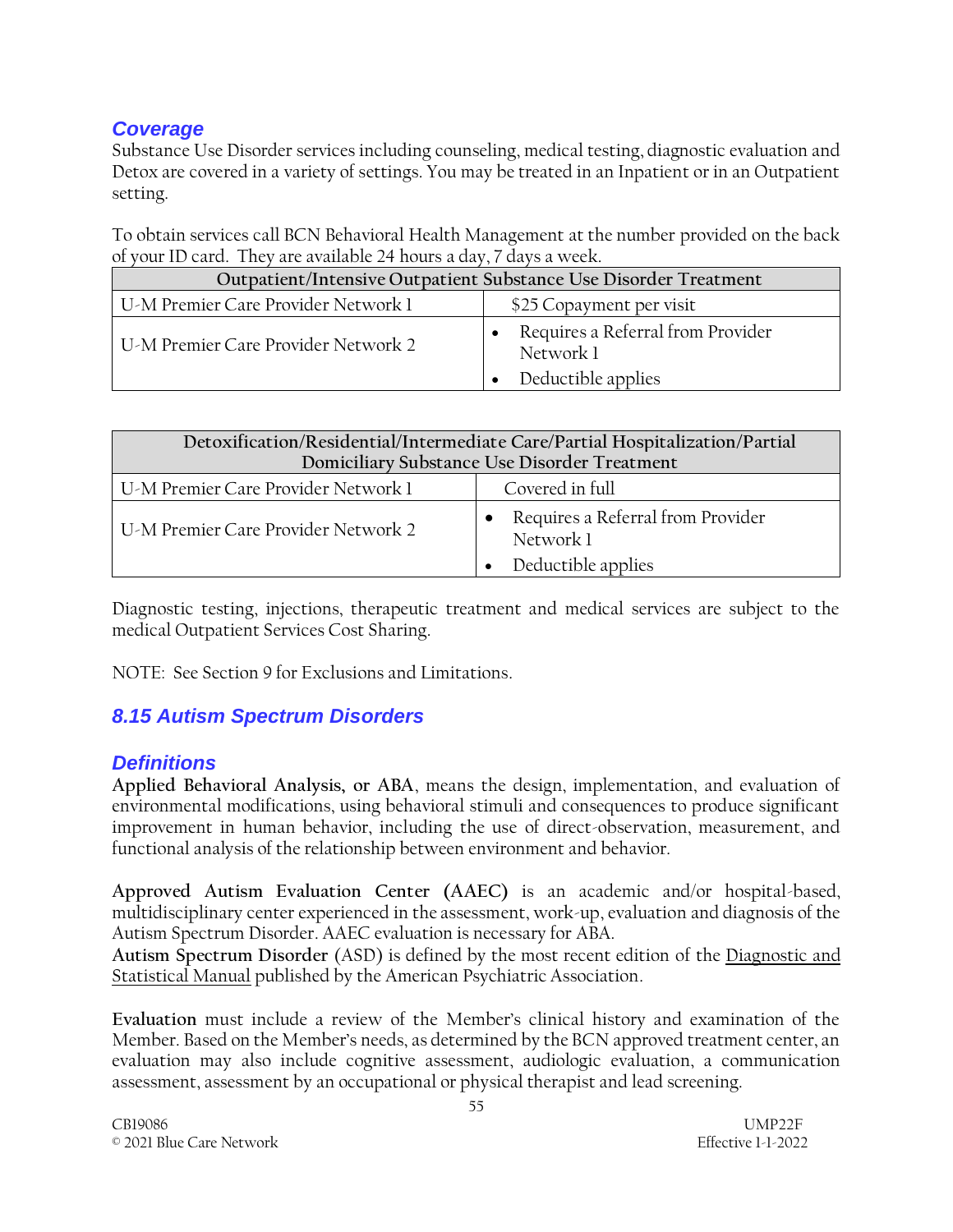**Line Therapy** means tutoring or other activities performed one-on-one with person diagnosed with ASD according to a Treatment Plan designed by a BCN AAEC and a Licensed Behavior Analyst (LBA).

**Preauthorization Process** occurs before treatment is rendered in which a BCN nurse or case manager approves the initial treatment plan and continued services. A request for continued services will be authorized contingent on the Member demonstrating measurable improvement and therapeutic progress, which can typically occur at 3, 6, or 9-month intervals after the onset of treatment.

**Treatment Plan** is a detailed, comprehensive, goal-specific plan of recommended therapy for the ASD covered under this Certificate of Coverage.

#### *Benefits*

Services for the diagnosis and treatment of ASD are covered when performed by BCN approved Participating Provider. Covered diagnostic services must be provided by a Participating physician or a Participating psychologist and include assessments, evaluations or tests, including the Autism Diagnostic Observation Schedule.

The following services for the treatment of ASD are covered:

- Comprehensive treatment focused on managing and improving the symptoms directly related to a Member's ASD.
- Therapeutic care as recommended in the treatment plan includes:
	- − Occupational therapy, speech and language therapy and physical therapy (when performed by a Participating occupational therapist, Participating speech therapist and Participating physical therapist);
	- − ABA (when performed by a Participating Licensed Behavior Analyst and Participating psychologist);
	- − Outpatient mental health therapy (when performed by a Participating social worker, Participating clinical psychologist and Participating psychiatrist);
	- − Social skills training
	- − Genetic testing; and
	- − Nutritional therapy.
- Services and treatment must be Medically Necessary, Preauthorized and deemed safe and effective by BCN.
- Services that are deemed experimental or ineffective by BCN are covered only when mandated by law and included in a Treatment Plan recommended by the BCN AAEC that evaluated and diagnosed the Member's condition and when approved by BCN.

NOTE: Benefits are in addition to any outpatient mental health benefits and outpatient rehabilitation services available under this Certificate of Coverage or related Riders.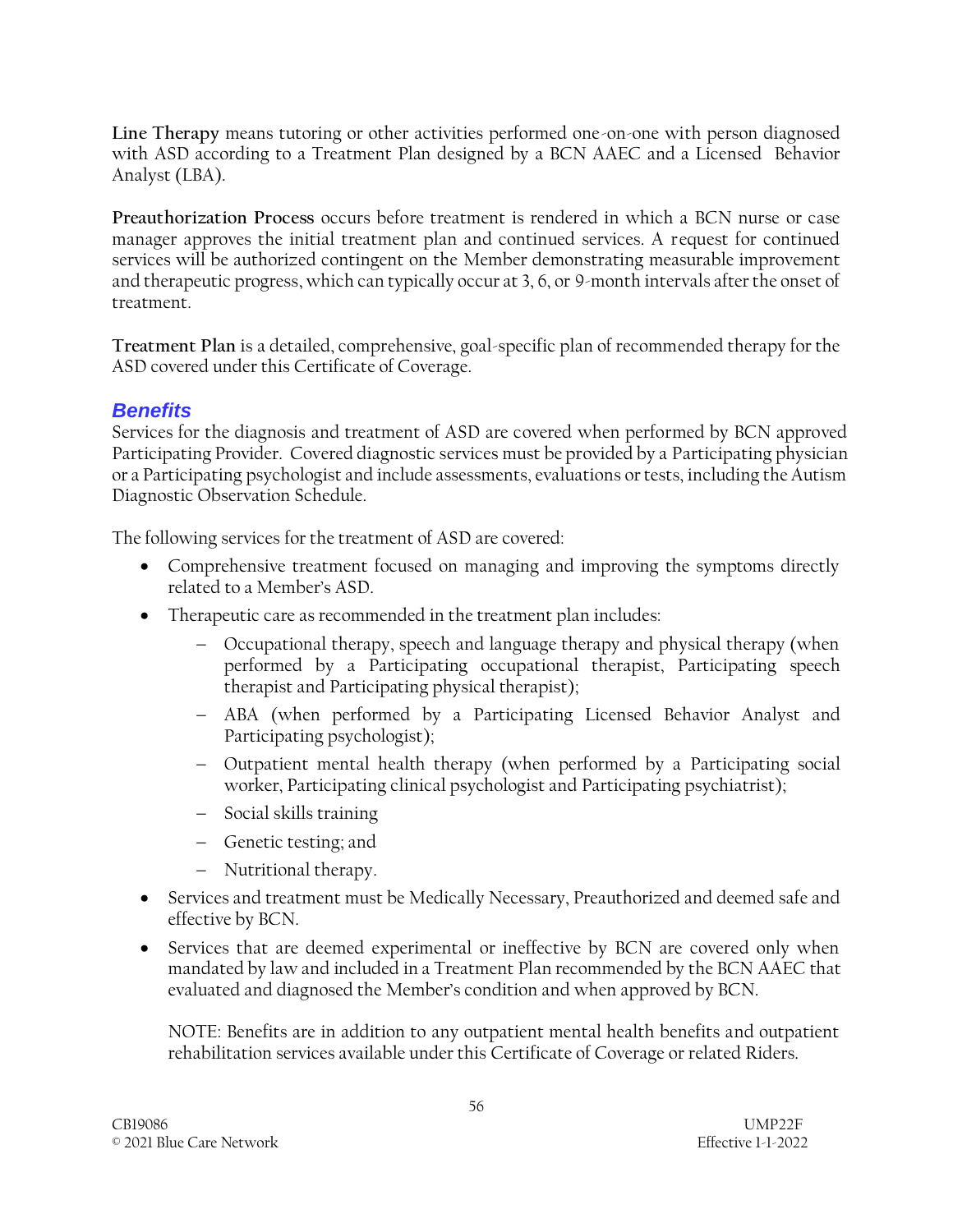### *Coverage*

ABA treatment is available to children through the age of 18. This limitation does not apply to:

- Other mental health Services to treat or diagnose ASD
- Medical Services, such as physical therapy, occupational therapy, speech therapy, genetic testing or nutritional therapy used to diagnose and treat ASD

ABA for Line Therapy services is subject to Network 1 and Network 2 Primary Care Physician Cost Sharing imposed under your coverage. If you have a Deductible, you are responsible for meeting the Deductible prior to BCN paying for Covered Services.

Behavioral health services included in the Treatment Plan are subject to the Primary Care Physician office visit Copayment as defined in this Certificate of Coverage and applicable Riders. You are required to pay your Copayment at the time the service is rendered.

Outpatient rehabilitation services included in the Treatment Plan are subject to the Network 1 and Network 2 Referral Physician Copayment as defined in this Certificate of Coverage and applicable Riders. You are required to pay your Copayment at the time the service is rendered.

Services performed pursuant to the recommended Treatment Plan will not count toward benefit maximums defined in this Certificate of Coverage including, but not limited to, visit or treatment limits imposed on speech-language pathology or occupational therapy.

This Coverage overrides certain exclusions in your underlying Certificate of Coverage such as exclusion of treatment of chronic, developmental or congenital conditions, learning disabilities or inherited speech abnormalities and treatment solely to improve cognition concentration and/or attentiveness, organizational or problem-solving skills, academic skills, impulse control or other behaviors for which behavior modification is sought when a Member is being treated for covered ASD.

# *Limitations*

Coverage is available subject to the following requirements:

- **Prior Authorization – Network 1 and Network 2** services performed under the recommended Treatment Plan must be approved for payment during BCN's Preauthorization Process. If Preauthorization is not obtained, rendered services will not be covered and the Member may be held responsible for payment for those services.
- **Prior Notification** BCN must receive prior notification of the evaluation and diagnostic assessment of the Member.
- **Providers** To receive lower out of pocket costs, Network 1 and Network 2 services to treat ASD must be performed by a BCN approved provider. All services to treat ASD must be performed by a BCN approved provider. If services are rendered by a Non-Panel provider, you are responsible for any amount charged that exceeds the Approved Amount.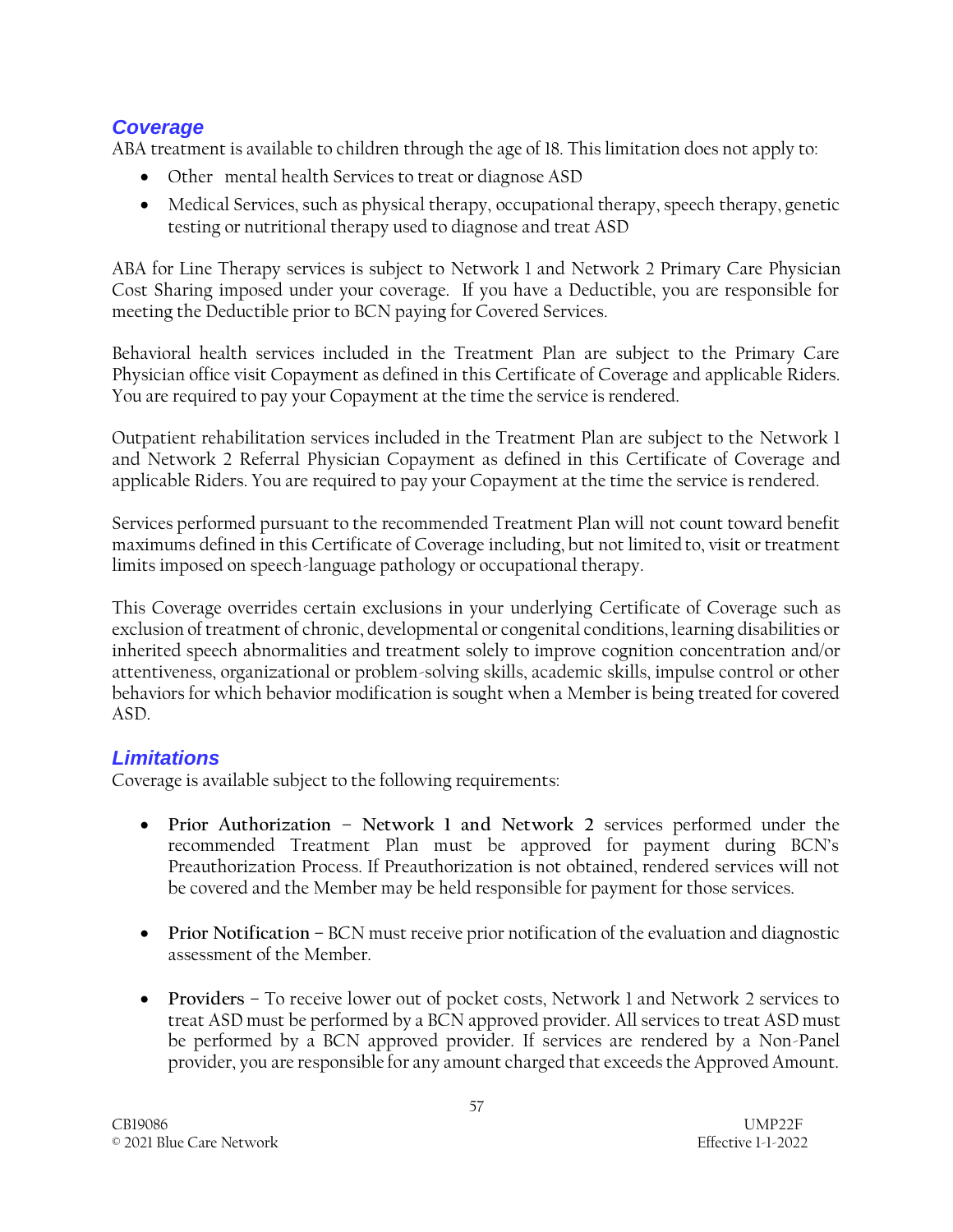- **Required Diagnosis for Applied Behavior Analysis** In order to receive Preauthorization, the Member must be evaluated and diagnosed with ASD by a Participating psychiatrist, Participating developmental pediatrician or other professional as agreed upon by a BCN AAEC. Other authorization requirements may also apply. The requirement to be evaluated and diagnosed by a BCN AAEC does not exist for other services related to ASD.
- **Termination at age 19** Benefits are limited to Members up to and including the age of 18. This age limitation does not apply to outpatient mental health services (excluding ABA services) and services used to diagnose ASD. Benefits for ASD terminate on the Member's 19th birthday.
- **Treatment Plan** Network 1 and Network 2 services must be included in a Treatment Plan recommended by a BCN AAEC that evaluated and diagnosed the Member's condition.

Measurable improvement in the Member's condition must be expected from the recommended Treatment Plan. Once treatment begins, the plan will be subject to periodic assessment by BCN nurse or case manager.

### *Exclusions*

- Any treatment that is not specifically covered herein and that is considered experimental/investigational by, or is otherwise not approved by BCN including, but not limited to, sensory integration therapy and chelation therapy
- Conditions such as Rett's Disorder and Childhood Disintegrative Disorder

# *8.16 Outpatient Rehabilitation*

Outpatient Therapy and/or Rehabilitative Services are Services that result in meaningful improvement in your ability to perform functional day-to-day activities that are significant in our life roles including:

- Physical therapy
- Occupational therapy
- Speech therapy includes coverage for gender affirming voice and communication therapy
- Medical Rehabilitation includes but not limited to cardiac and pulmonary Rehabilitation.
- Biofeedback for treatment of medical diagnoses when Medically/Clinically Necessary, as determined according to BCN medical policies.

### **Physical therapy, occupational therapy and speech therapy**

Short-term outpatient medical rehabilitation and physical, occupational and speech therapy are covered when they are Medically Necessary for a condition that can be expected to improve significantly within the benefit limitations. These services must be Preauthorized by your Primary Care Physician and BCN.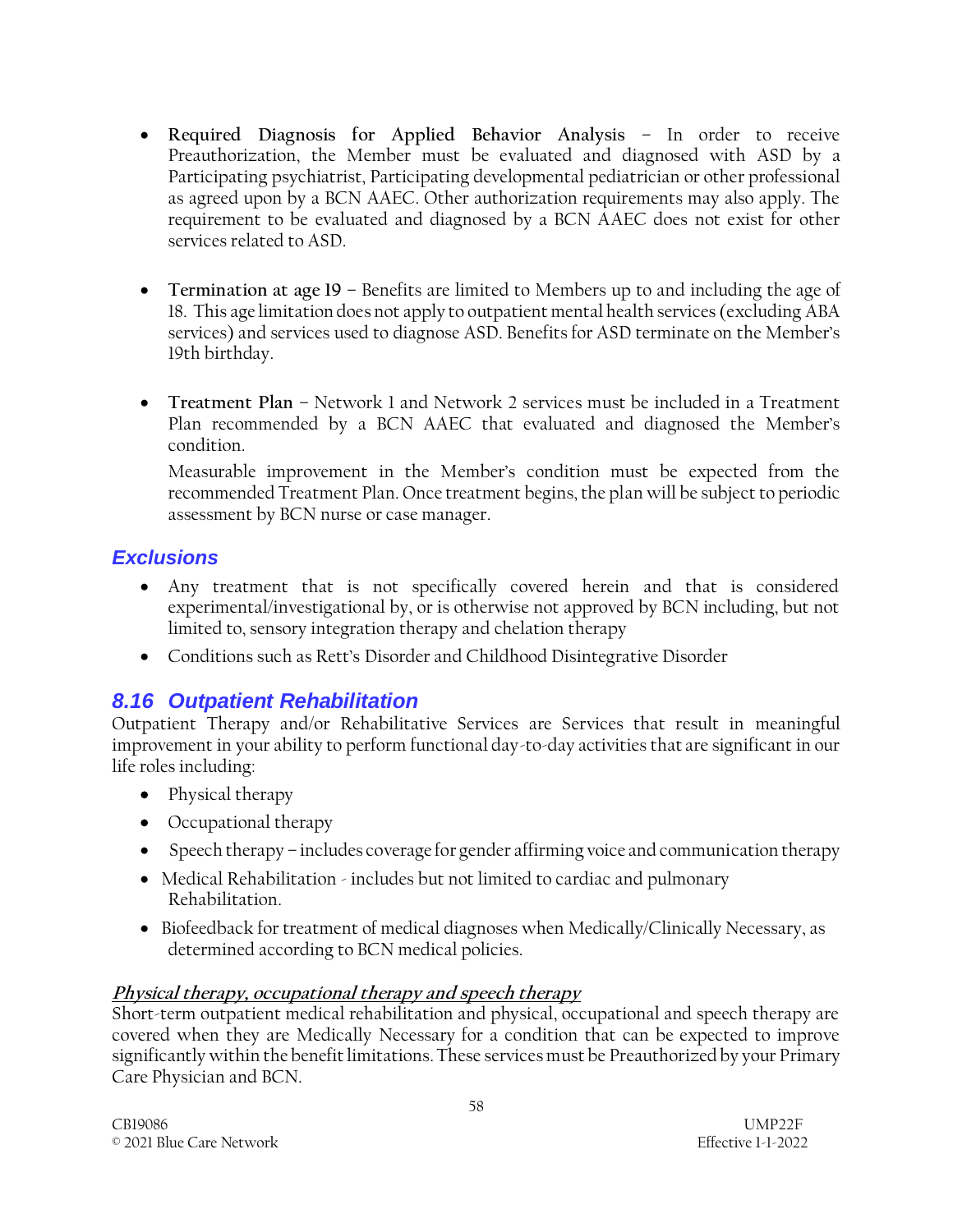**Benefit Limitations:** Treatment for conditions considered to have a major diagnosis is limited to 60 visits per medical episode per Calendar Year for any combination of physical, occupational and speech therapy. Treatment for conditions considered to have a minor diagnosis is limited to 15 visits per medical episode per Calendar Year for any combination of physical, occupational and speech therapy. Major and minor diagnoses are determined by the Group Health Plan.

#### *Coverage*

| <b>Outpatient Rehabilitation</b>    |                                                                      |
|-------------------------------------|----------------------------------------------------------------------|
| U-M Premier Care Provider Network 1 | \$25 Copayment per session                                           |
| U-M Premier Care Provider Network 2 | Requires a Referral from Provider<br>Network 1<br>Deductible applies |

**NOTE**: The benefit days under U-M Premier Network 1 and U-M Premier Network 2 are cumulative. For example, use of a benefit day under U-M Premier Network 1 Coverage will reduce the benefit days available under both the U-M Premier Network 1 and U-M Premier Network 2 Coverage. When two or more therapies are received on the same treatment day, each type of therapy counts as one visit. For example, if you have physical and occupational therapy on the day, it counts as two visits against your limit.

# *General exclusions include but are not limited to*

- Cognitive therapy and retraining (neurological training or retraining)
- Services that can be provided by a federal or state agency or local political subdivision, including school districts, when the Member is not liable for the costs in the absence of insurance
- Vocational rehabilitation
- Therapy to maintain current functional level and prevent further deterioration
- Treatment during school vacations for children who would otherwise be eligible to receive therapy through the school or a public agency

# *Additional exclusions for Speech therapy include but are not limited to*

- Chronic conditions or congenital speech abnormalities
- Learning disabilities
- Deviant swallow or tongue thrust
- Mild and moderate developmental speech or language disorders

**NOTE**: Speech therapy for life-style activities may be covered when Medically Necessary and condition is subject to improvement within benefit limitations.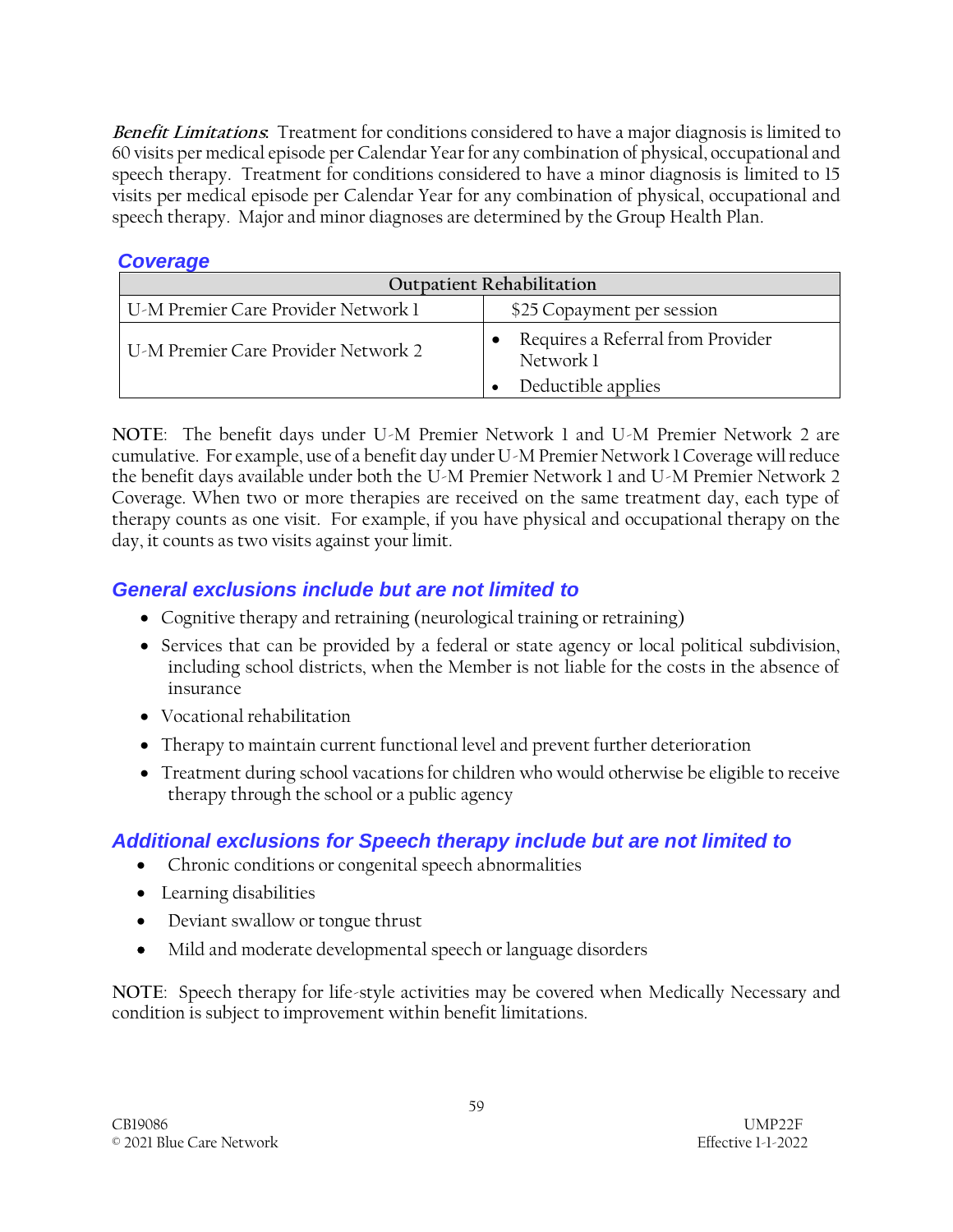#### **Cardiac Rehabilitation**

Covered up to 36 sessions in an 18-week period per Medical Episode.

| Cardiac Rehabilitation              |                                                |
|-------------------------------------|------------------------------------------------|
| U-M Premier Care Provider Network 1 | Covered in full                                |
| U-M Premier Care Provider Network 2 | Requires a Referral from Provider<br>Network 1 |
|                                     | Deductible applies                             |

**NOTE**: The benefit days under U-M Premier Network 1 and U-M Premier Network 2 are cumulative. For example, use of a benefit day under U-M Premier Network 1 Coverage will reduce the benefit days available under both the U-M Premier Network 1 and U-M Premier Network 2 Coverage.

#### **Pulmonary Rehabilitation**

Covered up to 1 program of 12 sessions per year per condition

| Pulmonary Rehabilitation            |                                                |
|-------------------------------------|------------------------------------------------|
| U-M Premier Care Provider Network 1 | Covered in full                                |
| U-M Premier Care Provider Network 2 | Requires a Referral from Provider<br>Network 1 |
|                                     | Deductible applies                             |

**NOTE**: The benefit days under U-M Premier Network 1 and U-M Premier Network 2 are cumulative. For example, use of a benefit day under U-M Premier Network 1 Coverage will reduce the benefit days available under both the U-M Premier Network 1 and U-M Premier Network 2 Coverage.

# *8.17 Durable Medical Equipment and Diabetic Supplies*

### *Definitions*

**Diabetic supplies and equipment** are used for the prevention and treatment of clinical diabetes. Covered items include:

- Blood glucose monitors
- Test strips for glucose monitors, lancets, and spring powered lancet devices, visual reading and urine test strips
- Syringes and needles
- Insulin pumps and medical supplies required for the use of an insulin pump
- Diabetic shoes and inserts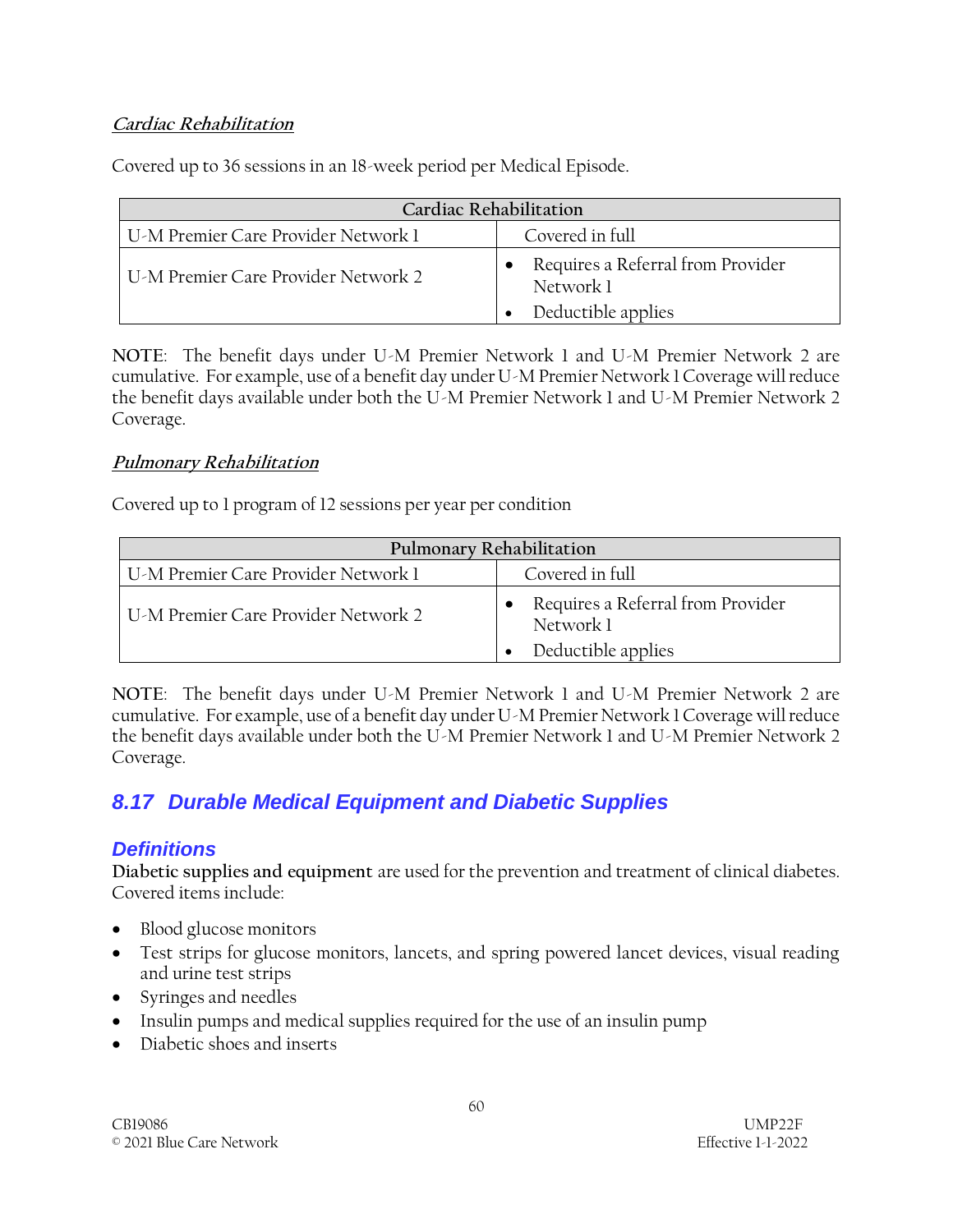**Durable Medical Equipment** (DME) is equipment that must be used primarily for medical purposes and requires a prescription from the treating physician. It must be intended for repeated use and be useful primarily as a result of illness, injury or congenital defect.

#### *Coverage*

Rental or purchase of DME is limited to the basic equipment. Any supplies required to operate the equipment and special features must be Medically Necessary and Preauthorized by BCN to be covered. Item must be obtained from a Participating DME Provider or a Participating facility upon discharge.

Basic diabetic supplies and equipment are covered when Medically Necessary, prescribed by the treating physician and obtained from an affiliated provider.

In some instances, BCN covers the same items covered by Medicare Part B as of the date of the purchase or rental. In some instances, BCN guidelines may differ from Medicare.

For specific coverage information and to locate a Participating Provider, please call Customer Service at the number provided on the back of your ID card.

| Durable Medical Equipment including Diabetic Supplies |  |
|-------------------------------------------------------|--|
| Covered in full                                       |  |
| Covered in full; Deductible does not<br>apply         |  |
| Requires a Referral from<br>Provider Network 1        |  |
|                                                       |  |

# *Limitations*

- The equipment must be considered DME under your Coverage, and appropriate for home use
- You must obtain the equipment from a BCN-approved supplier
- Your Primary Care Physician or a Participating Provider must prescribe the equipment, and it must be Preauthorized by BCN
- The equipment is the property of the DME provider. When it is no longer Medically Necessary, you may be required to return it to the supplier
- Repair or replacement, fitting and adjusting of DME is covered only when needed as determined by BCN resulting from body growth, body change or normal use. Repair of the item will be covered if it does not exceed the cost of replacement.

NOTE: Breast pumps are covered when Medically Necessary and obtained from a Participating Provider. (See Preventive and Early Detection Services section for additional information.)

# *Exclusions include but are not limited to*

• Deluxe equipment (such as motor-driven wheelchairs and beds) unless Medically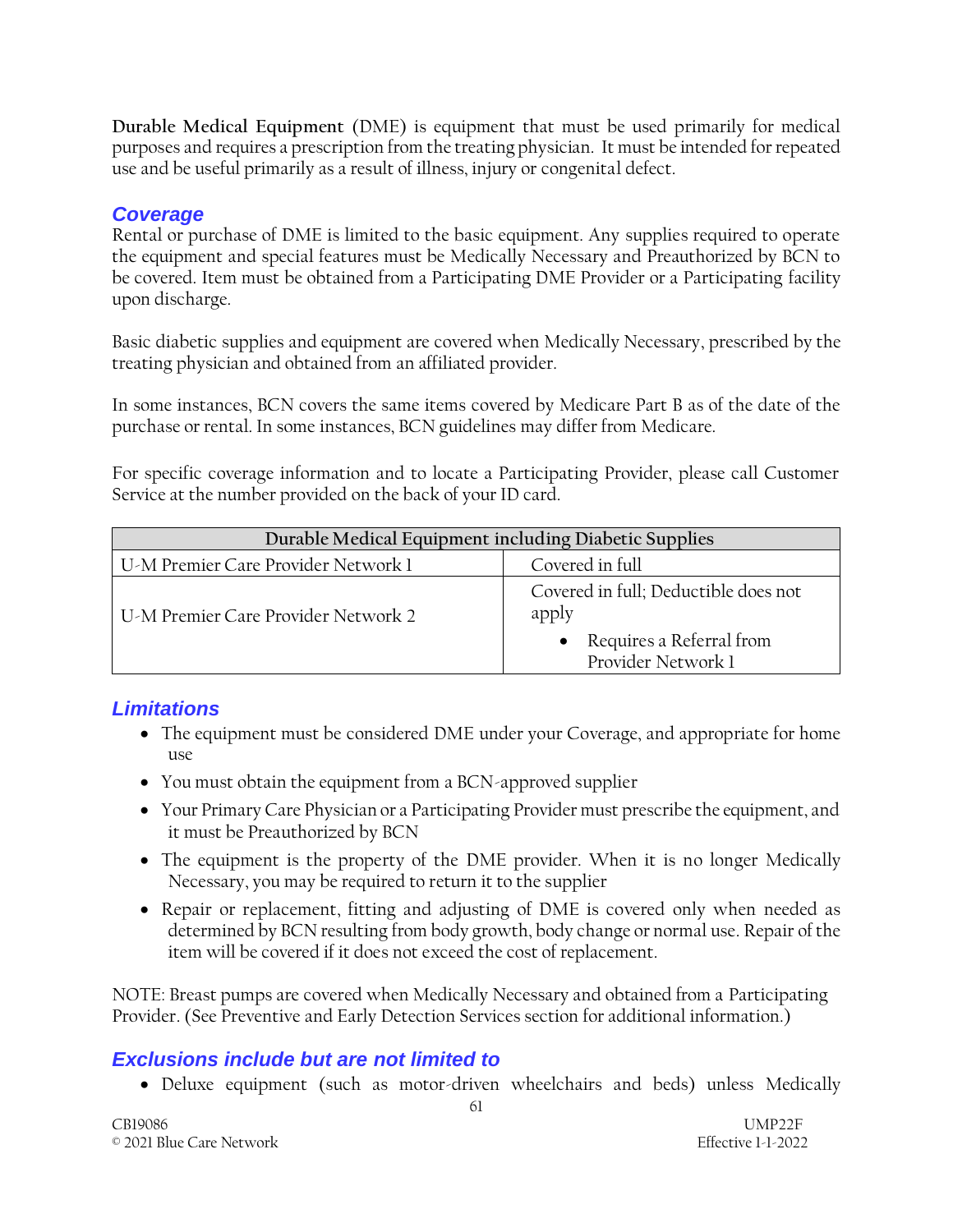Necessary for the Member and required so the Member can operate the equipment; (NOTE: If the deluxe item is requested when not Medically Necessary, the Approved Amount for the basic item may be applied toward the price of the deluxe item at the Member's option. You are responsible for any costs over the Approved Amount for the deluxe item that may be prescribed.)

- Items that are not considered medical items
- Duplicate equipment
- Items for comfort and convenience (such as bed boards, bathtub lifts, overbed tables, adjust-a-beds, telephone arms, air conditioners, hot tubs, water beds, etc.)
- Physician's equipment (such as blood pressure cuffs and stethoscopes)
- Disposable supplies (such as sheets, bags, elastic stockings)
- Exercise and hygienic equipment (such as exercycles, bidet toilet seats, bathtub seats, treadmills)
- Self-help devices that are not primarily medical items (such as sauna baths, elevators and ramps, special telephone or communication devices)
- Equipment that is experimental or for research
- Needles and syringes for purposes other than the treatment of diabetes
- Alcohol and gauze pads
- Repair or replacement due to loss or damage or damage that can be repaired
- Assistive technology and adaptive equipment such as computers, supine boards, prone standers and gait trainers
- Modifications to your home, living area or motorized vehicles This includes equipment and the cost of installation of equipment such as central or unit air conditioners, swimming pools and car seats
- All repairs and maintenance that result from misuse or abuse
- Any late fees or purchase fees if the rental equipment is not returned within the stipulated period of time

# *8.18 Orthotics and Prosthetics*

#### *Definitions*

Orthotics are artificial devices that support the body and assist in its function (e.g., a knee brace, back brace, etc.)

Prosthetics are artificial devices that serve as a replacement of a part of the body lost by injury (traumatic) or missing from birth (congenital).

Prosthetic devices can be either:

− External Prosthetic Devices - Devices such as an artificial leg, artificial arm or the initial set of prescription lenses for replacement of an organic lens of the eye following Medically Necessary eye surgery (e.g. cataract surgery) are considered external devices.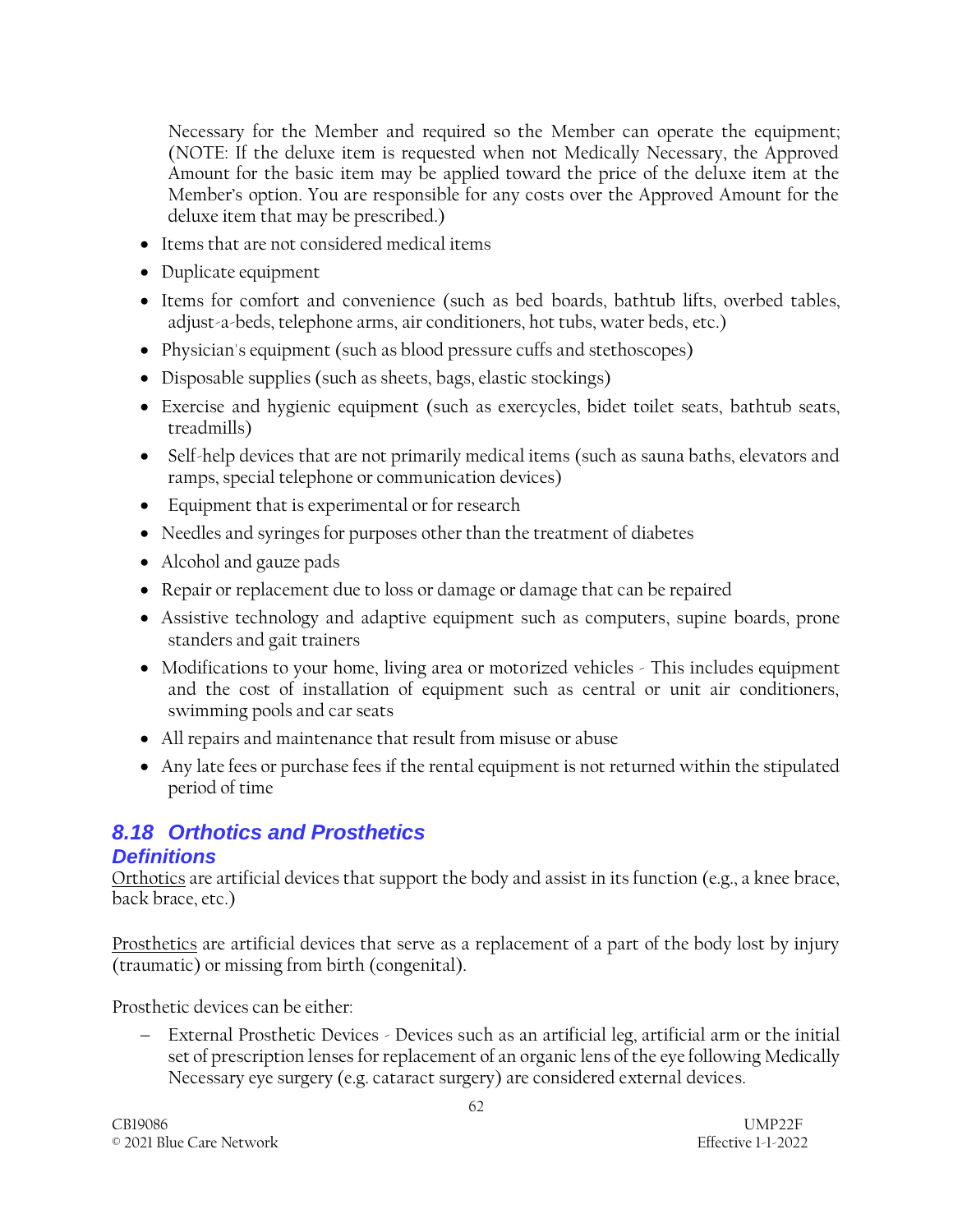− Internal Implantable Prosthetic Devices – Devices surgically attached or implanted during a Preauthorized surgery such as a permanent pacemaker, artificial hip or knee, artificial heart valves, or implanted lens immediately following Preauthorized surgery for replacement of an organic lens of the eye (e.g. cataract surgery) are considered Internal devices.

#### *Coverage*

Basic Medically Necessary Prosthetics and Orthotics are covered when Preauthorized by BCN and obtained from a Participating Provider. Medically Necessary special features and supplies required are covered if prescribed by the treating physician, Preauthorized by BCN and obtained from a Participating Provider or a Participating facility upon discharge.

Coverage includes but is not limited to:

- Implantable or non-implantable breast prostheses required following a Medically Necessary mastectomy
- Repair, replacement, fitting and adjustments are covered only when needed as determined by BCN resulting from body growth, body change or normal use. Repair of the item will be covered if it does not exceed the cost of replacement. The initial set of prescription lenses (eyeglasses or contact lenses) are covered as a Prosthetic device immediately following Preauthorized surgery for replacement of an organic lens of the eye (e.g., cataract surgery)
- Contact lenses for the diagnosis of Keratoconus
- Replacement lenses for infants & children is as follows:

- If cataract removal surgery is performed on one eye, one contact lens initially following surgery, and an additional replacement lens each year until the child's fifth birthday.

- If cataract removal surgery is performed on both eyes, two lenses will be covered initially, and two replacement lenses annually until the child reaches their fifth birthday.

- Replacement of lenses due to growth and development

Note: Replacement contact lenses are *not* covered under the medical plan beyond the child's fifth birthday. From that point, replacement contact lenses may be covered according to the terms of the Member's vision care Rider, if applicable

• Shoe inserts and foot orthotics if attached to a leg brace. See below for exclusions.

For specific coverage information and to locate a Participating Provider, please call Customer Service at the number provided on the back of your ID card.

| Prosthetics and Orthotics           |                                                                                                 |
|-------------------------------------|-------------------------------------------------------------------------------------------------|
| U-M Premier Care Provider Network 1 | Covered in full                                                                                 |
| U-M Premier Care Provider Network 2 | Covered in full; Deductible does not<br>apply<br>Requires a Referral from Provider<br>Network 1 |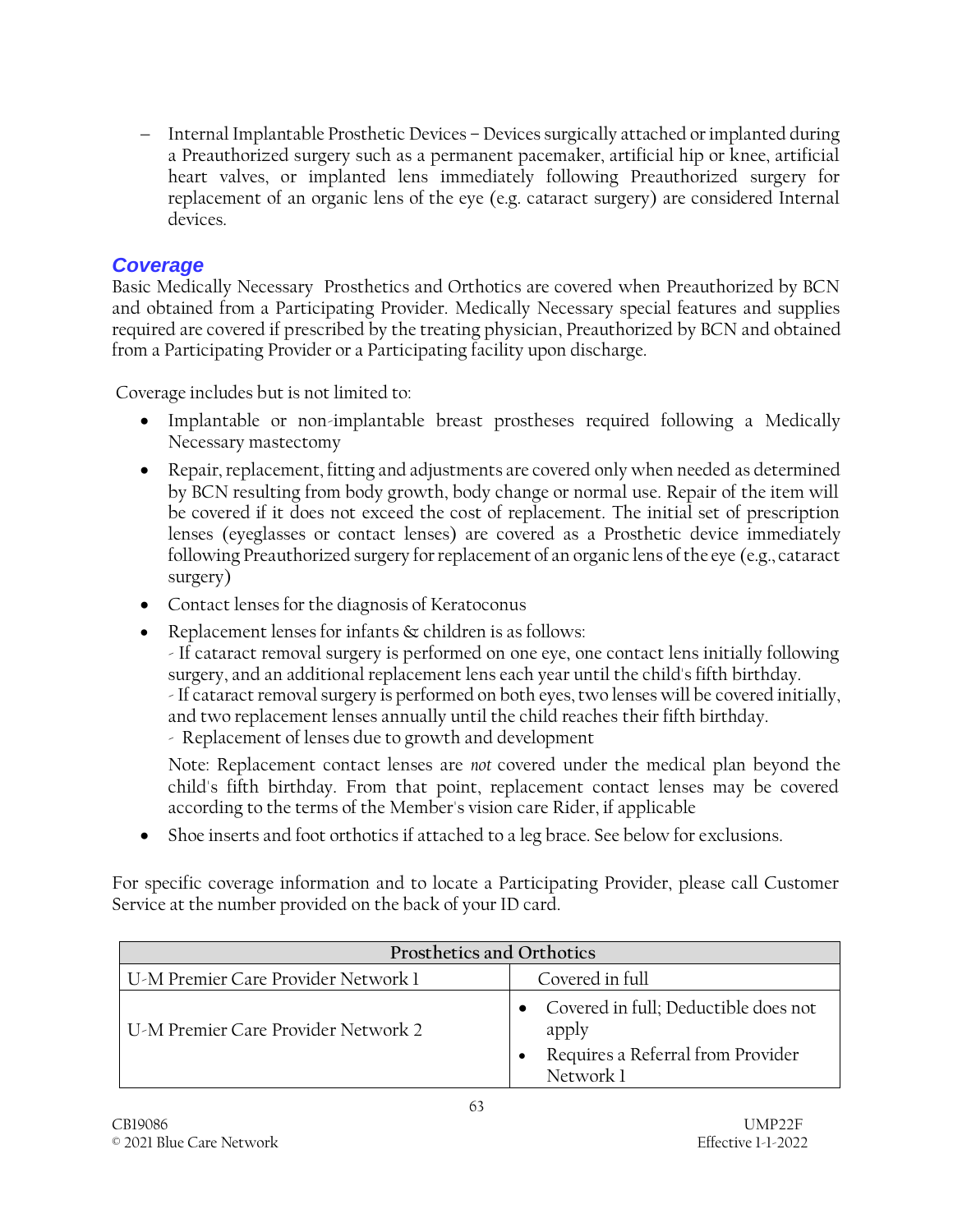# *Limitations*

The item must meet the following conditions.

- Meet the Coverage definition of a prosthetic or orthotic device.
- Preauthorized by BCN
- Obtained from a BCN-approved supplier
- Prescribed by your Primary Care Physician or a Participating Provider
- Coverage is limited to the basic items. If a deluxe item is requested, the Approved Amount for the basic item may be applied toward the price of the deluxe item at the Member's option. You are responsible for any costs over the Approved Amount for the different type of item that may be prescribed.
- Any special features that are considered Medically Necessary must be Preauthorized by BCN.
- Replacement is limited to items that cannot be repaired or modified.

### *Exclusions include but are not limited to*

Repair or replacement made necessary because of loss or damage caused by misuse or mistreatment are not covered. Also excluded, by example and not limitation, are the following:

- Sports-related braces
- Dental appliances, including bite splints
- Eyeglasses or contact lenses (except after lens surgery and for treatment of Keratoconus as listed above)
- Non-rigid appliances and over-the-counter supplies such as corsets, corrective shoes, wigs and hairpieces
- Over the counter arch supports, foot orthotics
- Shoe inserts that are not attached to a leg brace
- Devices that are experimental and research in nature
- Items for the convenience of the Member or caregiver
- Duplicate appliances and devices

# *8.19 Organ and Tissue Transplants*

Organ or body tissue transplant and all related services are covered when

- Considered non-experimental in accordance with generally accepted medical practice
- Medically Necessary
- Preauthorized by BCN
- Performed at a BCN-approved transplant Facility

#### **Donor Coverage for a BCN Recipient**

For a Preauthorized transplant, we cover the necessary Hospital, surgical, laboratory and X-ray services for a Member and non-Member donor without any Cost Sharing.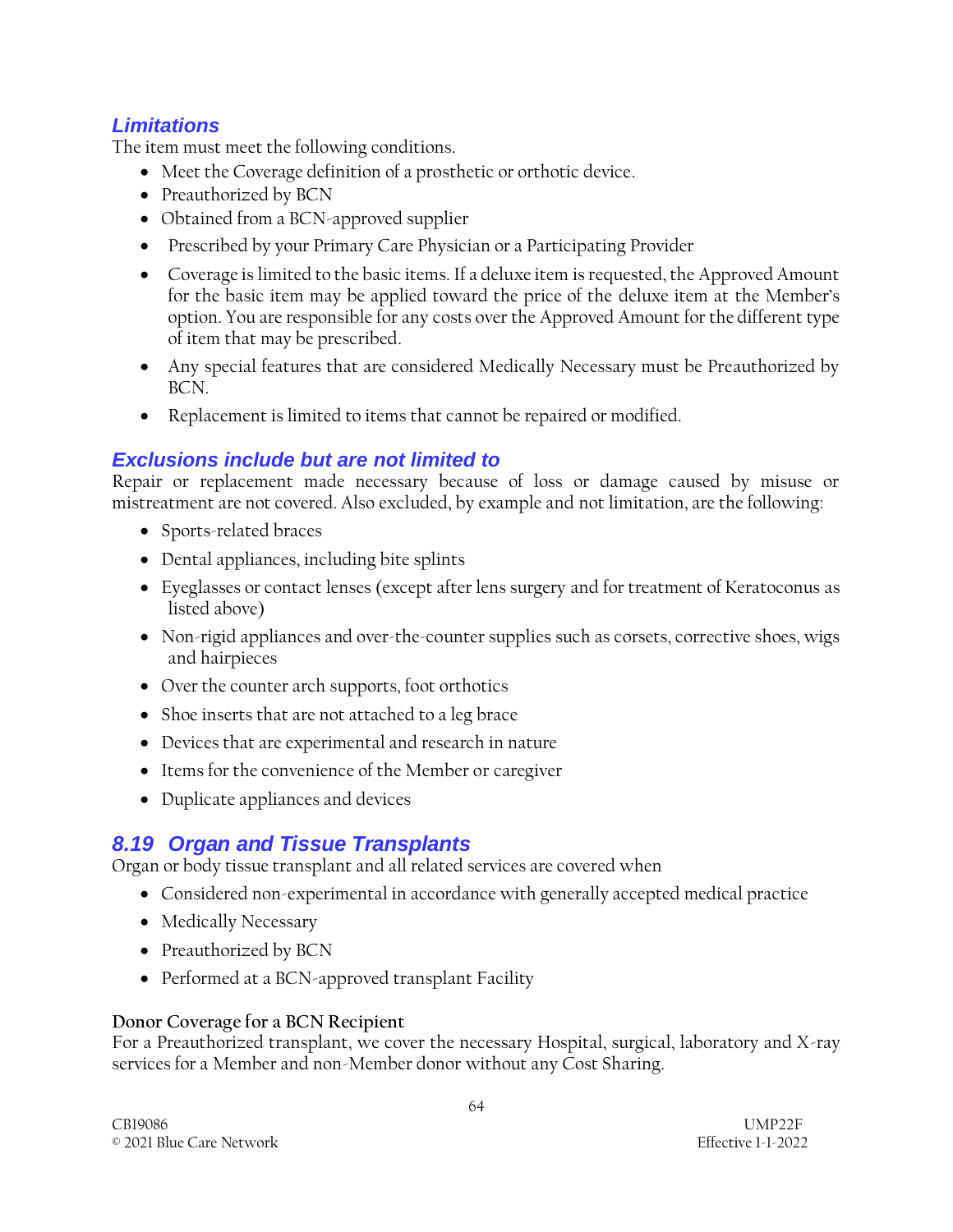#### **Donor Coverage for a non-BCN Recipient**

Member donor Cost Sharing may apply (as defined below) when Preauthorized if the recipient's health plan does not cover BCN Member donor charges.

Cost Sharing does apply (as defined below) if the recipient's coverage does not cover the BCN donor charges.

#### *Exclusions include but are not limited to*

• Community wide searches for a donor

#### *Coverage*

Coverage is provided for related cancer drug therapy pursuant to Section 8.28 of this Certificate of Coverage.

| Organ and Tissue Transplants        |                                                                      |
|-------------------------------------|----------------------------------------------------------------------|
| U-M Premier Care Provider Network 1 | Covered in full                                                      |
| U-M Premier Care Provider Network 2 | Requires a Referral from Provider<br>Network 1<br>Deductible applies |

#### *8.20 Reconstructive Surgery Definition*

Reconstructive surgery is performed on abnormal structures of the body caused by congenital defects, developmental abnormalities, trauma, infection, tumors or disease. It is generally performed to improve function but may also be done to approximate a normal appearance. Reconstructive surgery may include:

- Correction of a birth defect that affects function
- Breast reconstructive surgery following a Medically Necessary mastectomy

This may include nipple reconstruction, surgery and reconstruction of the other breast to produce a symmetrical appearance and treatment for physical complications resulting from the mastectomy, including lymph edema

- Reduction mammoplasty (breast reduction surgery) for females
- Repair of extensive scars or disfigurement resulting from any surgery that would be considered a Covered Service under this Certificate of Coverage, disease, accidental injury, burns and/or severe inflammation

### *Coverage*

Reconstructive surgery is covered as defined above when it is Medically Necessary and Preauthorized by BCN.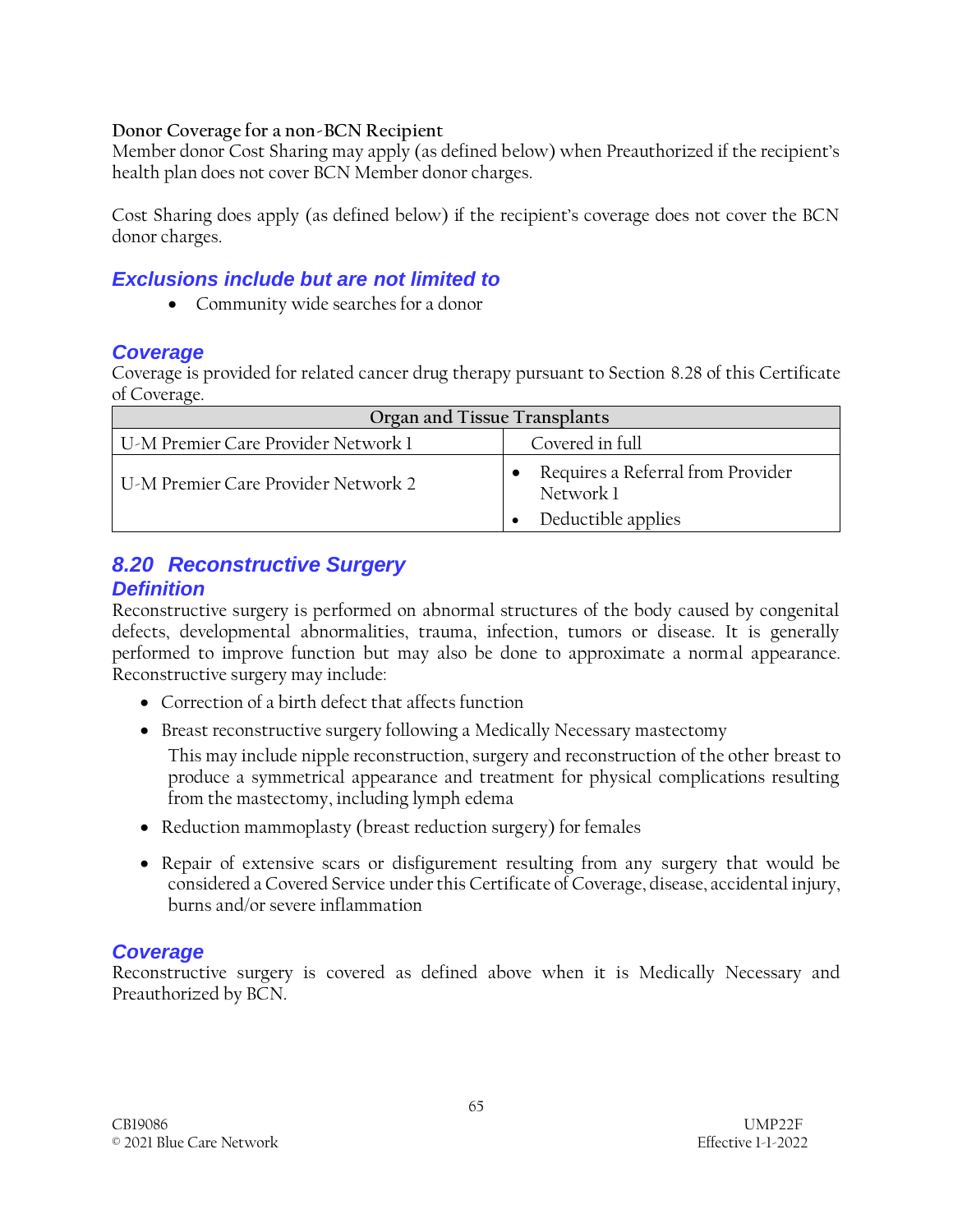| <b>Reconstructive Surgery</b>       |                                                |  |
|-------------------------------------|------------------------------------------------|--|
| U-M Premier Care Provider Network 1 | Covered in full                                |  |
| U-M Premier Care Provider Network 2 | Requires a Referral from Provider<br>Network 1 |  |
|                                     | Deductible applies                             |  |

### *8.21 Oral Surgery*

**NOTE:** Dental services are not covered. See Section 9 for additional exclusions.

Oral surgery and X-rays are covered only when Preauthorized by BCN for:

- Treatment of fractures or suspected fractures of the jaw and facial bones and dislocation of the jaw;
- Dental anesthesia in an outpatient setting when Medically Necessary and approved by BCN.
- Medically Necessary surgery for removing tumors and cysts within the mouth.

**NOTE:** Hospital services are covered in full in conjunction with oral surgery when it is Medically Necessary for the oral surgery to be performed in a hospital setting. If services are received from U-M Premier Care Provider Network 2, Deductible will apply.

• Oral surgery and dental services necessary for **immediate** repair of trauma to the jaw, natural teeth, cheeks, lips, tongue and roof and floor of the mouth. NOTE: "Immediate" means treatment within 72 hours of the injury. Any follow-up treatment performed after the first 72 hours post-injury is not covered.

#### *Coverage*

| <b>Oral Surgery</b>                 |                                                                      |
|-------------------------------------|----------------------------------------------------------------------|
| U-M Premier Care Provider Network 1 | \$30 Copayment per visit                                             |
| U-M Premier Care Provider Network 2 | Requires a Referral from Provider<br>Network 1<br>Deductible applies |

### *8.22 Temporomandibular Joint Syndrome (TMJ) Treatment Definition*

TMJ is a condition of muscle tension and spasms related to the temporomandibular joint, facial and/or cervical muscles that may cause pain, loss of function and/or physiological impairment.

**IMPORTANT:** Dental services are not covered. (See Section 9.)

#### *Coverage*

Medical services and treatment for TMJ listed below are covered when they are Medically Necessary and Preauthorized by BCN.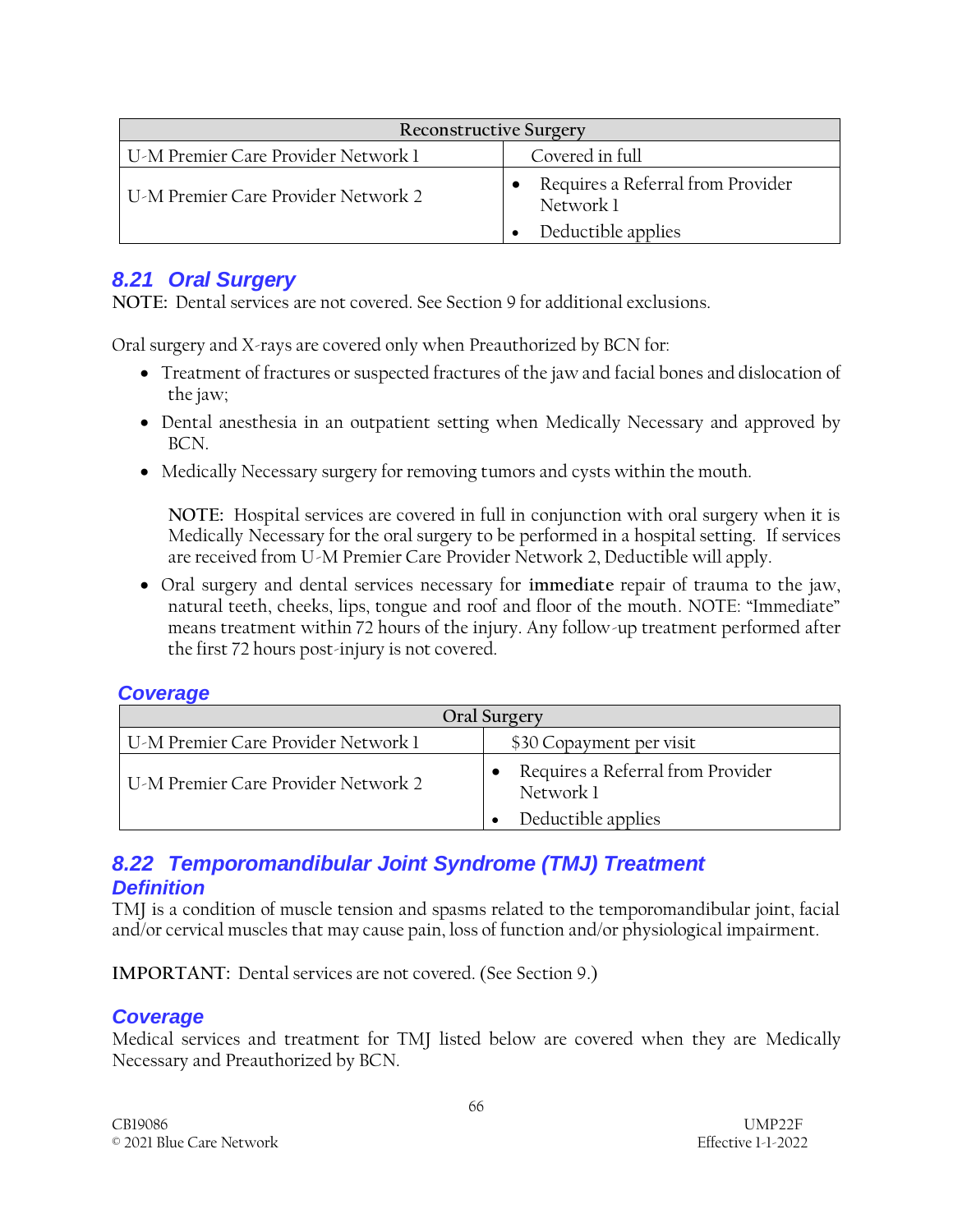Covered services include:

- Office visits for medical evaluation and treatment;
- Specialty referral for medical evaluation and treatment;
- X-rays of the temporomandibular joint, including contrast studies; and
- Surgery to the temporomandibular joint including, but not limited to, condylectomy, meniscectomy, arthrotomy and arthrocentesis.

| <b>TMI</b> Treatment                |                                                |  |
|-------------------------------------|------------------------------------------------|--|
| U-M Premier Care Provider Network 1 | \$30 Copayment per visit                       |  |
| U-M Premier Care Provider Network 2 | Requires a Referral from Provider<br>Network 1 |  |
|                                     | Deductible applies                             |  |

# *Exclusions include but are not limited to*

- Dental and orthodontic services, treatment, prostheses and appliances for or related to TMJ treatment
- Dental appliances, including bite splints
- Dental X-rays

#### *8.23 Orthognathic Surgery Definition*

Orthognathic surgery is the surgical correction of skeletal malformations involving the lower or the upper jaw. A bone cut is usually made in the affected jaw and the bones are repositioned and realigned.

### *Coverage*

The services listed below are covered when they are Medically Necessary and Preauthorized by BCN.

- Office consultation with Referral Physician
- Cephalometric study and X-rays
- Orthognathic surgery
- Postoperative care
- Hospitalization only when it is Medically Necessary to perform the surgery in a hospital setting

| Orthognathic Surgery                |                                           |
|-------------------------------------|-------------------------------------------|
| U-M Premier Care Provider Network 1 | \$30 Copayment per visit                  |
| U-M Premier Care Provider Network 2 | Requires a Referral from Provider Network |
|                                     | Deductible applies                        |
|                                     |                                           |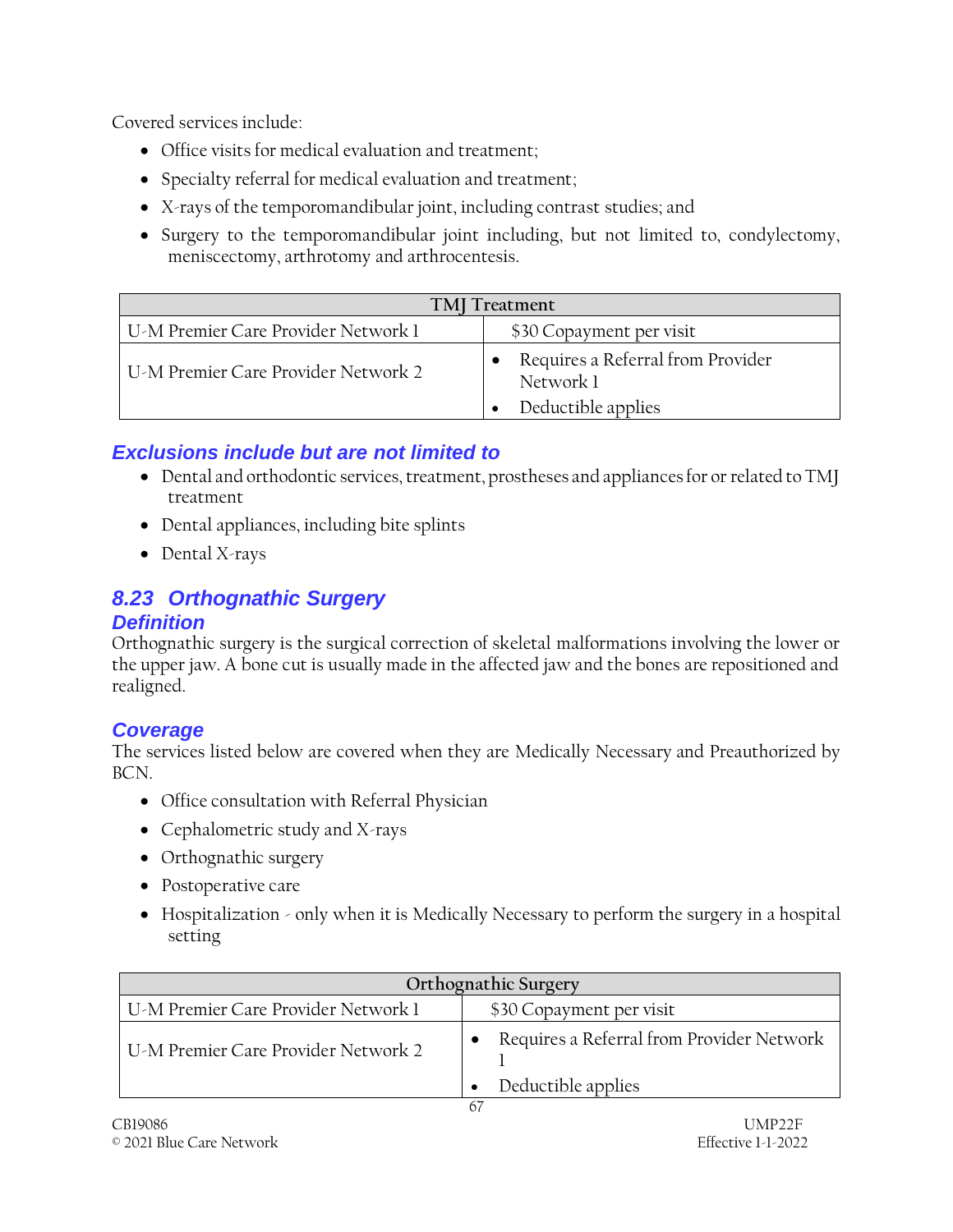### *Exclusions include but are not limited to*

• Dental or orthodontic treatment including braces, prosthesis and appliances for or related to treatment for orthognathic conditions

# *8.24 Weight Reduction Procedures*

Weight Reduction procedures and surgery are covered when all of the following conditions are met.

- BCN medical criteria and established guidelines related to the procedure; and
- The procedure is Preauthorized by BCN as Medically Necessary.

| <b>Weight Reduction Procedures</b>  |                                                                                                                                                                       |  |
|-------------------------------------|-----------------------------------------------------------------------------------------------------------------------------------------------------------------------|--|
| U-M Premier Care Provider Network 1 | \$1,000 Copayment, or 50% whichever is<br>less, for all fees associated with weight<br>reduction procedures, including related<br>Facility and professional services. |  |
| U-M Premier Care Provider Network 2 | Not a covered benefit                                                                                                                                                 |  |

### *Exclusions include but are not limited to*

Surgical treatment of obesity is limited to once per lifetime unless Medically Necessary as determined by BCN.

# *8.25 Transgender Care*

Gender-affirming surgery, which has historically been referred to as gender reassignment surgery (GRS) or sex reassignment surgery (SRS), involves the changing to a different sex through a surgical alteration to the genital area of the body. These procedures are typically done only after thorough evaluation and confirmed diagnosis of gender identity disorder. All services require Preauthorization by BCN.

# *Gender Affirming Surgery*

Covered Services are limited to:

- − Surgical reconstructive procedures of the genitals, also known as sex reassignment surgery
- − Breast reduction and chest reconstruction for reassignment from female to male only
- − Genital electrolysis or laser hair removal for reassignment at the surgical site for male to female transition surgery or from a donor site for female to male transition surgery.
- − Mental health support services consistent with an authorized gender reassignment treatment plan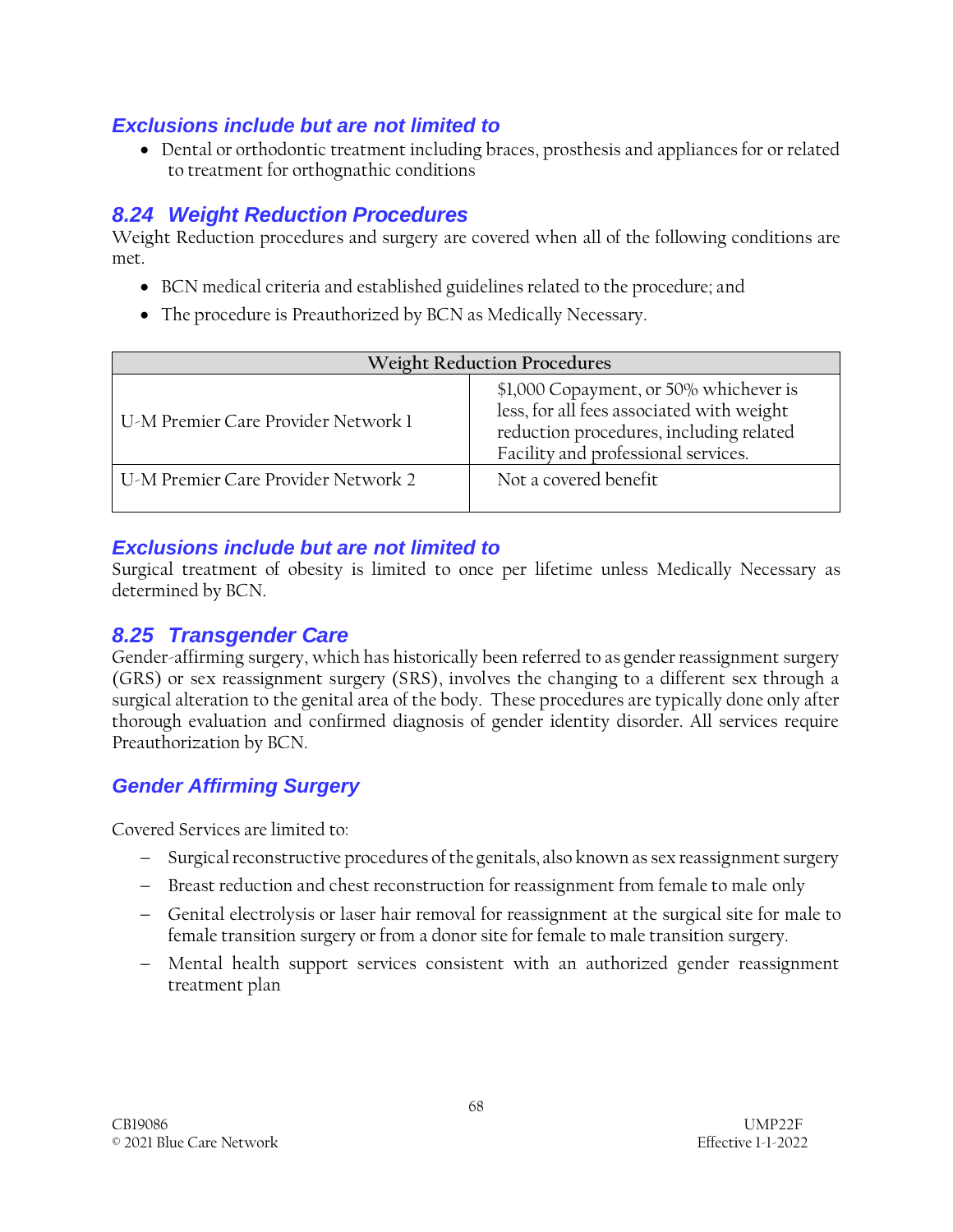#### *Coverage*

| Gender Affirming Surgery            |                                                                   |
|-------------------------------------|-------------------------------------------------------------------|
| U-M Premier Care Provider Network 1 | Covered in full                                                   |
| U-M Premier Care Provider Network 2 | Requires a Referral from Provider Network 1<br>Deductible applies |

**NOTE**: Gender affirming voice and communication speech therapy is covered. See Section 8.16 Outpatient Rehabilitation for speech therapy limits.

### *Facial Hair Removal, Facial Feminization Procedures and Chondrolaryngoplasty*

- **a) Facial Hair Removal (face and neck)** is covered when Medically Necessary and as determined by the criteria defined below and Preauthorized by BCN. Members must meet the following criteria for Coverage:
	- The Member has persistent, well-documented gender dysphoria manifested by clinically significant distress and by significant functional impairment. This assessment has been made via a detailed psychological assessment and documented by a Participating mental health professional (either psychiatrist, PhD prepared clinical psychologist or master's level clinician who is licensed to practice independently in their state);
	- 18 years of age or older;
	- Capacity to make a fully informed decision and to consent for treatment;
	- If significant medical or mental health concerns are present, they must be controlled
- **b) Facial Feminization procedures and chondrolaryngoplasty (Adam's apple reduction)** are covered when Medically Necessary and as determined by the criteria defined below and Preauthorized by BCN. Covered procedures include:
	- Forehead contouring/reconstruction Mandible contouring/reconstruction Rhinoplasty Genioplasty Blepharoplasty Lip lift via alar base excision Chondrolaryngoplasty

### **The following criteria must be met for Coverage to apply:**

• The Member has persistent, well-documented gender dysphoria manifested by clinically significant distress and by significant functional impairment. This assessment has been made via a detailed psychological assessment and documented by a Participating mental health professional (either psychiatrist, PhD prepared clinical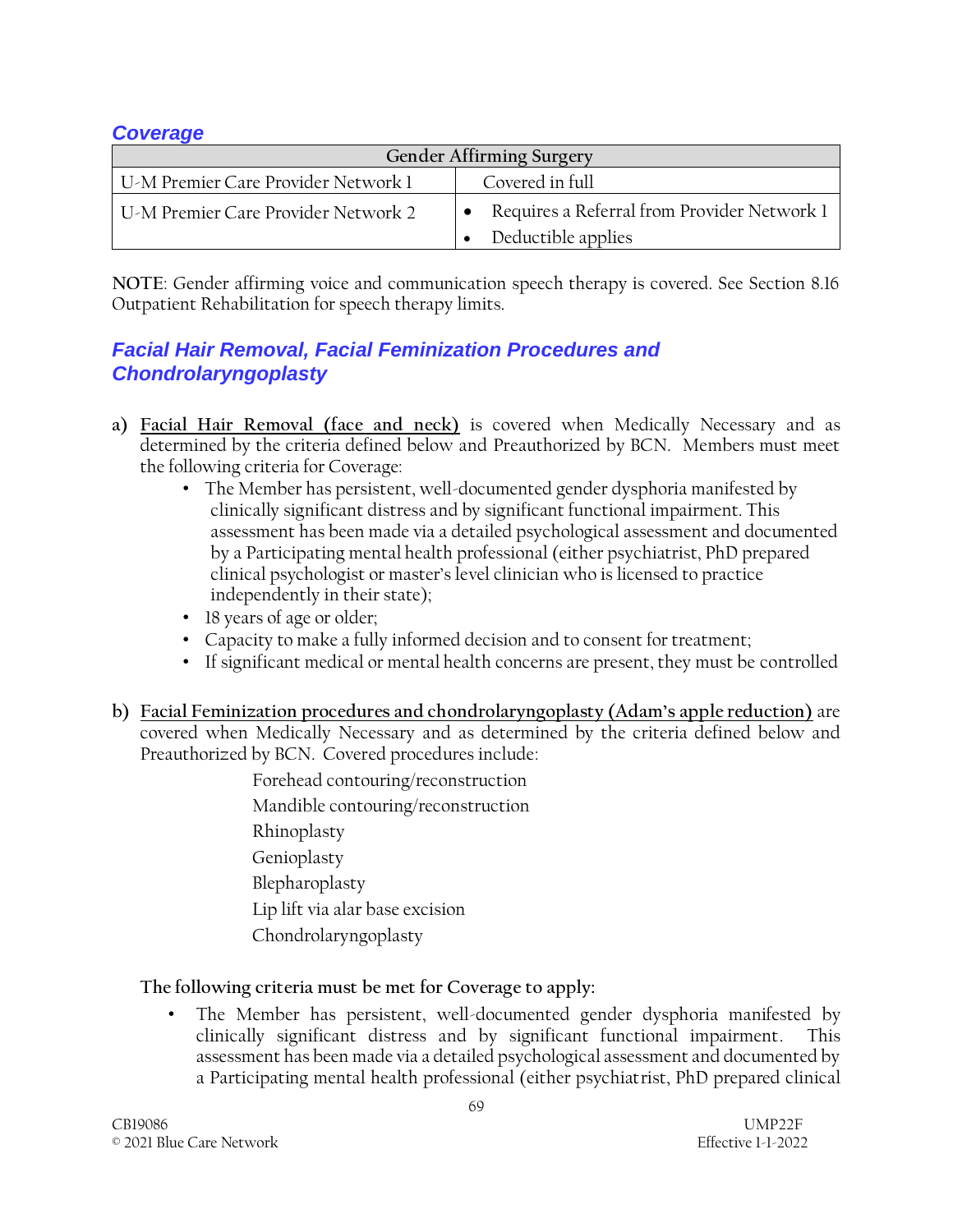psychologist or master's level clinician who is licensed to practice independently in their state);

- 18 years of age or older;
- Capacity to make a fully informed decision and to consent for treatment;
- If significant medical or mental health concerns are present, they must be controlled;
- 12 continuous months of hormone therapy (estrogen), unless there is a medical contraindication to hormonal therapy;
- 12 continuous months of living as a woman

# *Exclusions include but are not limited to*

- ➢ Rhytidectomy
- ➢ Otoplasty
- ➢ Lip enhancement (filler, vermillion augmentation)
- ➢ Hair transplantation/hairline repositioning
- ➢ Dermabrasion
- ➢ Chemical peel
- ➢ Collagen injections

#### *Coverage*

| Facial Hair Removal/Facial Feminization Surgery / Chondrolaryngoplasty                          |                                     |
|-------------------------------------------------------------------------------------------------|-------------------------------------|
| U-M Premier Care Provider Network 1                                                             | • Covered in full                   |
|                                                                                                 |                                     |
| U-M Premier Care Provider Network 2                                                             | • Requires a Referral from Provider |
|                                                                                                 | Network 1                           |
|                                                                                                 | • Deductible applies                |
| Covered facility and professional services for Facial Hair Removal, Facial feminization surgery |                                     |
| and Chondrolaryngoplasty are subject to a combined Lifetime Maximum of \$30,000 per             |                                     |
| Member. Once the Lifetime Maximum has been reached, these services are no longer covered        |                                     |
| under this Certificate of Coverage. The lifetime maximum is combined for both U-M Premier       |                                     |
| Care Provider Network 1 and U-M Premier Care Provider Network 2.                                |                                     |

### *Exclusions include but are not limited to*

- Reversal of transgender surgical procedures; and
- Cosmetic procedures involving the face, breasts, abdomen, hips and other non-genital areas; speech-language therapy, vocal cord procedures; electrolysis; and breast surgeries for male to female, unless as stated otherwise in this section and in Section 8.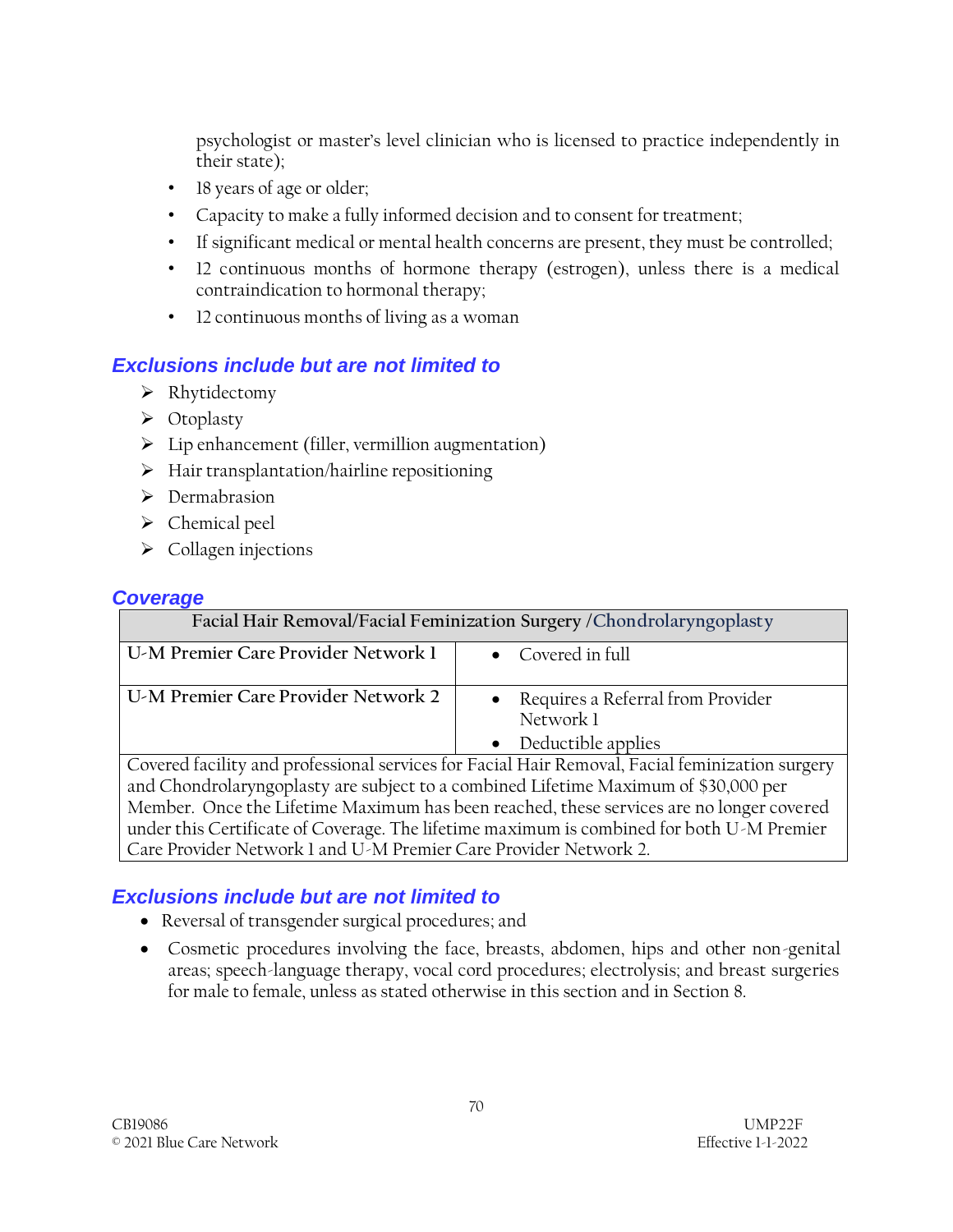#### *8.26 Hearing Services* **DEFINITIONS**

**Audiologist** is a professional who is licensed or legally qualified in the State of Michigan to perform audiometric and other procedures to assist in the diagnosis, treatment and management of individuals with hearing loss or balance problems. They may dispense and fit hearing aids as part of a comprehensive rehabilitative program.

**Audiometric Hearing Aid Examination** is a procedure to evaluate hearing and measure hearing loss. The examination includes:

- Tests for measuring hearing acuity relating to air conduction
- Bone conduction
- Speech reception threshold and speech discrimination
- Summary of findings

**Binaural Hearing Aids** are two electronic devices (one set) delivered on the same day worn by the patient to amplify sound and improve hearing in both ears.

**Bone Anchored Hearing Aid** is a bone conduction Hearing Aid composed of a titanium screw that is surgically implanted in the temporal bone behind the ear.

**Conformity Evaluation Test** is a follow-up visit to the physician specialist, Audiologist or Hearing Aid Dealer who prescribed the Hearing Aid to verify receipt of the prescribed Hearing Aid and evaluate its comfort, function and effectiveness. Necessary adjustments are made to assure optimal amplification and performance.

**Ear Mold** is a device made of soft rubber, plastic, or non-allergenic materials, vented or nonvented, that is fitted to the outer ear canal and pinna of the patient.

**Hearing Aid** is an electronic device worn to amplify sound and improve hearing. A conventional Hearing Aid (Monaural or Binaural) is a standard adjustable Hearing Aid that fits inside the ear, behind the ear, or on the body. A Hearing Aid may also include an Ear Mold or a Bone Anchored Hearing Aid, if determined to be Medically Necessary in accordance with BCN medical policy.

**Hearing Aid Dealer** is a specialist who is licensed by the State of Michigan to perform:

- Audiometric Examinations,
- Hearing Aid Evaluation Tests,
- Conformity Evaluation Tests and
- to sell prescribed Hearing Aids.

**Hearing Aid Evaluation Test** determines what type of Hearing Aid should be prescribed to compensate for loss of hearing, based on the results of the Audiometric Exam.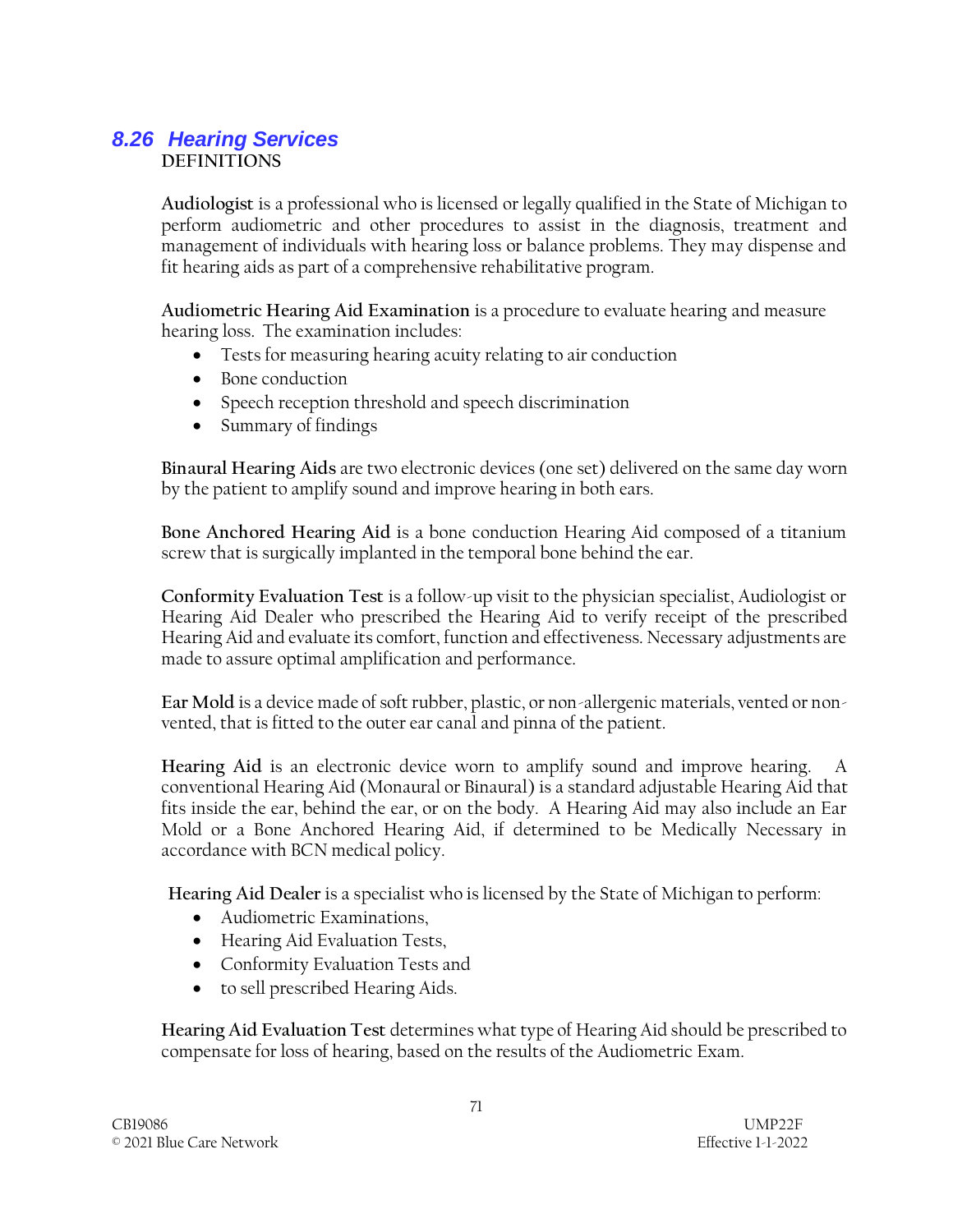**Monaural Hearing Aid** is a single electronic device worn to amplify sound and to improve hearing in one ear.

Covered services include:

- One (1) hearing evaluation test by a Participating Physician or Participating Audiologist to determine if a hearing problem exists
- An Audiometric Hearing Examination Test and Hearing Aid Evaluation Test to determine hearing acuity and the specific type or brand of hearing aid needed.
- Standard Monaural or Binaural Hearing Aids
- Services provided for the fitting of a Hearing Aid and follow-up services to evaluate performance of the Hearing Aid and its conformance to the prescription
- A Bone Anchored Hearing Aid is also a Covered Benefit if, in accordance with BCN medical policy, the conventional Hearing Aid does not appropriately treat a Member's medical need, and, pursuant to BCN medical necessity criteria and policy, the Bone Anchored Hearing Aid is necessary therapeutic alternative to the conventional Hearing Aid. Bone Anchored Hearing Aid must be preauthorized by BCN.

| <b>Hearing Services</b>                                                             |                                                                                                                                                                                                                                                                                                                             |
|-------------------------------------------------------------------------------------|-----------------------------------------------------------------------------------------------------------------------------------------------------------------------------------------------------------------------------------------------------------------------------------------------------------------------------|
| Value Based Hearing Network                                                         | The Value Based Hearing network providers<br>are paid the BCN Allowed Amount for coverage                                                                                                                                                                                                                                   |
| - Includes Michigan Medicine<br>Audiology and TruHearing<br>providers               | of a 'standard' model (either monaural or<br>binaural) with options that do not result in<br>Balance Billing. The Member can buy up to<br>more advanced models as needed and be<br>Balance Billed for the difference.                                                                                                       |
| Standard Hearing Network<br>Includes all other BCN network<br>hearing aid providers | The Standard Hearing network providers will<br>be paid the BCN Allowed Amount for coverage<br>of a 'standard' model (either monaural or<br>binaural). Members may be Balance Billed for<br>the difference between the BCN Allowed<br>Amount and the provider charge for 'standard'<br>models. The Member can buy up to more |
|                                                                                     | advanced models as needed and be Balance<br>Billed for the difference.                                                                                                                                                                                                                                                      |

# *Limitations*

- The hearing care services must be authorized and performed by a Participating Provider or Participating Audiologist in the U-M Premier Care Hearing network, or the Standard Hearing network.
- The Hearing Aid(s) must be dispensed by a Participating Provider (Hearing Aid Dealer or specialist) in the U-M Premier Care Value Based Hearing network, or the Standard Hearing network.
- Hearing Aids must be monaural, binaural or the in-the-ear, behind the ear or on-the-body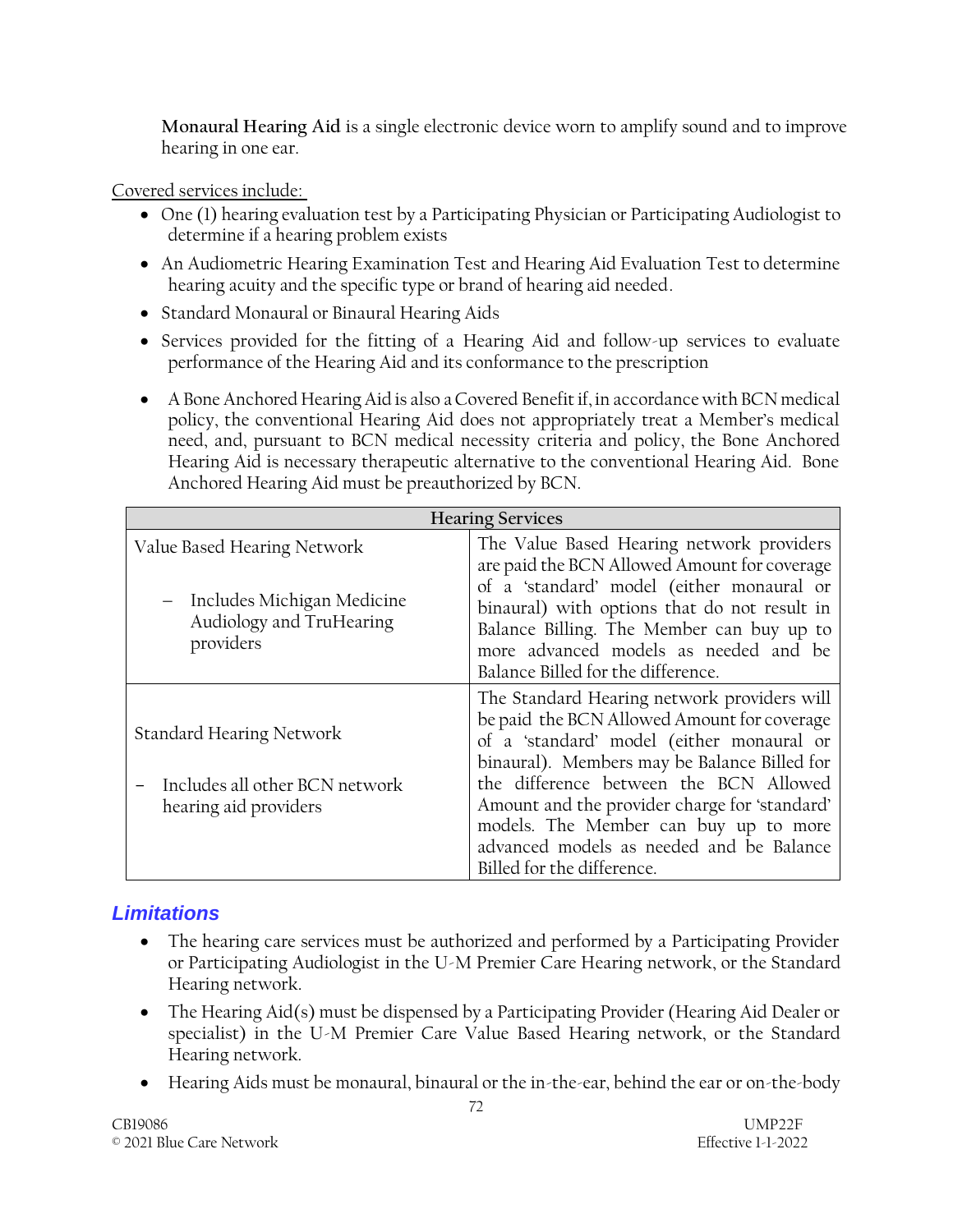type. Eye-glass type hearing aids or other special features, to the extent the charge for such hearing aids or features exceed that for a covered hearing aid, are not a benefit.

- Benefits are available only after 36 months have elapsed since the previous Audiometric Hearing Aid Examination, Hearing Aid Evaluation, Conformity Evaluation Test and the dispensing of a Monaural Hearing Aid or Binaural Hearing Aids.
- Ear Molds can be purchased separately from the Hearing Aid(s). Hearing Aid frequency limitation applies to adult Ear Molds.
- Custom Ear Molds for children under the age of 18 covered according to the following schedule:
	- o Under three years of age: four times every 12 months per hearing aid
	- o Age three up to 13 years of age: twice every 12 months per hearing aid
	- o Age 13 up to 18 years of age: once every 12 months per hearing aid

## *Exclusions include but are not limited to*

- Replacement of Hearing Aids that are lost or broken unless you have not used this benefit for at least 36 months.
- Replacement parts including batteries, maintenance, repair and insurance expenses for Hearing Aids.
- Eye-glass type Hearing Aids, Cosmetic services or equipment.
- Hearing Aids ordered prior to the effective date of Coverage under this Certificate, even if delivered after Coverage begins.
- Hearing Aids ordered prior to the termination of Coverage under this Certificate, but delivered after the Coverage ends.
- Charges for Audiometric Examinations, Hearing Aid Evaluation Tests, Conformity Tests and Hearing Aids which are not necessary according to professionally accepted standards of practice or which are not prescribed by a Participating Provider.
- Drugs or medications related to hearing problems.
- Examinations, test or Hearing Aids provided by a government agency at no cost to the Member.
- Two hearing aids ordered on different dates. These are not considered Binaural Hearing Aids.
- Charges for spare Hearing Aids.
- Hearing Aids that do not meet the Food and Drug Administration and Federal Trade Commission requirements.
- Non-prescription, non-conventional Hearing Aids and devices.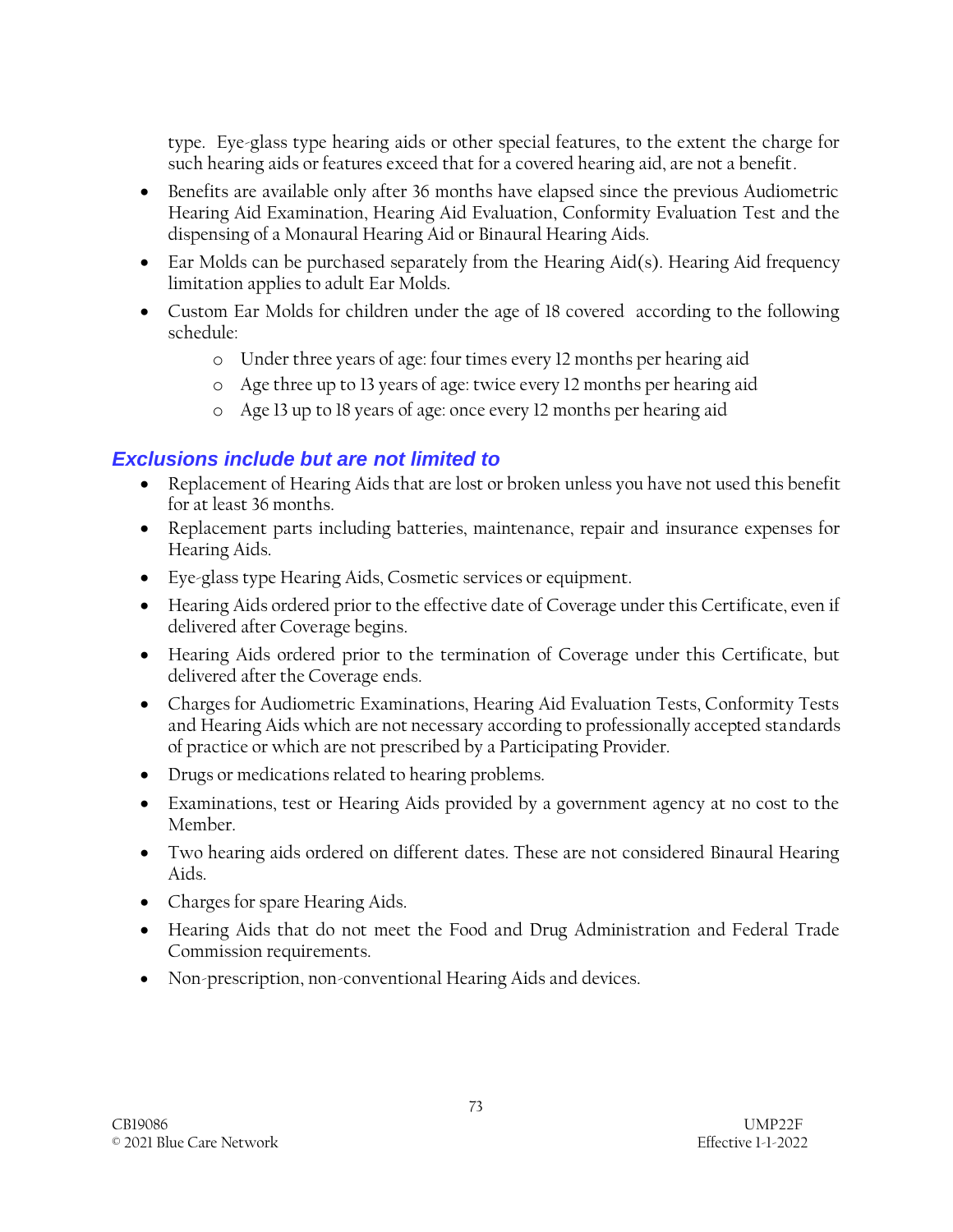# *8.27 Prescription Drugs and Supplies*

Prescription drugs and supplies are covered as follows:

#### **b) Prescription Drugs Received while you are an Inpatient**

We cover prescription drugs and supplies that are prescribed and received during a covered Inpatient Hospital stay as medical benefits.

#### **c) Cancer Drug Therapy**

We cover cancer drug therapy and the cost of administration. The drug must be approved by the U. S. Food and Drug Administration (FDA) for cancer treatment.

Coverage is provided for the drug, regardless of whether the cancer is the specific cancer the drug was approved by the FDA to treat, if all of the following conditions are met.

- The treatment is Medically Necessary and Preauthorized by BCN
- The drug is ordered by a physician for the treatment of cancer
- The drug is approved by the FDA for use in cancer therapy
- The physician has obtained informed consent from the Member or their representative for use of a drug that is currently not FDA approved for that specific type of cancer
- The drug is used as part of a cancer drug regimen
- The current medical literature indicates that the drug therapy is effective, and recognized cancer organizations generally support the treatment

Cancer Drug Therapy - Covered in full

Cost of administration - Covered in full

**Coordination of Benefits for cancer therapy drugs: I**f you have BCN Prescription Drug Rider or coverage through another plan, your BCN Prescription Drug Rider or your other plan will cover drugs for cancer therapy that are self-administered first before Coverage under this Certificate of Coverage**.**

#### **d) Injectable Drugs**

The following drugs are covered as medical benefits.

- Injectable and infusible drugs administered in a Facility setting; and
- Injectable and infusible drugs requiring administration by a health professional in a medical office, home or Outpatient Facility.

We may require selected Drugs be obtained through a BCN approved designated supplier. BCN will manage the treatment setting for infusible drug services and may direct you to an infusion center or home setting.

Selected injectable drugs in certain categories and drugs that are not primarily intended to be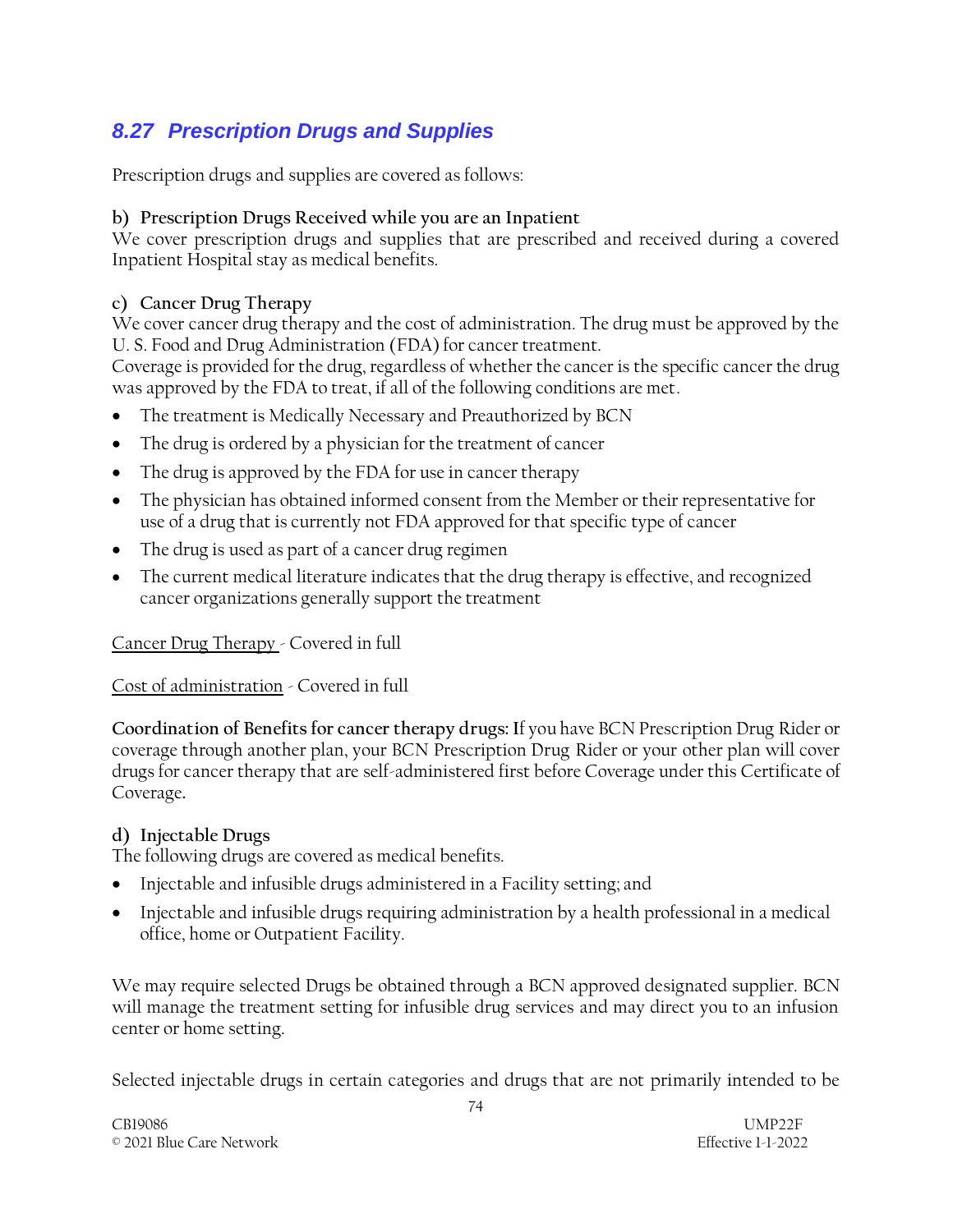administered by a health professional are covered only if you a have a BCN Prescription Drug Rider attached to this Certificate of Coverage.

#### *Exclusions include but are not limited to*

Drugs not approved by the FDA and not reviewed or approved by BCN. Experimental or investigational drugs as determined by BCN. Drugs that are intended to be self-administered as defined by the FDA are not covered under your medical benefit. This includes self-administered drugs for certain diseases, such as arthritis, hepatitis, multiple sclerosis, and for certain other illnesses or injuries. Self-administered drugs are covered only when you have a BCN Prescription Drug Rider.

#### **e) Outpatient Prescription Drugs**

We do not cover prescription drugs and supplies unless you have a BCN Prescription Drug Rider attached to this Certificate of Coverage. (See Section 9)

#### *8.28 Clinical Trials Definition*

**Approved Clinical Trial** means a Phase I, II, III or IV clinical trial that is conducted for the prevention, detection or treatment of cancer or other life-threatening disease or condition, and includes any of the following:

- A federally funded trial, as described in the Patient Protection and Affordable Care Act;
- A trial conducted under an investigational new drug application reviewed by the FDA;
- A drug trial that is exempt from having an investigational new drug application; or
- A study or investigation conducted by a federal department that meets the requirements of Section 2709 of the Patient Protection and Affordable Care Act.

Clinical Trials of experimental drugs or treatments proceed through four phases:

**Phase I:** Researchers test a new drug or treatment in a small group of people (20-80) for the first time to evaluate its safety, to determine a safe dosage range and to identify side effects. Phase I trials do not determine efficacy and may involve significant risks as these trials represent the initial use in human patients.

**Phase II:** The study drug or treatment is given to a larger group of people (100-300) to see if it is effective and further evaluate its safety.

**Phase III:** If a treatment has shown to be effective in Phase II, it is subjected to additional scrutiny in Phase III. In this phase, the sample size of the study population is increased to between 1,000 and 3,000 people. The goals in Phase III are to confirm the effectiveness noted in Phase II, monitor for side effects, compare the study treatment against current treatment protocols, and collect data that will facilitate safe use of the therapy or treatment under review.

**Phase IV:** These studies are done after the drug or treatment has been marketed or the new treatment has become a standard component of patient care. These studies continue testing the study drug or treatment to collect information about their effect in various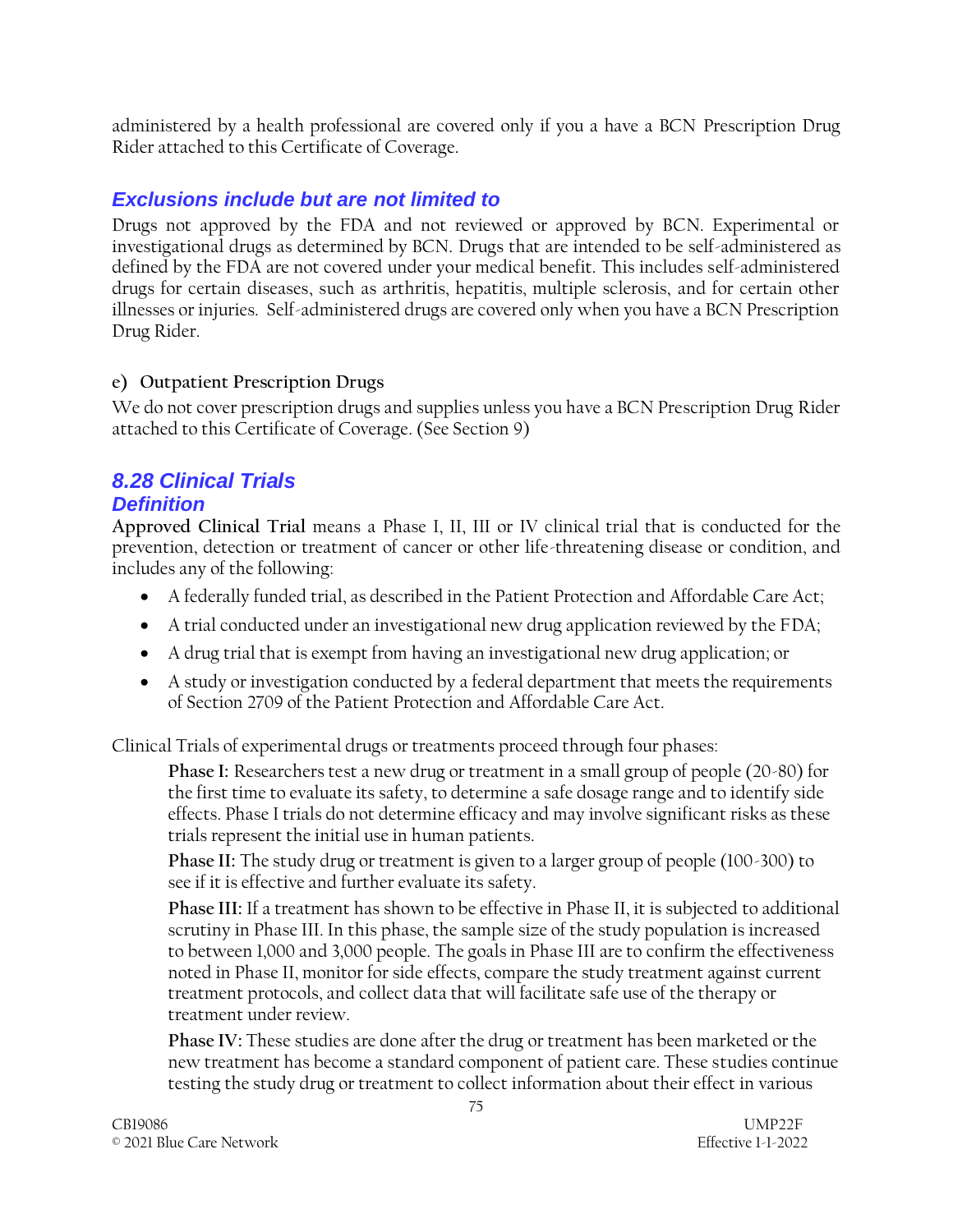populations and any side effects associated with long-term use. Phase IV studies are required by the FDA when there are any remaining unanswered questions about a drug, device or treatment.

**Experimental or Investigational** is a service that has not been scientifically demonstrated to be as safe and effective for treatment of the Member's condition as conventional or standard treatment in the United States.

**Life-threatening Condition** means any disease or condition from which the likelihood of death is probable unless the course of the disease or condition is interrupted.

**Qualified Individual** means a Member eligible for Coverage under this Certificate of Coverage who participates in an Approved Clinical Trial according to the trial protocol for treatment of cancer or other life-threatening disease or condition and either:

- The referring provider participated in the trials and has concluded that the Member's participation in it would be appropriate because the Member meets the trial's protocol; or
- The Member provides medical and scientific information establishing that the Member's participation in the trial would be appropriate because they meets the trial's protocol.

**Routine Patient Costs** means all items and services related to an approved clinical trial if they are covered under this Certificate of Coverage or any attached Riders for Members who are not participants in an Approved Clinical Trial. They do not include:

- The investigational item, device or service itself;
- Items and services provided solely to satisfy data collection and analysis needs that are not used in the direct clinical management of the Member; or
- A Service that is clearly inconsistent with widely accepted and established standards of care for a particular diagnosis.

#### *Coverage*

We cover the routine costs of items and Services related to Phase I, Phase II, Phase III and Phase IV Clinical Trials whose purpose is to prevent, detect or treat cancer or other life-threatening disease or condition. Experimental treatment and services related to the Experimental treatment are covered when all of the following are met:

- BCN considers the Experimental treatment to be conventional treatment when used to treat another condition (i.e., a condition other than what you are currently being treated for).
- The treatment is covered under your Certificate of Coverage and attached Riders when it is provided as conventional treatment.
- The Services related to the Experimental treatment are covered under this Certificate of Coverage and attached Riders when they are related to conventional treatment.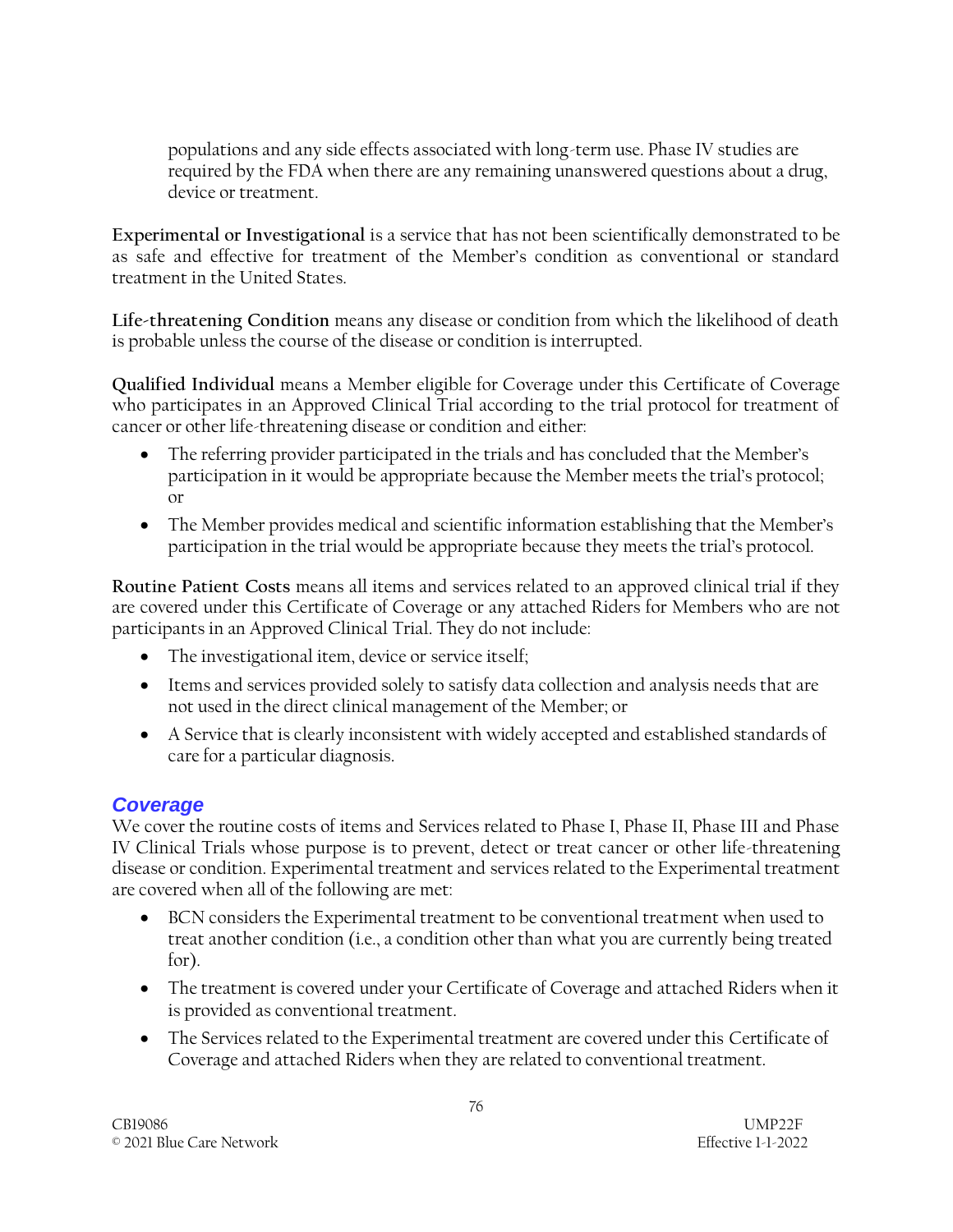• The Experimental treatment and related Services are provided during BCN-approved clinical trial (check with your provider to determine whether a Clinical Trial is approved by BCN).

NOTE: This Certificate of Coverage does not limit or preclude the use of antineoplastic or offlabel drugs when Michigan law requires that these drugs, and the reasonable cost of their administration, be covered.

### *Limitations and exclusions include but are not limited to*

- The Experimental or Investigational item, device or Service itself;
- Experimental treatment or Services related to Experimental treatment, except as explained under "Coverage" above;
- Items and Services provided solely to satisfy data collection and analysis needs and that are not used in the direct clinical management of the Member;
- A service that is clearly inconsistent with widely accepted and established standards of care for a particular diagnosis;
- Administrative costs related to Experimental treatment or for research management; or
- Coverage for Services not otherwise covered under this Certificate of Coverage.
- Drugs or devices provided to you during a BCN approved oncology clinical trial will be covered only if they have been approved by the FDA, regardless of whether the approval is for treatment of the Member's condition, and to the extent they are not normally provided or paid for by the sponsor of the trial or the manufacturer, distributor or provider of the drug or device.
- Complications resulting from an Experimental procedure

# **Section 9: Exclusions and Limitations**

This section lists the exclusions and limitations of this Certificate of Coverage. Please refer to a specific service within this document for additional exclusions and limitations.

#### *9.1 Facility Admission Prior to Effective Date*

If you must be admitted to a hospital, skilled nursing or residential Substance Use Disorder/psychiatric Facility before your effective date of Coverage, Coverage for the inpatient or Facility care will begin on the effective date of coverage only if:

- − You have no continuing coverage under any other health benefits contract, program or insurance; or
- − You had no previous coverage.

Advise the Facility of your change in Coverage and request them to notify BCN of your Facility admission. This will assist BCN in managing your care.

#### *9.2 Services That Are Not Medically Necessary*

Services that are not Medically Necessary are not covered unless specified in this Certificate of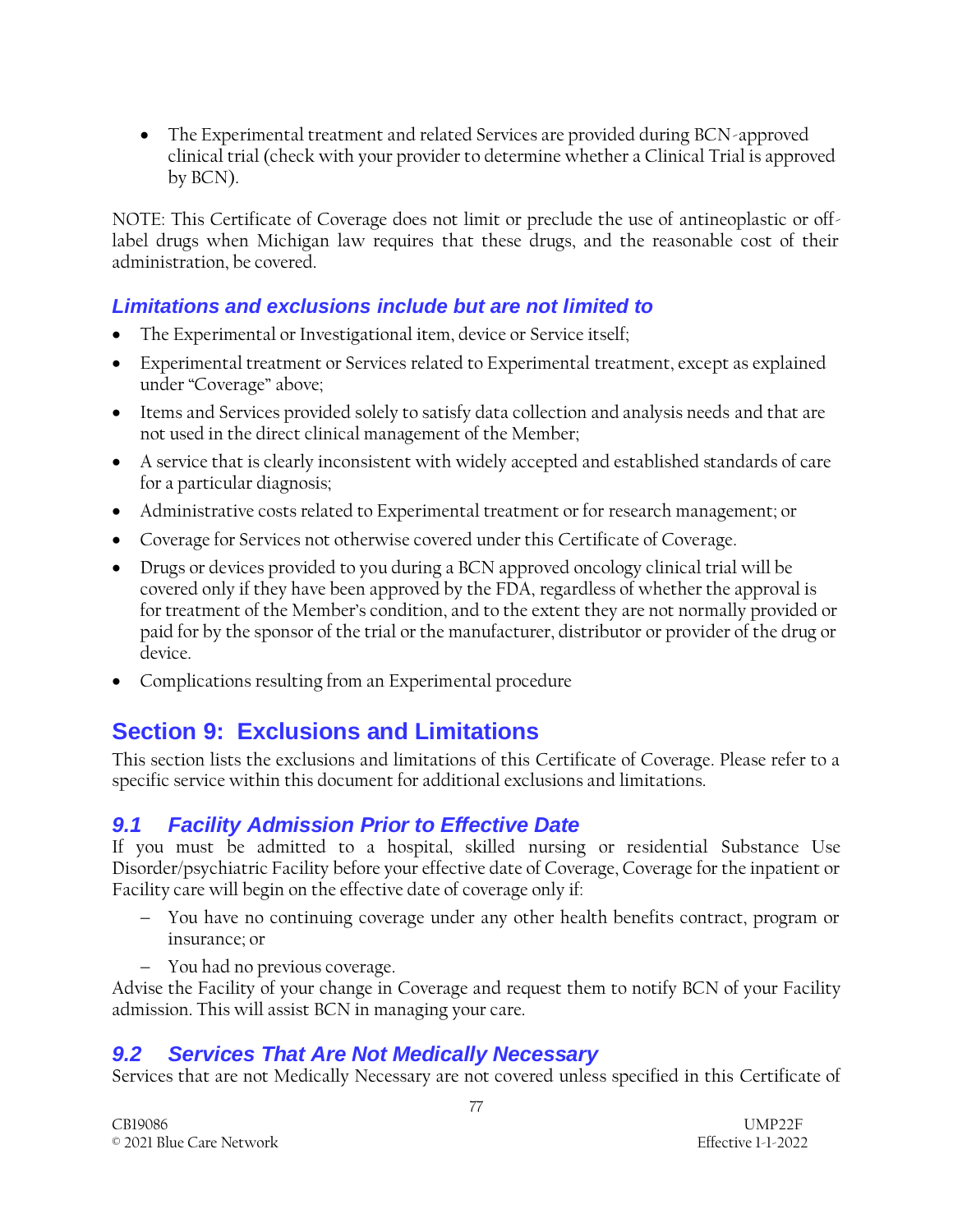Coverage. The Medical Director makes the final determination of Medical Necessity.

# *9.3 Non-Covered Services*

Coverage does not include the following services:

- Services that do not meet the terms and guidelines of this Certificate of Coverage
- Private duty nursing
- Services provided or performed by a Chiropractor
- Male mastectomy for treatment of gynocomastia
- Cognitive services including but not limited to those pertaining to perception attention, memory or judgment. Examples include but are not limited to; cognitive training, retraining, and rehabilitation; skills and memory therapies; stress reduction; relaxation therapies; and biofeedback.
- Food and dietary supplements, vitamins, minerals, and infant formula. (This exclusion does not apply to enteral feedings when they are your or a Dependent's sole source of nutrition.)
- All facility, ancillary and physician services, including diagnostic tests, related to experimental or investigational procedures.
- Experimental or investigational procedures, treatments, drugs or devices
- Care provided by Non-Participating facilities except for emergency admissions to the point of stabilization
- Psychoanalysis and open-ended psychotherapy
- Custodial (non-skilled) care when received in a home or facility on a temporary or permanent basis. Examples of such care include three-quarter house or half-way house placement, room and board, health care aids and personal care designed to help in activities of daily living (ADL) or to keep from continuing unhealthy activities.
- Transitional living centers such as three-quarter house or half-way house, therapeutic, boarding schools, domiciliary foster care and milieu therapies such as wilderness programs, other supportive housing, and group homes
- Treatment of Chronic illnesses is limited to:
	- − Treatment that is Medically Necessary to prevent an acute episode of Chronic illness: or
	- − Treatment that is Acute exacerbation of Chronic illness (any level of care, subject to other exclusions).
- Services available through the public sector. Such services include, but are not limited to, psychological and neurological testing for educational purposes, services related to adjustment to adoption, group home placement or Assertive Community Treatment.
- Treatment programs that have predetermined or fixed lengths of care
- Court ordered examinations, tests, reports or treatments that do not meet requirements for Mental Health or Substance Use Disorder coverage
- Marital counseling services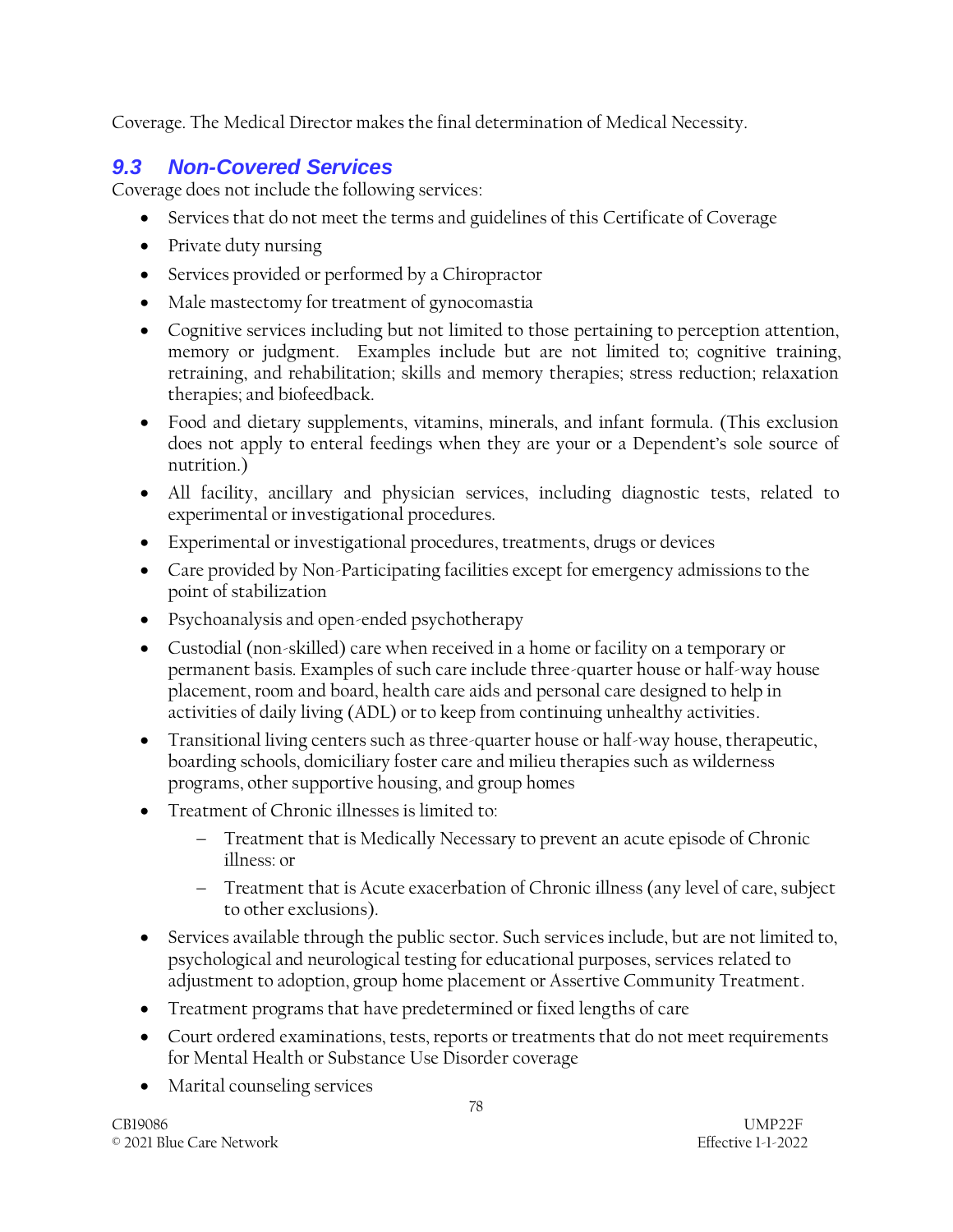- Religious oriented counseling provided by a religious counselor who is not a Participating Provider
- Care, services, supplies or procedures that is cognitive in nature (such as memory enhancement, development or retraining)
- Services to hold or confine a person under chemical influence when no medical services are required
- The costs of a private room or apartment
- Non-medical services including enrichment programs such as: dance therapy, art therapy, equine therapy, ropes courses, music therapy, yoga and other movement therapies, guided imagery, consciousness raising, socialization therapy, social outings and education/preparatory courses or classes

## *9.4 Cosmetic Surgery*

Cosmetic surgery is surgery done primarily to improve appearance and/or self-esteem. We do **not**  cover cosmetic surgery or any of the related services, such as pre-or post-surgical care, follow-up care, or reversal or revision of the surgery.

#### *9.5 Prescription Drugs*

You are not covered for any outpatient prescription drugs, over-the-counter drugs or products, or any medicines incidental to outpatient care except as defined in Section 8 under this Certificate of Coverage.

#### *9.6 Military Care*

Care for diseases or disabilities connected with military service are not covered if you are legally entitled to obtain services from a military Facility, and such a Facility is available within a reasonable distance.

#### *9.7 Custodial Care*

Custodial Care is used for maintaining your basic need for food, shelter, housekeeping services, clothing and help with activities of daily living. We do not pay for Custodial Care.

This means that Custodial Care in not covered in your home, a nursing home, residential institution such as three-quarter house or half-way house placement or any other setting that is not required to support medical and Skilled Nursing care.

#### *9.8 Comfort and Convenience Items*

Personal or comfort items, such as telephone, television, etc. are not covered. (See Durable Medical Equipment section for additional exclusions.)

Coverage does not include the following services:

#### *9.9 Court Related Services*

• There is no Coverage for court ordered services including but not limited to pretrial and court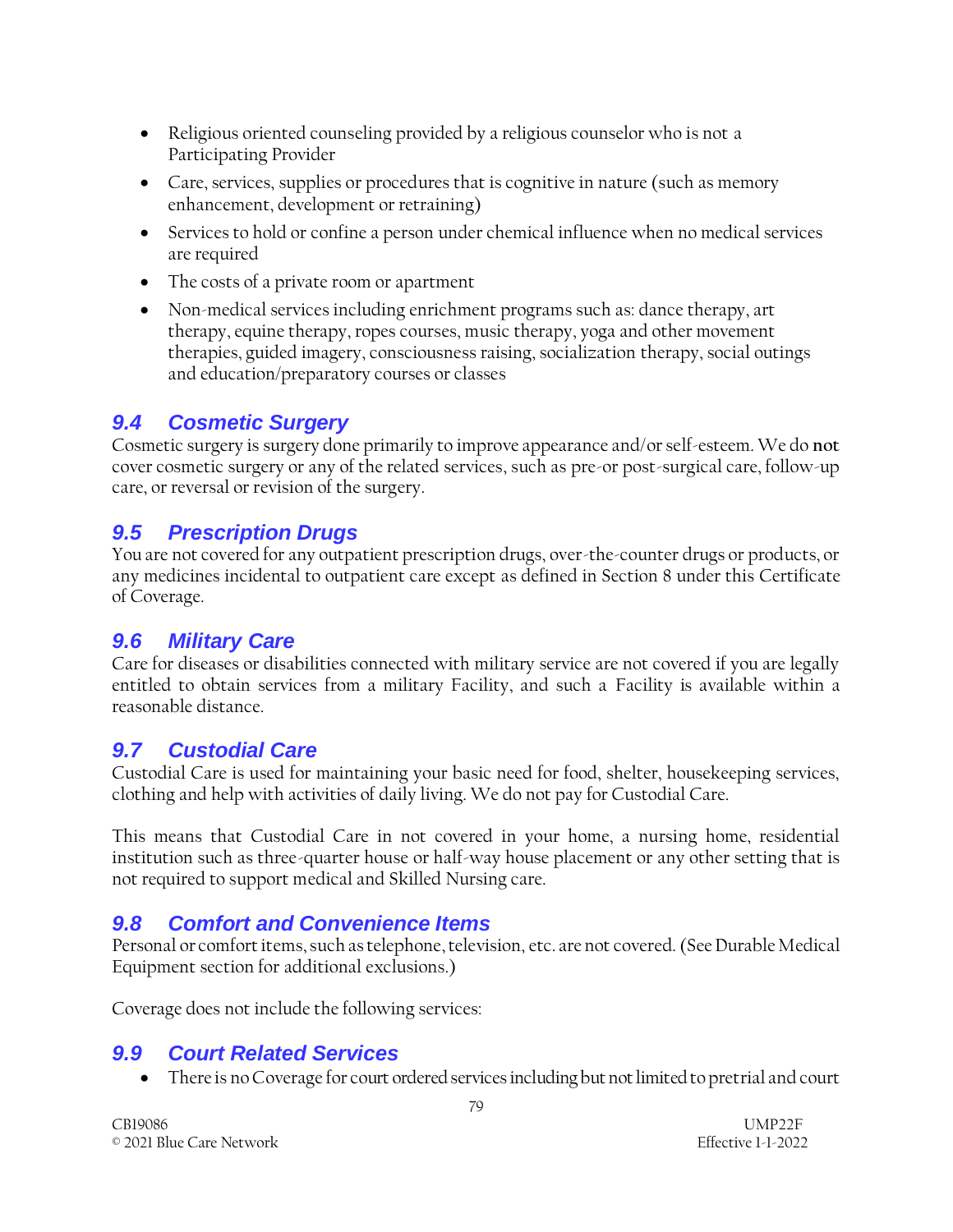testimony, a court-ordered exam, or the preparation of court-related reports that does not meet Coverage requirements.

- There is no Coverage for court-ordered treatment for Substance Use Disorder or mental illness except as specified in Section 8.
- There is no Coverage for services related to your commission of a crime or participation in an illegal activity; and
- There is no Coverage for services rendered while you are in the custody of law enforcement.

## *9.10 Elective Procedures*

The following elective procedures are not covered:

- Reversal of surgical sterilization
- Reversal of transgender transition services
- Artificial insemination
- All services related to surrogate parenting arrangements, including, but not limited to, maternity and obstetrical care for non-Member surrogate parents
- Services and supplies provided by lay-midwife and home births
- Infertility treatment including prescription drugs except for the diagnosis of infertility and in-vitro fertilization as described in this document

### *9.11 Dental Services*

There is no Coverage for dental services, dental prostheses, restoration or replacement of teeth, X-rays, oral surgery or anesthesia for dental procedures even if related to a medical condition or treatment except as specifically stated in Section 8.

## *9.12 Services Covered Through Other Programs*

There is no Coverage for any services that are available to you under the following circumstances:

- Under an extended benefits provision of any other health insurance or health benefits plan, policy, program or benefit document.
- Under any other policy, program, contract or insurance as stated in Chapter 1, General Provisions, Section 3, and "Other Party Liability". (General Provisions is the chapter of this booklet that describes the rules of your Coverage.)
- Under any public health care, school or public program supported totally or partly by state, federal or local governmental funds, except where your Coverage is required by law to be your primary coverage.
- Under any contractual, employment or private arrangement (not including insurance) that you made that promises to provide, reimburse or pay for health, medical or hospital services.
- Emergency Services paid by foreign government public health programs
- Any services whose costs are covered by third parties (including but not limited to employer paid services such as travel inoculations and services paid for by research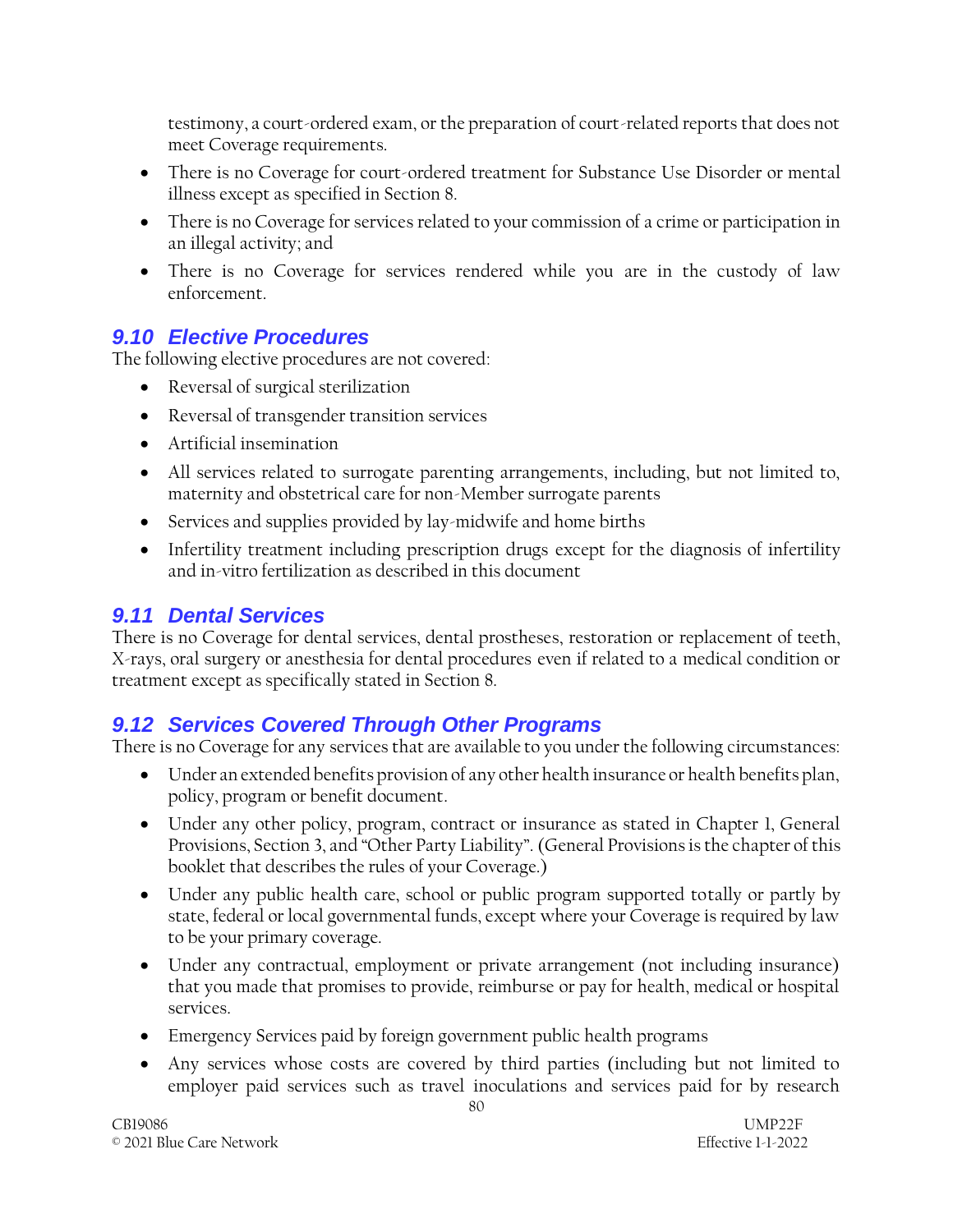sponsors.

#### *9.13 Alternate Services*

Any alternative service (a treatment not traditionally being used in standard Western medicine, and is not widely taught in medical schools), such as acupuncture, herbal treatments, massage therapy, therapeutic touch, aroma-therapy, naturopathic medicine (herbs and plants), homeopathy, and traditional Chinese medicine is not covered.

## *9.14 Vision Services*

The following vision services or items are not covered:

- Radial keratotomy
- Laser-Assisted in situ Keratomileusis (LASIK)
- Visual training or visual therapy for learning disabilities such as dyslexia
- Glasses, frames and contact lenses except as specified in Section 8
- Dilation

#### *9.15 Unauthorized and Out-of-Plan Services*

Except for Emergency and Urgent Care as specified in Section 8 and Chapter 2, Important Information Section, , health, medical and hospital services listed in this Certificate of Coverage are covered only when:

- Provided by a U-M Premier Care Network 1 or Network 2 affiliated provider; or
- Preauthorized by BCN for select services
- Determined to be Medically Necessary

Any other services will not be paid for by BCN either to the provider or the Member. Additional information regarding Out-of-Area Services can be found at <https://www.bcbsm.com/> or by calling Customer Service at the number provided on the back of your BCN ID Card.

> **Customer Service** 800-658-8878 TTY for the hearing impaired: 800-649-3777 8:00 a.m. to 5:30 p.m. Monday through Friday

**Please address inquiries to:** Blue Care Network P. O. Box 68767 Grand Rapids, MI 49516-8767